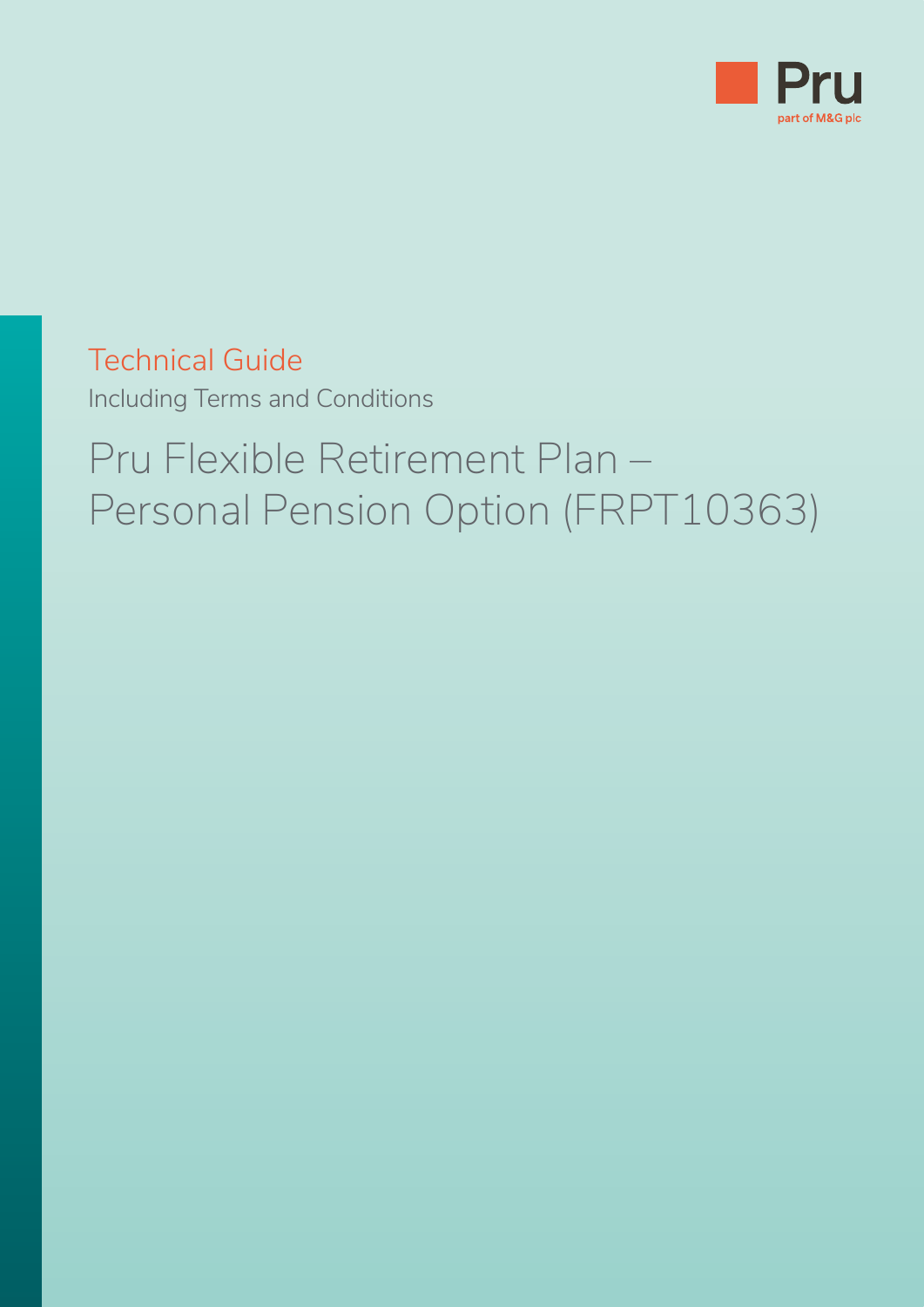# Contents

| 1.  | Introduction                                                                                | 3         | 16. |
|-----|---------------------------------------------------------------------------------------------|-----------|-----|
| 2.  | Eligibility and membership                                                                  | 17.<br>8  |     |
| 3.  | Regular contributions                                                                       | 9         |     |
| 4.  | Single contributions                                                                        | 11        |     |
| 5.  | <b>Transfer payments</b>                                                                    | 11        | 18. |
| 6.  | Minimum contributions                                                                       | 13        | 19. |
| 7.  | Maximum contributions, limit<br>on tax relief, annual allowance<br>and pension input period | 14        | 20. |
| 8.  | PP plans, arrangements and<br>allocation of payments to units                               | 21.<br>17 |     |
| 9.  | Investment options and<br>investment limits                                                 | 17        | 22. |
|     | 10. The Lifestyle Option                                                                    | 20        | 23. |
| 11. | Fund switches requested<br>by the member                                                    | 24.<br>22 |     |
|     | 12. Redirections requested<br>by the member                                                 | 27        | 25. |
| 13. | Operation of the funds,<br>further costs incurred by                                        |           | 26. |
|     | the funds, ownership<br>of assets, changes to the                                           |           | 27. |
|     | funds and restriction of<br>Prudential's liability                                          | 27        | 28. |
|     | 14. The Unit-Linked Funds                                                                   | 30        | 29. |
|     | 15. The With-Profits Fund                                                                   | 32        |     |

|     | 16. The PruFund Funds                                                                                           | 33 |
|-----|-----------------------------------------------------------------------------------------------------------------|----|
|     | 17. Investing in a PruFund<br><b>Protected Fund and operation</b><br>of the PruFund Protected Fund<br>Guarantee | 38 |
|     | 18. Delays in buying,<br>selling or switching units                                                             | 41 |
|     | 19. Annual Management<br><b>Charges, Fund Size Discount</b><br>and Loyalty Discount                             | 42 |
|     | 20. Adviser Charges                                                                                             | 45 |
|     | 21. Member's pension and<br>lump sum benefits                                                                   | 56 |
|     | 22. Benefits on the death of<br>the member                                                                      | 62 |
|     | 23. Transfers-out                                                                                               | 63 |
|     | 24. Taxation                                                                                                    | 64 |
|     | 25. Changes to the PP plan<br>and/or to the terms and<br>conditions set out in this<br><b>Technical Guide</b>   | 65 |
|     | 26. Changes to limits and charges                                                                               | 66 |
|     | 27. Complaints                                                                                                  | 67 |
| 28. | Other information                                                                                               | 67 |
|     | 29. Meanings of special words<br>and expressions                                                                | 70 |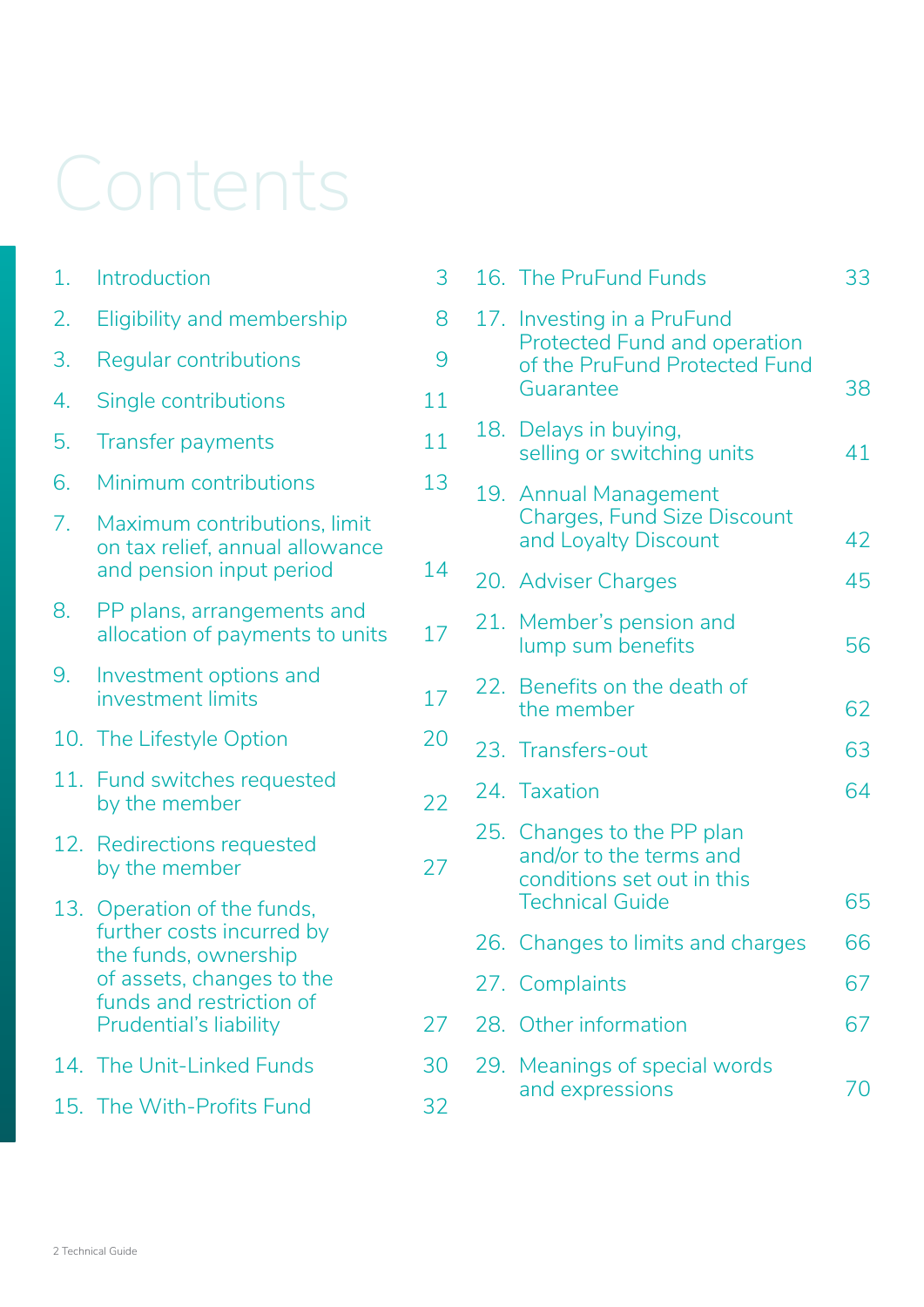## <span id="page-2-0"></span>1 Introduction

This Technical Guide contains the detailed terms and conditions of the Pru Flexible Retirement Plan's Personal Pension Option. It also gives general information about personal pensions and membership of the Prudential (SAL) and Prudential (M&G) Personal Pension Schemes.

This Technical Guide is for Pru FRP Personal Pension Plans which are post-RDR pension plans taken out on or after 1st December 2021. It also contains the updated terms and conditions for existing post-RDR Pru FRP Personal Pension Plans.

#### **1.1 Definitions and interpretation**

The words and expressions shown in *bold italic* are explained in section 29 of this *Technical Guide*.

Where the words "*Prudential*", "*Scheme Administrator*", "we", "us" or "our" are used they refer to The Prudential Assurance Company Limited.

Where the word "*Trustee*" is used it refers to Prudential Corporate Pensions Trustee Limited (or any new or replacement trustee(s) that may be appointed from time to time). The *Trustee* is the policyholder.

Where the word "*member*" is used, it refers to:

- the member of the *Scheme* named as planholder in the Certificate of Membership;
- an individual whose transfers-in are invested in a *holding account*, the terms and conditions of which are set out in this *Technical Guide*.

The acronym "RDR" refers to the "Retail Distribution Review", a review conducted by our then regulator, the Financial Services Authority, which led to new rules on advice and adviser charging, effective from 31st December 2012.

Any reference to any statute includes any re-enactment or modification of it or any regulations made under it.

A *Pru FRP Personal Pension Plan* attributable to the *member* is called a *PP plan*. A *Pru FRP Drawdown Plan*  attributable to the *member* is called a *drawdown plan*.

#### **1.2 The Pru Flexible Retirement Plan and its options**

The *Pru Flexible Retirement Plan* offers:

- a "personal pension" option (called the *Pru FRP Personal Pension Plan*), which is a pre-retirement savings vehicle available up to an individual's 75th birthday. This option offers the individual a wide range of investment options managed by companies both within and outside *M&G plc*.
- a "drawdown" option (called the *Pru FRP Drawdown Plan*), which is a *drawdown pension arrangement*. This option allows an individual to draw an income until his or her 99th birthday, while investing in the wide range of investment options available under the *Pru Flexible Retirement Plan*. Until 11th November 2013, the drawdown option allowed drawdown up to an individual's 75th birthday. The option was changed with effect from that date for both new and existing members to allow drawdown up to an individual's 99th birthday.

On and from 6th April 2015, new money can only be paid for a *member* to a *drawdown plan* which is a *flexi-access drawdown* plan (although a new *capped drawdown* plan can still be set up as a result of a transfer from an existing *capped drawdown* plan).

a "SIPP" (self-invested personal pension) option, which allows an individual to choose and manage his or her own investments under the *Scheme*. By means of a private "Self-Invested Fund" (called a *SIF*), investment is permitted in a range of own-choice investments. The SIPP option has two levels: the "full SIPP" option and the "FundSIPP" option. The SIPP option is available under both the *Pru FRP Personal Pension Plan* and the *Pru FRP Drawdown Plan*.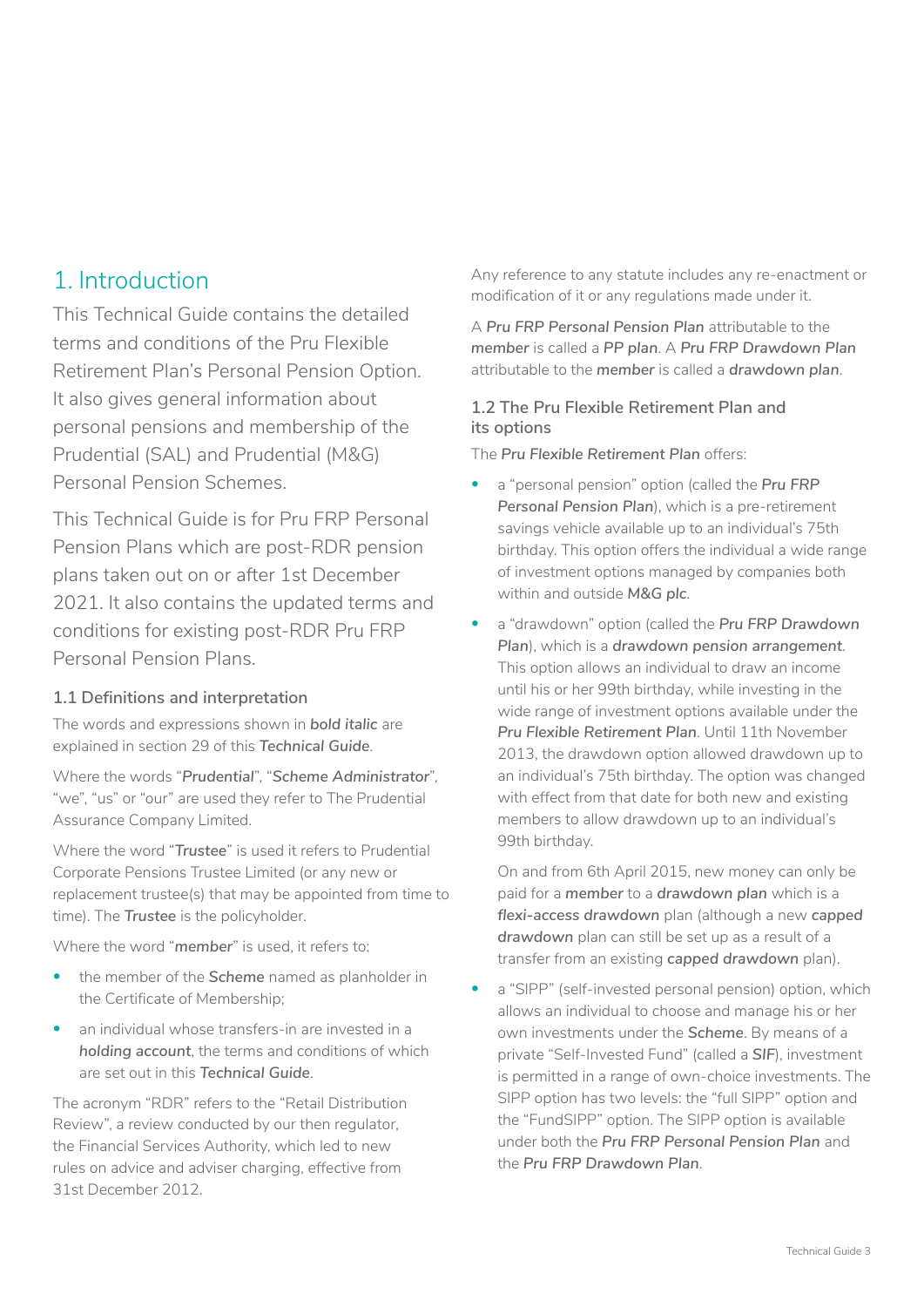The terms and conditions of each of these options are set out in different Technical Guides. See section 1.3.

**Note***:* Where the *PP plan* has been set up as a result of advice provided by M&G Wealth Advice Limited some of the product features explained in this *Technical Guide*  may not be available. Further information is available from M&G Wealth Advice Limited.

#### **1.3 Technical Guides**

#### **1.3.1 General**

Each time the *member* takes out a new *Pru Flexible Retirement Plan*, we issue the relevant Technical Guide to him or her, according to the option(s) he or she has selected. Separate pension plans may be set up for separate or different types of payments, as described in section 8 of this *Technical Guide* (and in the other Technical Guides). Different terms and conditions may therefore apply to separate or different payments.

Different terms and conditions, and therefore different Technical Guides, also apply according to whether the relevant pension plan is a *pre-RDR pension plan* or a *post-RDR pension plan* (see section 1.3.6).

A *member* may therefore receive one or more Technical Guides according to when the relevant pension plans were set up and the options selected.

The latest Technical Guide issued to the *member* will, however, normally contain the terms and conditions for all pension plans of that type taken out up to and including the most recent pension plan (subject to any addendums and/or customer letters subsequently issued – see section 1.3.2). For example, if an individual has taken out a number of *PP plans* which are all *post-RDR pension plans*, the version of the Technical Guide coded FRPT10363 most recently issued to him or her will contain the terms and conditions for all of his or her *post-RDR pension plans* (subject to any addendums and/or customer letters subsequently issued).

If the *member* has taken out a number of pension plans some of which are *pre-RDR pension plans* and others which are *post-RDR pension plans*, he or she will need to refer to both versions of the Technical Guide.

If the *member* thinks that we have issued the wrong Technical Guide, he or she should contact us at the address given in section 1.10.

#### **1.3.2 Addendums and customer letters**

The terms and conditions in the Technical Guides may be affected by changes set out in addendums or customer letters, which we may issue from time to time. Any such addendums or letters form part of the Technical Guide(s) issued to the *member* and all of these documents need to be read together.

Any particular version of a Technical Guide may have been updated to include changes made through an addendum or customer letter previously issued.

#### **1.3.3 Technical Guides for the Pru FRP Personal Pension Plan**

There are two Technical Guides which cover the *Pru FRP Personal Pension Plan*:

- The Pru Flexible Retirement Plan Personal Pension Option Technical Guide coded FRPT10363, which is relevant to and issued in respect of a *PP plan* which is a *post-RDR pension plan*.
- The Pru Flexible Retirement Plan Personal Pension Option Technical Guide coded IPPB6369 which is relevant to and was issued in respect of a *PP plan*  which is a *pre-RDR pension plan*.

This *Technical Guide* is the *Technical Guide* coded FRPT10363 and it:

- contains the terms and conditions for new *PP plans*  taken out on or after 1st December 2021;
- contains the updated terms and conditions for existing *PP plans* which are *post-RDR pension plans* taken out before 1st December 2021; and
- is therefore relevant to all *PP plans* which are *post-RDR pension plans*.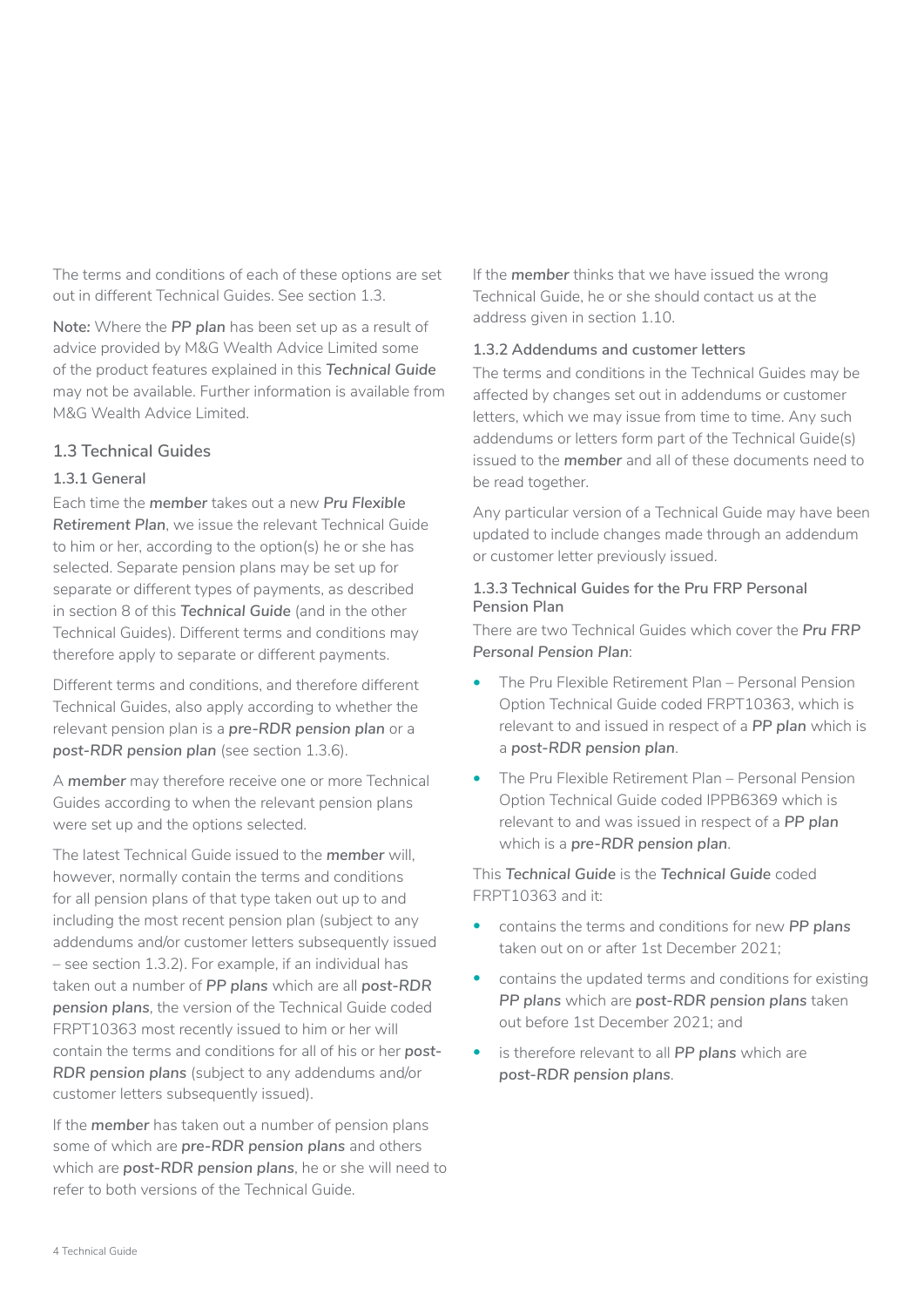#### **1.3.4 Technical Guides for the Pru FRP Drawdown Plan**

There are two Technical Guides which cover the *Pru FRP Drawdown Plan*:

- The Pru Flexible Retirement Plan Drawdown Option Technical Guide coded FRPT10364, which is relevant to and issued in respect of a *drawdown plan* which is a *post-RDR pension plan*.
- The Pru Flexible Retirement Plan Drawdown Option Technical Guide coded IPPB6373, which is relevant to and was issued in respect of a *drawdown plan* which is a *pre-RDR pension plan*.

#### **1.3.5 Technical Guide Supplement for the SIPP option**

The terms and conditions of the *Pru Flexible Retirement Plan* SIPP option are set out in the *SIPP Supplement*  coded FRPT10379. The *SIPP Supplement* needs to be read in conjunction with the Technical Guide for the relevant pension plan.

The *SIPP Supplement* coded FRPT10379 is for all *Pru FRP Personal Pension Plans* and/or *Pru FRP Drawdown Plans* that have investments under the SIPP option, irrespective of when the pension plan was started. It applies both to *pre-RDR pension plans* and *post-RDR pension plans*. It also replaces the previous version of the SIPP Supplement coded IPPB6370 with effect from 31st December 2012.

#### **1.3.6 Post-RDR pension plans and pre-RDR pension plans**

- (a) Pension plans which fall under our regulator's rules on advice and adviser charging effective from 31st December 2012, are known as *post-RDR pension plans*. A *PP plan* or *drawdown plan* is a *post-RDR pension plan* where:
	- the *start date* of the *PP plan* or *drawdown plan*  falls on or after 2nd January 2013; and
	- the *PP plan* or *drawdown plan* is not being treated as a *pre-RDR pension plan* (as described in (b) below).
- (b) Pension plans which fall under our regulator's rules on advice and adviser charging which applied before 31st December 2012 are known as *pre-RDR pension plans*. Unless we specifically agree otherwise in any particular case, a *PP plan* or *drawdown plan* is treated as a *pre-RDR pension plan* where:
	- the *start date* of the *PP plan* or *drawdown plan*  falls on or before 28th February 2013; and
	- the financial adviser provided the advice to the *member* in relation to the *PP plan* or *drawdown plan* before 31st December 2012.

#### **1.4 The importance of ensuring that Adviser Charges are for pensions advice**

The main distinction between *post-RDR pension plans*  and *pre-RDR pension plans* is the way in which the *member's* financial adviser is paid for pensions advice.

Under *post-RDR pension plans*, the *member* and his or her financial adviser agree how much the *member* will pay the financial adviser for pensions advice. The payments that the *member* agrees to make to the financial adviser can, if required by the *member*, be funded from the *PP plan* through charges known as *Adviser Charges*, or they can be paid direct by the *member*. This *Technical Guide*  covers the deduction of *Adviser Charges* (see section 20). See sections 20.4 to 20.7 inclusive for further information on the distinction between Set-up *Adviser Charges*, Ongoing *Adviser Charges* and Ad hoc *Adviser Charges*.

Because *Adviser Charges* are explicit deductions from the *PP plan* which are paid direct to the financial adviser, they must be made in accordance with *HMRC* rules to ensure that they are not considered to be "unauthorised payments" (see section 24.4). Specifically, to meet *HMRC* rules, the deductions and payments must be in respect of verifiable pensions advice. This means that any *Adviser Charges* must represent genuinely commercial remuneration arrangements between the *member* and his or her financial adviser and must be appropriate in relation to the pensions advice and service provided by the financial adviser to the *member*. In particular, any Setup *Adviser Charges* must be solely for the initial advice to set up the *PP plan(s)* and any Ongoing *Adviser Charges*  must relate to ongoing pensions advice and/or service.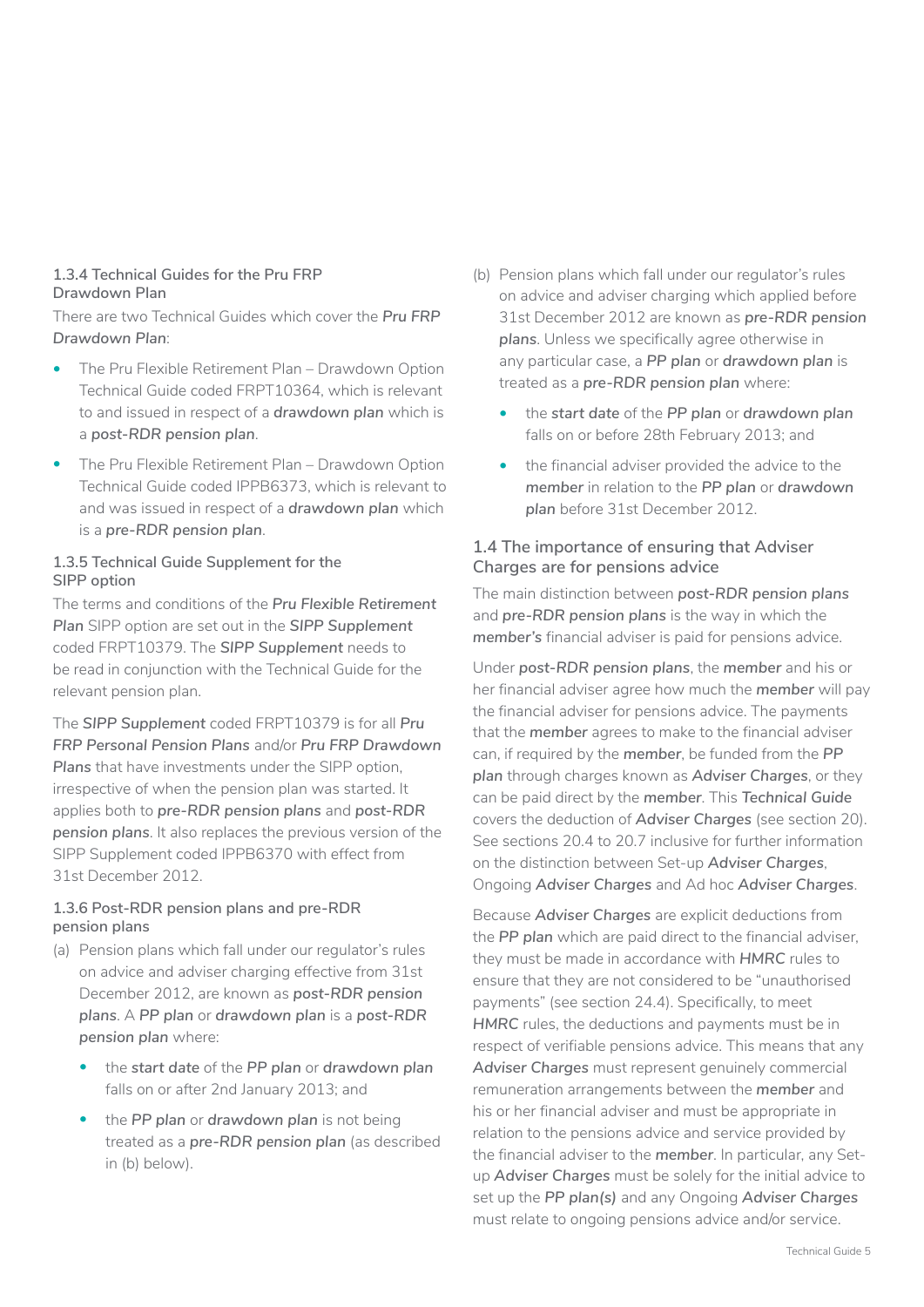There are severe tax penalties on "un-authorised payments" (see section 24.4).

*Note:* Under *pre-RDR pensions plans*, the financial adviser was normally paid commission by *Prudential*, which was indirectly funded through various charges under the *pre-RDR pension plan*. The Technical Guides for *pre-RDR pension plans* explain these charges – see sections 1.3.3 and 1.3.4.

#### **1.5 The Schemes and legal relationships**

The Prudential (SAL) Personal Pension Scheme and the Prudential (M&G) Personal Pension Scheme are known as the *Schemes*.

The *Schemes* are *registered pension schemes*. This means that there is valuable tax relief on contributions and investments and certain tax advantages on some of the benefits that can be provided.

The *Schemes* have been set up under trust documentation which adopted *Rules*. The *Schemes*  operate in accordance with the terms set out in the trust documentation and *Rules*. The *member* (and advisers) can get a copy of the trust documentation and *Rules* of the relevant *Scheme* on request.

As well as the detailed terms and conditions of the *Pru FRP Personal Pension Plan*, this *Technical Guide*  also reflects some of the terms set out in the trust documentation and *Rules*. Where this *Technical Guide*  reflects the terms set out in the trust documentation and *Rules*, every effort has been made to ensure that this *Technical Guide* reflects those terms as accurately as possible. However, in the event of any conflict between such information, the trust documentation and *Rules* (being the governing documentation) will in most circumstances override this *Technical Guide*. An example of a circumstance when the *Rules* may not be overriding is when the Government makes changes (either overriding legislation which we must implement or optional changes which we can make available if we so choose) which do not have to be reflected in the *Rules* in order for them to be operative: in such cases, we may reflect the up to date position in the *Technical Guide* before we change the *Rules*.

Individuals who invest in a *Pru FRP Personal Pension*  **Plan** normally become members of the Prudential (SAL) Personal Pension Scheme. Where, however, an existing member of the Prudential (M&G) Personal Pension Scheme invests in a *Pru FRP Personal Pension Plan*, his or her *PP plan* will be held under the Prudential (M&G) Personal Pension Scheme.

All transfer payments made into a *Pru FRP Personal Pension Plan* are, however, held under the Prudential (SAL) Personal Pension Scheme, so any individual who makes a transfer-in will become a member of that *Scheme*. This includes an existing member of the Prudential (M&G) Personal Pension Scheme who makes a transfer-in (including a transfer from a *Prudential* pension plan that is not a *Pru FRP Personal Pension Plan*).

Because the *Schemes* have been set up under trust, the *member* has a direct legal relationship with the *Trustee*  under the trust documentation and *Rules* of the relevant *Scheme*. The *Trustee* has a direct legal relationship with us under the terms and conditions set out in this *Technical Guide*.

Although the *Trustee* is, technically speaking, the policyholder, this *Technical Guide* is sent to the *member*. This is because the *member* has a beneficial interest and therefore needs to be aware of the full details of the terms and conditions. Also many of the options and obligations set out in this *Technical Guide* affect the *member* or require him or her personally to make a choice or take some action.

Payments to the *Schemes* are accepted under the terms and conditions set out in this *Technical Guide* and are used to provide certain benefits for the *member*.

All payments to the *Schemes* will be paid to us.

The benefits payable under the terms and conditions set out in this *Technical Guide* shall correspond with the liabilities of the *Trustee* under each *Scheme* in so far as these liabilities are or are intended to be secured through a contract with us. *Prudential* as *Scheme Administrator*, acting on behalf of the *Trustee*, will pay all benefits direct to the *member* or beneficiary as the person entitled under the *Rules* of the relevant *Scheme*.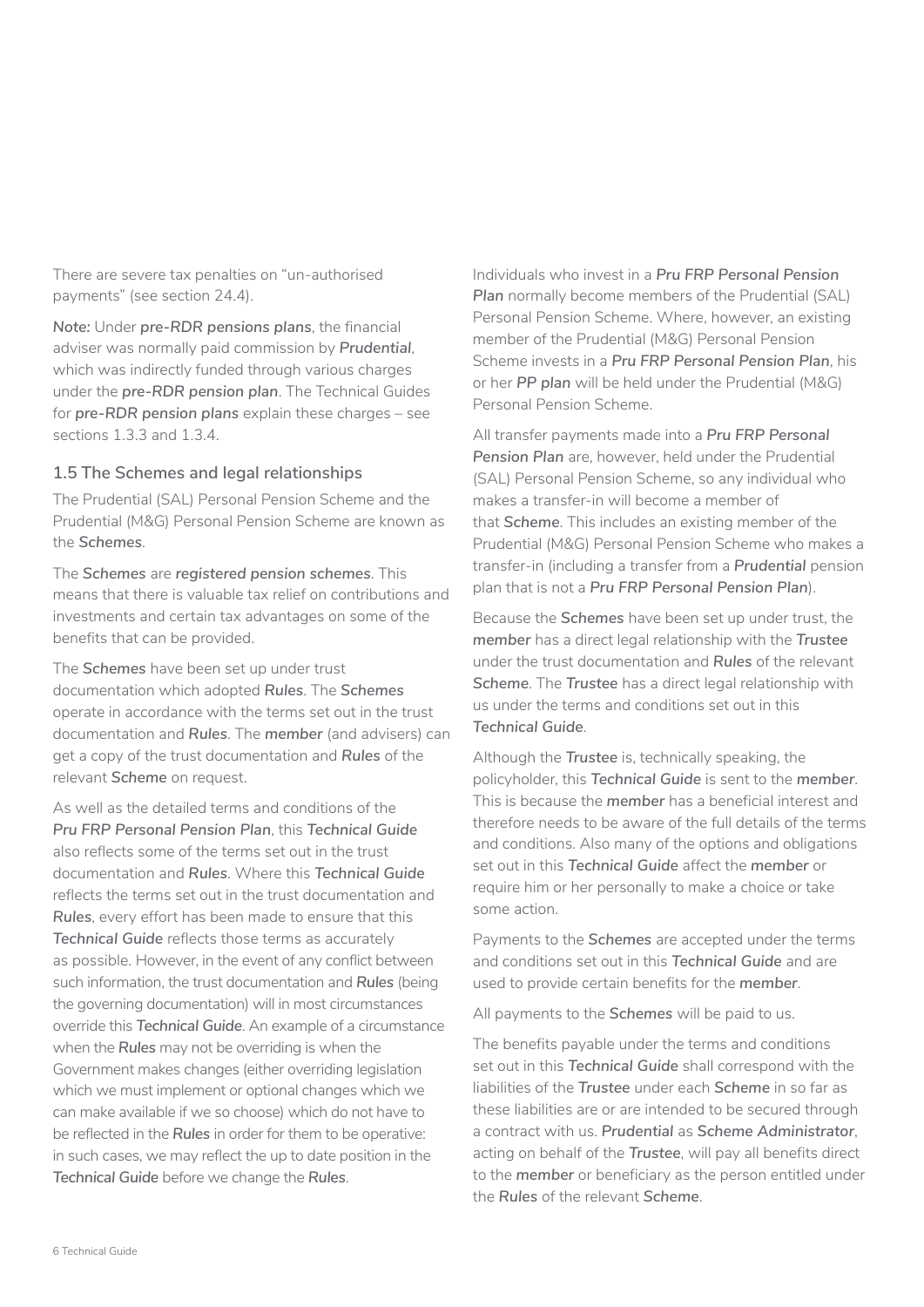Any options or provisions set out in this *Technical Guide*  will be exercised in such a manner and to the extent permitted by the *Rules* and in the form and at the time permitted by the *Rules*.

#### **1.6 Incorrect or incomplete information**

The contract, or contracts, with us are set up by an application and declaration made to us by or on behalf of the applicant and any other information which the application authorises us to obtain. If any of the information is later found to be incorrect or incomplete, we have the right to alter the terms and conditions of any *PP plan* which would not have been agreed if we had known the full facts. If such alteration is necessary, we will notify the *member* and provide full details of the change(s). We will not refund any charges already made in respect of the altered provisions and we reserve the right to apply a charge for making the change(s).

#### **1.7 Notices to us and date we treat items, payments and communications as being received**

#### **1.7.1 Form of communication**

All notices and communications to us must be in writing and sent to us by post, unless we state in the relevant section of this *Technical Guide* that another form of communication, such as e-mail, fax or telephone, is also acceptable to us.

Instructions to switch between *funds* (see section 11) and instructions to stop or reduce *Adviser Charges* (see section 20) are the only instructions which we will accept by e-mail or fax. Instructions to stop or reduce *Adviser Charges* are the only instructions which we will accept by telephone.

#### **1.7.2 Effective date of receipt by us**

(a) A number of sections in this *Technical Guide* refer to the effective dates used for transactions, notices and requests. The effective date is determined once we have all of the information and other items (including payments) that we need from the *member* and others, to enable us to carry out the transaction or act upon the notice or request. The effective dates depend on the day and time we receive these, and the means of communication.

- (b) We normally treat any notice, request, information or item sent to us by post, as having been received on the *working day* that we receive it at our office. If the day we receive the item is not a *working day*, we will treat it as having been received on the next *working day*.
- (c) Subject to section  $1.7.2$ (d), the effective date of any notice, request or information received by us by e-mail, fax or telephone by 5.00 p.m. (London time) on a *working day*, is that same *working day*. If the time we receive that communication is after 5.00 p.m. (London time) on a *working day* or not on a *working day*, the effective date is the next *working day* following the date of receipt.
- (d) The effective date of a request by e-mail or fax which involves switching *units* between *funds* (see section 11) and which is received by us by 5.00 p.m. (London time) on a *working day*, is normally the next *working day* following the date of receipt.

The effective date where such a request is received by us either after 5.00 p.m. (London time) on a *working day* or on a day that is not a *working day*, is normally the second *working day* following the date of receipt.

#### **1.7.3 Effective date where multiple items are required**

In some cases, we may need more than one item or piece of information to carry out a transaction. In this case, the effective date will be determined by reference to the date on which we have everything we need, or the next *working*  day following that date, in the way described above.

#### **1.8 Monthly transaction dates and other events**

If the *monthly transaction date* or any other event under a *PP plan* would fall on the 29th, 30th or 31st day of any month, we may substitute the 28th day of that month for that day.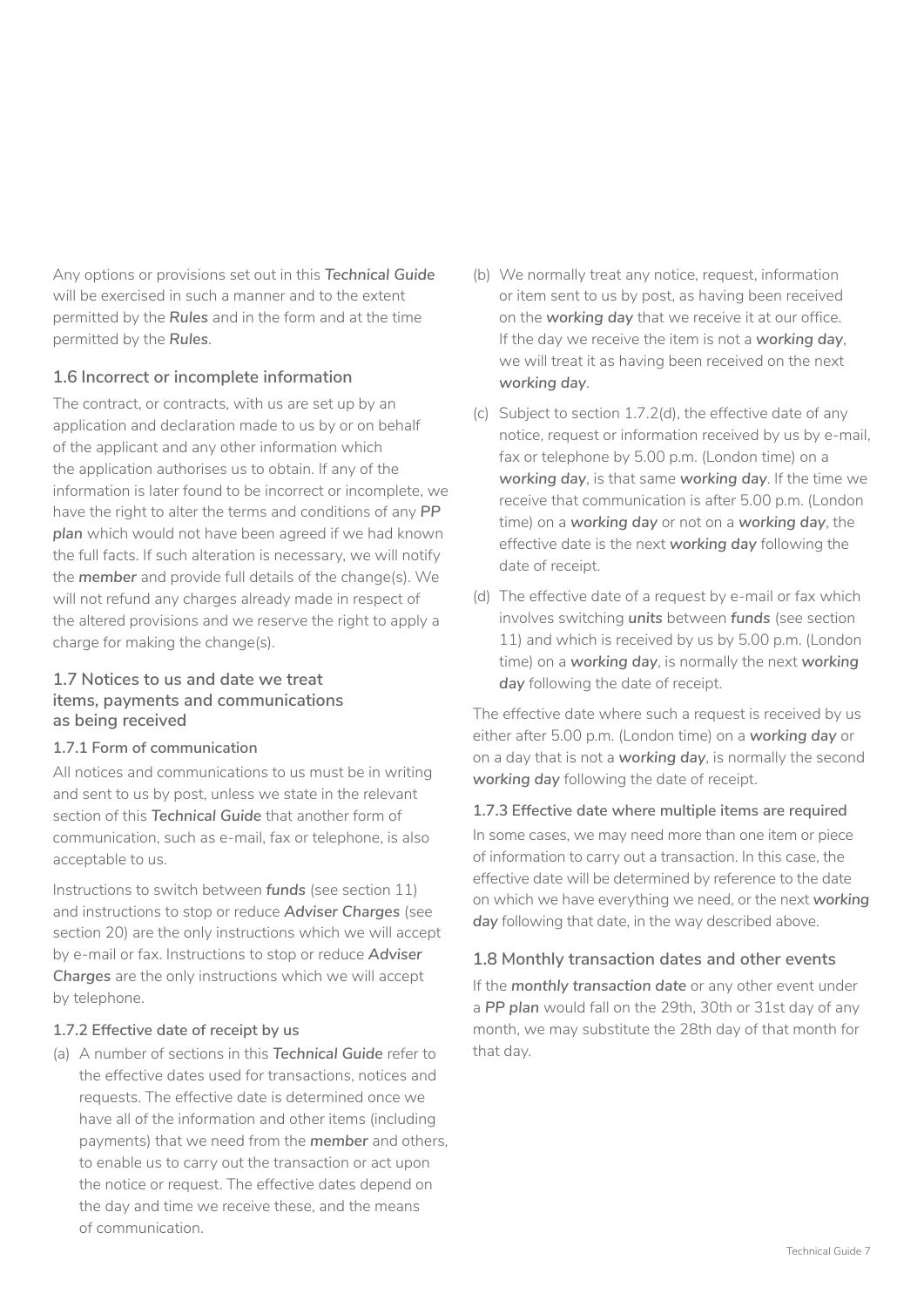#### <span id="page-7-0"></span>**1.9 Payments from the Scheme**

All payments from the *Scheme* will be made by cheque unless we agree to a different payment method in any particular case. Where a different payment method is agreed, additional banking and/or administrative charges may be payable by the *member* or the recipient. Before making payment, we may need to carry out a number of checks to ensure that we are paying to the correct person.

#### **1.10 Our contact details**

Further information can be obtained by either:

• writing to *Prudential* at:

Prudential Lancing BN15 8GB

or

• telephoning *Prudential* on 0345 6403000. Calls may be monitored or recorded for security, quality purposes, staff training and/or dispute resolution.

#### **1.11 Advice**

The provision and taxation of pension scheme benefits is a very complex area and individuals are strongly advised to seek advice to ensure that the arrangements meet their financial needs and that all taxation issues are fully understood. *Prudential* will not pay for the costs of any such advice.

If the member is aged 50 or over, he or she can get free and impartial guidance from Pension Wise which is part of the government-backed MoneyHelper service. Pension Wise has been set up to help people understand their benefit options. The member can arrange a phone or face-to-face appointment with a Pension Wise agent by calling 0800 280 8880. He or she can obtain further information about Pension Wise by visiting its website at [moneyhelper.org.uk/pensionwise](http://www.moneyhelper.org.uk/pensionwise)

## 2. Eligibility and membership

#### **2.1 Eligibility**

Contributions can be accepted to the *Pru FRP Personal Pension Plan* by or in respect of any individual who:

- is aged 16 or over, but under age 75; and
- either
	- (a) has relevant UK earnings (as defined by *HMRC*  – broadly, earnings from employment or income earned direct from a trade or profession) chargeable to income tax for the *tax year* in which the contribution is paid; or
	- (b) is resident in the UK at some time in the **tax year** in which the contribution is paid; or
	- (c) was resident in the UK at some point during the five *tax years* preceding the *tax year* in which the contribution is paid. In this case, the individual must have been a UK resident when he or she joined the *Scheme*; or
	- (d) is a Crown Servant or the spouse or civil partner of a Crown Servant.

An individual can join the *Scheme* at the same time as being a member of one or more other pension schemes.

The *member* needs to be aware, however, that contributions to all *registered pension schemes* count towards the *annual allowance*. Also the value of the *member's* benefits under all *registered pension schemes*  is tested against his or her available *personal lifetime allowance* when the benefits are paid (or at age 75, if later).

#### **2.2 Certificate of membership**

The *member* will receive a Certificate of Membership. The Certificate, and any later letters about changes to the Certificate, confirm individual membership and payment details.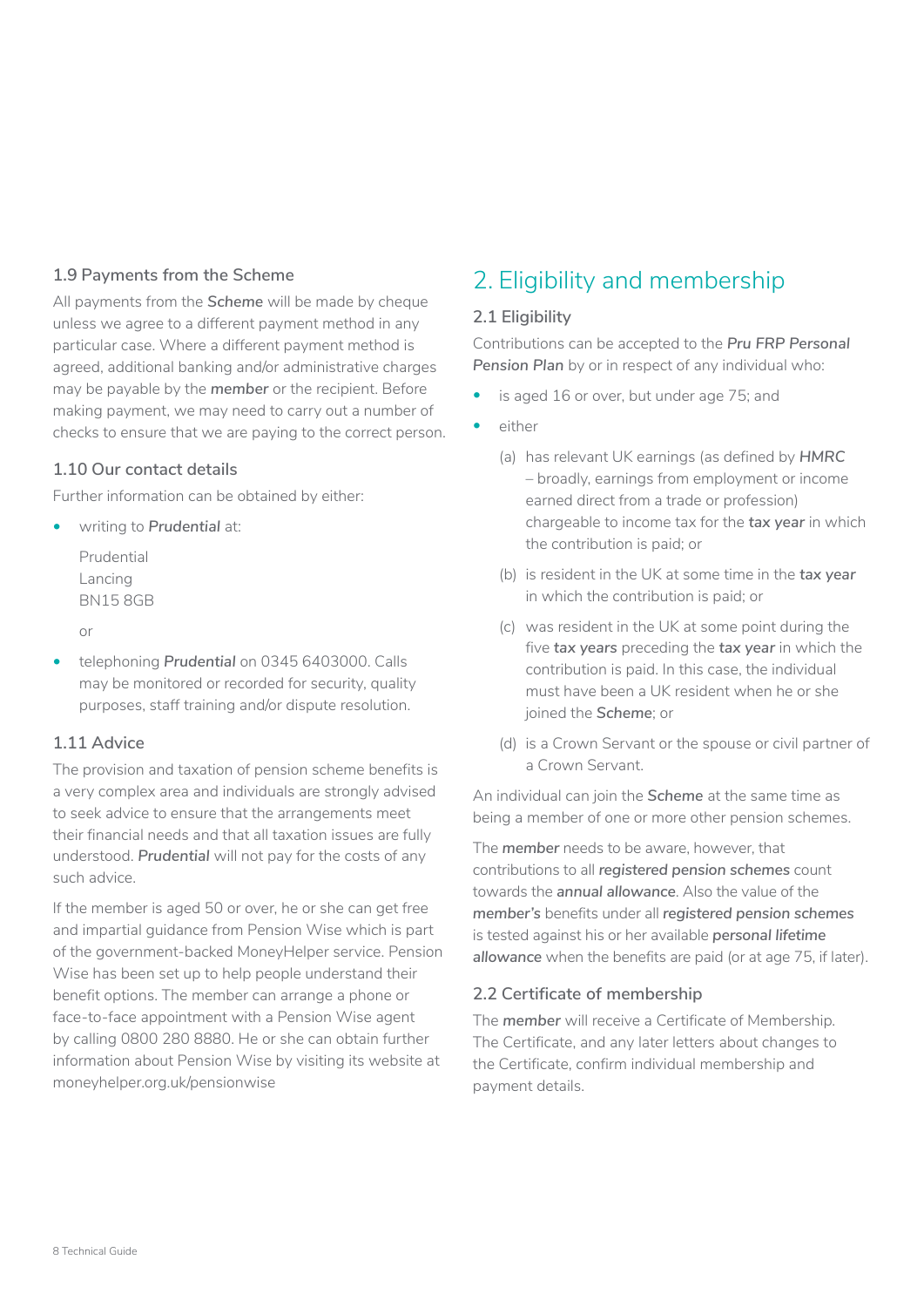#### <span id="page-8-0"></span>**2.3 Existing members of the Prudential (SAL) and Prudential (M&G) Personal Pension Schemes**

#### **2.3.1 Individual members**

This section 2.3 applies to "individual" members of the Prudential (SAL) and Prudential (M&G) Personal Pension Schemes who have a pension plan other than a *Pru Flexible Retirement Plan* under either of those *Schemes*. It does not apply to members of grouped personal pension arrangements. A member will be an "individual" member if he or she took out his or her personal pension plan entirely independently, not through an employer or other sponsoring organisation. A member will also be an "individual" member if he or she remains a member after leaving the employment to which a grouped personal pension arrangement relates.

#### **2.3.2 "Advised" single contributions**

Existing "individual" members of the Prudential (SAL) Personal Pension Scheme or Prudential (M&G) Personal Pension Scheme who wish to invest "advised" oneoff single contributions, must do so via a *Pru Flexible Retirement Plan*. Their existing personal pension plans (including Prudential Premier Personal Pension Plans) are no longer open for "advised" single contributions. See the Premier Pensions Technical Guide (PENB6591) for further information.

**Note**: "Advised" single contributions are single contributions that have been arranged on the advice of a financial adviser.

#### **2.3.3 Transfers-in**

Existing "individual" members of the Prudential (SAL) Personal Pension Scheme or Prudential (M&G) Personal Pension Scheme who wish to invest transfer values must do so via a *Pru Flexible Retirement Plan*. Their existing personal pension plans (including Prudential Premier Personal Pension Plans) are no longer open for transfersin from 31st January 2006.

We do not accept any transfers-in unless these have been arranged through a financial adviser.

#### **2.3.4 Increases to regular contributions**

Existing "individual" members of the Prudential (SAL) and Prudential (M&G) Personal Pension Schemes can, subject to section 6.4, either make increases to regular contributions under a Prudential Premier Personal Pension Plan or under a *Pru FRP Personal Pension Plan*.

#### **2.3.5 Scheme membership**

Where an existing "individual" member of the Prudential (SAL) Personal Pension Scheme takes out a *Pru FRP Personal Pension Plan*, payments made by or in respect of him or her to that new *PP plan* will be paid under the Prudential (SAL) Personal Pension Scheme and the *Rules*  of that *Scheme* will apply to the benefits.

Where, however, an existing "individual" member of the Prudential (M&G) Personal Pension Scheme takes out a *Pru FRP Personal Pension Plan*, payments made by or in respect of him or her to the new *PP plan* (except for any transfers-in) will be paid under the Prudential (M&G) Personal Pension Scheme and the *Rules* of that *Scheme*  will apply to the benefits. All transfers-in are, however, held under the Prudential (SAL) Personal Pension Scheme. This means that an "individual" member of the Prudential (M&G) Personal Pension Scheme who makes a transfer-in to a *Pru FRP Personal Pension Plan* will also become a member of the Prudential (SAL) Personal Pension Scheme for the purposes of that transfer-in.

## 3. Regular contributions

#### **3.1 General**

The *Pru FRP Personal Pension Plan* can accept regular contributions paid by the *member* and/or the employer and/or by a third party on the *member's* behalf. In general, payments made by a third party on the *member's* behalf are treated as payments made by the *member*.

#### **3.2 Basis of regular contributions**

Any regular contributions are expressed as a specified amount. The *member* decides on the contribution basis and confirms this in the application sent to us to set up the *PP plan*. Any employer contribution (agreed with the employer) will also be confirmed in the application or other form we agree.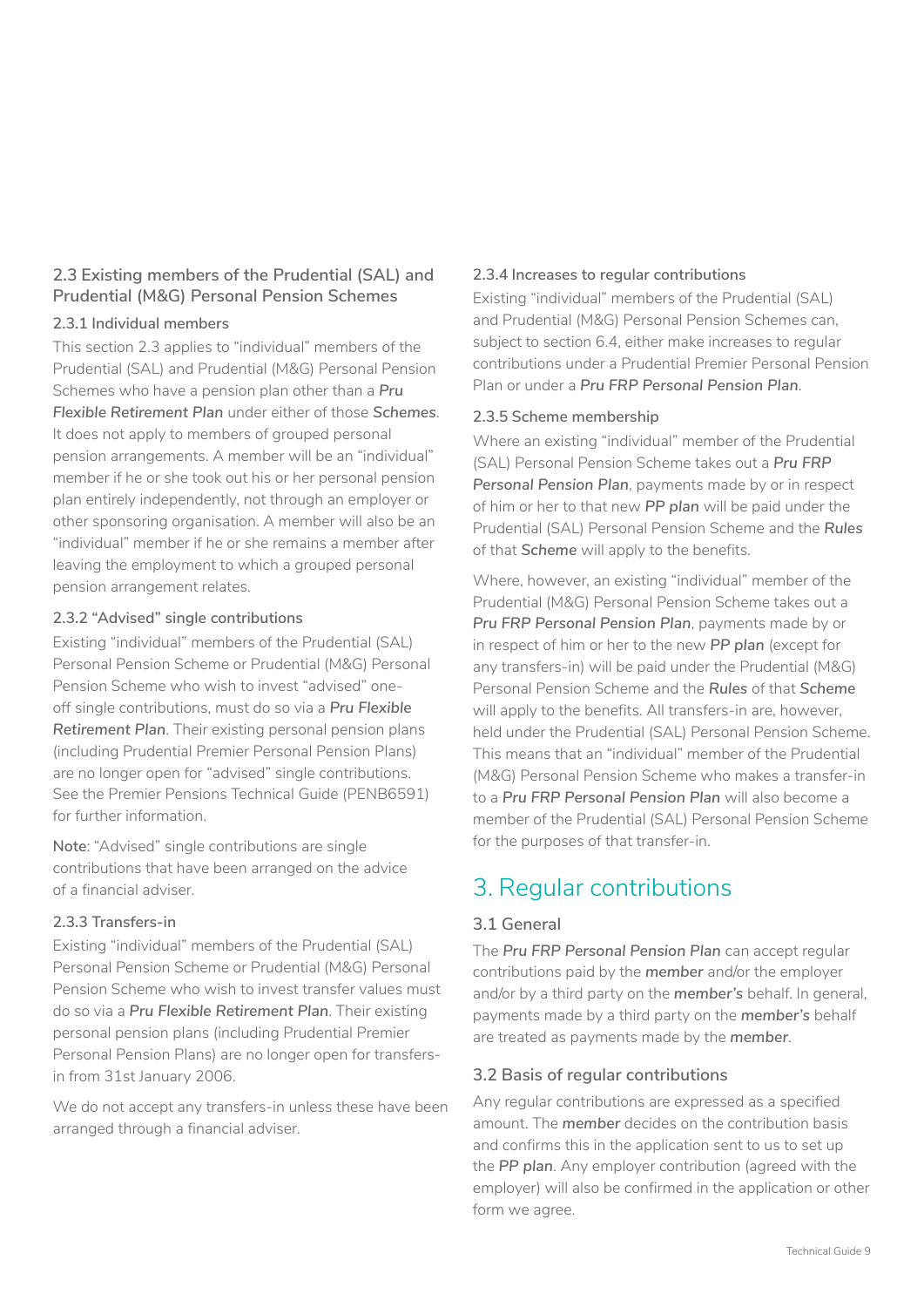The *member's* regular contributions confirmed in the application are "gross" amounts, before the deduction of basic rate tax relief. Although the *member's* contract is to pay the full "gross" amount, the *member* actually pays contributions "net" of basic rate tax relief and we claim the tax relief amount from *HMRC* for investment in the *PP plan* (see also section 24.1). If the basic tax rate changes, the "net" amount payable by the *member* will likewise change. Employer contributions must always be the full "gross" amount that the employer has agreed to pay.

Regular contributions can either be level amounts or can be set up to increase automatically (see section 3.6 for details of automatic indexation).

If the *member* and the employer are contributing to the same *PP plan*, contributions must be on the same basis i.e. both contributions must be level amounts or both on an indexed basis.

**Note**: Section 9.6 describes certain restrictions on investments in a *PruFund Protected Fund*.

#### **3.3 Payment method**

Regular contributions are payable by direct debit mandate.

The amounts collected under the direct debit mandate stay the same unless:

- the **member** and/or the employer (as appropriate) instruct us (in a form acceptable to us) to collect a different amount;
- automatic indexation applies (see section 3.6); or
- the basic rate of tax changes with a corresponding change to the "net" amount of any regular contributions payable by the *member*.

If both the *member* and the employer are making regular contributions, the total payment will normally be collected through one direct debit mandate operated by the employer.

#### **3.4 Monitoring regular contributions**

There are legal requirements on monitoring the payment of regular contributions to all pension plans where the payment comes from or via an employer – to help ensure greater protection of pension savings.

As such, we will ask for details of the reasons for any missing expected regular contributions where these come from or via an employer.

The expected contribution amounts against which we monitor are the amounts shown in the application form, subject to any changes made under sections 3.5 and 3.6.

#### **3.5 Changes to regular contributions rate**

Regular contributions can, on written request to us, be increased at any time.

It is also possible to reduce or to stop paying regular contributions on either a temporary or permanent basis. *Member* and employer contributions can be reduced or stopped independently of each other, provided that there is no infringement of the contract of employment or employment law.

There is no charge for increasing, reducing or stopping contributions.

Where regular contributions are reduced, we reserve the right to refuse contributions below the minimum amount set out in section 6.2.

#### **3.6 Automatic indexation**

#### **3.6.1 General**

Automatic indexation is a facility that enables regular contributions to be increased automatically each year.

The *member* can select automatic indexation only when the *PP plan* is first set up: it cannot be added to a *PP plan*  after that *PP plan* has been set up. Automatic indexation can be removed at any time by written request.

If the *member* has more than one regular contribution *PP plan*, automatic indexation can be selected individually for each *PP plan*: the *member* can choose for some *PP plans*  to have automatic indexation and others not. If selected for more than one *PP plan*, the same rate of automatic increase must apply to all such *PP plans*.

We reserve the right to apply different terms to an automatic increase, but these terms will be no less favourable than those applying at that time to new members.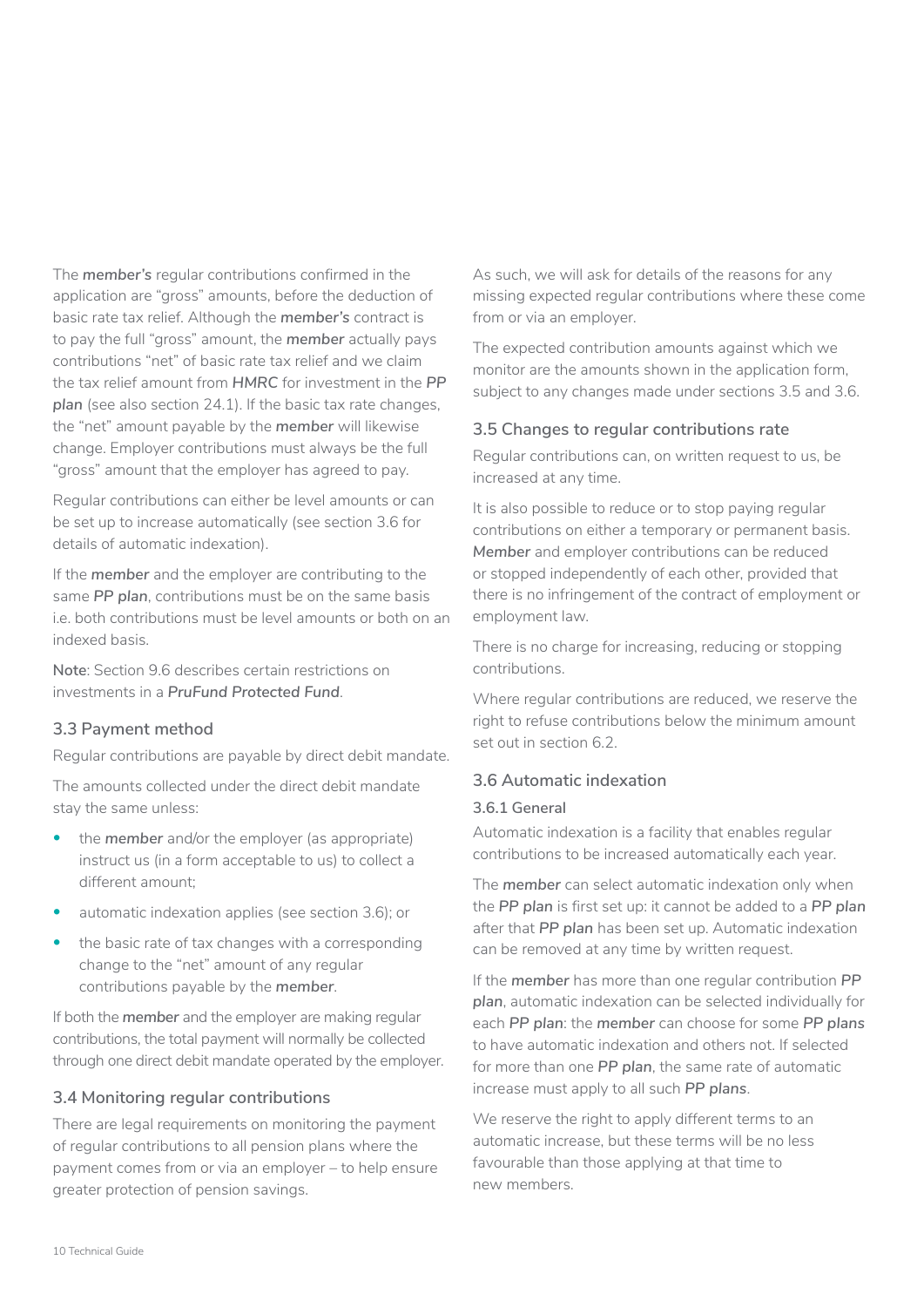#### <span id="page-10-0"></span>**3.6.2 Rate of automatic increase**

The rate of automatic increase can be:

- a fixed percentage rate between 1% and 10% each year (whole percentages only); or
- increases in line with the *Average Weekly Earnings index* (subject to a maximum increase of 15%).

The rate chosen will be confirmed in the information that the *member* receives with the Notice of the Right to Cancel the *PP plan*.

Where the selected rate of increase is the *Average Weekly Earnings index*, the rate used will be the yearly *Average Weekly Earnings index* figure for the 12 month period ending four months before the *yearly indexation date* (subject to a maximum of 15%).

Once one of the above bases has been chosen, it cannot be changed; i.e. the *member* cannot change the indexation basis from a fixed percentage rate to increases in line with the *Average Weekly Earnings index*, or vice versa.

Where a fixed percentage rate has been selected, the *member* cannot increase the rate, but can decrease it by giving us at least six month's notice.

#### **3.6.3 Yearly indexation date**

The regular contributions (except any which are held under a *PP plan(s)* that started less than six months before the *yearly indexation date*) will be increased on the *yearly indexation date* each year. The selected rate of increase will be applied to the amount of regular contribution payable under the *PP plan(s)*, including any previous automatic increases.

If we agree, the *member* can pick a different *yearly indexation date*. We require at least six months' notice of any requested change to the *yearly indexation date*.

#### **3.6.4 Member and employer contributions under the same PP plan**

If *member* and employer contributions are held under the same *PP plan* and automatic indexation is chosen, any employer's contribution must have the same indexation rate as the *member's* contribution and increase on the same *yearly indexation date* as applies for the *member's* contribution.

Any change to the rate, or removal of the facility, would need to apply to both *member* contributions and any employer contributions where these are held under the same *PP plan*.

#### **3.6.5 Cancellation of automatic indexation**

If, in any year, the *member* decides not to index contributions, no further indexation increases will normally take place. Once cancelled, automatic indexation cannot be restarted.

## 4. Single contributions

The *Pru FRP Personal Pension Plan* can accept single contributions paid by the *member* and/or the employer and/or by a third party on the *member's* behalf. In general, payments made by a third party on the *member's* behalf are treated as payments made by the *member*.

Single contributions are one-off payments that are not part of an agreed series of regular contributions.

Single contributions can be paid at any time. Normally, any single contributions must be paid by cheque. Any other payment method must be agreed in advance with us.

Like regular contributions, the *member* pays any single contributions "net" of basic rate tax relief (see sections 3.2 and 24.1).

*Note*: Single contributions paid for the purposes of taking immediate drawdown are invested for one *working day*  under a *PP plan*. See the *Pru FRP Drawdown Technical Guide* for further information.

### 5. Transfer payments

#### **5.1 General**

The *Pru FRP Personal Pension Plan* can accept transfer payments from other *registered pension schemes* or overseas pension schemes under which the *member* has benefits.

There are certain requirements that must be complied with before the transfer payment can be accepted. Further details are available from us on request.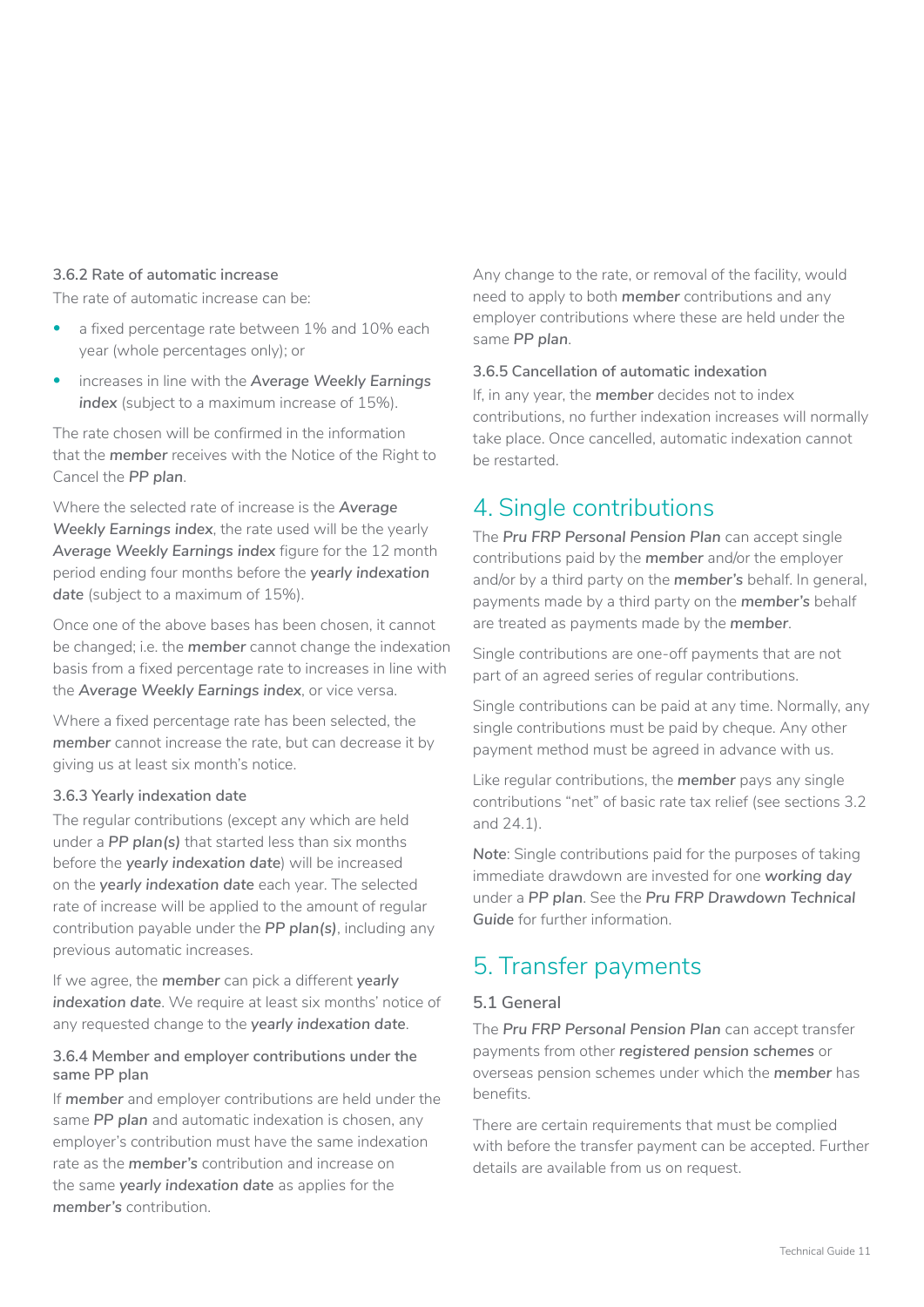Transfer payments can include contracted-out benefits (guaranteed minimum pensions and post-1997 contractedout salary related benefits) from other *registered pension schemes*. On transfer, the former contracted-out benefits will be treated the same as any other benefits under the *PP plan*, without special rules. Before we accept such a transfer payment, however, the *member* must sign and provide us with a declaration to confirm that he or she understands and agrees to the loss of his or her guaranteed rights under the transferring scheme.

If an individual has been awarded any *pension credit rights* in respect of an ex-spouse's or ex-civil partner's pension rights, these *pension credits* may be transferred to a *Pru Flexible Retirement Plan*.

Transferring benefits is a very complex area and we do not accept any transfers-in unless they have been arranged through and on the advice of a financial adviser. We will not pay for the costs of any such advice.

Our acceptance of a transfer-in does not in any way imply that it is appropriate or in the *member's* best interests.

#### **5.2 Multiple transfers-in to the Pru FRP Personal Pension Plan – optional holding account facility**

*Note*: When determining whether a group of transfers-in falls within this section 5.2, we exclude any transfers-in which are not in cash form (i.e. "in specie" transfers into the *SIF*).

#### **5.2.1 General**

A *holding account* facility is, subject to section 5.2.2, available where:

- a number of transfers-in are being made to the *Pru Flexible Retirement Plan* under the same application form;
- all transfers-in are to be allocated to a *PP plan(s)*;
- the transfers-in will not be (or are unlikely to be) received by us on the same date together with all necessary information, authorities and instructions; and
- the applicant has indicated in the application form that he or she wishes to use a *holding account* facility.

**Note**: Transfers-in are the only type of payment that can be held in a *holding account*. A *holding account* is not available for regular contributions or single contributions.

#### **5.2.2 Circumstances when a holding account is not available for multiple transfers-in**

For the avoidance of doubt, a *holding account* is not available for:

- multiple transfers-in which are received by us on the same date together with all necessary information, authorities and instructions. These would be applied immediately to the appropriate *PP plan(s)* under section 8.1;
- multiple transfers-in which are not in cash form (i.e. "in specie" transfers into the *SIF*). The treatment of "in specie" transfers-in is set out in the *SIPP Supplement*; or a single transfer-in which is in cash form, but which is part of a multiple transfer-in where all of the other transfers-in are not in cash form. This would be applied immediately to a *PP plan* as described in section 8.1.

#### **5.2.3 Application of multiple transfers-in to a holding account**

Where the multiple transfers-in:

- satisfy the requirements of section 5.2.1;
- are not ruled out under section 5.2.2; and
- have not been (or are unlikely to be) received by us on the same date together with all necessary information, authorities and instructions, each transferin will be invested in a *holding account* until the final transfer payment has been received (together with all necessary information, authorities and instructions).

#### **5.2.4  Application of amounts in a holding account to a PP plan(s)**

On the date that we treat the final transfer payment as having been received by us, together with all necessary information, authorities and instructions, we will apply the total transfer payments to one *PP plan* or as few as is practicably possible.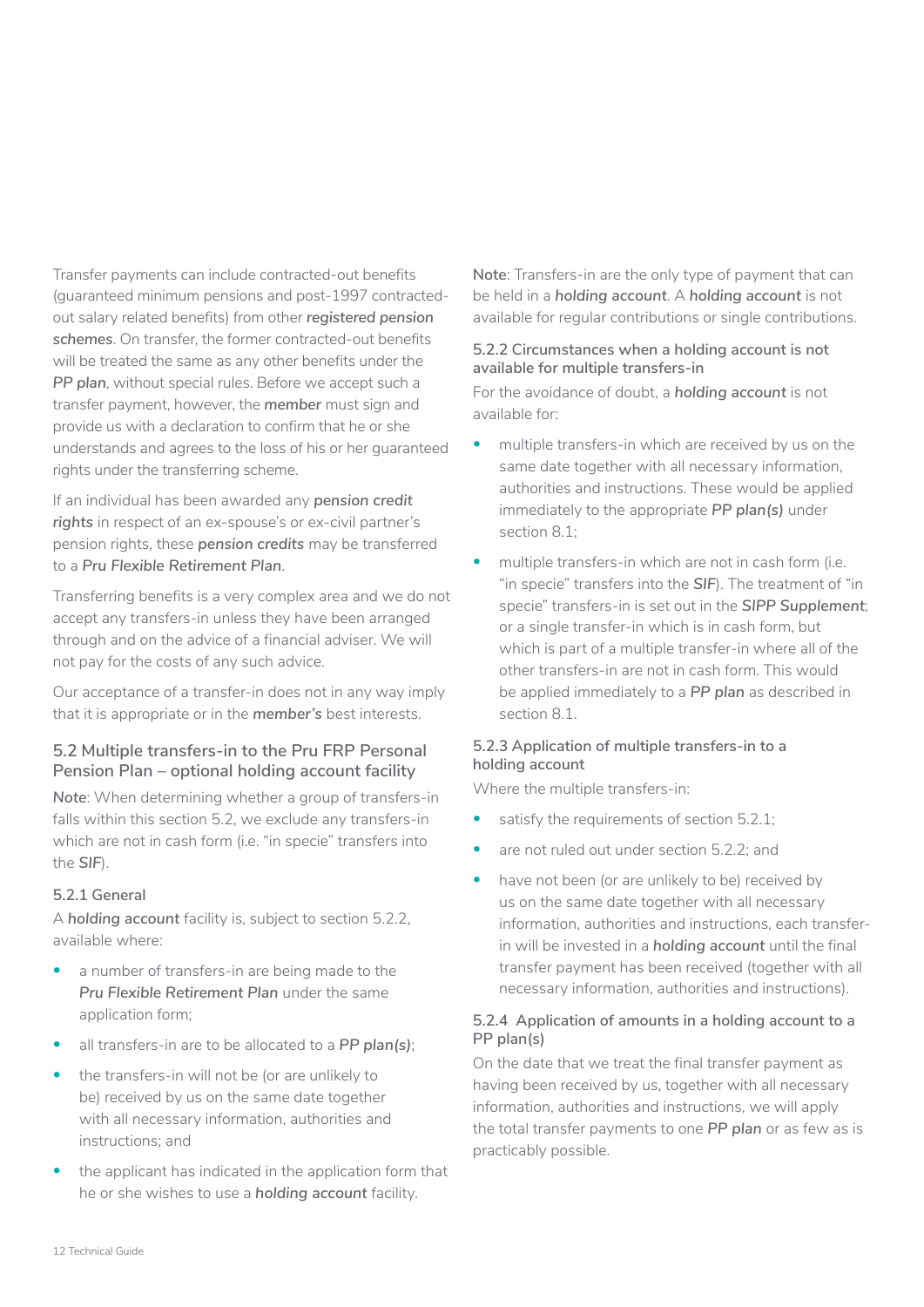<span id="page-12-0"></span>Section 1.7 explains when we treat items as having been received by us.

Normally there will only ever be more than one *PP plan* for multiple transfers-in of benefits if:

- we agree under section 5.2.5 to invest some transfersin before others have been received; or
- the *member* has not indicated in the application form that a *holding account* is to be used for the multiple-transfers-in.

The individual amounts cannot, unless we agree otherwise under section 5.2.5, be allocated on different dates.

The terms and conditions that will apply to each *PP plan* when set up, will normally be those in force at the *start date* of the relevant *PP plan* (i.e. not the date the transfers-in are allocated to a *holding account*).

#### **5.2.5 Twelve week limit**

If all of the transfers-in have not been received within 12 weeks of the first transfer payment, we will allow the transfers-in received thus far to be applied to one or more *PP plans*. We will contact the *member* for further instructions when the first transfer-in has been held in a *holding account* for 12 weeks.

#### **5.3 Multiple transfers-in to the Pru FRP Personal Pension Plan and the Pru FRP Drawdown Plan – compulsory holding account facility**

*Note*: When determining whether a group of transfers-in falls within this section 5.3, we exclude any transfers-in which are not in cash form (i.e. "in specie" transfers into the *SIF*) and any transfers into a *drawdown plan* from another *drawdown pension arrangement*.

Where:

- a number of transfers-in are being made to the *Pru Flexible Retirement Plan* under the same application form;
- one or more of the transfers-in are to be allocated to a *PP plan(s)* and one or more are to be allocated to a *drawdown plan(s)*; and

the transfers-in will not be (or are unlikely to be) received by us on the same date together with all necessary information, authorities and instructions,

all of the transfers-in will be initially held in a *holding account* until the final transfer payment has been received. In this case, there is no option to choose whether a *holding account* facility will apply. The terms and conditions of a *holding account* facility which apply to all such transfers-in, including those to be applied to a *PP Plan(s)*, are set out in the *Pru FRP Drawdown Technical Guide*.

#### **5.4 Transfers-in from drawdown pension arrangements**

The *Pru FRP Personal Pension Plan* cannot accept transfers-in from *drawdown pension arrangements*: these can only be accepted into the *Pru FRP Drawdown Plan*.

## 6. Minimum contributions

#### **6.1 General**

The minimum contribution amounts set out in this section 6 apply to the *Pru FRP Personal Pension Plan* and apply only where contributions are invested in *Unit-Linked Funds*, the *With-Profits Fund* and/or the *PruFund Funds*. The minimum amounts that apply if the *member* wishes to invest in a *SIF* under a *Pru FRP Personal Pension Plan*  are set out in the *SIPP Supplement*.

The following current minimum contributions that may be made to the *Pru FRP Personal Pension Plan* apply to the aggregate contributions (the total from the *member*  and the employer, if any). These minimum contribution amounts are the "gross" amounts, before basic rate tax relief is deducted from any *member* contribution (see section 24.1).

**Note**: Different minimum contribution amounts apply to the *Pru FRP Drawdown Plan*, including single contributions paid for the purposes of taking immediate drawdown which are initially invested for one *working day* under a *PP plan*. See section 4 and the *Pru FRP Drawdown Technical Guide* for further information.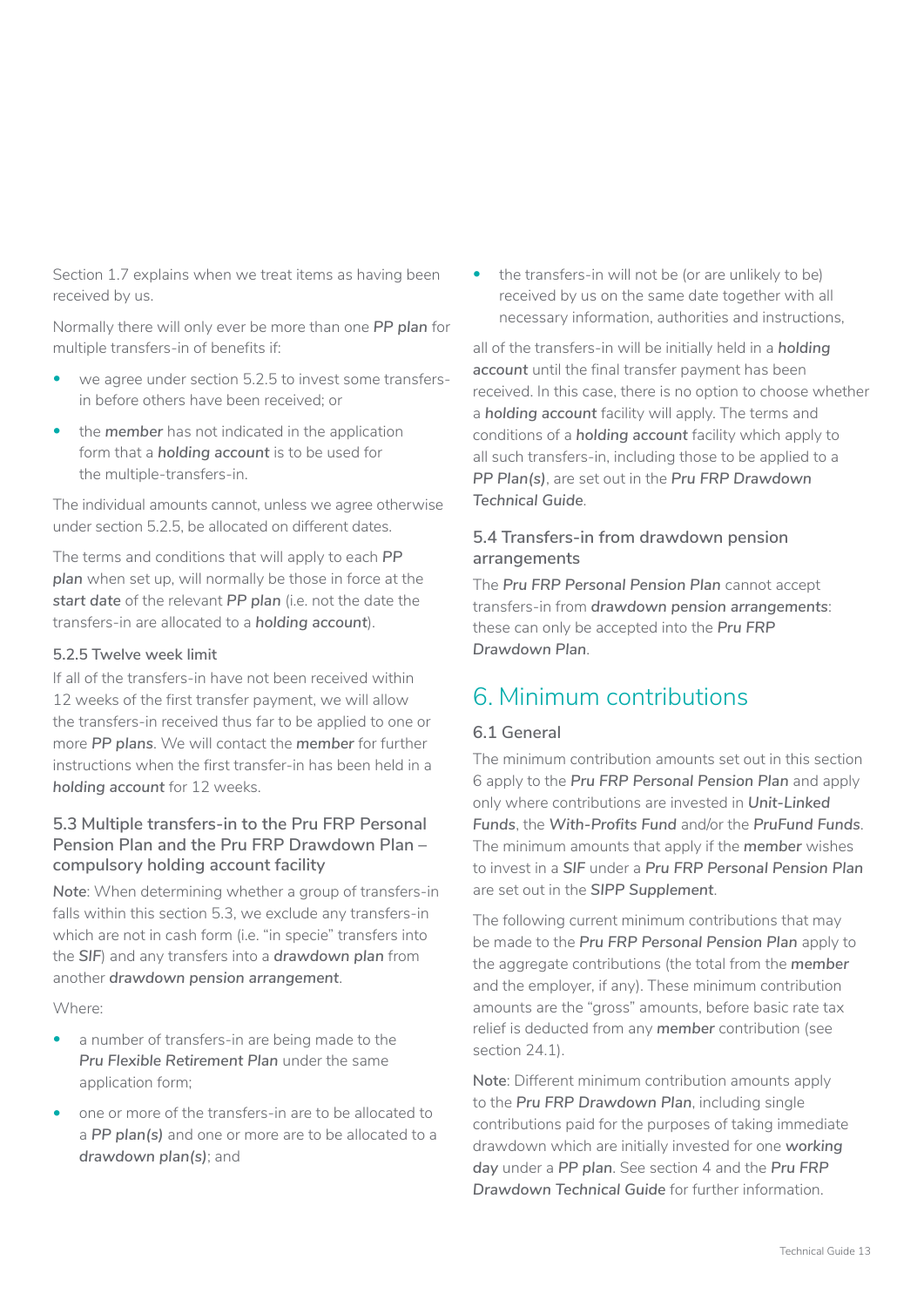#### <span id="page-13-0"></span>**6.2 Initial investment**

The minimum initial investment is:

- a regular contribution of at least £100 each month or £1,200 each year; or
- a single contribution or transfer value of at least £5,000. This minimum amount can be met by making multiple transfers-in to the *Pru FRP Personal Pension*  **Plan** as part of the same application (see section 5.2).

#### **6.3 Subsequent investments**

Once the minimum initial investment has been met, the following minimum amounts apply:

- There is no minimum increase to regular contributions.
- If regular contributions start after the initial investment has been met with a single contribution or transfer value, the minimum amount is £100 each month or £1,200 each year.
- The minimum single contribution or transfer value is £200. This minimum amount can be met by making multiple transfers-in to the *Pru FRP Personal Pension*  **Plan** as part of the same application (see section 5.2).

#### **6.4 Existing members of the Prudential (SAL) Personal Pension Scheme or Prudential (M&G) Personal Pension Scheme**

As explained in section 2.3, existing "individual" members who already have a personal pension plan under the Prudential (SAL) Personal Pension Scheme or Prudential (M&G) Personal Pension Scheme and who want to pay in "advised" single contributions or transfer values, will need to take out a *Pru FRP Personal Pension Plan*. Any such payments must meet our minimum initial investment amounts set out in section 6.2

Such members can also choose whether increases to regular contributions are made to a Prudential Premier Personal Pension Plan or to a *Pru FRP Personal Pension Plan*. An increase to regular contributions can, however, only be made to a *Pru FRP Personal Pension Plan* where the increase meets the minimum initial investment amount set out in section 6.2. Increases below that amount can be made to a Prudential Premier Personal Pension Plan, subject to the terms of that Plan.

## 7. Maximum contributions, limit on tax relief, annual allowance and pension input period

#### **7.1 Maximum contributions**

A maximum of £1m applies to each separate application for yearly regular contributions, single contributions and transfer payments. Where multiple transfers-in are to be held in a *holding account* as described in section 5.2.1 prior to being allocated to one or more *PP plans*, this limit applies to the aggregate value of the transfers-in.

#### **7.2 Limit on tax relief**

The *member* will normally receive tax relief on his or her personal contributions to the *Scheme* and to any other *registered pension scheme each tax year up to the higher* of 100% of earnings (as defined by *HMRC* – broadly, earnings from employment, or income earned direct from a trade or profession) and £3,600.

Contributions in excess of this limit will not get tax relief. See also section 24.1 which contains more information on the tax treatment of contributions.

It is the *member's* responsibility to monitor whether his or her contributions to the *Scheme* are eligible for tax relief. If we are subsequently informed by *HMRC* that the *member*  has received tax relief on contributions in excess of this limit, we will repay the appropriate amount of tax relief to *HMRC*.

Neither we nor the *Trustee* can be held liable if the *member* suffers any loss due to our acceptance of a contribution that does not qualify for tax relief.

#### **7.3 Annual allowance and pension input period 7.3.1 Annual allowance**

There is an *annual allowance* for each *tax year* on the total contributions that can be made by or in respect of the *member* to the *Scheme* and to all other *registered pension schemes*. If the *annual allowance* is exceeded, the *member* will be liable to an *annual allowance charge*. The *annual allowance* for the tax year 2022/2023 onwards is £40,000. The Government may change the amount of the *annual allowance* from time to time.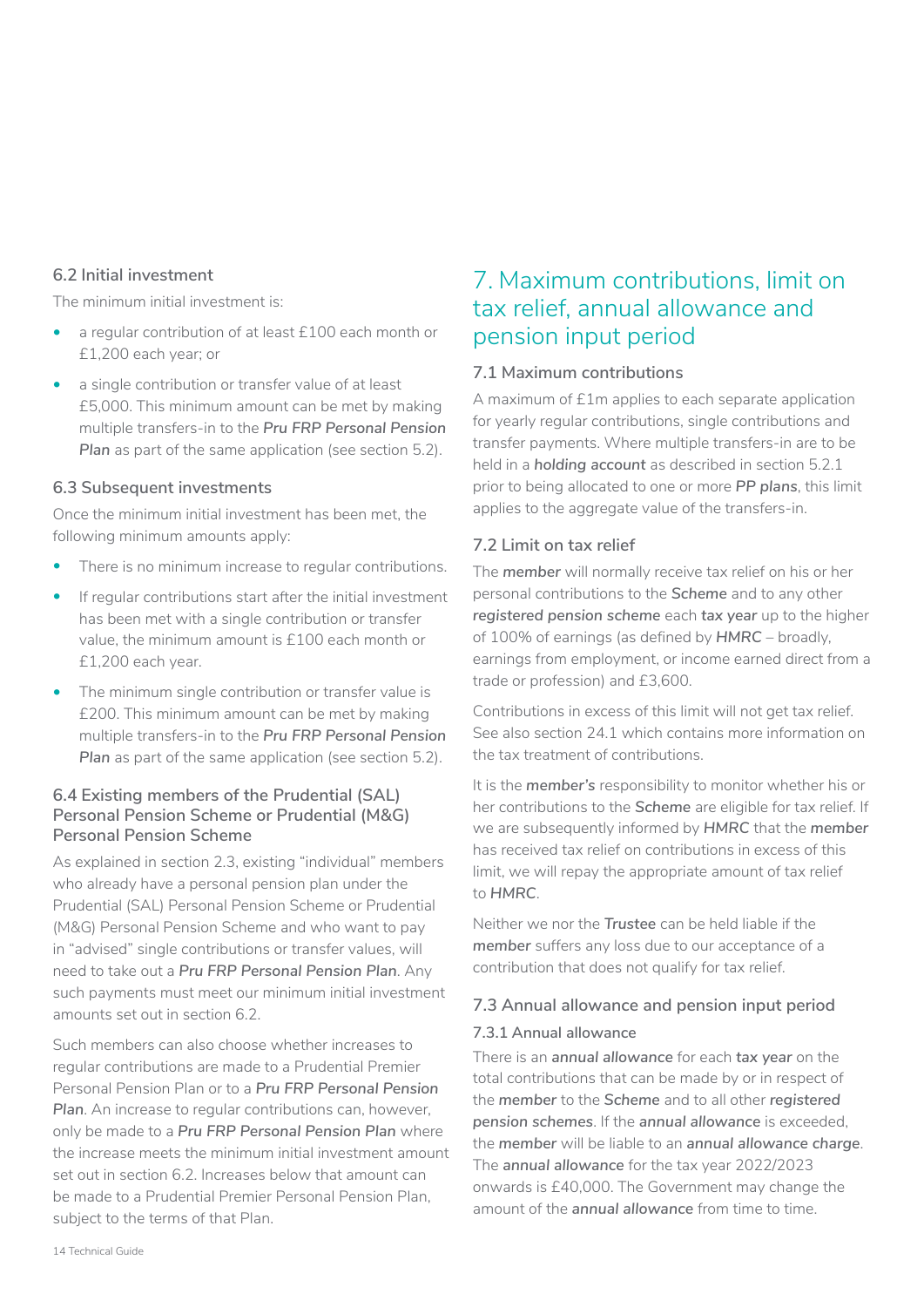The *annual allowance* test is carried out by comparing the total contributions made by or in respect of the *member*  in any given pension input period (see section 7.3.2) with the *annual allowance* for the *tax year* in which that pension input period ends. It should be noted that the total payments measured against the *annual allowance*  will include any amounts paid which do not qualify for tax relief (see section 7.2).

Certain payments do not count towards the *annual allowance*. These include transfer payments (as described in section 5) and some types of payments which are not relevant to the *Pru FRP Personal Pension Plan* (for example, payments for life cover which do not get tax relief and payments made after the 75th birthday).

The *annual allowance* test will also take into account the increase in value of any defined benefits that the *member*  may have under any *registered pension scheme*.

Any unused *annual allowance* for the three *tax years*  preceding the current *tax year* will be added to the *annual allowance* for the current *tax year* for determining whether an *annual allowance charge* is applicable for the current *tax year*. The *annual allowance* for the current *tax year* must be used first. Unused *annual allowance* is then used from the earlier *tax years*, starting with any available *annual allowance* from the earliest of the three preceding *tax years*. Unused *annual allowance* is only available for carry forward where it arises during a *tax year* in which the *member* is a member of a *registered pension scheme*, but applies to a *tax year* even if payments for that *tax year*  are nil.

There is a tapered reduction in the amount of the *annual allowance* if the *member* has:

- (i) income (including the value of any pension contributions) for the *tax year* of over £240,000 – known as "adjusted income"; and
- (ii) income (excluding pension contributions) for the *tax year* in excess of £200,000 – known as "threshold income".

The taper operates by reducing the *annual allowance* by £1 for every £2 of "adjusted income" above £240,000, subject to a minimum reduced annual allowance of £4,000. The Government may change the limits from time to time.

If the *member* is subject to the Money Purchase Annual Allowance (see section 7.3.5), the tapered reduction will apply to the *annual allowance* for the remainder of his or her pension savings – that is any defined benefits savings.

Unused *annual allowance* from the previous three *tax years* will be able to be carried forward, but where this *annual allowance* is reduced by the taper, the amount available for carry forward will be based on the unused tapered *annual allowance*.

When considering his or her options, the *member* should seek financial advice. A financial adviser can assess the *member's* personal circumstances, talk through the options and make a recommendation based on this information.

#### **7.3.2 Pension input period**

The total contributions made by or in respect of the *member* over a period of time – known as the pension input period – are measured against the *annual allowance*  for the *tax year* in which the pension input period ends.

Where the *start date* of the *PP plan* falls on or after 6th April 2011, the first pension input period for contributions to that *PP plan* will start on the *start date* and will end on the following 5th April (i.e. the end of the *tax year*). Each subsequent pension input period for that *PP plan* will start on 6th April and end on the following 5th April (i.e. the pension input period will be the same as the *tax year*).

If the *member* makes automatic increases to his or her regular contribution *PP plan* under section 3.6, the pension input period for those increases will be the same as for that existing *PP plan*.

Where the increases are made under section 3.5 and set up under a new *PP plan* (see section 8.1), the first pension input period for the increases will start on the *start date* of that new *PP plan*.

This is a very complex area and the *member* is strongly recommended to seek financial advice if he or she is affected by the *annual allowance*.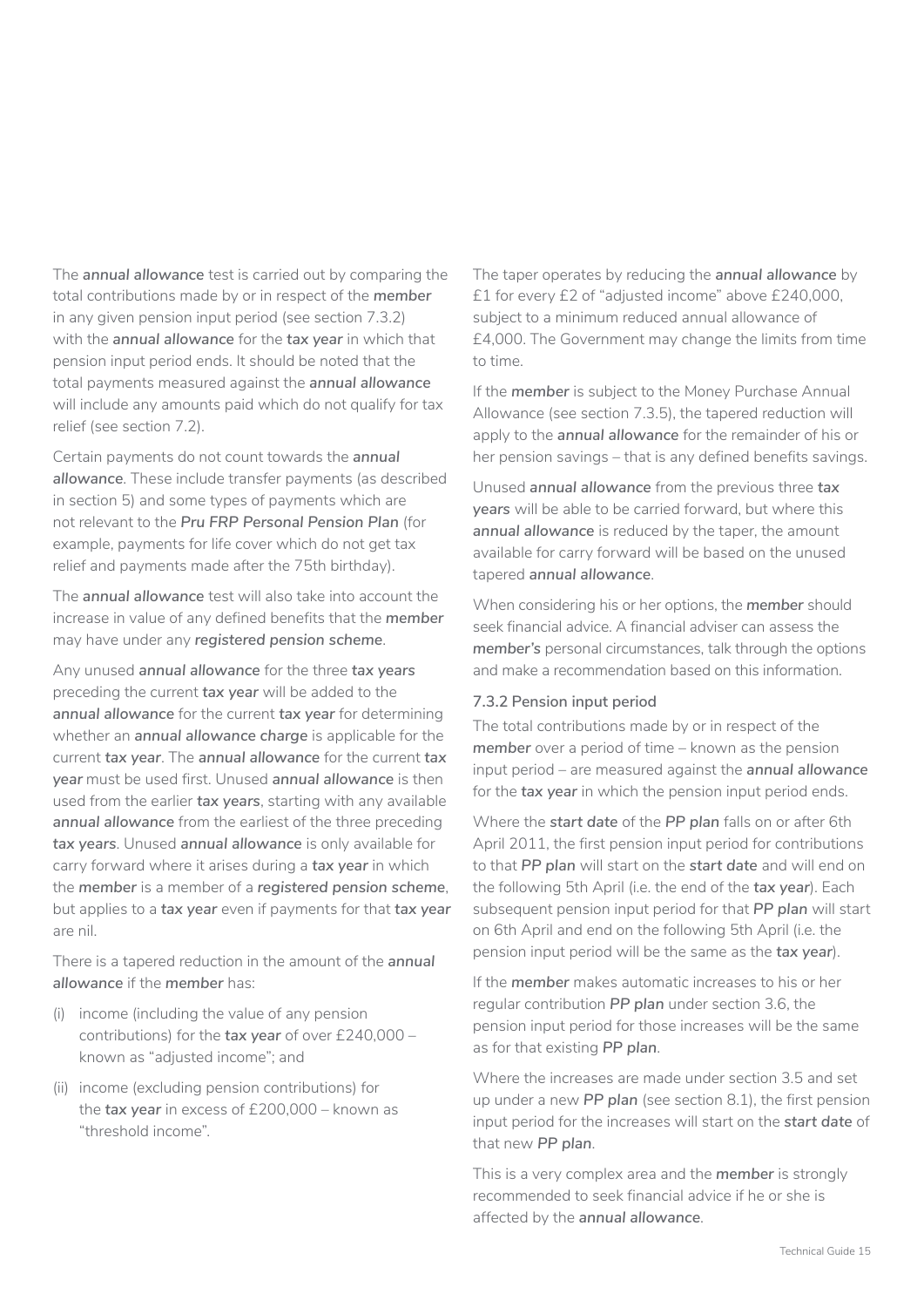We will not pay for the costs of any such advice.

#### **7.3.3 Situations where the annual allowance test does not apply**

There is no *annual allowance* test in the *tax year* in which the **member** dies or takes benefits on the grounds of severe ill-health. The *member* will satisfy the severe ill-health condition if he or she becomes entitled under an *arrangement* to:

- (i) benefits because he or she is suffering from illhealth which makes him or her unlikely to be able to undertake work (in any capacity) at any time in the future; or
- (ii) a serious ill-health lump sum (see section 21.4.8).

#### **7.3.4 Member's responsibility**

It is the *member's* responsibility to keep a record of the contributions made by or in respect of him or her to the *Scheme* and to any other *registered pension scheme*, so that he or she knows if the *annual allowance* is exceeded. Neither we nor the *Trustee* can be held liable if our acceptance of a contribution results in the *member*  becoming liable to an *annual allowance charge*.

In some circumstances, the *member* may be able to elect for the *Scheme* to pay an *annual allowance charge*, in return for a reduction in benefits under the *PP plan(s)*. This is known as a "Scheme Pays", and further information is available from us on request.

#### **7.3.5 Money purchase annual allowance (MPAA)**

There is a reduced *annual allowance* for each *tax year*  on the total money purchase contributions that can be made by or in respect of the *member* to the *Scheme(s)*  and to all other *registered pension schemes.* This reduced *annual allowance* is called the Money Purchase Annual Allowance (MPAA). The MPAA for the *tax year*  2022/2023 onwards is £4,000. The Government may change the amount of the MPAA from time to time.

The MPAA will apply to the *member* if one of the following trigger events takes place under the *Scheme(s)*  or any other *registered pension scheme*:

an uncrystallised funds pension lump sum is paid to the *member*;

- an income payment is made to the *member* from a *flexi-access drawdown* fund; or
- an *annuity* is paid to the *member* where the annual rate of payment can be decreased other than in permitted circumstances.

The *member* will be subject to the MPAA from the day the trigger event takes place.

If the MPAA is exceeded:

- the *member* will be liable to an *annual allowance charge* on the total money purchase contributions in excess of the MPAA; and
- the *member's annual allowance* for the remainder of his or her pension savings – that is any defined benefits savings – will be reduced by the MPAA. The *member* will be able to carry forward any unused *annual allowance* from the previous three *tax years*.

If the MPAA is not exceeded, the *member's* total *annual allowance* – for both money purchase contributions and defined benefits savings – will remain unchanged. The *member* will be able to carry forward any unused *annual allowance* from the previous three *tax years*.

The *member* will not be able to carry forward any unused MPAA from earlier *tax years* to increase the MPAA limit.

If contributions are made both before and after the trigger event in the same pension input period, the contributions made before the trigger event will be subject to the *annual allowance* and those made after the trigger event will be subject to the MPAA.

When considering his or her options, the *member* should seek financial advice. A financial adviser can assess the *member's* personal circumstances, talk him or her through his or her options and make a recommendation based on this information.

#### **7.3.6 MPAA time limits**

We will notify the *member* in writing within 31 days that he or she has triggered the MPAA. The *member* will then have 91 days from the day of receipt of the notice to tell the scheme administrator of any other *registered pension scheme* of which he or she is a member and to which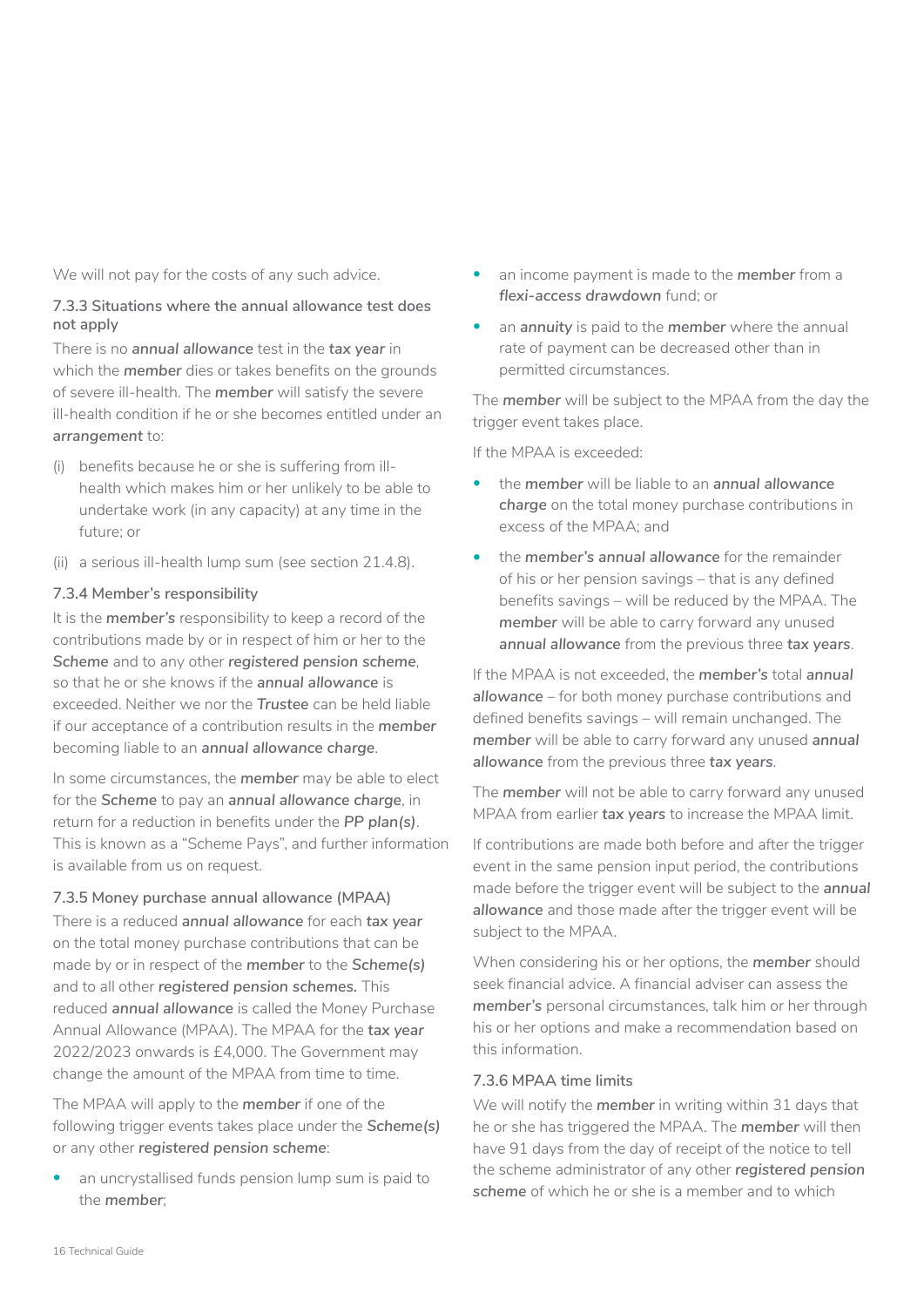<span id="page-16-0"></span>contributions are being made by or in respect of him or her, or that is accruing benefits for him or her, that he or she has triggered the MPAA.

If the *member* does not tell the scheme administrators of the other *registered pension schemes* within the required timescale, he or she may be liable to a penalty from *HMRC*.

## 8. PP plans, arrangements and allocation of payments to units

#### **8.1 PP plans**

A separate *PP plan* is set up for each of the following:

- each separate agreement for regular contributions;
- each single contribution; and
- each transfer-in.

For this purpose each separate agreement for regular contributions is normally held under a separate *PP plan*. This means that we set up separate *PP plans* for regular contributions payable by the *member* and the employer, and for increases to regular contributions made under section 3.5. Where the regular contribution *PP plan* has been set up with automatic increases under section 3.6, those automatic increases are, however, allocated to that same *PP plan*.

Except where specified otherwise, the options available and the terms and conditions set out in this *Technical Guide* apply separately to each *PP plan*.

#### **8.2 Arrangements**

Each separate *PP plan* is split into 10,000 *arrangements*  so that the *member* can phase the start of his or her benefits (see section 21.3).

#### **8.3 Allocation rate**

The allocation rate is the total percentage rate that is applied to the payment before that payment is used to buy *units* under the *PP plan*. The allocation rate that applies to the *Pru FRP Personal Pension Plan* is 100%.

#### **8.4 Using payments to buy units**

Each payment to a *PP plan* results in a number of *units* being allocated to that *PP plan*. We determine the number of *units*  to be allocated by dividing the payment by the *unit price(s)*  for the *relevant date*.

If a payment is to be invested in more than one *fund*, we determine the number of *units* to be allocated in the chosen *funds* by first applying the proportions for the investment split to the total payment and then dividing each portion by the *unit price* for the corresponding *fund*.

In the case where a transfer-in is held in a *holding account*  under section 5, it should be noted that the *relevant date*  is set and *units* are allocated, only when we have received (or treat as received under section 1.7) the last transfer payment, together with all the information, authorities and instructions that we require.

Rounding adjustments may have a minor effect on values.

Where a regular payment is being made by direct debit mandate, we will buy *units* in anticipation of receipt of that payment. If the payment by direct debit mandate is subsequently not received, we sell the *units* that had been bought in advance.

## 9. Investment options and investment limits

#### **9.1 Fund range**

A range of *funds* is available under the *Pru FRP Personal*  Pension Plan (subject to our powers to close, merge, wind-up and withdraw *funds* under section 13.4). Some *funds* are managed by companies within *M&G plc* whilst others are managed by *external companies*. Among the *funds* managed by companies within *M&G plc* there is a range of *Unit-Linked Funds*, a unitised *With-Profits Fund*  and a choice of *PruFund Funds*. Further information about the *funds* is set out in our *funds* literature.

Investment in the *Prudential With-Profits Fund* under the *Pru FRP Personal Pension Plan* is available through the *With-Profits Fund* and the *PruFund Funds*. These are sometimes known as "unitised with-profits" funds.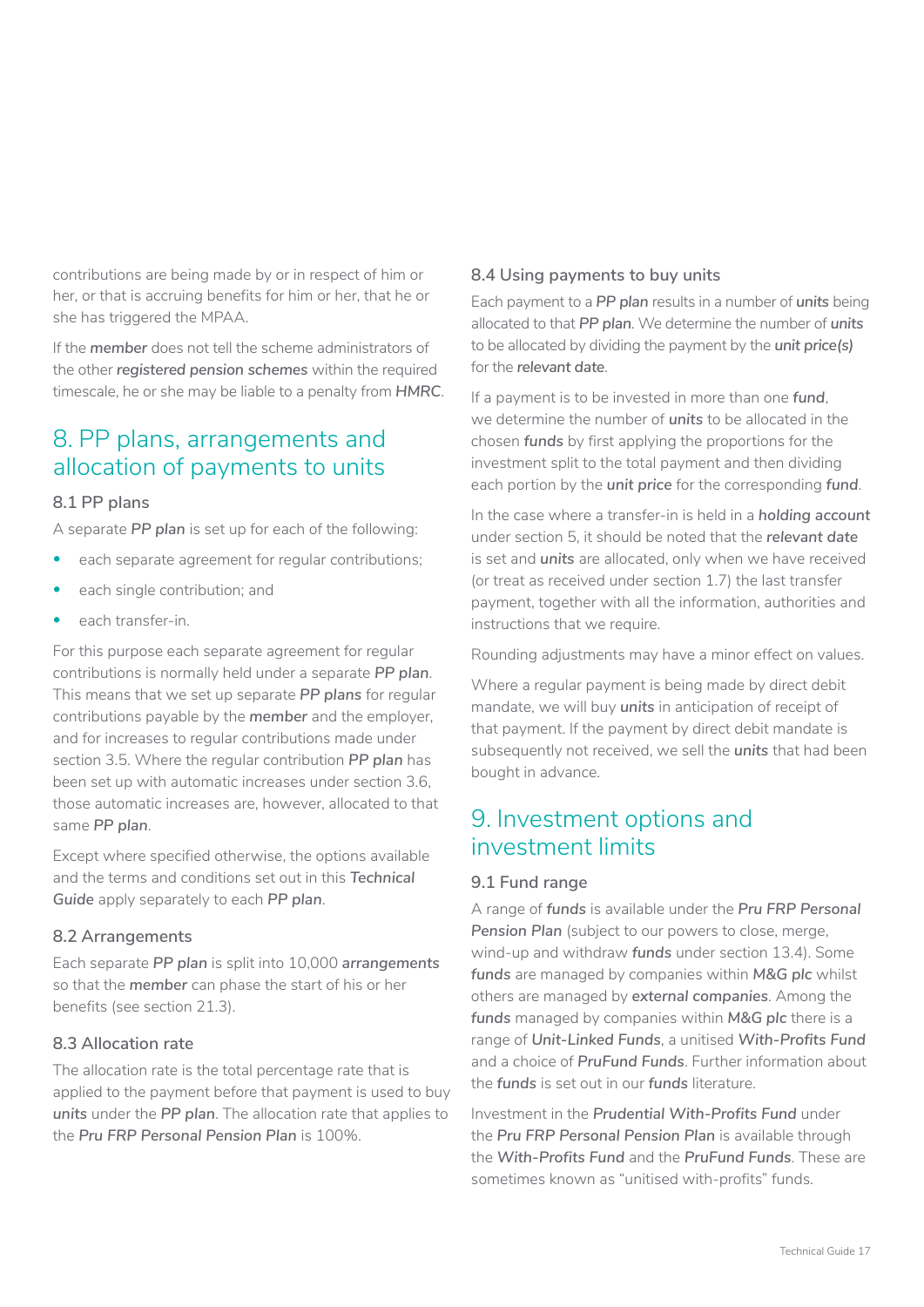In particular it should be noted that different *unit prices*  may apply to different classes of "unitised with-profits" policies. Investments in the *With-Profits Fund* participate in profits through the addition of bonuses to the relevant pension plan. Some of these bonuses are added through increases in the *unit price*, whilst others may be added when *units* are sold (see section 15.2). Investments in the *PruFund Funds* (and associated *PruFund Accounts*) participate in profits exclusively through increases in the *unit price* (see section 16).

The way we operate the *funds* and calculate *unit prices*  for the *funds* is set out in sections 13 to 16.

There is also a SIPP option, under which the *member* can invest in a range of "own choice" investments through a private fund called a *SIF*. Full details of the operation of the *SIF* are set out in the *SIPP Supplement*.

#### **9.2 Investment strategies**

The following investment strategies are available:

- (a) The *member's* own individual choice from the variety of investment *funds* available.
- (b) The Lifestyle Option which involves automatic switches to and from pre-selected *funds* at preselected intervals. The operation of the Lifestyle Option is described in detail in section 10.

**Note**: If the *member* does not wish or indeed fails to make his or her own choice from the variety of *funds*  available, or where his or her employer has chosen to use the *Scheme* to comply with its obligations to the *member*  under the *automatic enrolment legislation*, payments will be invested in the *default fund*. The *default fund*  does not represent a recommendation by *Prudential* and the *member* should consider and choose *funds* to suit his or her needs. When considering his or her options, the *member* may benefit from taking financial advice. A financial adviser can assess the *member's* personal circumstances, talk him or her through his or her options and make a recommendation based on this information. There will be a charge for this service.

#### **9.3 Terms and conditions relating to the selection of funds and investment strategy**

- (a) A different *fund* selection and/or different strategy can be selected for each separate *PP plan*.
- (b) Where the *member* selects more than one *fund*, the investment split must be specified in whole percentages.
- (c) The *member* must confirm the chosen investment strategy to us in an application form or in any other form acceptable to us. The initial investment selection will be detailed in the documentation we send to the *member* to confirm that his or her *PP plan* has been set up.
- (d) Investment is not allowed in more than one *PruFund Protected Fund* at the same time under a *PP plan*.
- (e) When investing in a *PruFund Protected Fund*, only one *guarantee period* may be selected under each *PP plan*. Where the *member* has more than one *PP plan*, different *guarantee periods* may, however, be selected under each separate *PP plan*.
- (f) The *PruFund Accounts* cannot be selected as *fund*  options: their purpose is to facilitate investment in the *PruFund Funds*.

#### **9.4 Maximum number of funds**

- (a) Where the individual choice strategy is selected, each *PP plan* can be invested in a maximum of 20 *funds* at any one time.
- (b) Where the Lifestyle Option (see section 10) is selected before the automatic switches start, the maximum of 20 *funds* for the pre-switching period is reduced by the number of *funds* that are to be used once the automatic switches start.
- (c) Each *PruFund Fund* counts as two *funds* (because of the *PruFund Account* used in conjunction with the *PruFund Fund*).
- (d) If the *member* has invested in the *SIF*, then this *fund*  also counts towards the maximum of 20 *funds*. Also, where regular contributions are payable into the *SIF*, both the *SIF* and the *Prudential Cash Fund* count towards the maximum of 20 *funds*.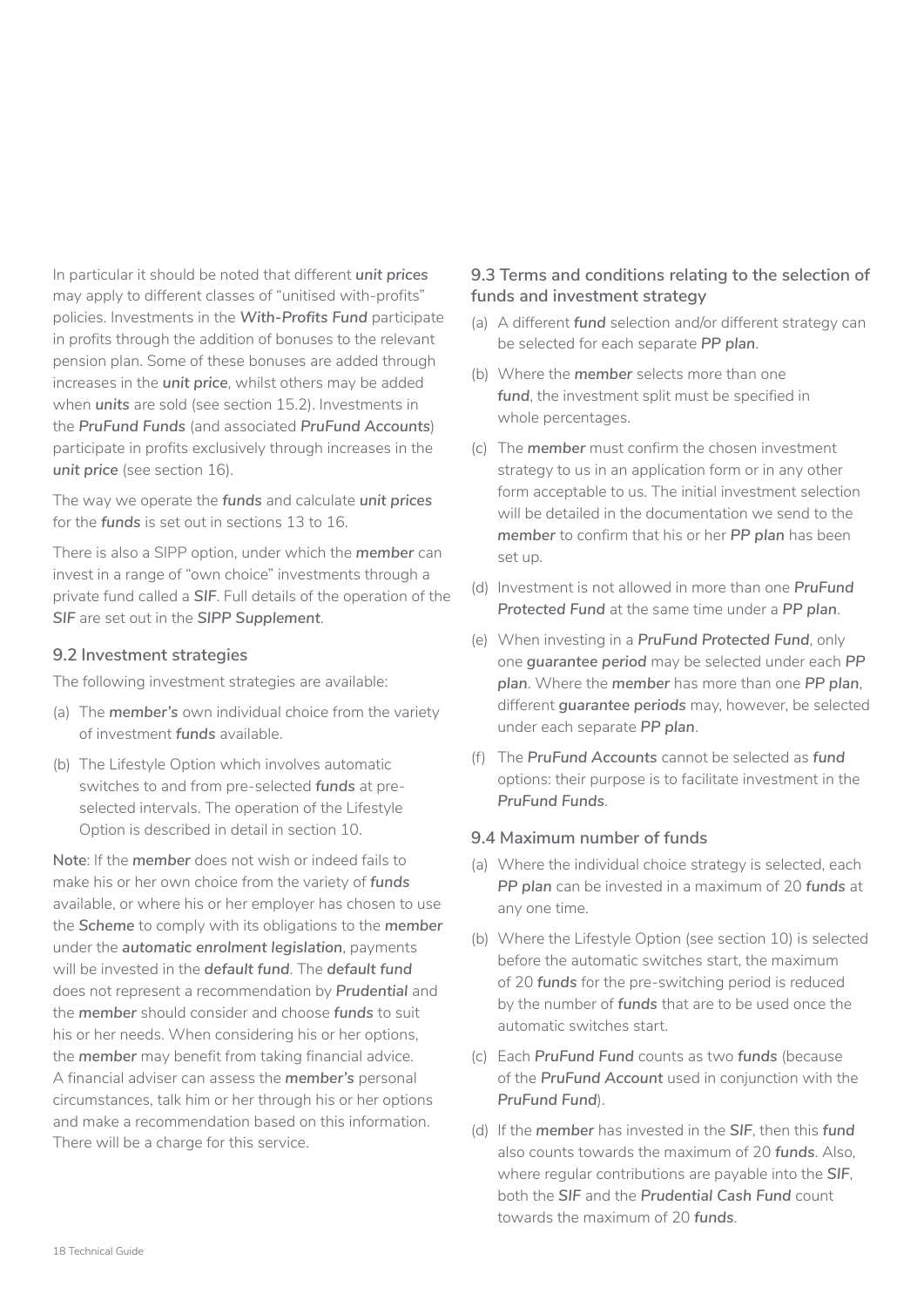#### **9.5 Minimum investment period for investments in the With-Profits Fund**

- (a) No payment to a *PP plan* can be invested in the *With-Profits Fund* unless the period between the *relevant date* when *units* are allocated in that *fund* under section 8.4 (or when *units* are first allocated in that *fund* under a series of regular contributions – see section 9.5(d)) and the *SRA* meets or exceeds the *minimum With-Profits investment period*.
- (b) A switch of existing *units* under section 11 cannot be made into the *With-Profits Fund* unless the period between the date the switch is carried out and the *SRA* meets or exceeds the *minimum With-Profits investment period*.

When determining whether a switch into the *With-***Profits Fund** complies with this requirement, we use the date when the switch is actually made under section 11.3, taking into account any waiting period under section 16.9 and/or any delay under section 18 which applies to the *units* to be sold.

- (c) Regular contributions cannot be redirected into the *With-Profits Fund* under section 12 unless the period between the date the redirection is carried out and the *SRA* meets or exceeds the *minimum With-Profits investment period*.
- (d) Regular contributions (including increases to regular contributions made through automatic indexation under section 3.6) can be invested within the *minimum With-Profits investment period* where:
	- they form part of a series of regular contributions, with each previous regular contribution in that series having been allocated to the *With-Profits Fund*; and
	- the period between the date the first *units* were allocated to the *With-Profits Fund* under that series of regular contributions and the *SRA*  meets or exceeds the *minimum With-Profits investment period*.

Where part of a regular contribution is invested in the *With-Profits Fund* and the rest in other *funds*, only the relevant proportion may be invested in the *With-Profits Fund* within the *minimum With-Profits* 

*investment period* under this section 9.5(d). If part of a regular contribution is invested in the *With-Profits Fund* and the *member* wishes to increase the amount so invested, the additional amount counts as a redirection of regular contributions which needs to comply with the requirements in section 9.5(c).

(e) Subject to section 9.5(d), if we receive an instruction to invest in, switch or redirect into the *With-Profits Fund*  which would result in the *minimum With-Profits investment period* not being met, we will redirect the money to the *Prudential Cash Fund*.

#### **9.6 Restrictions on investments in a PruFund Protected Fund**

- (a) Regular contributions made to a *PP plan* cannot be invested in a *PruFund Protected Fund*. Subject to section 9.6(b), existing investments under a *PP plan*  can, however, be switched into a *PruFund Protected*  **Fund** in accordance with section 11.
- (b) The term for any proposed investment in a *PruFund Protected Fund* must meet or exceed the minimum *guarantee period* that we offer at that time in relation to that *fund*. As such:
	- single contributions and transfers-in made to a *PP plan* cannot be invested in a *PruFund Protected Fund* unless the period between the date the *units*  are allocated and the *SRA* meets or exceeds the minimum *guarantee period* that we then offer for that particular *PruFund Protected Fund*; and
	- switches into a *PruFund Protected Fund* cannot be made under section 11 unless the period between the date the switch is carried out and the *SRA* meets or exceeds the minimum *guarantee period* that we offer at that time for that particular *PruFund Protected Fund*.

When determining whether a switch into a **PruFund Fund** complies with this requirement, we use the date when the switch is actually made under section 11.3, taking into account any waiting period under section 16.9 and/or any delay under section 18 which applies to the *units* to be sold.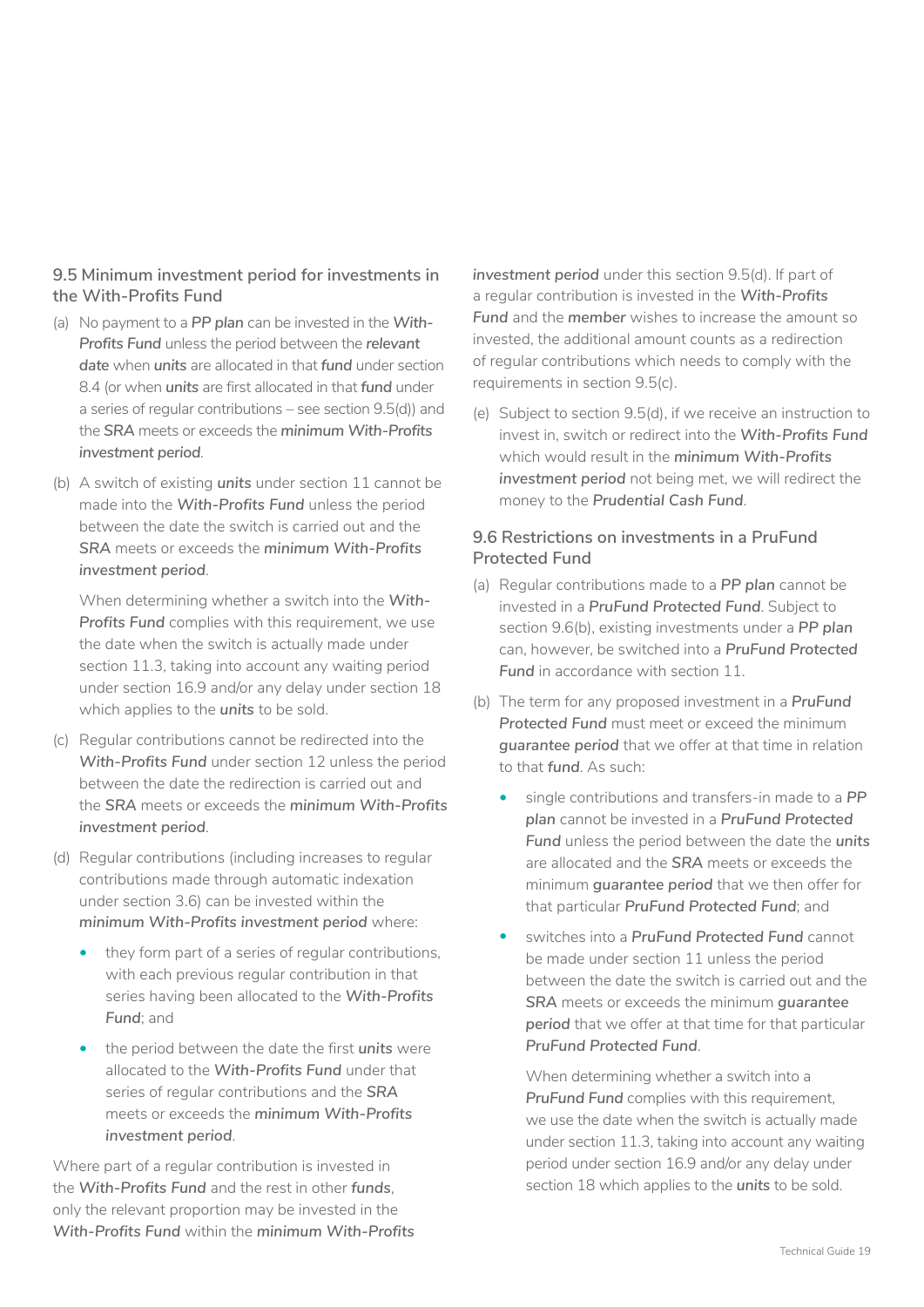- <span id="page-19-0"></span>(c) If we receive an instruction to invest in or switch to a *PruFund Protected Fund* which would not be allowed under section 9.6(b), we will redirect the money to the corresponding non-protected *PruFund Fund* in the same *PruFund pair*.
- (d) There is also a maximum *guarantee period* for investments in any *PruFund Protected Fund*.

Further restrictions are described in section 11.3.

#### **9.7 Minimum investment in any fund**

Where the *member* is selecting individual *funds*, the minimum investment in a *fund* is, initially, 1% of any sum to be invested.

When allocating payments to *units* and switching between *funds*, we can make any adjustments (for example, we can change the proportions allocated to each *fund*) necessary to ensure that there will never be any negative holdings in any individual *fund* under a *PP plan*.

**Note**: This does not apply to the *SIF*. The minimum investment in the *SIF* is set out in the *SIPP Supplement*.

#### **9.8 Current unit prices**

Current *unit prices* for the *Unit-Linked Funds*, the *PruFund Funds* and the *PruFund Accounts* can be found on our website at [www.pru.co.uk.](http://www.pru.co.uk/)

*Unit prices* for the *With-Profits Fund* can be obtained from us on request.

#### **9.9 Unit prices used for transactions**

Except for death benefits under section 22, the *unit prices*  used for transactions are normally the *unit prices* for the *working day* that we treat the instruction or the request to carry out the relevant transaction as having been received by us (see section 1.7). Special provisions apply where the transaction involves selling *PruFund Fund units* to make a switch, to buy benefits or make a transfer-out (see sections 11.5, 21 and 23).

A waiting period and/or a delay in buying or selling *units*  may, however, occur in the circumstances described in sections 16.9, 18, 21.4.3(d) and 23.2(f), in which case later *unit price* dates will normally apply.

See the relevant sections of this *Technical Guide* for information on how and when we carry out each different type of transaction.

## 10. The Lifestyle Option

#### **10.1 General**

The Lifestyle Option enables the *member* to have an investment strategy with automatic investment switches for the last 10 years of a *PP plan*, or for the whole term if less.

#### **10.2 Selecting and stopping the Lifestyle Option**

- (a) The Lifestyle Option can be selected when a *PP plan*  is first set up or at any time.
- (b) The Lifestyle Option can be cancelled at any time before the *SRA*.
- (c) Contribution holidays do not impact on the operation of the Lifestyle Option. Automatic switches will continue if they have already started or will start at the scheduled time, even if this is during the contribution holiday.
- (d) The Lifestyle Option can also be selected during a contribution holiday.
- (e) If the *member* has more than one *PP plan*, the Lifestyle Option can be selected individually for each *PP plan*. It does not have to apply to all of the *member's PP plans*.
- (f) If selected for a *PP plan*, the Lifestyle Option applies to all investments in any *Unit-Linked Funds* and in any non-protected *PruFund Fund* (and, where applicable, the corresponding *PruFund Account*) held under that *PP plan*. Investments in these *funds* are included in the automatic switching process.

The Lifestyle Option does not apply to any investments in the *With-Profits Fund*, the *PruFund Protected Funds* (and, where applicable, the corresponding *PruFund Protected Account*) and the *SIF* held under that *PP plan*. Investments in these *funds* are "ringfenced" and are excluded from the automatic switching process.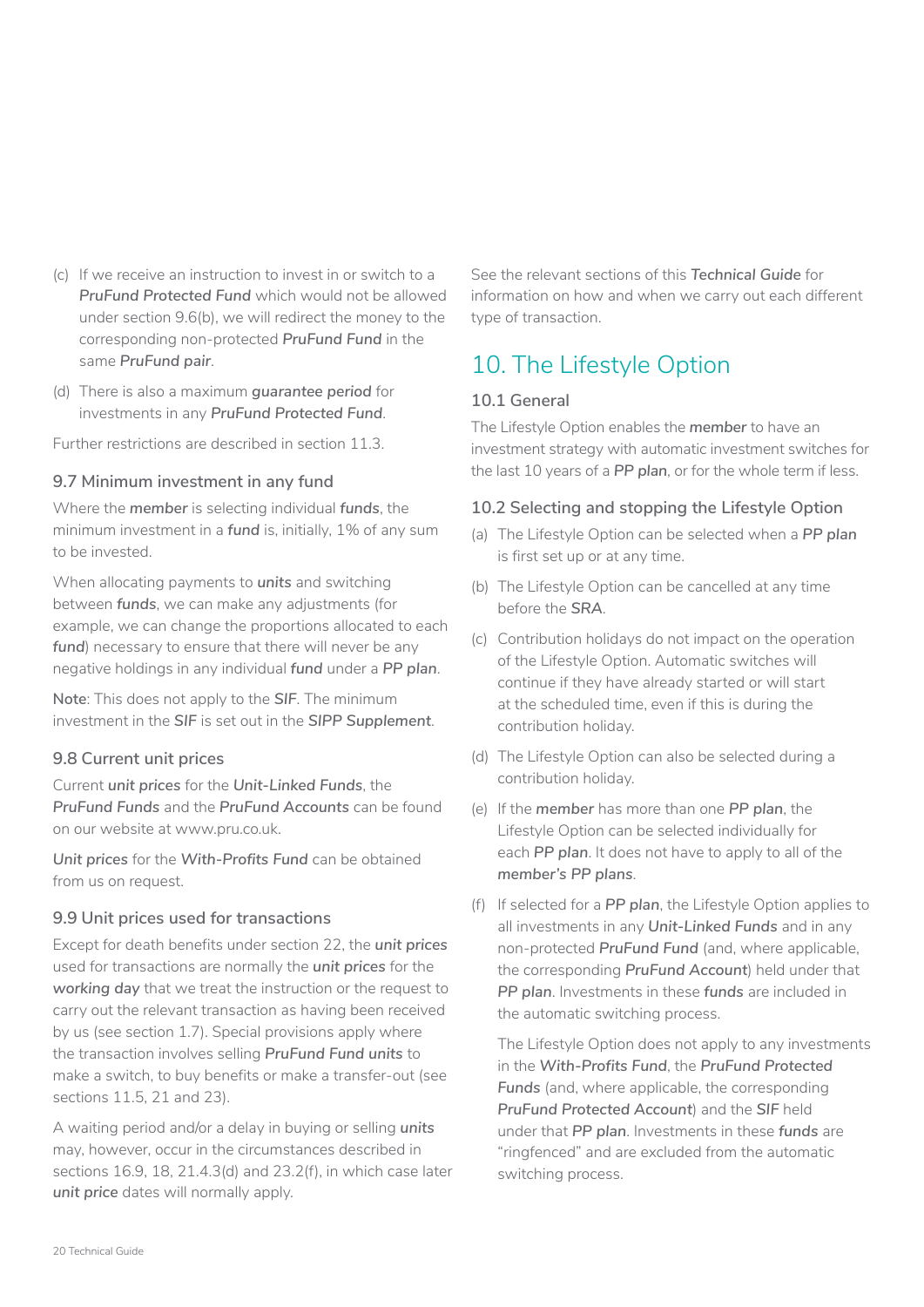- (g) Until the automatic switching period starts, the *PP plan* can be invested in the *member's* own choice of *funds* (including the *With-Profits Fund* and the *PruFund Funds*) subject to the maximum number of *funds* set out in section 9.4. If the Lifestyle Option is selected more than 10 years before the *SRA* and no choice is specified, contributions are allocated to the *Prudential Managed Fund*.
- (h) Contributions paid during the switching period for the Lifestyle Option will be allocated to the *funds* from which *units* are being switched; the new *units* are then taken into account in the automatic switching process at the next monthly switching date under section 10.4. If automatic switching starts immediately after the *PP plan* has been set up, contributions will be invested initially in the *funds* which would have been used if the *PP plan* had been set up before the start of the current switching period.
- (i) If the *member* wants to change *funds* once switching under the Lifestyle Option has started, the Lifestyle Option will be cancelled.
- (i) Automatic switches under the Lifestyle Option are currently free, although we do reserve the right to introduce a charge (see section 26 for further details).

#### **10.3 Lifestyle Option investment strategy**

Where there are 10 years or more from the selection of the Lifestyle Option to the *SRA*, the relevant *PP plan* is initially invested in the chosen *fund(s)*, or, if no choice is specified, the *Prudential Managed Fund*.

Starting 10 years from the *SRA*, monthly switches are made into the *Prudential Fixed Interest Fund*, so that five years from the *SRA* all investments are in the *Prudential Fixed Interest Fund*. Then five years from the *SRA*, switches start which result in investments being split between the *Prudential Fixed Interest Fund* (75%) and the *Prudential Cash Fund* (25%) when the *member* reaches the *SRA*. This process is summarised in the box below.

| Years to<br>the SRA | Fund(s)                            | No fund selection<br>specified     |
|---------------------|------------------------------------|------------------------------------|
| $10+$               | Chosen funds                       | Managed*                           |
| $10 - 5$            | Switch to<br>Fixed Interest*       | Switch to<br>Fixed Interest*       |
| $5-0$               | Switch to Fixed<br>Interest*/Cash* | Switch to Fixed<br>Interest*/Cash* |

\* These are *Prudential Unit-Linked Funds*.

#### **10.4 Fund switches under the Lifestyle Option**

- (a) We will notify the *member* when automatic switches under the Lifestyle Option are about to begin.
- (b) Monthly switching takes place over two five year periods (each of 60 months). It starts with 1/60th of the value of the relevant *units* under the *PP plan* in month one, 1/59th in month two, 1/58th in month three and so on each month, so that, at the end of each five year period, all of the *units* have been switched.
- (c) Switches under the Lifestyle Option will be monthly on the same day of the month as the *SRA*. For example, if the *SRA* is 17th March 2030, switches will normally take place on the 17th of each month.
- (d) Automatic switching will start immediately if the term to the *SRA* from the selection of the Lifestyle Option is less than 10 years. Switching will then be as described above, with switching to achieve the correct investment split at the end of the switching period. For example, if the Lifestyle Option is to apply for a *PP plan* with eight years to the *SRA*, monthly switches would start from the chosen *fund(s)* to the *Prudential Fixed Interest Fund* so that, five years from the *SRA*, all investments are in the *Prudential Fixed Interest Fund*. Then five years from the *SRA*, switches would be made which result in investments being split between the *Prudential Fixed Interest Fund* (75%) and the *Prudential Cash Fund* (25%) at the *SRA*.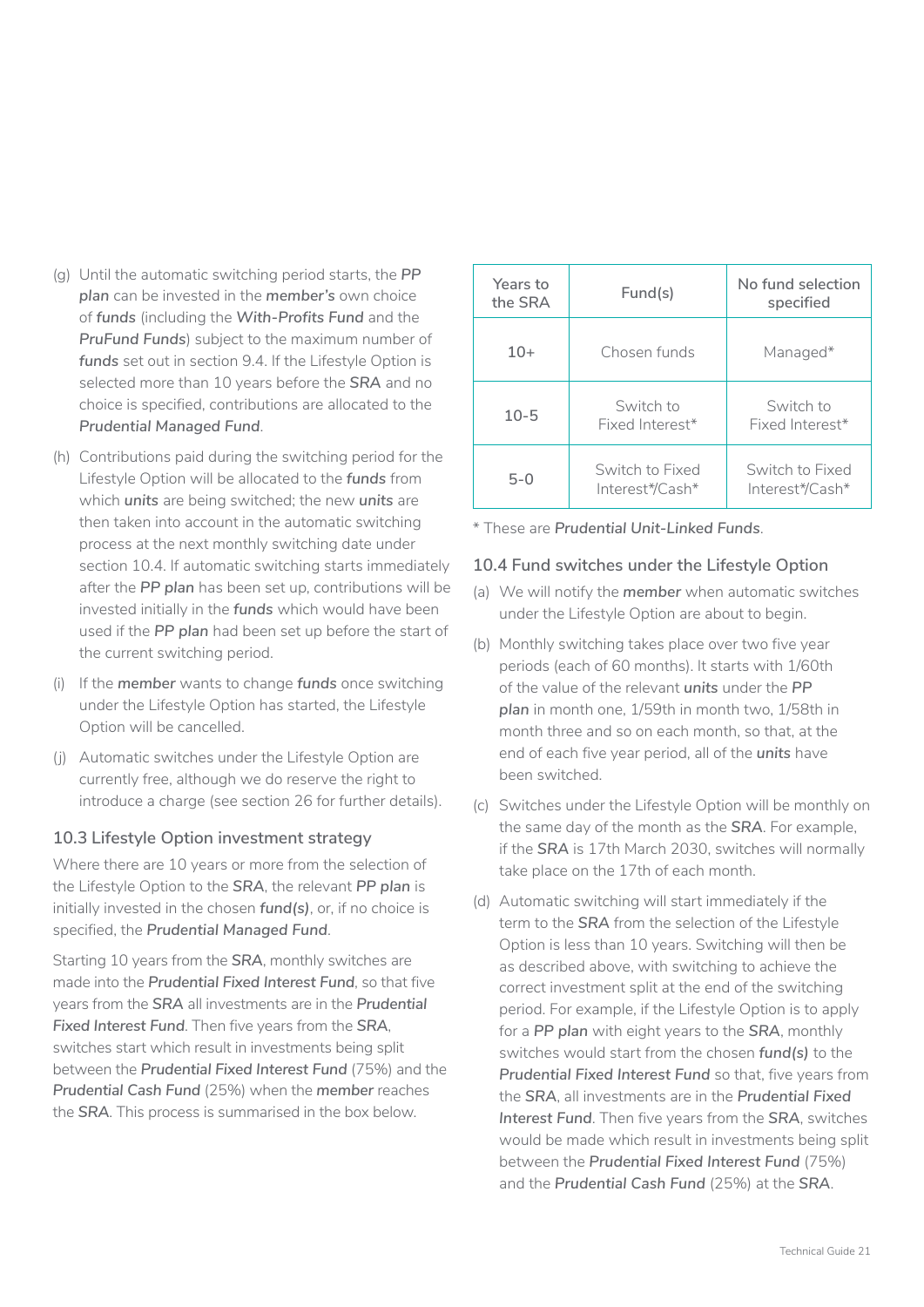#### <span id="page-21-0"></span>**10.5 Increase/reduction in the SRA under the Lifestyle Option**

If the *member* asks us to change the *SRA* (and we agree), future automatic switches will be related to the new *SRA*.

#### **10.6 Changes to the Lifestyle Option**

Investment in the Lifestyle Option is subject to our powers to close, merge, wind-up and withdraw *funds* and investment options under section 13.4.4. We can also change the terms of the Lifestyle Option at any time using our powers in section 25. In this case, we only need to tell the *member* about the changes in advance if his or her *PP plan(s)* is invested in the Lifestyle Option at that time.

#### **10.7 Conversion of PP plan to drawdown plan**

The Lifestyle Option under the *Pru FRP Personal Pension*  **Plan** cannot be continued when a **PP** plan is converted to a *drawdown plan*. Different Lifestyle Option profiles are available under the *Pru FRP Drawdown Plan*. See the *Pru FRP Drawdown Technical Guide* and our *funds* literature for further details.

## 11. Fund switches requested by the member

#### **11.1 General**

This section 11 applies where the *member* wishes to:

- switch between *funds* under the individual choice investment strategy described in section 9.2; or
- switch to or from the Lifestyle Option described in section 10.

It does not apply to automatic switches made under the Lifestyle Option: these are covered in section 10.

**Fund** switches under this section 11 are currently free. although we do reserve the right to introduce a charge (see section 26 for further details). See also section 11.3.4 which explains how multiple *fund* switches are treated as regards switch charges.

We send the *member* a switch statement when the switches have been completed.

Section 19.7 describes the effect of switching on the *basic Annual Management Charge*, including the effect of switching between *funds* with implicit and explicit *basic Annual Management Charges*.

In some instances, we may not be able to carry out a request to switch to or from a *PruFund Fund*  (see section 11.5).

In this section 11, the *funds* from which *units* are to be switched are called "outgoing *funds*" and the *funds*  in which the proceeds are to be reinvested are called "destination *funds*".

#### **11.2 Switch requests**

The *member* can ask for changes to be made to existing investments by making a *fund* switch request. All *fund*  switch requests must be made in writing, in a form specified by us, unless we agree otherwise. We accept switch requests sent by post, fax or e-mail (see section 1.7).

All *fund* switch requests must be expressed as whole number percentages of *units*.

Switch requests may be expressed in terms of either:

- (a) the target percentages to be achieved in all *funds* in which *units* are to be held under the *PP plan* following the switch; or
- (b) the percentages of *units* to be switched from the current selection of *funds* and the way in which the proceeds should be reinvested.

When switching between a number of different *funds*  under the same switch request, the destination *funds*  must not include any *funds* that are already specified as outgoing *funds*.

Rounding adjustments in *unit* values could have a minor effect on the overall values actually switched.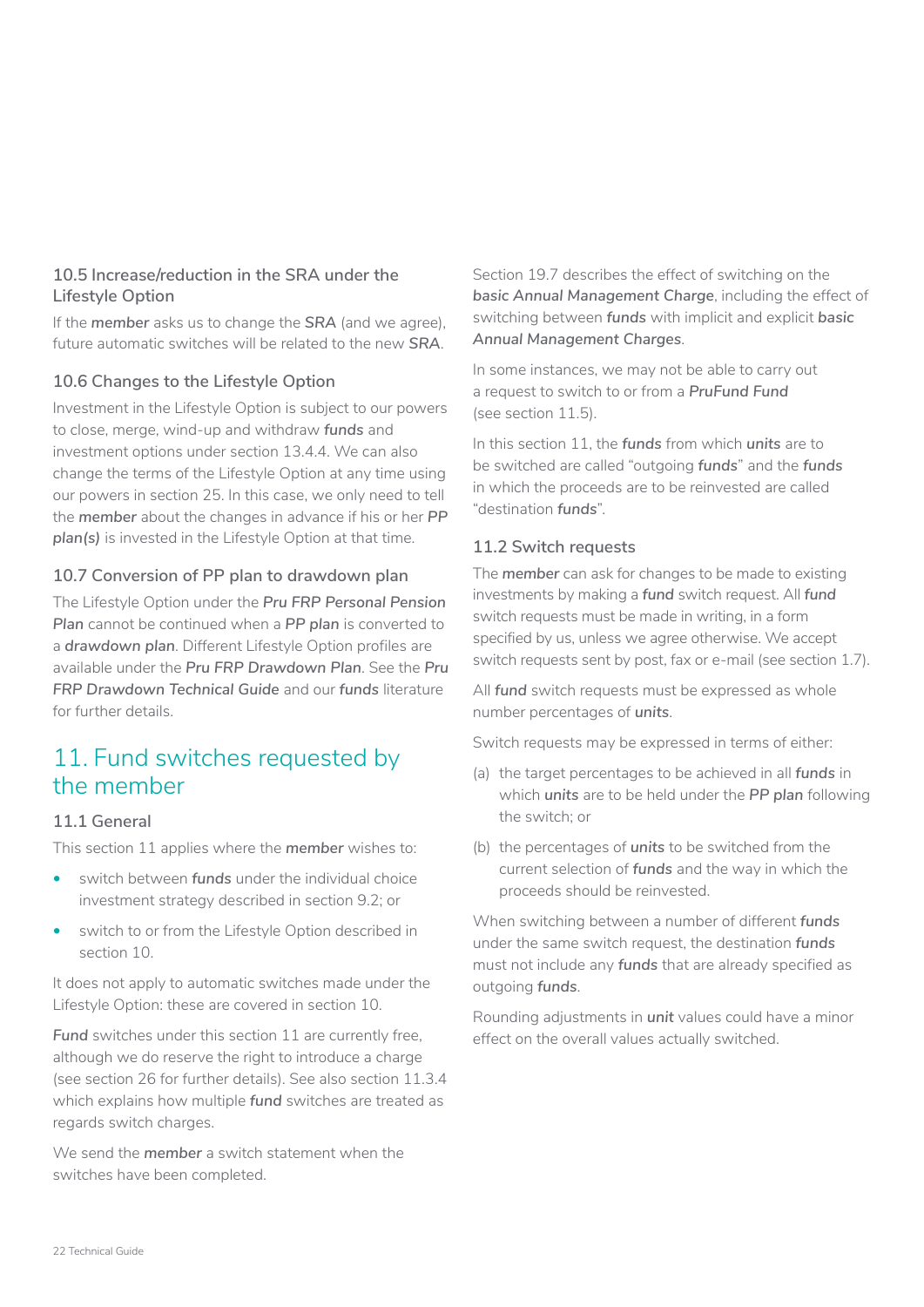Once a switch instruction has been received by us, the *member* cannot withdraw it unless we agree. We may permit the *member* to revoke a switch instruction if we have invoked our powers to delay buying and selling *units*  under section 18. We will not, however, agree to cancel a switch during the 28 day waiting period when switching *units* from a *PruFund Fund*.

#### **11.3 Timing of switches and unit prices**

#### **11.3.1 General**

Switching may normally be carried out at any time. However:

- (a) There are restrictions on when switches can be made into:
	- the *With-Profits Fund* (see section 9.5); and
	- the *PruFund Protected Funds* (see section 9.6).
- (b) Delays may occur if we have invoked our powers to delay buying and selling *units* under section 18.
- (c) A 28 day waiting period applies to switches from the *PruFund Funds* as set out in section 16.9.2, except in the circumstances described in section 16.9.4.

#### **11.3.2 Same day immediate switches**

 In the following instances we normally sell the existing *units* and buy the new *units* as at the same date, using the *unit prices* for the *working day* we treat the request as having been received by us under section 1.7:

- (a) Switches between *Unit-Linked Funds*.
- (b) Switches between *Unit-Linked Funds* and the *With-Profits Fund*.
- (c) Switches between *PruFund Funds* from the same *PruFund pair*.
- (d) Switches from a *Unit-Linked Fund* or the *With-Profits Fund* to a *PruFund Account*.
- (e) Switches from a *PruFund Protected Fund* to any other *fund* on the *guarantee date* as described in section 17.11.

(f) Switches from a *PruFund Fund* to any other *fund*  in the 28 days following the *guarantee date* of an investment in the corresponding *PruFund Protected Fund* from the same *PruFund pair*.

Switches cannot be made out of and back into the same *fund* on the same *working day*.

See also section 11.3.5 which explains that in some circumstances a switch from a *Unit-Linked Fund* will be delayed for one *working day*.

A delay may also apply if we have invoked our powers under section 18.

#### **11.3.3 Switches from a PruFund Fund to which the 28 day waiting period applies**

This section 11.3.3 applies when switching from a *PruFund Fund* to:

- a *Unit-Linked Fund* and/or
- any other **PruFund Fund**, except where the outgoing and destination *funds* are both from the same *PruFund pair*; and/or
- the *With-Profits Fund*; and/or
- the *SIF*.

Except in the circumstances described in sections 11.3.2(e) and (f), any switch as described above (or that part of the switch) is carried out (subject to any further delays under section 18) on the 28th day following the *working day* on which we treat the switch request as having been received under section 1.7, using the *unit prices* then applicable. If the 28th day is not a *working day*, the switch will be carried out on the next *working day* following that day.

Section 11.5(i) explains how switching from a *PruFund Fund* works where there are also *units* of the corresponding *PruFund Account* under the *PP plan*.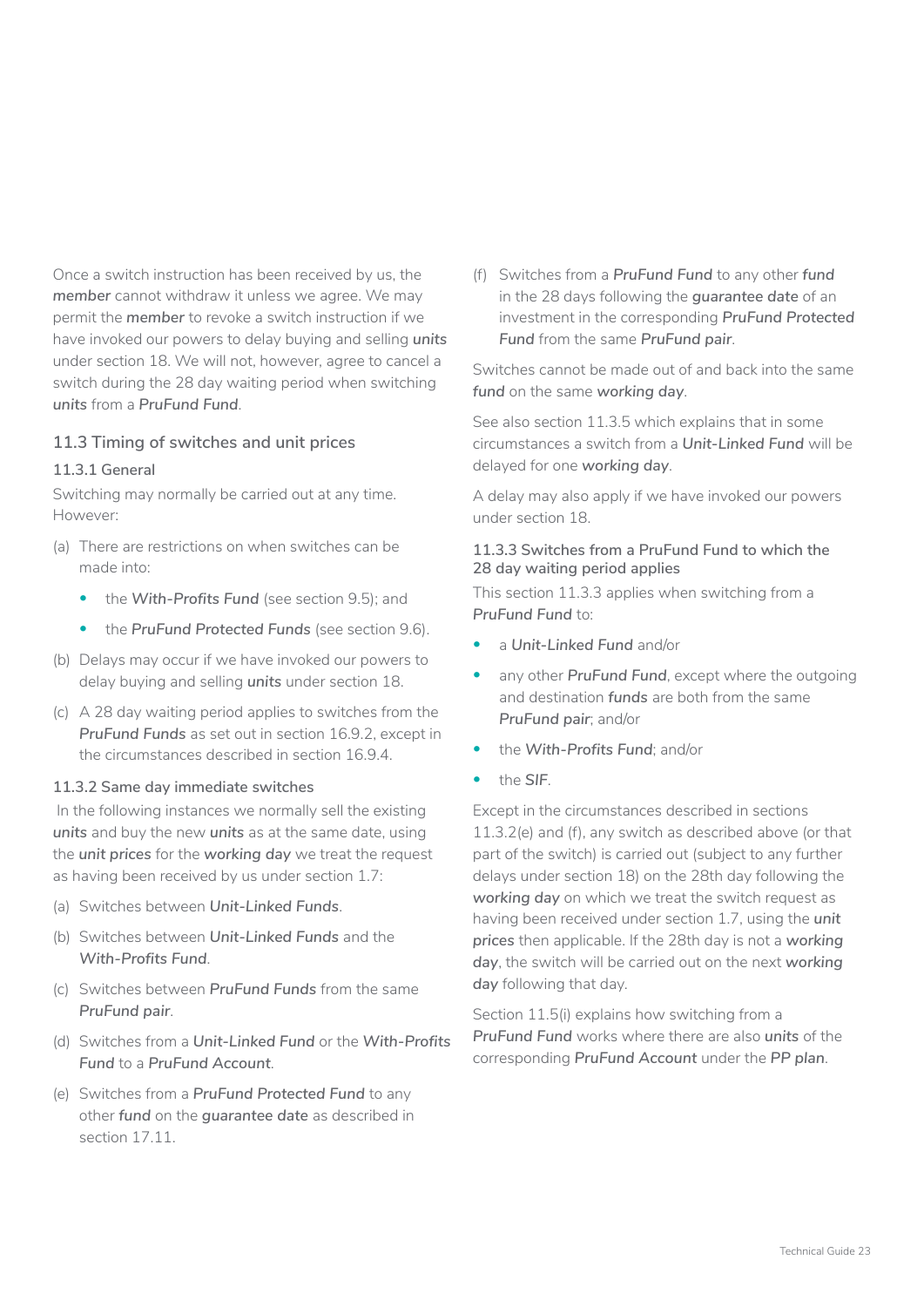#### **11.3.4 Multiple fund switches**

(a) This section 11.3.4 explains how we carry out switches where the switch request involves more than two *funds* i.e. there is either more than one outgoing *fund* and/or more than one destination *fund*. Such switches are called "multiple *fund* switches".

It should be noted in particular that where switching between different types of *fund*, multiple *fund*  switches may be carried out in stages and on different dates (see section 11.3.4(d)).

(b) Where the *member's* switch request is expressed in terms of target percentages of the *PP plan* to be invested in all selected *funds* following the switch (see section 11.2(a)), we calculate the percentage of *units* to be sold from each existing *fund* in which *units*  are currently held and the way in which the proceeds should be applied to buy *units* in the destination *funds*, in order to achieve the desired result. Where the *member's* switch request is expressed in terms of the percentage of *units* from the current selection of *funds* and the way in which the proceeds should be reinvested, we follow the percentages requested by the *member*.

Where a switch request involves switching from two or more *funds* including a *PruFund Fund*, the percentages achieved in the destination *funds* will vary from the requested result. This will happen where some *units* are switched immediately and some at a later date as described in section 11.3.4(d). The percentages achieved will be as close as reasonably possible to the *member's* request.

- (c) If all of the requested switches in a multiple *fund*  switch are same day immediate switches as described in section 11.3.2, they are processed as one single switch as described in that section.
- (d) Subject to section 11.3.5, multiple *fund* switch requests that combine both same day immediate switches and switches to which the 28 day waiting period applies, are carried out in the following sequence:
- First: If the request involves switching from one *PruFund Fund* to another *PruFund Fund* from the same *PruFund pair*, we first of all carry out this part of the switch in accordance with section 11.3.2. We switch the maximum amount possible between these *funds*.
- Secondly: We then carry out any remaining part of the request which qualifies as a same day immediate switch under section 11.3.2 (i.e. switches from the *Unit-Linked Funds* and/ or the *With-Profits Fund*). The proceeds of selling the *units* of those other *funds* is allocated proportionately between the destination *funds*  in accordance with section 11.3.2, having first allowed for any *PruFund pair* switches already carried out.
- Thirdly: Any amount remaining to be switched from a *PruFund Fund* to any other *fund* (excluding another *PruFund Fund* from the same *PruFund pair*) is set aside and converted to a percentage of the remaining aggregated value of the *units*  of that *PruFund Fund* and the corresponding *PruFund Account*.

This calculation is carried out as at the date we treat the request as received in accordance with section 1.7, which is also the start of the 28 day waiting period described in section 16.9.

The relevant percentage is then applied to the aggregated value of *units* of the relevant *PruFund Fund* and the corresponding *PruFund Account*  (if appropriate) at the end of the 28 day waiting period. *Units* to the value of the recalculated amount are then sold at the *unit price* at the end of the 28 day waiting period. The proceeds are then allocated proportionately between the requested *funds* in accordance with section 11.3.3 at the *unit prices* then applicable.

**Note**: There is an initial step prior to the sequence described above, when a switch to a *PruFund Protected Fund* is made from another *PruFund Protected Fund*  alongside a *fund* switch to which the 28 day waiting period does not apply (see section 11.3.5).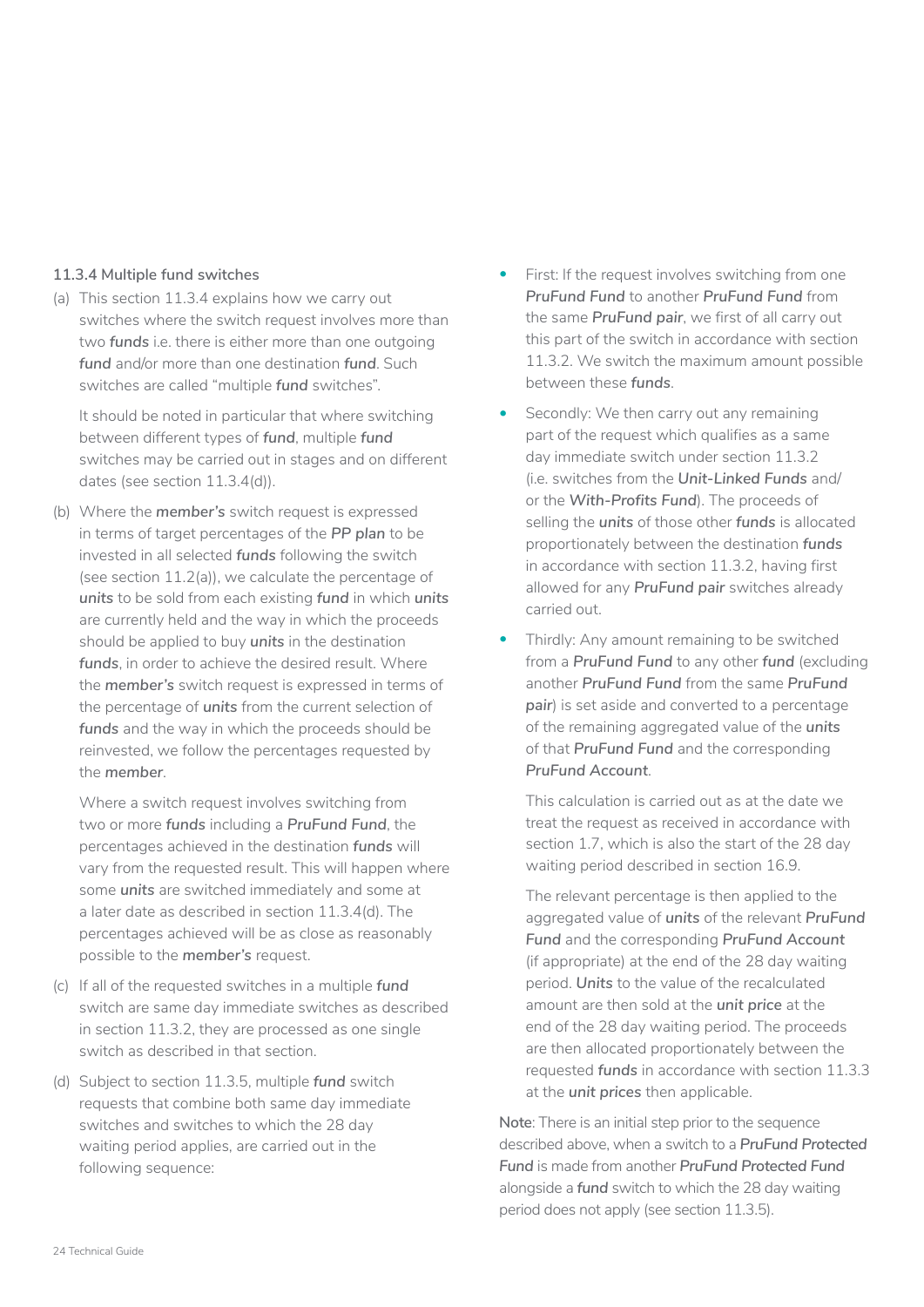- (e) See also section 11.5(k) which explains the effect on a multiple *fund* switch involving a switch from a *PruFund Fund* in the case where we are unable to carry out the *PruFund Fund* switch in the way requested, because there are insufficient *units* in that *fund*.
- (f) Only one switch charge will normally apply (where relevant) in the case of multiple *fund* switches. Where, however, we are able to carry out only part of a multiple *fund* switch and have to ask the *member* to provide replacement instructions in respect of a failed switch from a *PruFund Fund* as described in section 11.5(k), the replacement switch instructions will be treated as a separate *fund* switch request.

#### **11.3.5 Switching between PruFund Protected Funds**

This section 11.3.5 applies to a multiple *fund* switch request where:

- there are two or more outgoing *funds* including a *PruFund Protected Fund* and another *fund(s)*, which would otherwise be a same day immediate switch under section 11.3.2; and
- the destination *fund(s)* is or includes a *PruFund Protected Fund* from another *PruFund pair*.

#### In this case:

(a) First: We switch the *units* from the outgoing *PruFund Protected Fund* (including, where applicable, the corresponding *PruFund Account*) to *units* of the nonprotected *PruFund Fund* from the same *PruFund pair*. We carry out this switch as a same day immediate switch in accordance with section 11.3.2.

**Note**: We do not carry out any other same day immediate switches at this stage.

- (b) Secondly: Where there are already *units* in that nonprotected *PruFund Fund* (and/or the corresponding *PruFund Account*), we reapportion the percentages specified in the *member's* switch-out request, taking account of:
	- the total *units* now held in the non-protected *PruFund Fund* (including, where applicable, the corresponding *PruFund Account*); and

• any "net" switches between *PruFund Funds*, as described in section 11.5(j).

The new percentages will be designed to achieve a result that is as close as reasonably possible to the result specified in the *member's* switch request.

(c) Thirdly: On the next *working day*, the *fund* switch request is then processed in accordance with section 11.3, using, where appropriate, the new percentages as described in (b) above.

It should be noted that as a result of the above process, that part of the switch request which is a same day immediate switch is carried out, and the 28 day waiting period that applies to any switch from a *PruFund Fund*  starts, one *working day* later than usually applies.

#### **11.4 Switches to and from the With-Profits Fund**

Switches into the *With-Profits Fund* can only be made if the period between the date the switch is carried out and the *SRA* meets or exceeds the *minimum With-Profits investment period*. See section 9.5 for further details.

We may make a deduction (Market Value Reduction) from the value realised from the sale of *units* of the *With-Profits Fund* (see section 15.4).

#### **11.5 Switches to and from the PruFund Funds**

- (a) Switches into a *PruFund Protected Fund* can only be made if the period between the date the switch is carried out and the *SRA* meets or exceeds the minimum *guarantee period* that we then offer in relation to that *fund*. See section 9.6 for further details.
- (b) Switches into a *PruFund Protected Fund* are not allowed whilst any *units* of that same *PruFund Protected Fund* (and/or the corresponding *PruFund Account*) are held under that *PP plan*.
- (c) Switches into a *PruFund Protected Fund* are not allowed whilst any *units* of another *PruFund Protected Fund* (and/or its corresponding *PruFund Account*) are held under that *PP plan*. If a switch request would cause *units* of more than one *PruFund Protected Fund* (and/or the corresponding *PruFund Account*) to be held under a *PP plan*, section 11.5(k) will apply.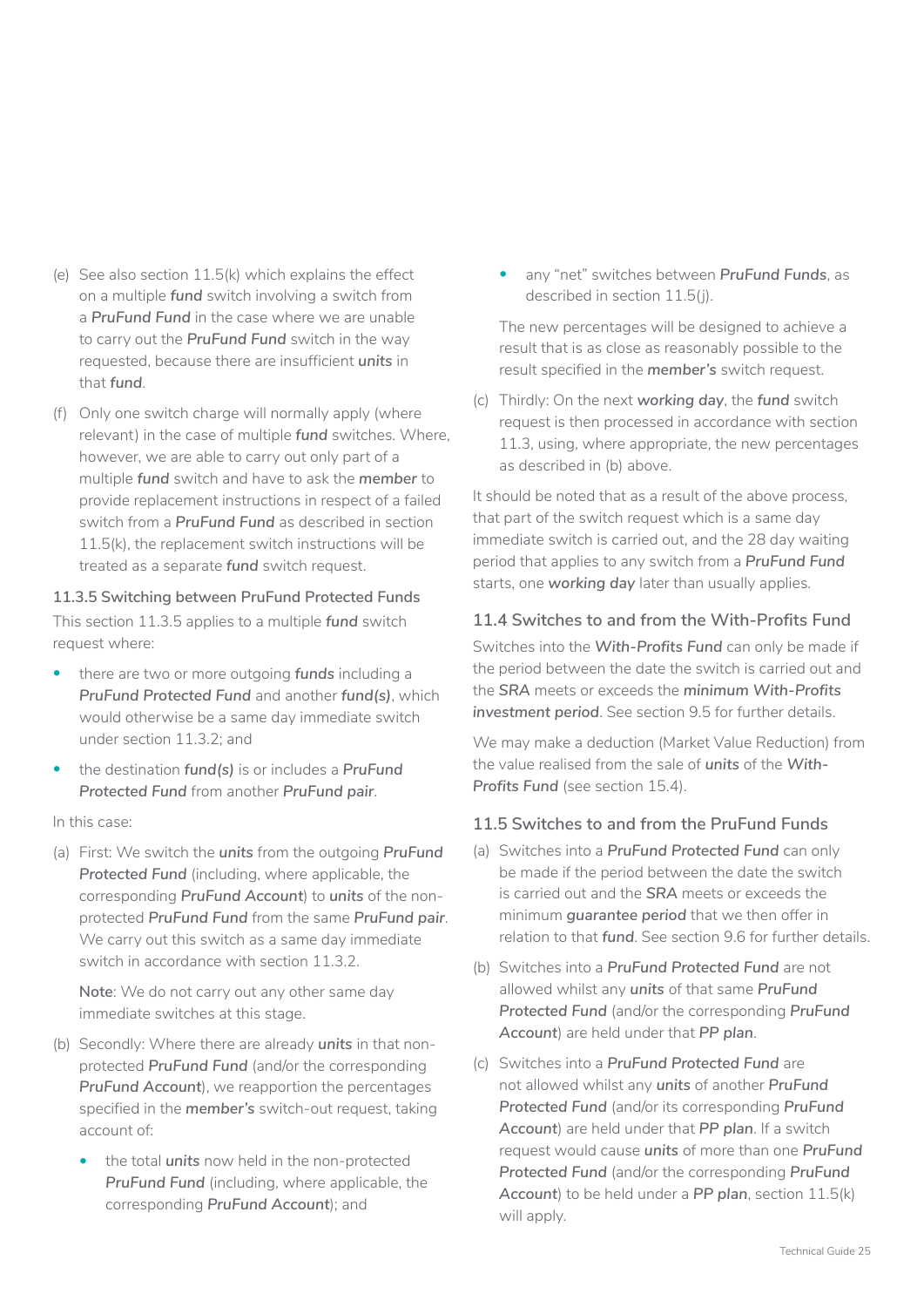- (d) Switches into a *PruFund Protected Fund* are not allowed where all *units* have been switched out of any *PruFund Protected Fund* under that *PP plan* in the previous 12 months, except where the *units* were switched out at the *guarantee date*.
- (e) Switches into a *PruFund Protected Fund* are not allowed while there are any other switches due to be carried out.
- (f) During the 28 days prior to the *guarantee date* of an investment in a *PruFund Protected Fund*, switches cannot be requested from that *fund* into any *fund*  apart from the other *PruFund Fund* from the same *PruFund pair*.
- (g) Switch requests from the *PruFund Accounts* are not allowed.
- (h) A maximum of one switch request involving a *PruFund Fund* is allowed in each period starting on a *quarter date* and ending on the day before the next *quarter date*. Section 1.7 explains when we treat a switch request as received for this purpose.

This maximum does not include switches:

- between *PruFund Funds* from the same *PruFund pair*;
- from a *PruFund Protected Fund* on the *guarantee date*;
- from a *PruFund Fund* to the *Prudential Cash Fund*  for the purpose of purchasing benefits.

Switches to a *PruFund Fund* may also be refused or restricted under sections 11.5(k) and/or 16.10.

- (i) Where a switch is requested from a *PruFund Fund*  under section 11 and there are also *units* of the corresponding *PruFund Account* under the *PP plan*:
	- A. When calculating the amount to be switched out of the *PruFund Fund*, we apply the requested percentage value (see section 11.2) to the aggregate value held in both the relevant *PruFund Fund* and the corresponding *PruFund Account*. We carry out the switch, however, by selling only *units* of the appropriate *PruFund Fund*.
- B. At the end of the 28 day waiting period under section 16.9.2, we reapply the percentage to the then number of *units* held under the *PP plan* in the relevant *PruFund Fund*. We sell the *units*  at the *unit price* at that time. The value actually sold will be limited to the value of the *units* of the relevant *PruFund Fund*.
- C. If, at the time we receive a switch request, there are insufficient *units* held under the *PP plan* in the relevant *PruFund Fund* to meet the requested percentage value of *units* (as applied to both the *PruFund Fund* and the corresponding *PruFund Account*, as described in A. above), section 11.5(k) will apply.
- (j) When switching between *PruFund Funds* when there are already *units* of the destination *fund* held under the *PP plan*, we will switch the net amount required to achieve a result that is as close as reasonably possible to the result specified in the *member's* switch request.
- (k) In any circumstances where we are unable to carry out a switch to or from a *PruFund Fund* under this *Technical Guide* (except where we state that we will redirect the money to the non-protected version of a *PruFund Protected Fund* (see section 9.6)):
	- We will not carry out any part of the switch to or from the relevant *PruFund Fund*.
	- Where the *member* has requested switches to or from one or more other *funds* as part of the same switch request which can be implemented, we will carry out that part of the switch request in accordance with section 11.3.
	- We will write to the *member* as soon as reasonably possible following receipt of the switch request to request alternative instructions for the switch to or from the *PruFund Fund*. Any switch from a *PruFund Fund* will not be carried out and the 28 day waiting period will not start until we have received the *member's*  alternative instructions.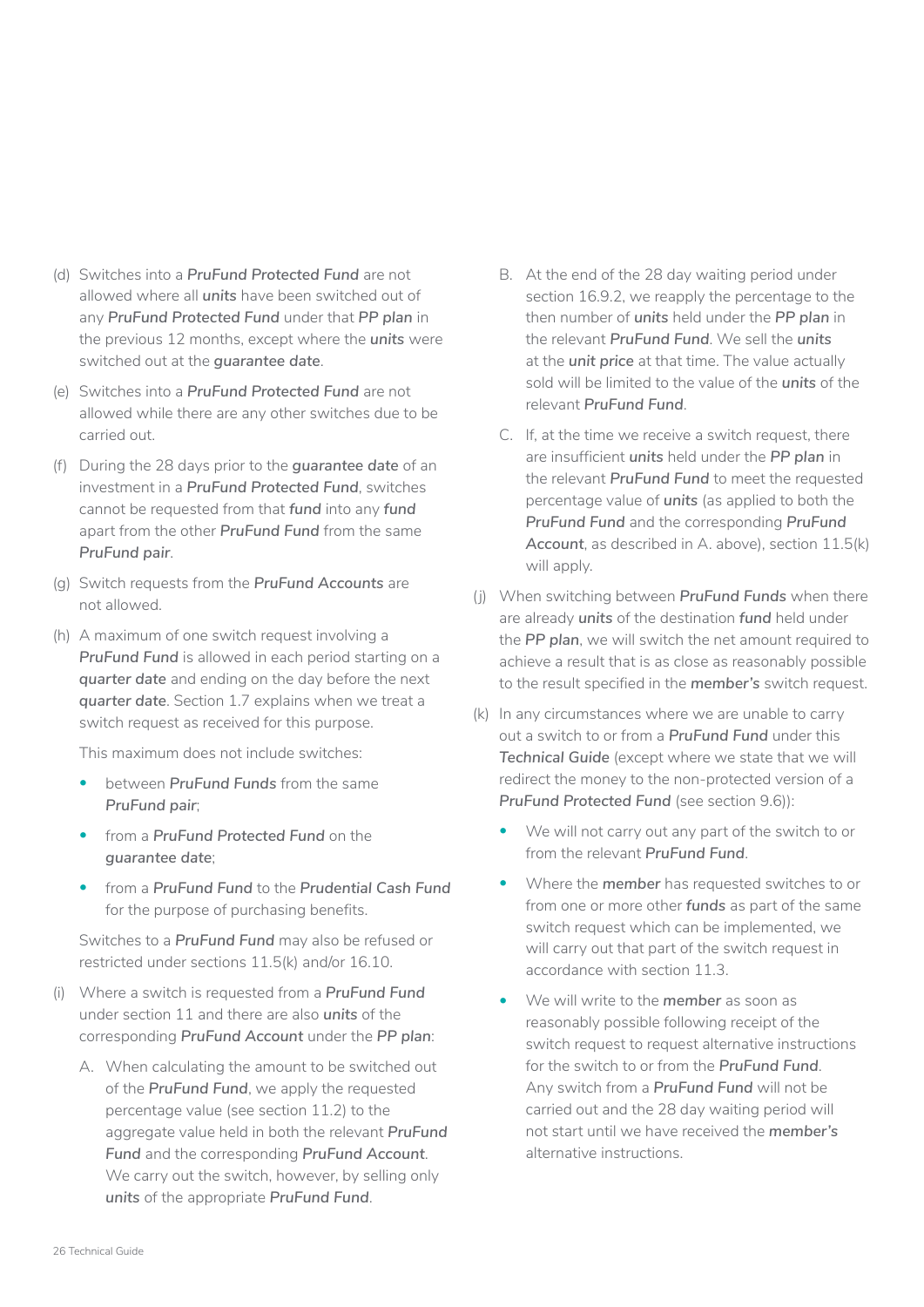## <span id="page-26-0"></span>12. Redirections requested by the member

- (a) The *member* can ask for changes to be made to the investment selection for future contributions (redirection). All such requests must be made in writing, in a form specified by us, unless we agree otherwise.
- (b) Redirection may normally be carried out at any time. However:
	- redirection into the *With-Profits Fund* cannot be made unless the period between the date the redirection is carried out and the *SRA* meets or exceeds the *minimum With-Profits investment period*. If we receive a request to redirect into the *With-Profits Fund* which would result in the *minimum With-Profits investment period* not being met, we will redirect future contributions into the *Prudential Cash Fund*;
	- redirection into a *PruFund Protected Fund* cannot be made. If we receive a request to redirect into a *PruFund Protected Fund*, we will redirect future contributions into the corresponding nonprotected *PruFund Fund* from the same *PruFund pair*; and
	- delays may occur if we have invoked our powers to delay buying *units* under section 18.
- (c) Redirection will take place with effect from the contribution due date when *units* are next allocated.

## 13. Operation of the funds, further costs incurred by the funds, ownership of assets, changes to the funds and restriction of Prudential's liability

#### **13.1 Operation of the funds**

We use the *funds* to calculate benefits under pension plans we issue, including the *member's PP plan(s)*.

Each *fund* can be divided into parts, or sub-funds. Each part/sub-fund will be divided into *units*, which may be of different types. Each *unit* of the same type in the same part/sub-fund will have the same value.

We will calculate the benefits payable from each *PP plan* by allocating *units* to that *PP plan* from the *fund(s)*  selected. Although we may use the *funds* to meet our obligations under a *PP plan*, the *member* has no legal or beneficial right either to any of the *units* or to any part of the *funds*.

We, or the *external companies*, invest each *fund* in the way set out in published descriptions of that *fund*. Our funds literature (which is available on request) gives more information on the investment *funds* and the *external companies*. We, or the *external companies*, may invest each *fund* in any assets we or they consider suitable. The investment objectives of the *funds* can be changed at any time. We will give the *member reasonable notice* if we make a material change to the investment objectives of a *fund* and there are *units* of that *fund* then held under the *PP plan(s)*.

A *holding account* is neither a *fund* nor an investment option that can be selected by the *member*. Certain details are, however, set out in this section 13.

The *PruFund Accounts* are *funds*, but they cannot be selected as investment options. They are used only in conjunction with the operation of the *PruFund Funds*.

The operation of the *SIF* is not explained in this *Technical Guide*, but is fully described in the *SIPP Supplement*.

#### **13.2 Further Costs incurred by the funds**

In addition to our charges, there may be Further Costs incurred, which can vary over time. Where these are applicable, they are paid for by the relevant *fund* and will impact on its overall performance. For more information on these Further Costs, please look at the current Fund Guide for this product which is available from your adviser or direct from us.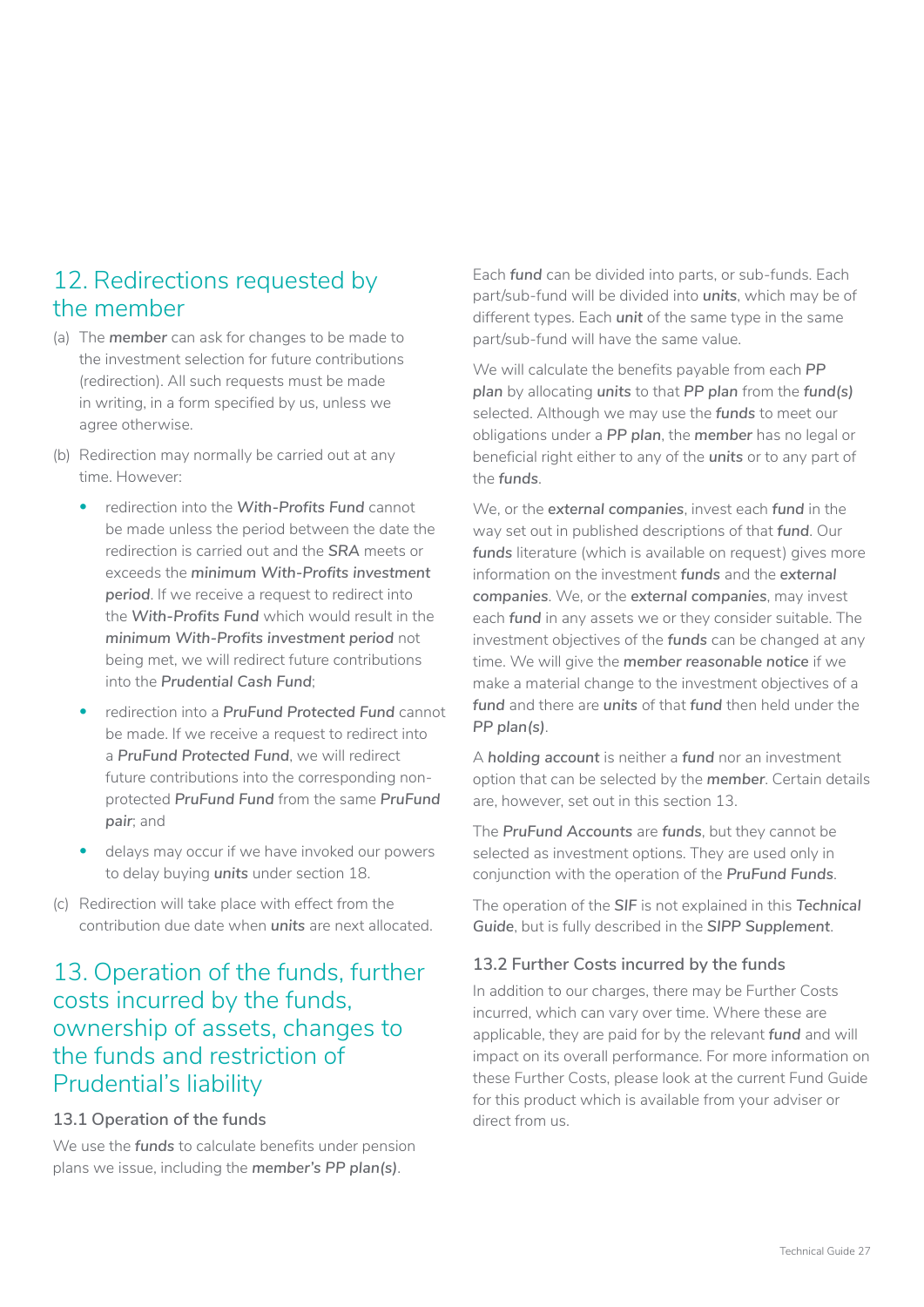#### **13.3 Ownership of assets**

#### **13.3.1 Prudential Unit-Linked Funds and the Prudential With-Profits Fund**

We, or another company within *M&G plc*, own all the assets of the *Prudential Unit-Linked Funds* and the *Prudential With-Profits Fund* (which includes the *With-Profits Fund*, the *PruFund Funds* and the *PruFund Accounts*) in our own right and not as trustee for policyholders. But when we make decisions relating to the investment and valuation of assets, we will always act in good faith in attempting to protect the interests of all affected policyholders and shareholders. We aim to strike a fair balance between the interests of:

- (a) our policyholders and our shareholders:
- (b) different classes of policyholder; and
- (c) individual policyholders.

#### **13.3.2 Externally-Linked Funds**

All the assets of the underlying funds of *external companies* are owned by them. Any policies issued by them to enable us to offer *Externally-Linked Funds* are owned by us. Any contracts involving *external companies*  are with us. There is no contractual relationship between the *external companies* and the *member*.

#### **13.3.3 Holding account**

A *holding account* is neither a *fund* nor an investment option that can be selected by the *member*. Although it is a cash deposit account held under the *Scheme*, it is not part of a *PP plan* or a *drawdown plan*.

Money held in a *holding account* is legally owned by the *Trustee*. The *Trustee* holds the money on trust for *members* whose transfer payments are held in a *holding account*.

#### **13.4 Changes to the funds**

#### **13.4.1 Changes to units**

We can change the way we record *units* and change the number of *units* issued in the case of any particular fund (for example, we may combine or divide the existing *units*) and make corresponding changes to the *unit price*, but we will not do so in any way that disadvantages the *member*. If we make such a change, we will notify the

*member* at an appropriate time, taking into account all the circumstances of the change.

#### **13.4.2 New funds**

We can at any time introduce new *funds*. Any new *funds*  may be subject to different terms. We do not give notice when we introduce new *funds*. Information about the current *funds* is available in our *funds* literature.

#### **13.4.3 Other types of new funds**

We may also introduce new *fund* options that are linked to or invest in assets other than collective investment schemes and life assurance company funds. Such fund options:

- (a) may include **funds** that are open only to a specified *member* or *members*; and/or
- (b) may be different from Unit-Linked Funds, the With-*Profits Fund*, the *PruFund Funds* and the *PruFund Accounts* in the way that they are constituted, managed and priced.

## **13.4.4 Closing, merging, winding-up, changing and withdrawing funds or investment options**

We can also:

- (a) close any one or more of the *funds* to new investments (including switches under sections 10.4 and 11);
- (b) merge or wind-up any one or more of the *funds*;
- (c) change the *default fund*;
- (d) withdraw the option to invest in any one or more of the *funds*;
- (e) withdraw or close to new investments (including switches under section 11) investment options such as the Lifestyle Option.

In the particular case of the *With-Profits Fund*, the *PruFund Funds* and the *PruFund Accounts*, in addition to (a), (b), (c) and (d) above, we may close part of the *fund* or sub-fund to new investments.

For the avoidance of any doubt, in the case of a *PruFund pair*, our powers in this section 13.4.4 can be exercised separately in relation to each *PruFund Fund* in that *PruFund pair*.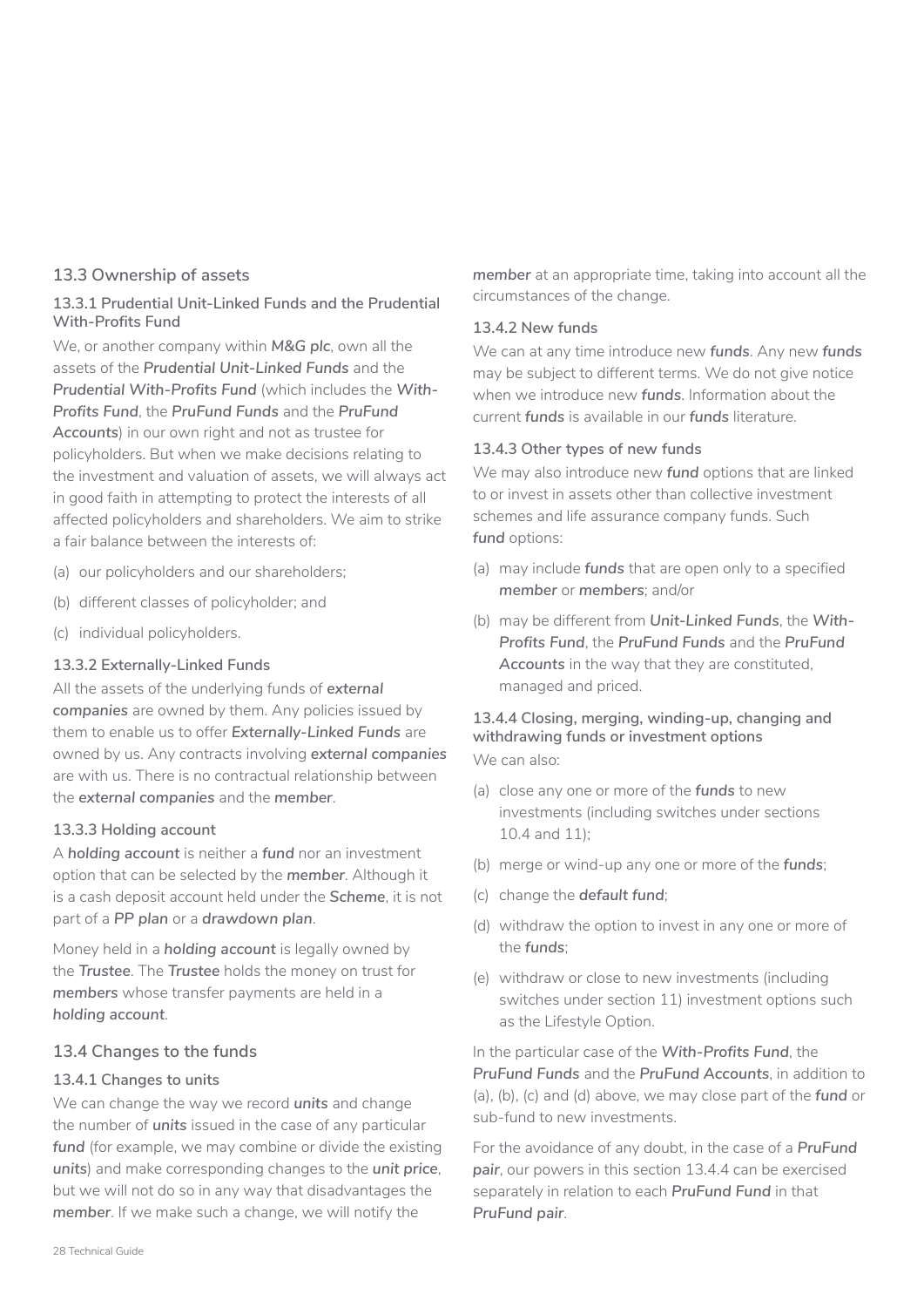The value of any amounts in a *holding account* under section 5.2 or 5.3 will be based on the value of the relevant transfers-in or the terms and conditions of a *holding account* as set out in the *Pru FRP Drawdown Technical Guide*, as appropriate.

#### **13.4.5 Notice to members and replacement fund**

We will exercise our power to close, merge, wind-up, change or withdraw a *fund* or an investment option only for important legal or commercial reasons (for example, if a *fund* becomes too small for it to be cost-effective for us to operate that *fund*). We will act fairly and reasonably in the way that we do so, having regard to our duty to protect the interests of the *member* and other policyholders. Before we exercise this power, we will give the *member reasonable notice* if at that time:

- there are any *units* of the affected *fund* held under his or her *PP plan(s)*; or
- the *PP plan(s)* is invested in the affected investment option; or
- the affected *fund* or investment option is one of the principal features of the *Pru FRP Personal Pension Plan*.

A *fund* would, for example, be considered a principal feature if it was the only *fund* of its type available under the *Pru FRP Personal Pension Plan*; for example, a *PruFund Protected Fund* would be considered a principal feature if its withdrawal would mean that no *PruFund Protected Funds* would be available under the *PP plan*.

We will seek the *member's* instructions for any amounts that need to be disinvested from the relevant *fund*.

If we do not receive instructions within the time-scale specified in the notice, we will switch the *units* in the relevant *fund* and redirect future payments either:

- (a) to *units* of the *fund* that has the most similar investment objectives to the closed, merged, woundup or withdrawn *fund*; or failing that
- (b) to the *Prudential Cash Fund*.

If we change the *default fund*, we will at the end of the notice period (unless the *member* instructs us otherwise) switch *units* and redirect future payments to the new *default fund*.

Where the *fund* to be closed, wound-up, merged or withdrawn is used under the Lifestyle Option, we reserve the right not to give any notice if we are providing a replacement *fund* and this replacement *fund* has broadly similar investment objectives to the closed, wound-up, merged or withdrawn *fund*.

#### **13.4.6 Withdrawal of or changes to a holding account**

(a) We can at any time withdraw a *holding account*  facility. If we do so, a *holding account* will be withdrawn for all new transfers-in received on or after the date of withdrawal, including transfers-in relating to existing *members* who have previously made use of a *holding account* facility under the terms and conditions set out in this *Technical Guide*.

We will not normally give notice of our intention to withdraw a *holding account* facility. This is because a *holding account* is used when someone first applies to pay transfers-in into a *PP plan(s)* and is not normally relevant thereafter.

If any amounts attributable to the *member* are held in a *holding account*, we will give him or her *reasonable notice* of the proposed withdrawal of the facility, setting out the action we propose to take in relation to his or her transfers-in, including any options available to him or her.

If a *member* to whom this version of the *Technical Guide* has been issued, requests to use a *holding account* facility after it has been withdrawn, we will notify him or her of any options then available.

(b) We can at any time change the terms and conditions relating to a *holding account* using our powers under section 25.2(b). If any amounts attributable to the *member* are held in a *holding account*, we will give him or her *reasonable notice*.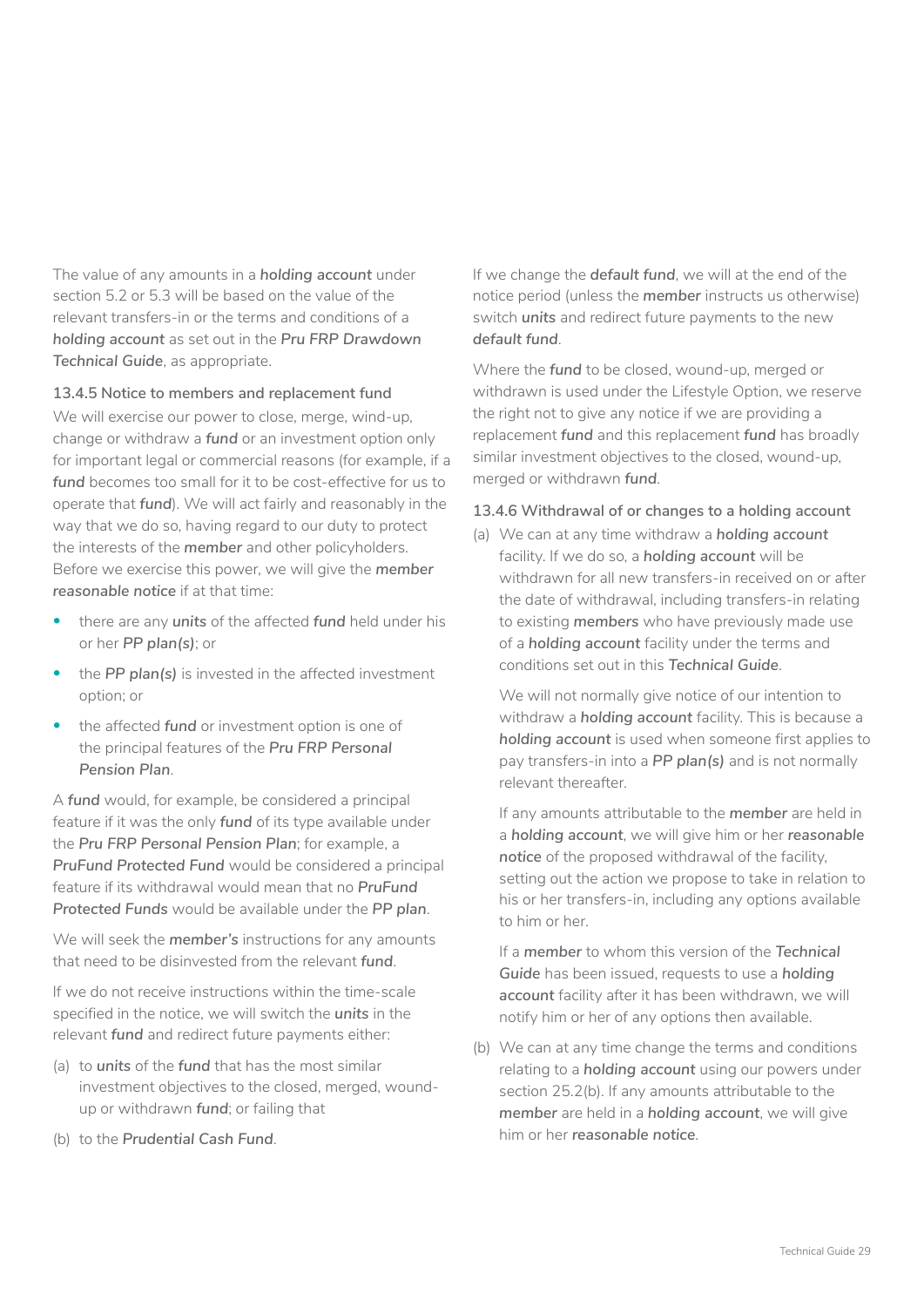#### <span id="page-29-0"></span>**13.5 Restriction on Prudential's liability**

*Prudential's* liability under any *fund* that it makes available under a *PP plan* cannot exceed the value of the *units* allocated to that *PP plan* as derived from the assets underpinning that *fund*, whether these assets be real assets, an interest in another fund or an interest in a reinsurance policy effected by *Prudential* to reinsure its liability under a *fund*.

In particular, for an *Externally-Linked Fund* (including the **SIF**), or a *fund* that is provided by, or invests solely in funds operated by, another company within *M&G plc* (a "Group Fund"), **Prudential's** liability under a PP plan is limited to the value of the *units* of that *Externally-Linked Fund* or Group Fund that are allocated to the *PP plan*, as derived from the assets underpinning that *Externally-Linked Fund*  or Group Fund. So, for example, if the *external company*, or the other company within *M&G plc* providing or operating the Group Fund, was to become insolvent and as a result the value of the *units* of the *Externally-Linked Fund* or Group Fund allocated to the *PP plan* was significantly reduced, *Prudential* could only pay out under the *PP plan*  up to the reduced value of those *units*.

In addition, we are not liable for any losses caused by the acts and omissions of an *external company* in respect of its own fund and/or the *Externally-Linked Fund*.

## 14. The Unit-Linked Funds

#### **14.1 Valuation of fund assets**

*Unit-Linked Funds* are valued on each *working day*. Assets may be valued in different ways and the decision of the relevant company, whether us (or another company within *M&G plc*) or an *external company*, on all valuation issues is final.

The value of each *Prudential Unit-Linked Fund* is determined by us or another company within *M&G plc*. Each *Externally-Linked Fund* is linked to an underlying fund operated by the relevant *external company*. Each *external company* values its own funds and then provides us with a unit price or prices (rounded in accordance with its own practices), which we use in valuing the corresponding *Externally-Linked Fund*.

## **14.2 Fund values and unit prices**

#### **14.2.1 Prudential Unit-Linked Funds**

The value of a *Prudential Unit-Linked Fund* is either based on the value of the assets relating to it, or, where the *fund*  is invested solely in funds operated by another company within *M&G plc* (for example, unit trusts or *OEICs* operated by another company within *M&G plc*), on the unit price supplied to us by the other company. Certain adjustments are then made to that value (see section 14.2.3).

In some cases, there will be a range of values that can be placed on assets and therefore on the value of a *fund*. A number of factors will be relevant. The main factor when deciding how to value an asset, is whether the total amount being paid into a *fund* (including any underlying fund) is more or less than the total amount being paid out. If more money is being paid in, we, or the relevant company from within *M&G plc*, may need to buy more assets. In such a case, the purchase price of assets will normally be used in valuing the *fund* (or underlying fund). If, however, more money is being paid out of the *fund* (including any underlying fund), the sale price of assets will normally be used in valuing the *fund* (or underlying fund).

The decision regarding whether to value a *fund* using the purchase price or sale price of assets is normally taken at monthly intervals, but may be made at such other intervals as we, or the relevant company from within *M&G plc*, shall determine. A change from a purchase valuation basis to a sale valuation basis or vice versa, can have a significant effect on the *unit price*, even though the market may appear relatively stable. In particular, a change from a purchase valuation basis to a sale valuation basis will reduce the *unit price*.

We, or the relevant company from within *M&G plc*, also have complete discretion to choose to base the value of the *fund* on asset values that lie between the purchase and sale prices.

#### **14.2.2 Externally-Linked Funds**

As stated in section 14.1, the *external companies* value their own underlying funds.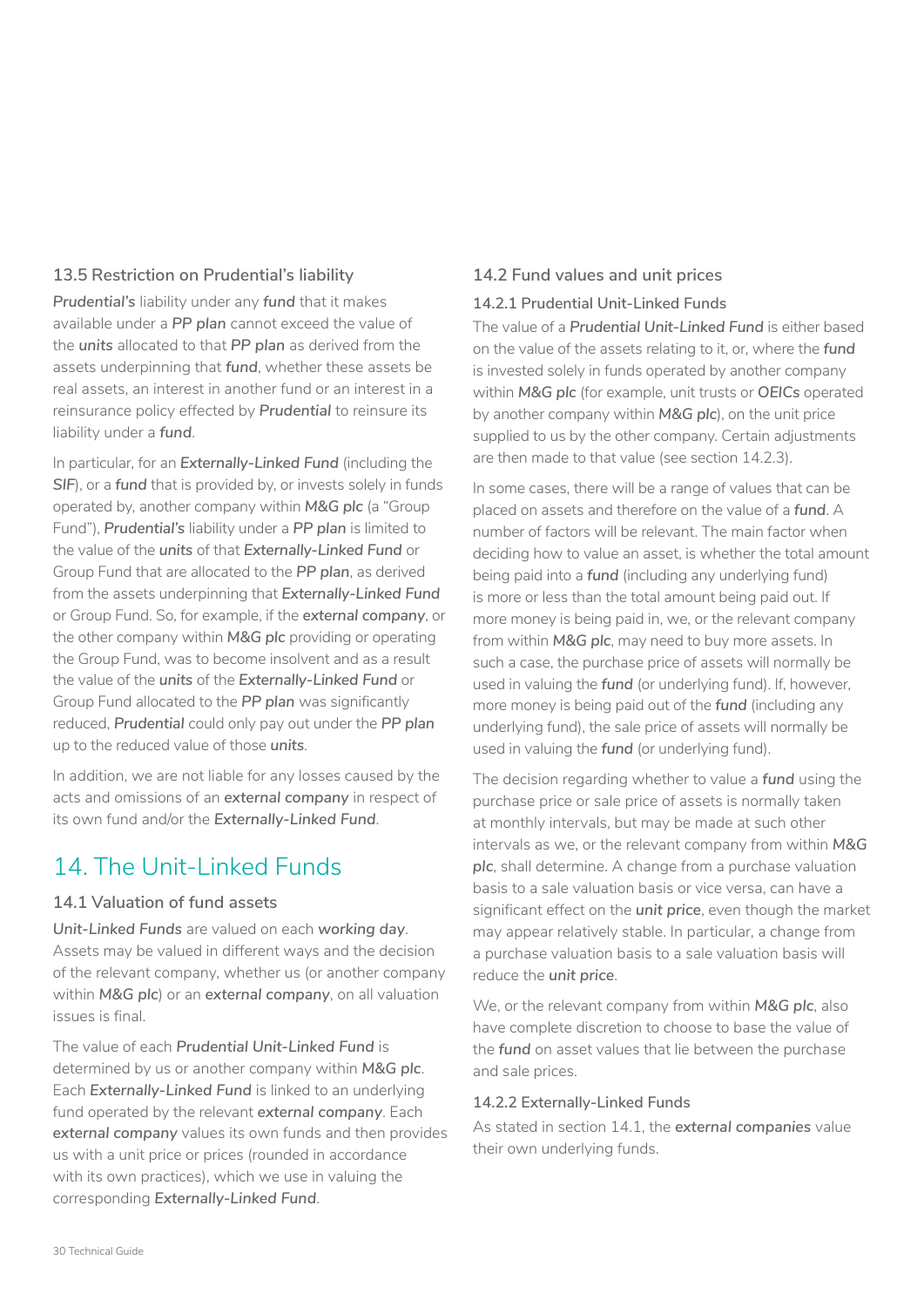We base the value of each *Externally-Linked Fund* on the unit price or prices supplied to us by the relevant *external company*. Where the *external company* provides unit prices based on both sale and purchase valuations of their underlying fund, we have discretion to choose the unit price on which to base the value of our *Externally-Linked Fund*  (including a unit price that lies between the values supplied by the *external company*). The main factor we consider is whether more *units* are being credited to the *fund* than cancelled from it, as described in relation to *Prudential Unit-Linked Funds* in section 14.2.1. Otherwise, the value of the *Externally-Linked Fund* is based upon the single unit price supplied by the *external company*.

Where the *external company* provides a single unit price, the value of the *external company's* underlying fund may be based on the sale or purchase price of assets. The basis used by the relevant *external company* may be decided at daily intervals or such other intervals as determined by that company. Because of the potentially daily switches between sale and purchase valuation bases, there may be day-to-day fluctuations in the *unit price*, even though the market appears to be relatively stable.

#### **14.2.3 Adjustments to the fund value**

When valuing *Unit-Linked Funds* (and/or the funds underlying the *Externally-Linked Funds*), certain adjustments may be made to the *fund* value:

- to take account of the expenses of buying and/or selling assets;
- if the *Unit-Linked Fund* is linked to a unit trust or an *OEIC*, to take account of the expenses of maintaining and operating that unit trust or *OEIC*;
- to take account of the expenses of maintaining and operating that *Unit-Linked Fund* (for example, custodian fees or property management costs);
- to take account of the value of accrued investment income that has not yet been reinvested;
- to take account of changes in the value of underlying assets or units since their values were supplied to us; and/or

• to take account of a charge called a "dilution levy". This type of charge covers the cost of either buying assets (where more people are investing than disinvesting) or selling assets (where more people are disinvesting than investing). A dilution levy is not designed to make a profit, but to cover expenses.

In the case of the *Unit-Linked Funds*, the *basic Annual Management Charge* (see section 19) will also be deducted before we calculate the *unit price*.

#### **14.2.4 General**

Other methods of valuation may be used. In choosing any other method we (or another company within *M&G plc*) or the *external company*, will act in a fair and reasonable manner.

Asset valuations and *unit price* calculations are carried out with care, but on some occasions mistakes may occur. If this happens, the *unit price* will normally be corrected once the mistake has been detected and it is our practice to do so in relation to the *Prudential Unit-Linked Funds*. If, however, the mistake is due to an error outside our control and we are unable to obtain compensation for the mistake (for example, an error in pricing the fund underlying an *Externally-Linked Fund* due to factors outside the *external company's* control), we reserve the right not to correct the mistake retrospectively.

#### **14.3 Calculation of unit prices**

**14.3.1 Unit prices – general** 

Each *Unit-Linked Fund* is divided into *units*.

The *unit price* on any *working day* is the value of the *Unit-Linked Fund*:

- determined and adjusted as described in section 14.2; and
- divided by the number of *units* in issue (subject to any rounding).

If, for any reason, the value of a *Unit-Linked Fund* cannot be obtained by valuing the assets, the *unit price* may be calculated by making an adjustment to the previous day's *unit price*. This adjustment will reflect the way in which the values of the underlying assets may have changed.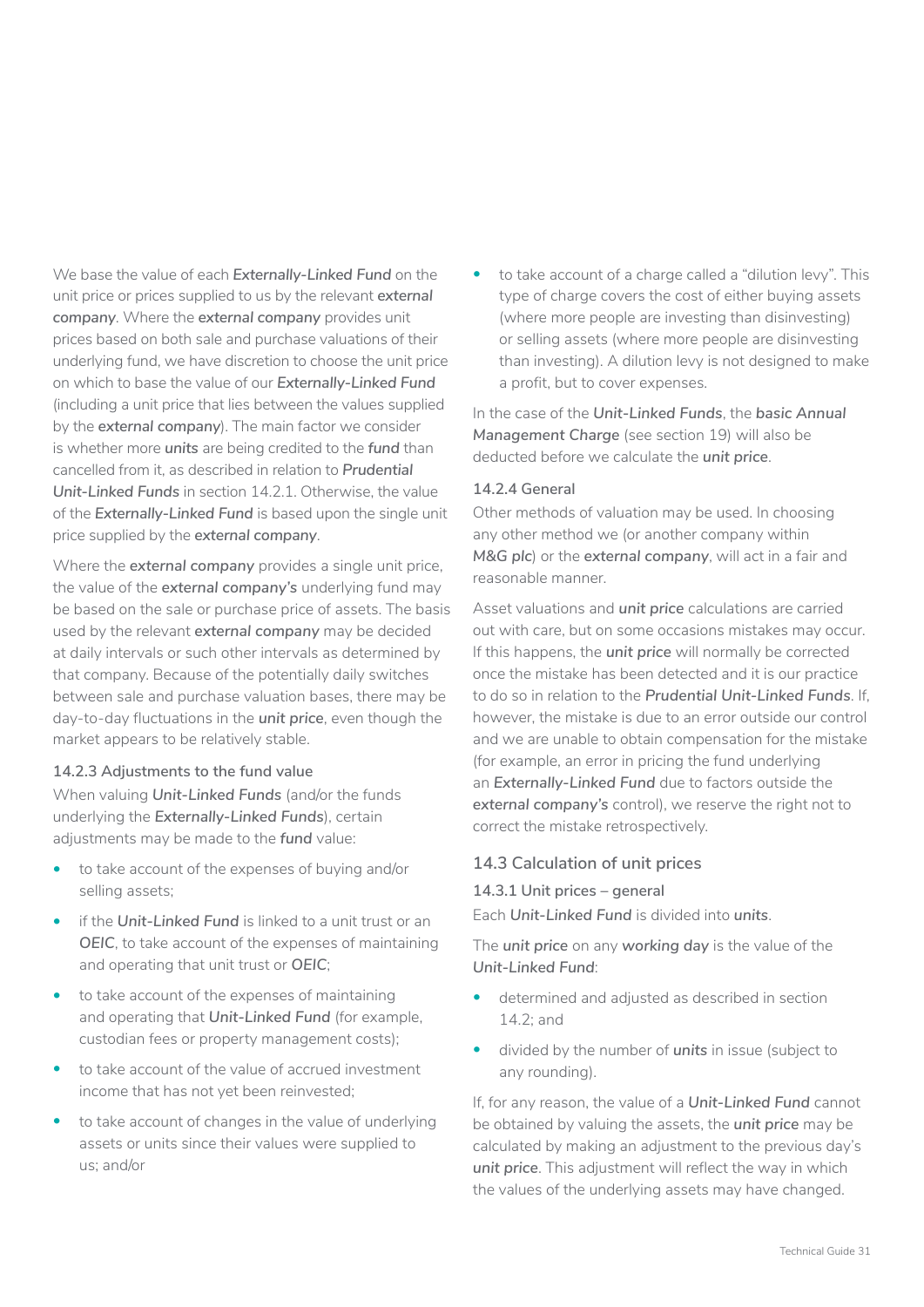#### <span id="page-31-0"></span>**14.3.2 Rounding of unit prices**

When calculating *unit prices* for *Unit-Linked Funds*, we round our calculations to the nearer one tenth of a penny.

#### **14.3.3 Single pricing**

Irrespective of the basis of the *fund* valuation and/or rounding methods, the same *unit price* will be used for both buying and selling *units* on any day.

## 15. The With-Profits Fund

#### **15.1 General**

The assets of the *With-Profits Fund* are not separately identifiable from the other assets of the relevant sub-fund of the *Prudential With-Profits Fund*.

The *With-Profits Fund* applicable to the *Pru Flexible Retirement Plan* may also be used under other Prudential pension policies.

The *unit price* and *units* of the *With-Profits Fund* are independent of the unit prices and units under other parts of the *Prudential With-Profits Fund*.

The price of *units* in the *With-Profits Fund* will not fall, but see sections 15.3 to 15.5 on the Market Value Reduction which can reduce the value in some circumstances.

For further details of our *With-Profits Fund*, see our *With-Profits Fund* literature which is available on request.

Section 9.5 explains that a minimum period is required for investment in the *With-Profits Fund*.

#### **15.2 Bonuses**

We may add regular bonuses through increases in the *unit price*. The price of *With-Profits Fund units* allocated to the *PP plan* will therefore increase as regular bonuses are added. We may add a final bonus to the value realised when a *unit* of the **With-Profits Fund** is sold.

Bonuses are determined by our Board based on the actual and expected returns of the assets backing the withprofits business in the *With-Profits Fund*.

The rate of future bonuses cannot be guaranteed.

#### **15.3 Market Value Reduction – general**

A Market Value Reduction may reduce the value of *With-Profits Fund units* in circumstances where the value of the underlying assets is less than the value of the *units* in the *With-Profits Fund* (including any final bonus).

The intention of the Market Value Reduction is to provide a fair value for the *With-Profits Fund units* being sold, while protecting the interests of other policyholders who continue their policies until maturity. In this way, we will have regard to the need to protect both the interests of continuing *members* and policyholders and the solvency of the *Prudential With-Profits Fund*.

**Note**: Different Market Value Reduction provisions apply to the Pru FRP Drawdown Plan - see the Pru FRP *Drawdown Technical Guide* for further details.

#### **15.4 Circumstances when a Market Value Reduction may apply**

A Market Value Reduction, if any, is applied when *units*  of the *With-Profits Fund* are sold in any of the following circumstances:

- when a PP plan is fully or partially surrendered (for example, on early retirement or on transfer to another pension arrangement);
- when one or more *arrangements* under a *PP plan* are converted to a *drawdown plan(s)*;
- when *units* are switched into another *fund* under section 11; and/or
- to pay Ongoing and/or Ad hoc *Adviser Charges*  under a *PP plan* where the *minimum With-Profits*  investment period for that PP plan is 10 years.

#### **15.5 Circumstances when a Market Value Reduction does not apply**

A Market Value Reduction does not apply when *units* of the *With-Profits Fund* are sold:

- to provide benefits at the *SRA*;
- to provide benefits within the month leading up to the *SRA*;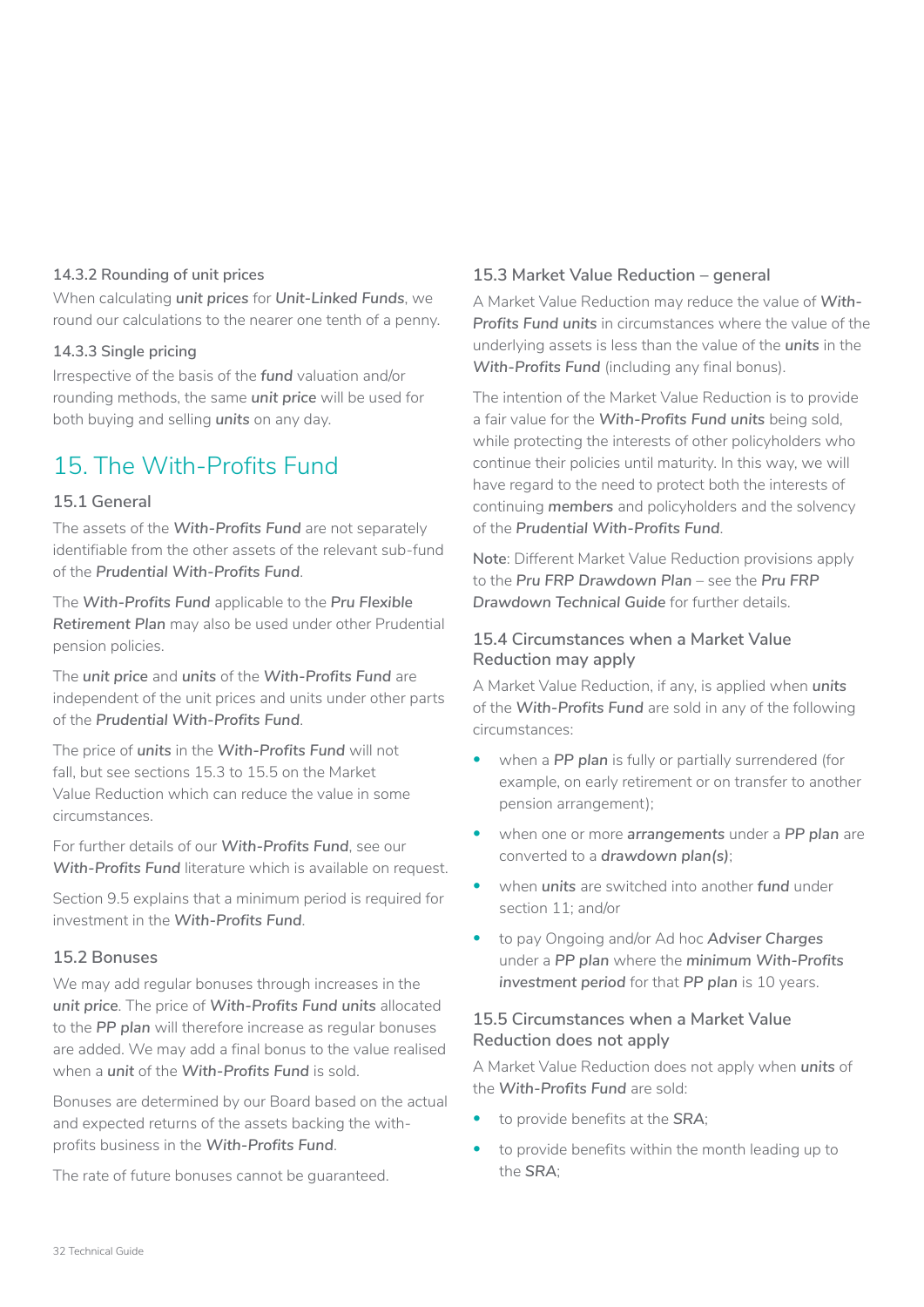- <span id="page-32-0"></span>• to provide death benefits under section 22 on the *member's* death before the *SRA*;
- to deduct any charges due under the *PP plan*, apart from Ongoing and/or Ad hoc *Adviser Charges* under a *PP plan* where the *minimum With-Profits investment period* for that *PP plan* is 10 years; and/or
- to deduct any charges due under the *PP plan*, including Ongoing and/or Ad hoc *Adviser Charges*  under a *PP plan* where the *minimum With-Profits*  investment period for that PP plan is five years.

#### **15.6 Partial encashments of units of the With-Profits Fund**

- (a) Different rates of final bonus may apply to different investments in the *With-Profits Fund*, depending on when the investment was made. As such we have specific rules for the selection of *units* for sale, when selling some but not all *units* of the *With-Profits Fund*.
- (b) When selling some but not all *units* of the *With-Profits Fund* under a *PP plan*, we select the *units* to be sold in accordance with either Basis (1) or Basis (2) set out below:

Basis (1): We sell those *units* which have been held for the shortest time, using the *unit price* for those *units*.

Basis (2): We calculate and use a *unit price* based on the total value of *With-Profits Fund units* held under the *PP plan*, including the rate(s) of final bonus (if any) applicable to each separately made investment. We then sell a proportion of *units* from each separately made investment in the *With-Profits Fund* under the *PP plan*.

We may alternatively use a combination of Basis (1) and Basis (2) (for example, we may in the first instance sell all of the *units* allocated in the current calendar year, and then sell *units* allocated in earlier years on a proportionate basis), or we may use another basis selected by us. In selecting the basis to use, we will act in a fair and reasonable manner.

(c) Unless we generally decide otherwise under section 15.6(b), we will use Basis (2) when selling some but not all *units* of the *With-Profits Fund* under a *PP plan*:

- to use some but not all *arrangements* to phase the start of benefits;
- to use some but not all *arrangements* to make a transfer-out;
- to implement a pension sharing order; or
- to meet any *Adviser Charges*.
- (d) When selling some but not all *units* of the *With-Profits Fund* under a *PP plan* for any other purpose (for example, to collect any adjustments necessary to meet the *actual Annual Management Charge*), we select the basis to be used in accordance with section 15.6(b).

When rebating *units* to meet the *actual Annual Management Charge*, we will apply similar principles: for example, we may allocate *units* to the existing *units* bought in the current calendar year at the current *unit price* or we may allocate a proportion of *units*  to each separately made investment at a specially calculated *unit price*.

## 16. The PruFund Funds

#### **16.1 PruFund types**

*PruFund Protected Funds* offer a guarantee in exchange for payment of a *guarantee charge*, as described in section 17.13. Non-protected *PruFund Funds* do not offer any guarantee.

#### **16.2 Availability of PruFund Funds**

A number of *PruFund Funds* are currently relevant to the *Pru FRP Personal Pension Plan*. These are described in our current *funds* literature, which is available from us on request.

*Units* may not be held in more than one *PruFund Protected Fund* at the same time under each *PP plan*. See also sections 9.3(d) and 11.5(c).

#### **16.3 PruFund Accounts**

Each *PruFund Fund* has a corresponding *PruFund Account*. Amounts to be invested in a *PruFund Fund* are initially invested in the corresponding *PruFund Account*.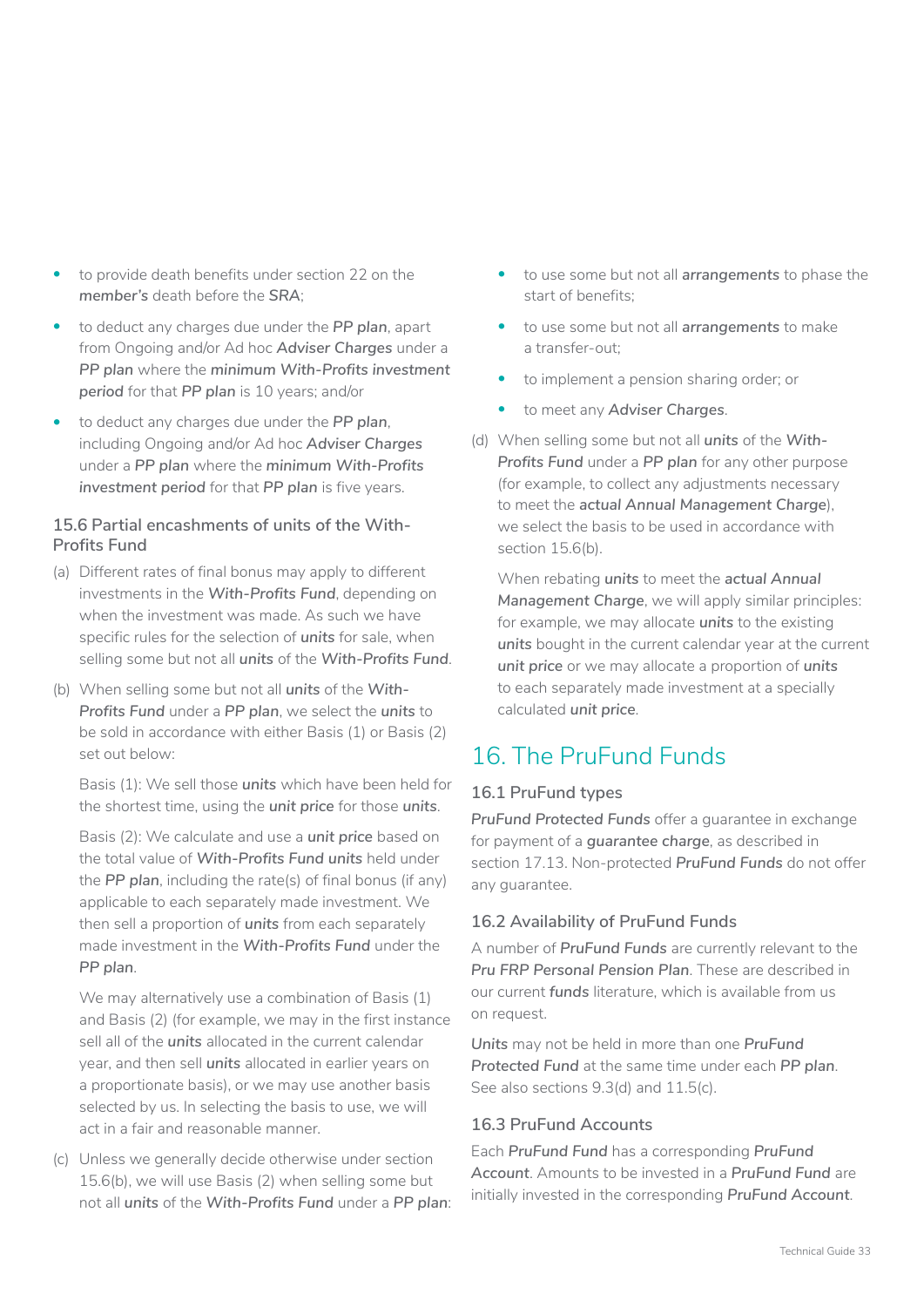#### **16.4 PruFund pairs and PruFund Account pairs**

A *PruFund Protected Fund* will always have a corresponding non-protected *PruFund Fund* which shares the same descriptive title. These corresponding *funds* are described as a *PruFund pair*. An example of a *PruFund pair* is the PruFund Protected Cautious Fund and the PruFund Cautious Fund (both of these *funds* being currently available under the *Pru FRP Personal Pension Plan*).

Conversely, not all non-protected *PruFund Funds* are part of a *PruFund pair*. For example, the Prudential PruFund Risk Managed 1 Fund is currently a non-protected *PruFund Fund* which does not correspond to a *PruFund Protected Fund*, and therefore that *fund* does not form part of a *PruFund pair*.

Each *fund* within a *PruFund pair* can be withdrawn under section 13.4.4 independently of the other *fund* in that *PruFund pair*.

Where two *PruFund Accounts* share the same descriptive name these form a *PruFund Account pair*.

Where a *PruFund Fund* forms part of a *PruFund pair*, both *PruFund Funds* within that *PruFund pair* are taken together when we calculate the *expected growth rate*  and the *unit prices* under sections 16.8.1 to 16.8.4, or when we assess whether the smoothing process should be suspended under section 16.8.5. Likewise, where a *PruFund Account* forms part of a *PruFund Account pair*, both *PruFund Accounts* within that *PruFund Account pair* are taken together when we calculate the *expected growth rate* and the *unit prices* under section 16.8.

#### **16.5 The PruFund Funds, the PruFund Accounts and the Prudential With-Profits Fund**

The *PruFund Funds* and the *PruFund Accounts* form part of a sub-fund of the *Prudential With-Profits Fund*. The assets of the *PruFund Funds* and *PruFund Accounts* (with the exception of the PruFund Cautious Fund and PruFund Cautious Account) are not separately identifiable from the other assets of the relevant sub-fund of the *Prudential With-Profits Fund*.

Each *PruFund Fund* and each *PruFund Account* has its own *unit price*.

However, in the case of *PruFund pairs*, *PruFund Funds*  within the same *PruFund pair* have the same *unit price*. *PruFund Accounts* within the same *PruFund Account pair* also have the same *unit price*.

The *unit prices* for the *PruFund Accounts* are, however, independent from the *unit prices* for the corresponding *PruFund Funds*.

The *unit prices* of separate *PruFund pairs* and *PruFund Account pairs* are also independent from each other.

#### **16.6 Operation of the PruFund Accounts**

- (a) If the *member* requests for:
	- a payment under sections 3, 4 and 5 to be invested in a *PruFund Fund*; or
	- a switch to be made under section 11 to a *PruFund Fund* (except where *units* are switched between the two *PruFund Funds* within the same *PruFund pair*),

we first of all allocate the appropriate amount to the relevant *PruFund Account*.

**Note**: The amount is allocated to the *PruFund Account*  as described above, irrespective of whether the request is carried out on a *quarter date* or between *quarter dates*. This means that where an amount is invested or switched on a *quarter date* it will (subject to section 16.6(b)) normally remain in that *PruFund Account* until it is switched to the relevant *PruFund*  Fund at the next quarter date in accordance with section 16.6(c). If, however, the amount is allocated on a *quarter date* and there are already *units* held under the *PP plan* in the relevant *PruFund Account*, this does not apply; in that instance, the total amount in the *PruFund Account* will be switched into the destination *PruFund Fund* at that *quarter date*.

(b) At any time before the next *quarter date* following the date that *units* are allocated under section 16.6(a), we can sell *units* in the *PruFund Account* (subject to a 28 day waiting period, where applicable, under section 16.9):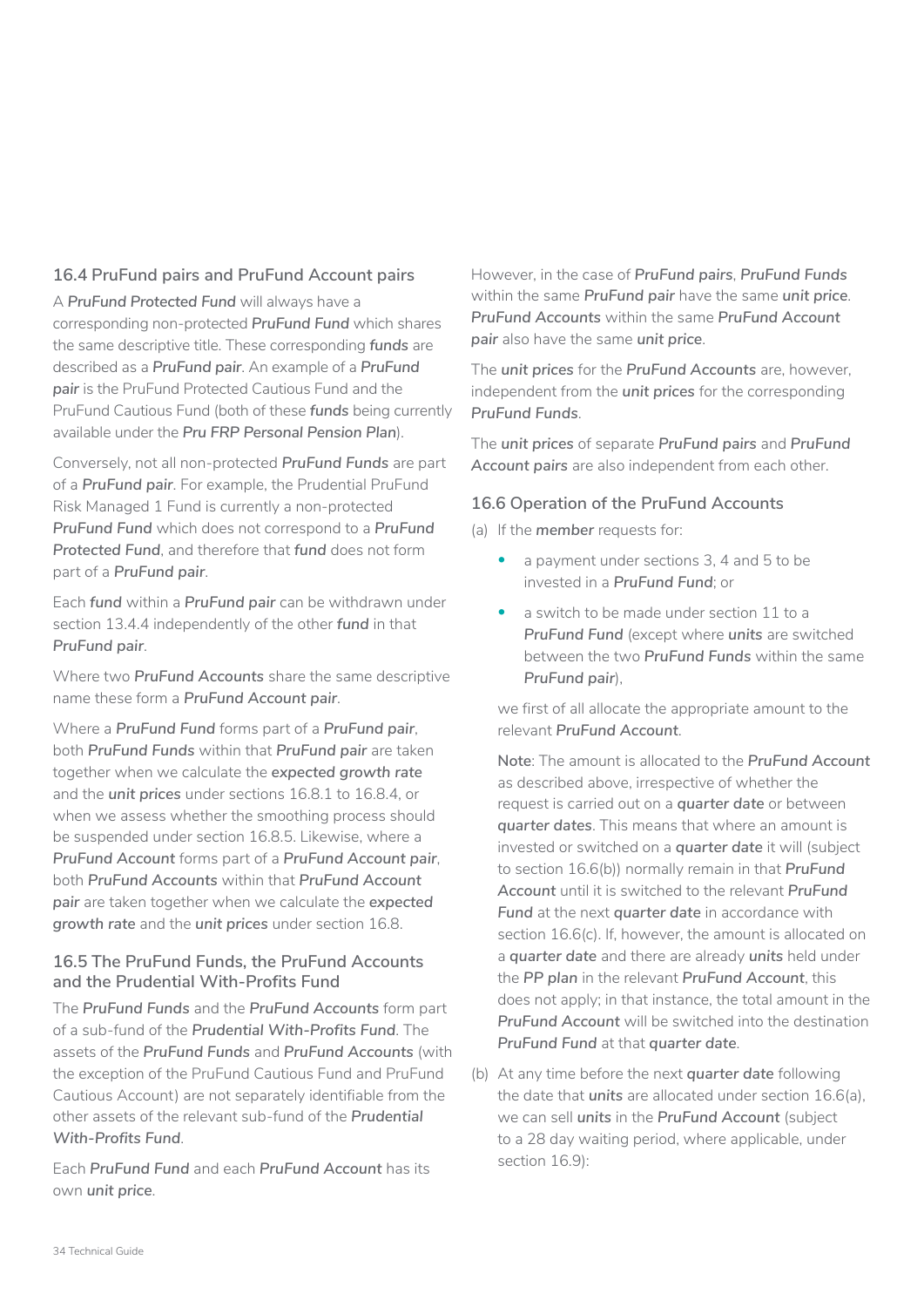- to meet charges under section 17.13 and/or section 19 and/or section 20;
- to buy or pay any benefits; or
- to make a transfer-out.
- (c) On each *quarter date*, any *units* remaining in the *PruFund Account* under the *PP plan* are sold and the amount realised is used to buy *units* in the relevant *PruFund Fund*.
- (d) The purpose of the *PruFund Accounts* is to channel investment into the *PruFund Funds*. As such:
	- (i) The *member* cannot request a switch to a *PruFund Account*.
	- (ii) The *member* cannot request a switch from a *PruFund Account*.
	- (iii) The investment must have been used to buy *units* in the *PruFund Fund* before the *member* can make any requests to switch *units* of a *PruFund Fund*  under section 11.

#### **16.7 Unit prices – the PruFund Accounts**

The *unit prices* of *units* of the *PruFund Accounts* on any *working day* are determined by us.

On each *quarter date*, our Board of Directors sets an *expected growth rate* for each *PruFund Account* or *PruFund Account pair*, and the *unit prices* are increased in line with that *expected growth rate* until and including the next *quarter date*. The *expected growth rate* is determined in accordance with section 16.8.1 and relates to the *expected growth rate* of the corresponding *PruFund Fund* or *PruFund pair*.

If the smoothing process has been suspended (see section 16.8.5), the *unit prices* within the *PruFund Account(s)* will continue to grow at the relevant *expected growth rate*. This *expected growth rate* will continue to be set on each *quarter date* and will apply to the *PruFund Account(s)*  during the period of suspension. Unlike for *PruFund Funds*, the *unit prices* within the *PruFund Accounts* are not subject to any potential *unit price* reset as described in section 16.8.4.

#### **16.8 Unit prices – the PruFund Funds and the smoothing process**

#### **16.8.1 Expected growth rate**

On each *quarter date*, our Board of Directors sets and publishes an *expected growth rate* for each *PruFund Fund* or *PruFund pair*. Subject to any other adjustment in line with this *Technical Guide*, the *unit prices* within the *PruFund Funds* will increase in line with the then current *expected growth rate* on every day from and including the day after the *quarter date* on which the *expected growth rate* is set until and including the next *quarter date*.

**16.8.2 Calculation of unit price at each quarter date** Unless the smoothing process has been suspended (see section 16.8.5), the calculation of *unit prices* at each *quarter date* will be as follows:

- (a) At each *quarter date*, after application of the relevant *expected growth rate*, we compare the *net asset value per unit* of each *PruFund Fund* or *PruFund pair*  to its *unit price* on that day. If the difference between the *net asset value per unit* and the *unit price* is less than the *quarterly smoothing limit*, the *unit price* will not change. However, subject to section 16.8.3:
	- If the *net asset value per unit* exceeds the *unit price* by the *quarterly smoothing* limit (or more), the *unit price* will be increased on the *quarter date* by half the difference. This adjustment will be repeatedly applied until the *net asset value per unit* exceeds the *unit price* by less than the *quarterly smoothing limit*.
	- If the *net asset value per unit* is below the *unit price* by the *quarterly smoothing limit* (or more), the *unit price* will be reduced on the *quarter*  date by half the difference. This adjustment will be repeatedly applied until the *net asset value per unit* is below the *unit price* by less than the *quarterly smoothing limit*.
- (b) The *unit price* on the day after the *quarter date* will increase in line with the new *expected growth rate*, as described in section 16.8.1.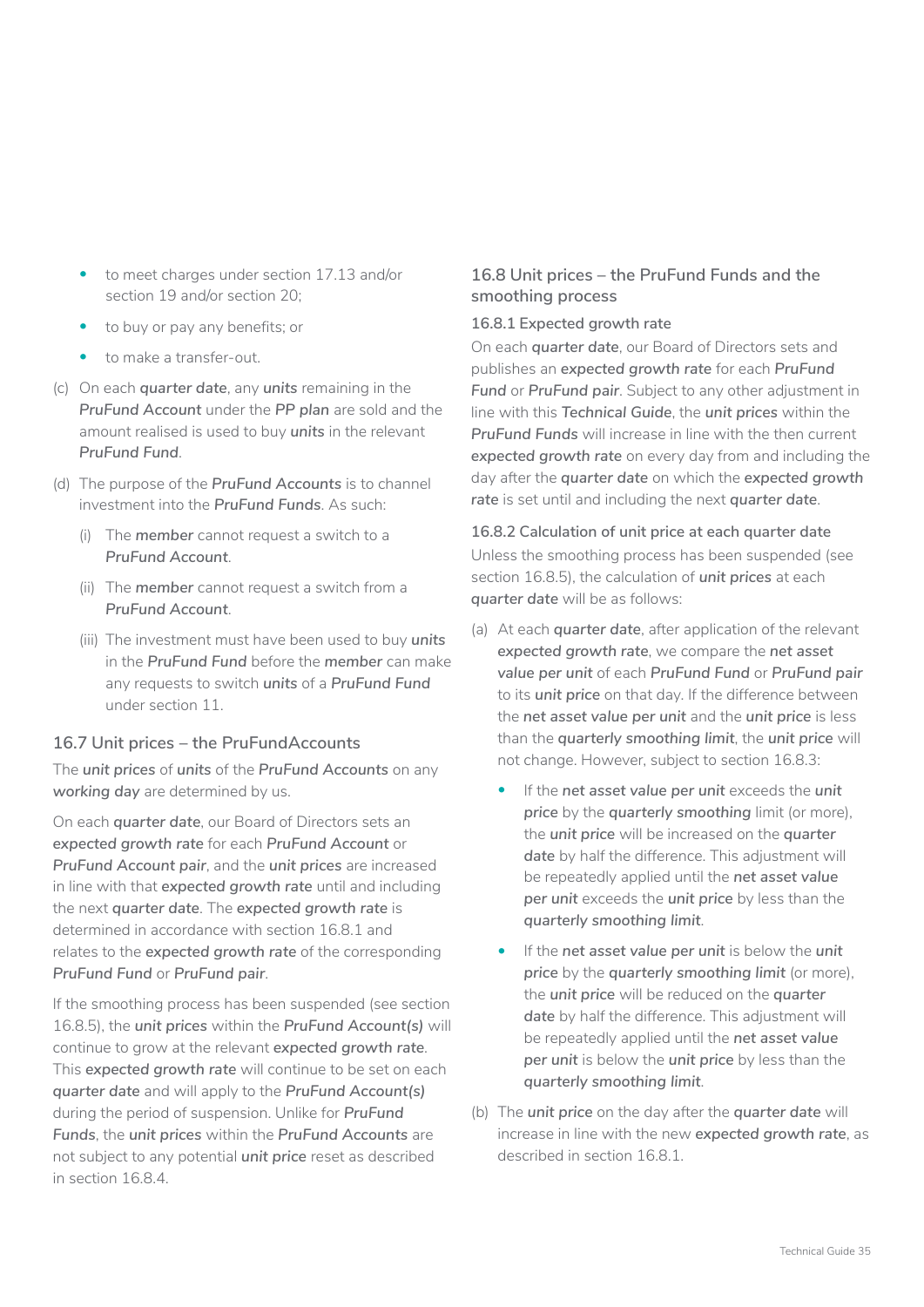(c) For the avoidance of doubt, nothing in this section 16.8.2 would prevent us from resetting the *unit price*  of a *PruFund Fund* under section 16.8.4.

#### **16.8.3 Adjustments of unit price on or between quarter dates**

Unless the smoothing process has been suspended (see section 16.8.5), the adjustments of *unit price(s)* on or between *quarter dates* will be as follows:

- (a) If the *unit price* is adjusted in line with this section 16.8.3, no adjustment that would otherwise apply on that day in line with section 16.8.2(a) will apply.
- (b) Each *working day*, we calculate the average *net asset value per unit* for the *PruFund Fund* or *PruFund pair*  over the five *working days* ending with the *working day* on which we are carrying out the calculation ("the average *net asset value per unit*"). We also calculate the *net asset value per unit* and the *unit price*  applicable on that particular day.
	- If the then current *net asset value per unit* and the average *net asset value per unit* both exceed the then current *unit price* by the *daily smoothing limit* (or more), the *unit price* will be increased such that the *unit price* is then below the *net asset value per unit* by the *gap after adjustment*.
	- If the then current *net asset value per unit* and the average *net asset value per unit* are both below the then current *unit price* by the *daily smoothing limit* (or more), the *unit price* will be reduced such that the *unit price* is then above the *net asset value per unit* by the *gap after adjustment*.
- (c) For the avoidance of doubt, nothing in this section 16.8.3 would prevent us from resetting the *unit price*  of a *PruFund Fund* under section 16.8.4.

#### **16.8.4 Unit price reset**

(a) In certain circumstances we may decide to reset the *unit price* of a *PruFund Fund* to protect the *Prudential With-Profits Fund* (or a sub-fund) and, therefore, the interests of all our With-Profits policyholders and shareholders. This is likely to be when there is a large

volume of money entering or leaving that *PruFund Fund*. If we decide to reset, the *unit price* would be adjusted to be the same value as the *net asset value per unit* on that *working day*. That adjusted *unit price*  will then continue to grow in line with the *expected growth rate* (subject to sections 16.8.2, 16.8.3, 16.8.4, and 16.8.5) from the *working day* after this *unit price* reset.

The consideration of the criteria which may lead to a *unit price* reset applies separately to each of the *PruFunds* and applies to each fund in its entirety, encompassing all of our products under which units are held in each fund, not just the *Pru Flexible Retirement Plan*.

(b) The *member* will not receive individual notification of a *unit price* reset.

#### **16.8.5 Suspension of the smoothing process**

- (a) The smoothing process described in section 16.8, and any decision to suspend it, applies separately to each *PruFund Fund*, and applies to each of those in its entirety, encompassing all of our products under which units are held in each *PruFund Fund*, not just the *Pru Flexible Retirement Plan*.
- (b) We may suspend the smoothing process for a period of consecutive days to protect the *Prudential With-Profits Fund* (or a sub-fund) and therefore the interests of all of our With-Profits policyholders and shareholders.
- (c) On that day and on each day during which the smoothing process is suspended, the *unit price* of the relevant *PruFund Fund* or *PruFund pair* will be the value of that *fund* or *funds* (as determined by us) divided by the number of *units* in issue. We will review the position at least once every 30 days, and will reinstate the smoothing process when we consider it appropriate. The smoothing process will normally remain suspended for a minimum of 30 days.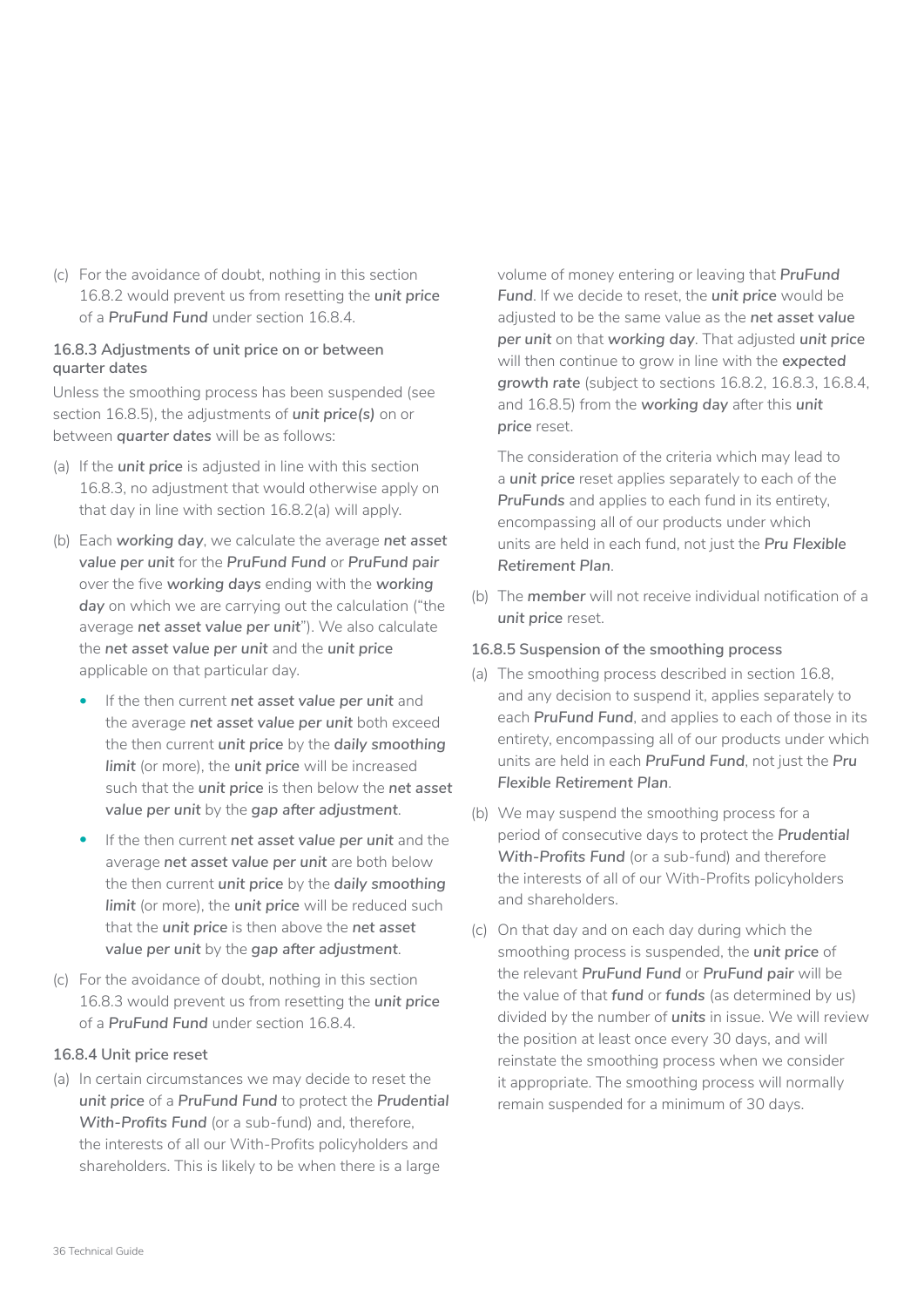- (d) When the smoothing process is reinstated, the *unit price* will start at the previous day's *unit price*. The terms of sections 16.8.1 to 16.8.4 will then apply, including a daily increase in the *unit price* at the *expected growth rate* set by our Board of Directors.
- (e) The *member* will not receive individual notification of a suspension of the smoothing process.

### **16.9 The 28 day waiting period**

#### **16.9.1 General**

When selling *units* of a *PruFund Fund* (or a *PruFund Account* – see section 16.6(b)), a 28 day waiting period may apply as set out in this section 16.9. The purpose of the waiting period is to protect the *Prudential With-Profits Fund* (or a sub-fund) and, therefore, the interests of all of our With-Profits policyholders and shareholders.

#### **16.9.2 Circumstances when the 28 day waiting period will or may apply**

- (a) The 28 day waiting period will always apply where the *member* asks to make a switch under section 11, from a *PruFund Fund* to any other *fund(s)* (see section 11.3.3), except in some particular circumstances which are described in section 16.9.4.
- (b) Except in the circumstances described in section 16.9.4, we reserve the right to apply the 28 day waiting period where the *member* asks to sell *units*  of a *PruFund Fund* (and/or a *PruFund Account*) to buy an *annuity* or make a transfer-out. We will inform the *member* if such a waiting period applies to the requested sale of *units*.

### **16.9.3 Unit price**

(a) Subject to (b) below, if a waiting period applies, we sell the *units* on the 28th day following the *working day* on which we treat the request to switch or sell the *units* as having been received under section 1.7. If a waiting period of 28 days applies and the 28th day is not a *working day*, the *units* will be sold on the next *working day* following that day. A further delay may apply under section 18.

- (b) Where the transaction is a switch involving a number of *PruFund Funds* both within and outside a *PruFund pair*, the 28 day waiting period may start one *working*  day later than usually applies (see section 11.3.5). with the result that *units* are then sold one *working*  day later.
- (c) Following a waiting period under this section 16.9 (and subject to any delays under section 18), the *unit price* used will be the one applying at the end of the waiting period, or, if applicable, the next *working day*  thereafter. As the percentage of *units* to be sold is determined at the start of the waiting period when we receive the request to sell *units*, the value actually sold at the end of the waiting period may vary from the amount that the *member* expected and/or requested.
- (d) Where the transaction is a switch involving more than one *fund*, the sale of *units* in *funds* other than *PruFund Funds* will not be affected by the waiting period.

#### **16.9.4 Circumstances when the 28 day waiting period will not apply**

The 28 day waiting period will not apply when selling *units* of any *PruFund Fund* (and, where applicable, the corresponding *PruFund Account*):

- (a) in the month leading up to the *SRA*;
- (b) to pay lump sum death benefits under section 22;
- (c) to switch out of a non-protected *PruFund Fund* under the Lifestyle Option;
- (d) to switch between *PruFund Funds* in the same *PruFund pair*; or
- (e) to meet any *Adviser Charges*.

In addition, the 28 day waiting period will not apply:

• when selling *units* (including to switch out) of a *PruFund Protected Fund* on the *guarantee date* of an investment in that *fund*; or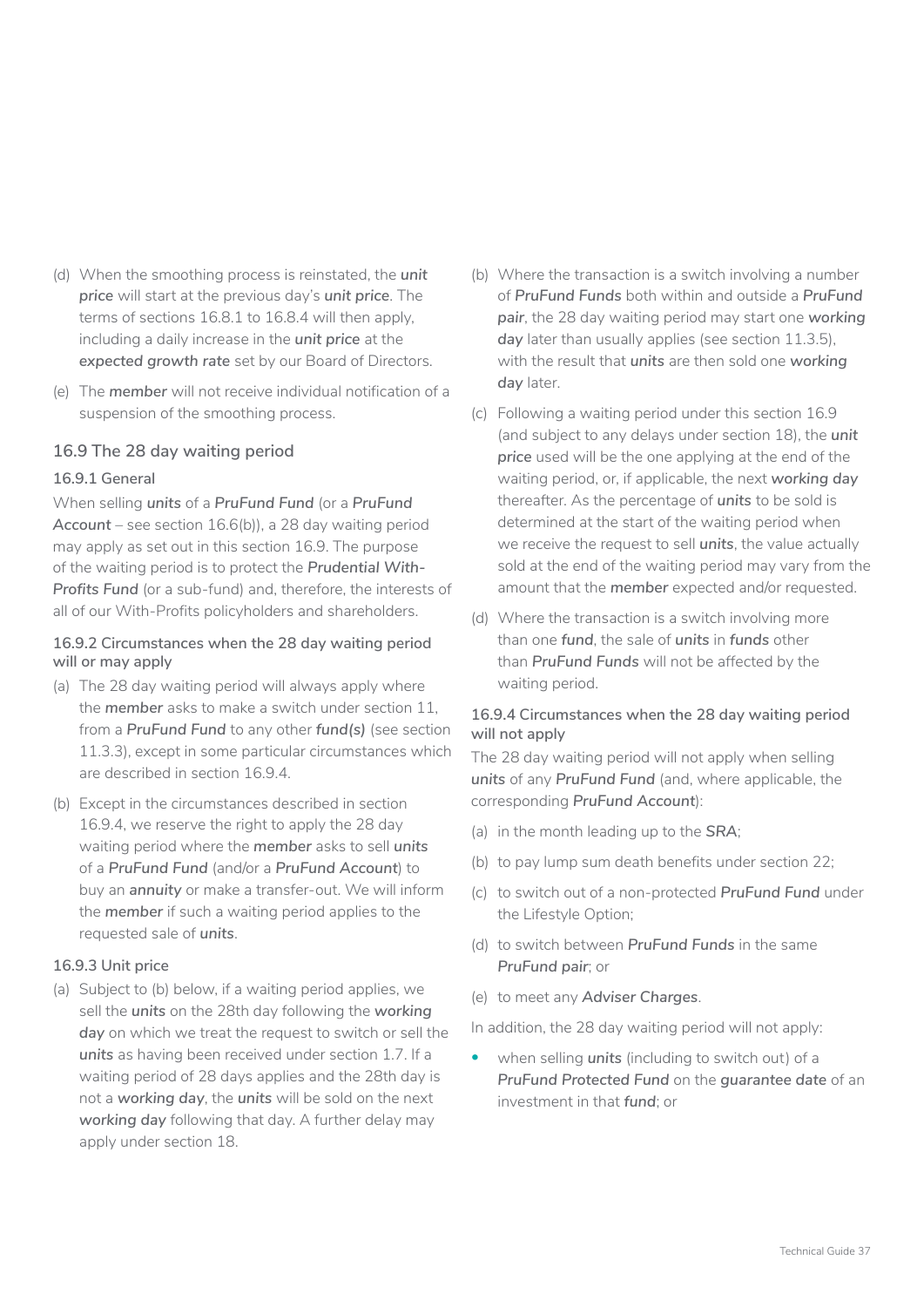• in the 28 days following the *guarantee date* of an investment in a *PruFund Protected Fund*, when switching out of the corresponding *PruFund Fund*  from the same *PruFund pair*, to which a default switch has been made under section 17.11.

## **16.10 Power to refuse or restrict investment in the PruFund Funds**

In addition to our power to delay investment in the *PruFund Funds* under section 18, we reserve the right to restrict or refuse a request to invest in a *PruFund Fund*. An example of when we might invoke this power is if we consider that switches were being made between a *PruFund Fund* and other *funds* with the intention of avoiding smoothing adjustments (see section 16.8) whilst still benefiting from the *expected growth rate*.

## 17. Investing in a PruFund Protected Fund and operation of the PruFund Protected Fund Guarantee

## **17.1 General**

The *PruFund Protected Fund* guarantee provides that the value of an investment in the chosen *PruFund Protected Fund* will not be less than the *guaranteed value* at the *guarantee date*. We make a charge for this guarantee by deducting a *guarantee charge*, as described in section 17.13.

## **17.2 Single investment**

Once an amount has been invested in the chosen *PruFund Protected Fund* (and/or the corresponding *PruFund Account*) under a *PP plan*, no switches are permitted into that *fund* under that *PP plan* until all *units* held under the *PP plan* in that *fund* have been subsequently sold or switched out. Switches into a *PruFund Protected Fund*  are also subject to the terms set out in sections 11.3 and 11.5.

## **17.3 Selection of guarantee period**

Section 9.3(e) explains that when investing in a *PruFund Protected Fund*, only one *guarantee period* can be selected under each *PP plan*. Section 9.6 explains how an investment in a *PruFund Protected Fund* must comply with the minimum and maximum *guarantee periods* that we then offer for the chosen *PruFund Protected Fund*.

### **17.4 Range of one or, not of more guarantee periods**

We may make available a choice of one or more *guarantee periods* at any time. We may offer different *guarantee periods* for each of the *PruFund Protected Funds*.

### **17.5 Changes to the available guarantee periods and to the calculation of the guarantee charge**

It should be noted that the specific *guarantee periods*  available from time to time are not part of these terms and conditions: none of the *guarantee periods* available at any particular time are guaranteed to be available in the future. Changes to the available *guarantee period(s)* may result in changes to the minimum and maximum *guarantee periods*. As such, before deciding to invest in or switch into a *PruFund Protected Fund*, the *member* should check the *guarantee periods* then available.

If we change the available *guarantee period(s)*, we will, however, do so only in relation to new investments and switches into the relevant *PruFund Protected Fund*. We do not alter the *guarantee period* of any existing investment in a *PruFund Protected Fund*: once an investment in a *PruFund Protected Fund* has been made, the *guarantee period* selected for that investment will continue to apply until the *guarantee date* of that investment, even though we may no longer offer that particular *guarantee period* for new investments and switches-in.

The percentage rates that we use in calculating the *guarantee charges* may also change from time to time, for new investments and switches-in.

Details of the *guarantee periods* currently available at any time and the *guarantee charges* are available from us on request.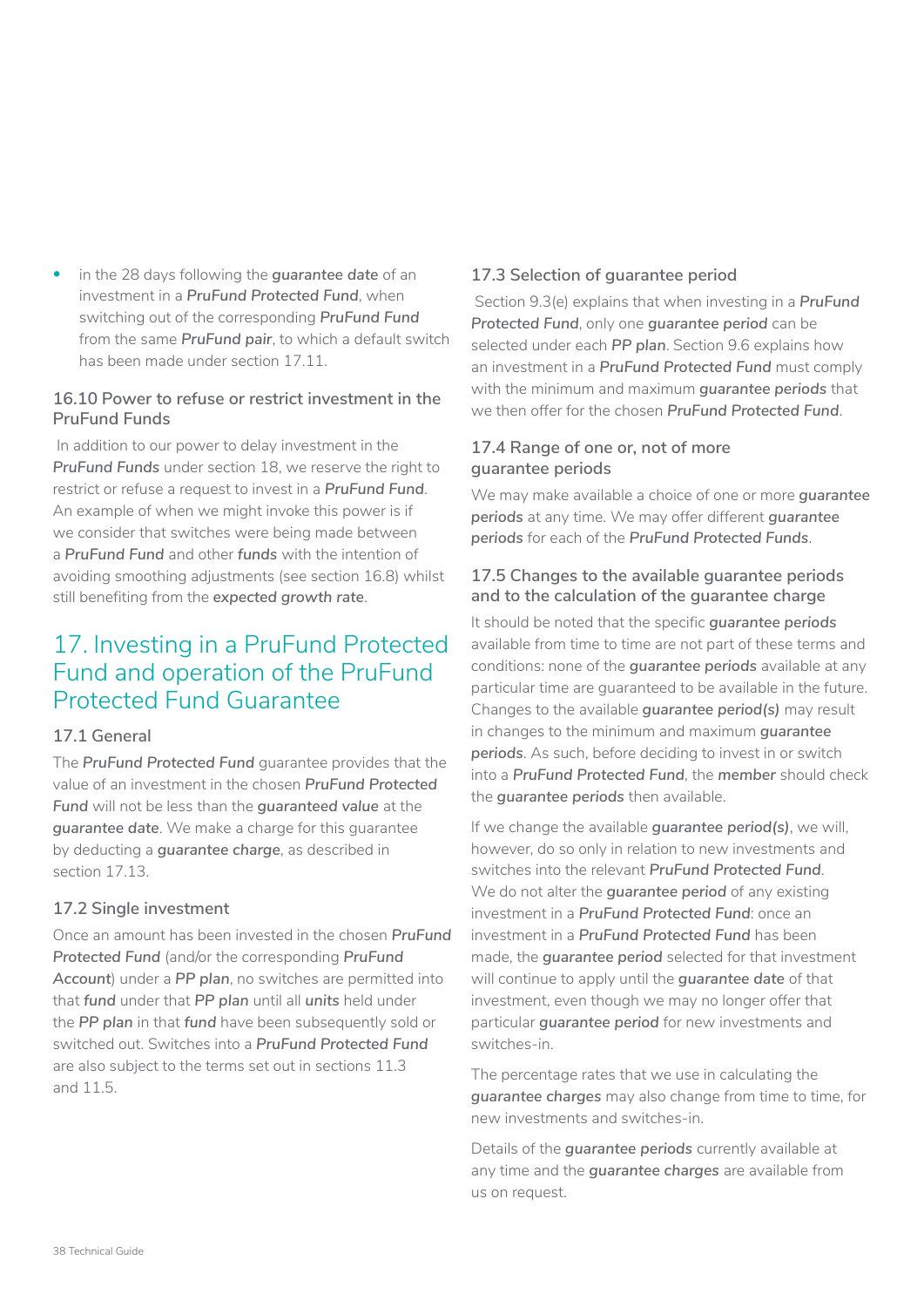### **17.6 Setting the guarantee start date and the guarantee date**

The *guarantee date* and the *guarantee start date* are both set when *units* of a *PruFund Protected Account* (and/ or *units* of the *PruFund Protected Fund*, in the case of a switch of *units* from the non-protected *PruFund Fund* in the same *PruFund pair*) are first allocated to a *PP plan*.

The *guarantee start date* is the date on which those *units*  are first allocated to the *PP plan*.

The *guarantee date* is determined as follows:

- (a) Subject to (b) and (c) below, the *guarantee date*  normally falls on an anniversary of the *guarantee start date*, depending on the *guarantee period* selected by the *member* from the range of *guarantee periods*  available in respect of that *PruFund Protected Fund* at the *guarantee start date*.
- (b) The *member* may be able to choose a *guarantee period* which will match the term to his or her *SRA*, provided that the period between the *guarantee start date* and the *SRA*:
	- exceeds the minimum *guarantee period* then available in respect of that *PruFund Protected Fund*; and
	- is less than the maximum *guarantee period*  then available in respect of that *PruFund Protected Fund*.
	- In this case, the *guarantee date* will fall on the *SRA*.
- (c) We will automatically set the *guarantee date* to match the *SRA* if:
	- the *SRA* falls less than 12 months after the end of the *guarantee period* selected by the *member*  under (a) above; and
	- the period from the *guarantee start date* to the *SRA* does not exceed the maximum *guarantee period* available in respect of that *PruFund Protected Fund* at the *guarantee start date*.

In the case where the *units* are allocated in two stages under a switch (see sections 11.3.4 and 11.3.5), the *guarantee start date* and the *guarantee date* for all of those *units* will be set by reference to the date on which the first set of *units* is allocated under the switch.

Whilst the *guarantee date* can be set to coincide with the *SRA*, it should be noted that a change made to the *SRA* does not result in a corresponding change to the *guarantee date* (see section 21.1).

**17.7 Application of the guaranteed value – general** A separate *guaranteed value* applies in relation to each *PP plan*.

The *guaranteed value* applies:

- on the *guarantee date*; or
- on the *member's* death, if this occurs within the period of one month and one day before the *guarantee date*  (see section 22.2(b)).

### **17.8 Calculation of the initial guaranteed value**

The initial *guaranteed value* is set on the *guarantee start date*.

The initial *guaranteed value* is equal to the amount allocated to *units* in the relevant *PruFund Protected Account* (and/or the *PruFund Protected Fund*, where switching direct from the other *PruFund Fund* in the same *PruFund pair*).

Where *units* of a *PruFund Protected Account* and/or *PruFund Protected Fund* are allocated in two stages under a switch (see sections 11.3.4 and 11.3.5), the initial *guaranteed value* is increased when the second set is allocated.

### **17.9 Reduction of the guaranteed value**

The initial *guaranteed value* determined under section 17.8, is reduced each time *units* of the *PruFund Protected Account* and/or the *PruFund Protected Fund* are sold in part or in full in the following circumstances:

- (a) to pay any benefits;
- (b) to make a transfer-out;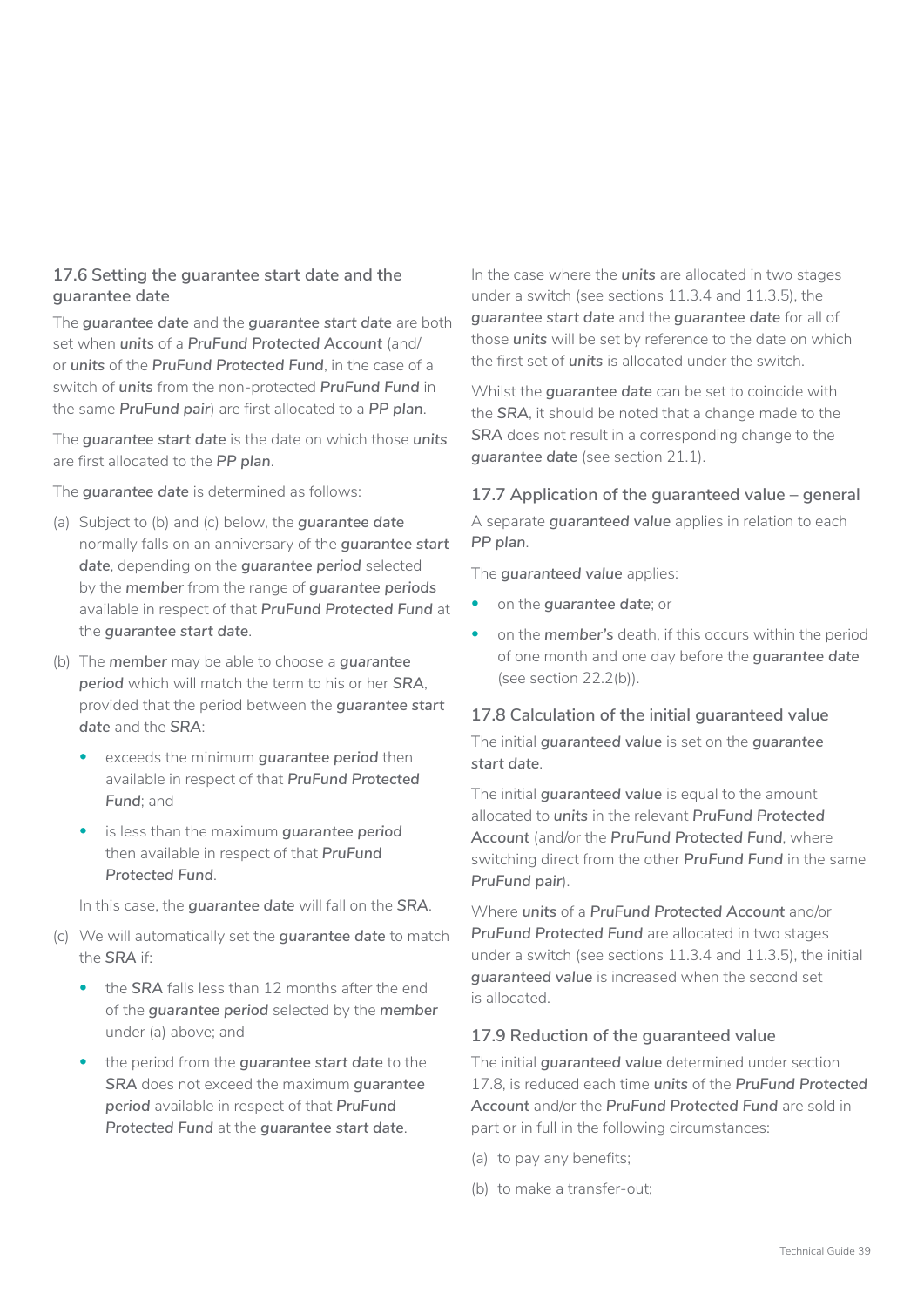- (c) to switch to another *fund(s)*; and/or
- (d) to meet any *Adviser Charge(s)*.

The *guaranteed value* is reduced proportionately using the same proportion that the value of the sold *units*  bears to the value of the sum of those sold *units* plus any *units* then remaining in the relevant *PruFund Protected Account* and/or *PruFund Protected Fund* after sale.

#### **17.10 Applying the guarantee at the guarantee date**

At the *guarantee date* we:

- (a) determine the value of the *units* in the relevant *PruFund Protected Fund* under the *PP plan*. In determining the value of those *units*, we deduct any charges that are then due in respect of the *fund*  and the *PP plan*, but we do not take account of any amounts that are due to be switched out of the *fund* or are about to be paid out of the *PP plan* under section 21, 22 or 23. The *unit price* used will be that applying after any adjustments under the smoothing process (see sections 16.8.3 to 16.8.5);
- (b) calculate the *guaranteed value* on the *guarantee date*, in accordance with sections 17.8 and 17.9; and
- (c) compare the value under (a) with the value under (b).

If the value of the *units* determined under (a) is less than the *guaranteed value* determined under (b), the guarantee described in section 17.1 comes into effect: as a result, we allocate additional *units* of that *PruFund Protected Fund* to the *PP plan*, so that the value is equal to the *guaranteed value* calculated as in (b) above. If the value of the *units* determined under (a) is equal to or greater than the *guaranteed value* determined under (b), the terms of the guarantee described in section 17.1 have already been met; so in this case, no *units* are added to the *PP plan*.

If *units* are added to the *PP plan* under this section 17.10, we will write to the *member* to tell him or her how many *units* we have added.

## **17.11 Member's options and default switch on the guarantee date**

At least three months before the *guarantee date*, we write to the *member* to notify him or her of the options available at the *guarantee date*.

The *member* can choose to switch the value of the *units*  (including any *units* added through the operation of the guarantee under section 17.10) to the *fund* or *funds* of his or her choice on the *guarantee date*.

If we do not receive instructions from the *member*  before the *guarantee date*, we will switch the value of all *units* then held in the chosen *PruFund Protected Fund*  (including any *units* added through the operation of the guarantee under section 17.10) to the other *PruFund Fund* from the same *PruFund pair* on the *guarantee date*.

The 28 day waiting period under section 16.9 does not apply to the sale of *units* at the *guarantee date* under this section 17.11.

## **17.12 Switches from the PruFund Protected Fund in the 28 days before the guarantee date**

As stated in section 11.5(f), switches cannot be requested or made in the 28 days leading up to the *guarantee date*, from a *PruFund Protected Fund* into any *fund* apart from the other *PruFund Fund* from the same *PruFund pair*. This is because the 28 day waiting period which would apply to a switch of this type, would be overridden on the *guarantee date* by the operation of section 17.11, when all *units* are switched in any case either to the *fund(s)*  selected by the *member* or to the other *PruFund Fund*  from the same *PruFund pair*.

## **17.13 The guarantee charge**

A separate *guarantee charge* applies in respect of any *units*  of a *PruFund Protected Fund* and a *PruFund Protected Account* held under each *PP plan*. This charge is designed to pay for the guarantee provided under those *funds*.

The *guarantee charge* is a percentage of the value of *units* held in the relevant *PruFund Protected Fund* and *PruFund Protected Account*: it is not a percentage of the *guaranteed value*.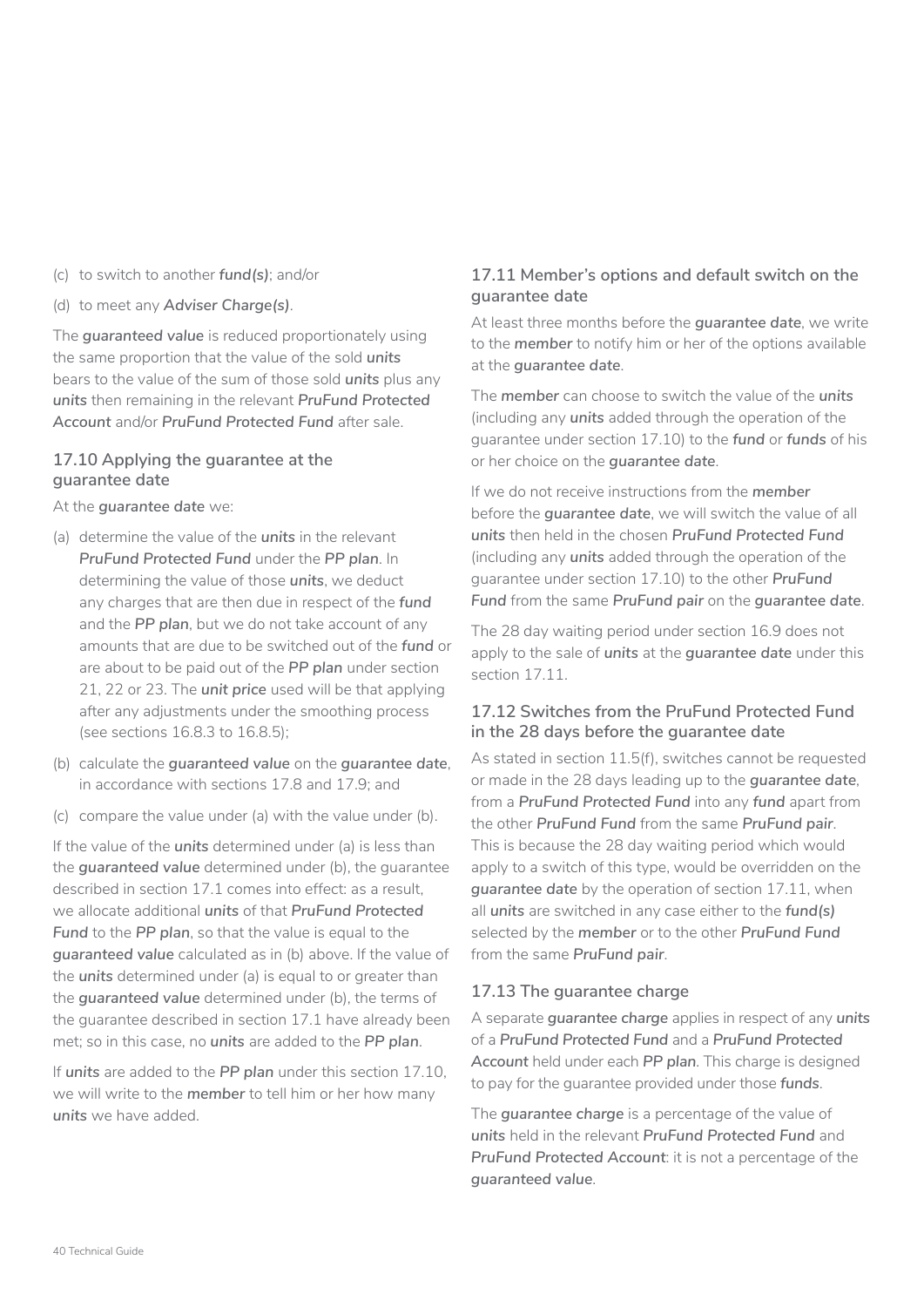The percentage is set on the *guarantee start date* and does not change until the *guarantee date*.

The *guarantee charge* is payable monthly in arrears on the *guarantee charge date*. The charge is applied by selling *units* in the relevant *PruFund Protected Fund* and *PruFund Protected Account*. The value deducted is a proportion of the annual *guarantee charge* based on the number of days since the previous *guarantee charge date*.

The final *guarantee charge* will normally be taken on the *guarantee date*. However:

- where the *guarantee date* coincides with the *SRA*, the final *guarantee charge* will be taken in the month preceding the *guarantee date*; and/or
- where a switch is made to the *Prudential Cash Fund*  under section 21.4.3 prior to buying benefits, the final *guarantee charge* will be taken immediately prior to making that switch.

Different *guarantee charges* may apply to separate *PP plans* depending on the *guarantee start date*.

Details of the amount of the charge are available from us on request.

## 18. Delays in buying, selling or switching units

**Note**: This section 18 applies to transactions involving buying, selling or switching *units*, including the investment of new money, deducting Ongoing or Ad hoc *Adviser Charges* or making payments (for example, transfers-out). It does not, however, apply when selling *units* to provide benefits at the *SRA* or on the *member's* death.

## **18.1 Reasons for delaying transactions**

There may be a delay in buying, selling or switching *units*  in any *fund*. This will only happen in special circumstances which we will tell the *member* about at the time. There may be circumstances outside our control which prevent us from effecting these transactions immediately, and equally we may need to effect a delay where we believe that otherwise the remaining policyholders would suffer an unfair reduction in the value of their policy, or would suffer some other form of unfair treatment. Examples include:

- where we are unable to realise sufficient investments to satisfy demand, or where to do so would mean we have to sell at prices significantly below the value reflected in the then current *unit price*;
- where we are unable to sell *units* in an *Externally-Linked Fund* due to restrictions imposed by the *external company*;
- where the need to make payments quickly could only be satisfied by selling a disproportionate amount of one type of asset, leaving too low a proportion of what is left invested in assets of that type.

This is not meant to be an exhaustive list, nor do we mean to limit delays to problems specifically of this type.

For the avoidance of any doubt, we will not use assets or cash from other *M&G plc* funds, including any shareholder funds, to finance the sale of *units*. Such sales will instead be delayed until they can be carried out on terms which are fair to all policyholders invested in the *fund*.

### **18.2 Delay periods**

Other than in very exceptional circumstances, we would not expect delays to be longer than:

- (a) six months in the case of *units* in *funds*:
	- (i) which hold investments in buildings or land; or
	- (ii) the value of whose investments is dependent on, or linked to the value of, buildings or land; or
- (b) one month in the case of *units* in other *funds*.

However, while we will not delay transactions for longer than reasonably required, we cannot guarantee that we will never delay transactions beyond the time-scales set out in (a) and (b) above.

#### **18.3 Notification to member**

We will notify the **member** if a transaction requested by him or her is affected by a delay under this section 18. Our notice will set out any options open to the *member*. If appropriate, we will seek the *member's* alternative instructions for the transaction when we notify him or her of the delay.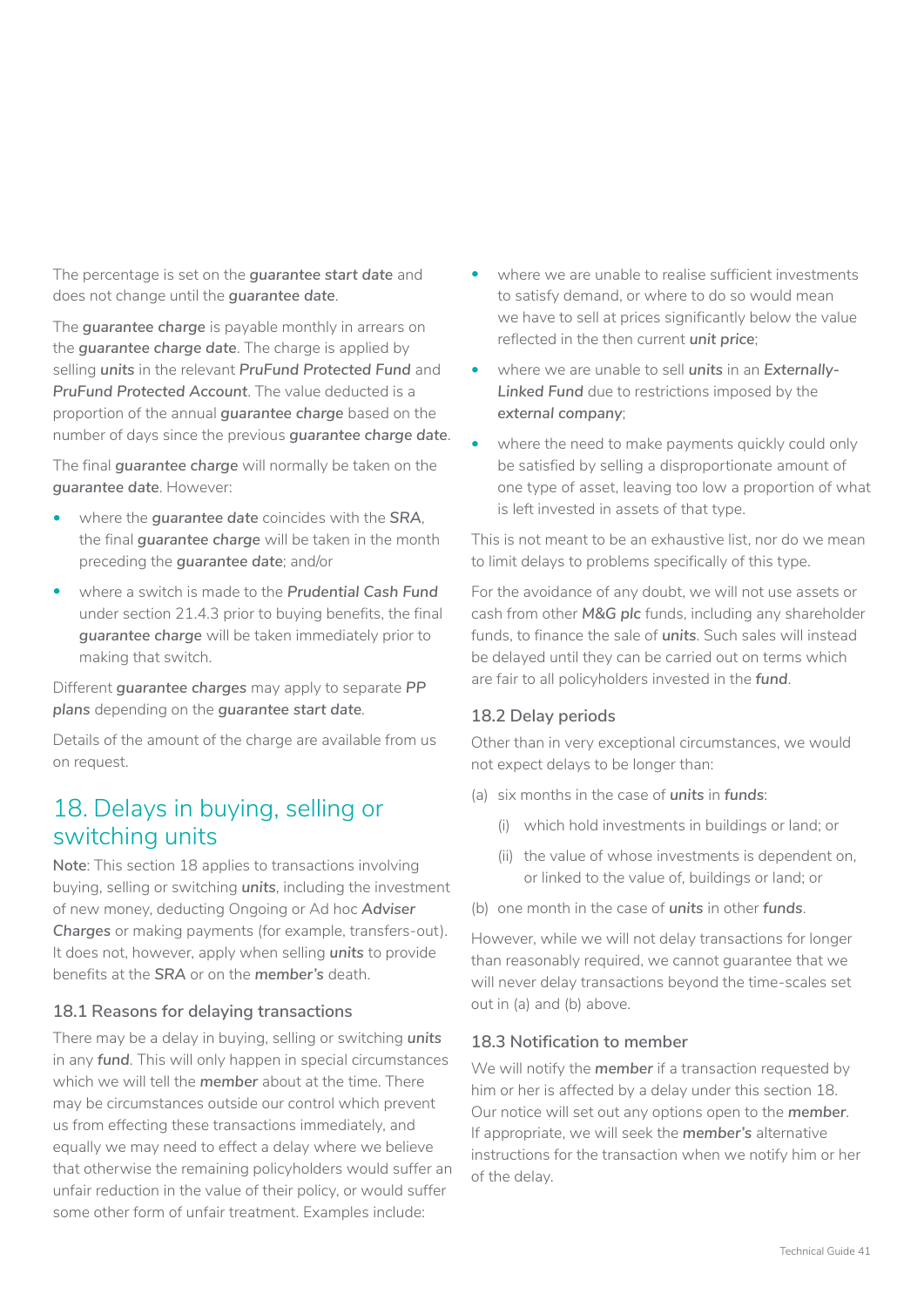## **18.4 Processing transactions affected by delays**

The alternative instruction sought under section 18.3 will relate only to the *funds* to which the delay relates.

Where the transaction involves *units* of more than one *fund* and some *units* are affected by a delay and others are not, we will carry out any part of the transaction which is unaffected by the delay in accordance with the usual terms and conditions set out in this *Technical Guide.*

Where there is a delay in buying *units* in any *fund*, we will treat the request to invest in that *fund* as a request to invest temporarily in the *Prudential Cash Fund*. In that way, we will be able to carry out the entire transaction. We then switch the value of the *units* temporarily allocated in the *Prudential Cash Fund* to the requested *fund*  when the delay has ended, unless we receive alternative instructions.

Where there is a delay in selling *units*, we will take no action on the affected *units* until the delay has ended.

## **18.5 Unit prices**

The *unit prices* for the deferred transaction will be those applying

at the end of the period of deferment, unless, again, we believe that in the particular circumstances that would not be fair to policyholders in general.

## **18.6 Impact of delay on PruFund Fund waiting period**

In the case of the *PruFund Funds* (and, where applicable, the *PruFund Accounts*), an initial waiting period of 28 days may apply to the sale of *units* depending on the type of transaction (see section 16.9). This period will be extended at the end of the waiting period, if we have invoked our powers to delay buying, selling or switching *units* under this section 18.

## **18.7 Impact of delay on value of units**

As the percentage of *units* to be sold is determined at the start of the delay or waiting period when we receive the request to sell *units*, the value actually sold at the end of the period may vary from the amount that the *member*  expected and/or requested.

## 19. Annual Management Charges, Fund Size Discount and Loyalty **Discount**

## **19.1 General**

There are separate Annual Management Charges that apply to each *PP plan*.

The Annual Management Charge is calculated as a percentage of the values of *units*, varying according to the selected *fund(s)* and sub-funds.

Annual Management Charges, the Fund Size Discount and the Loyalty Discount do not apply to amounts held in the *SIF*. Periods of investment in the *SIF* do, however, contribute towards the Loyalty Discount. Details of the separate charges applicable to the *SIF* are explained in the *SIPP Supplement*.

No charges apply to any amounts whilst they are held in a *holding account*, nor do such amounts contribute towards either of the Discounts.

## **19.2 Basic Annual Management Charges**

### **19.2.1 General**

For all *funds*, there is a *basic Annual Management Charge*.

The *basic Annual Management Charge* may be:

- an "implicit" charge reflected in the price of the *units*;
- an "explicit" charge taken by deducting *units* from the *PP plan*; or
- a combination of "implicit" and "explicit" charges.

The *basic Annual Management Charge* for each *fund* is set out in our current *funds* literature, which is available on request.

We may increase the amount of the *basic Annual Management Charge* as described in section 19.8.

Where the assets in one *fund* include *units* in another *fund*, we will ensure that we do not charge the *member* twice.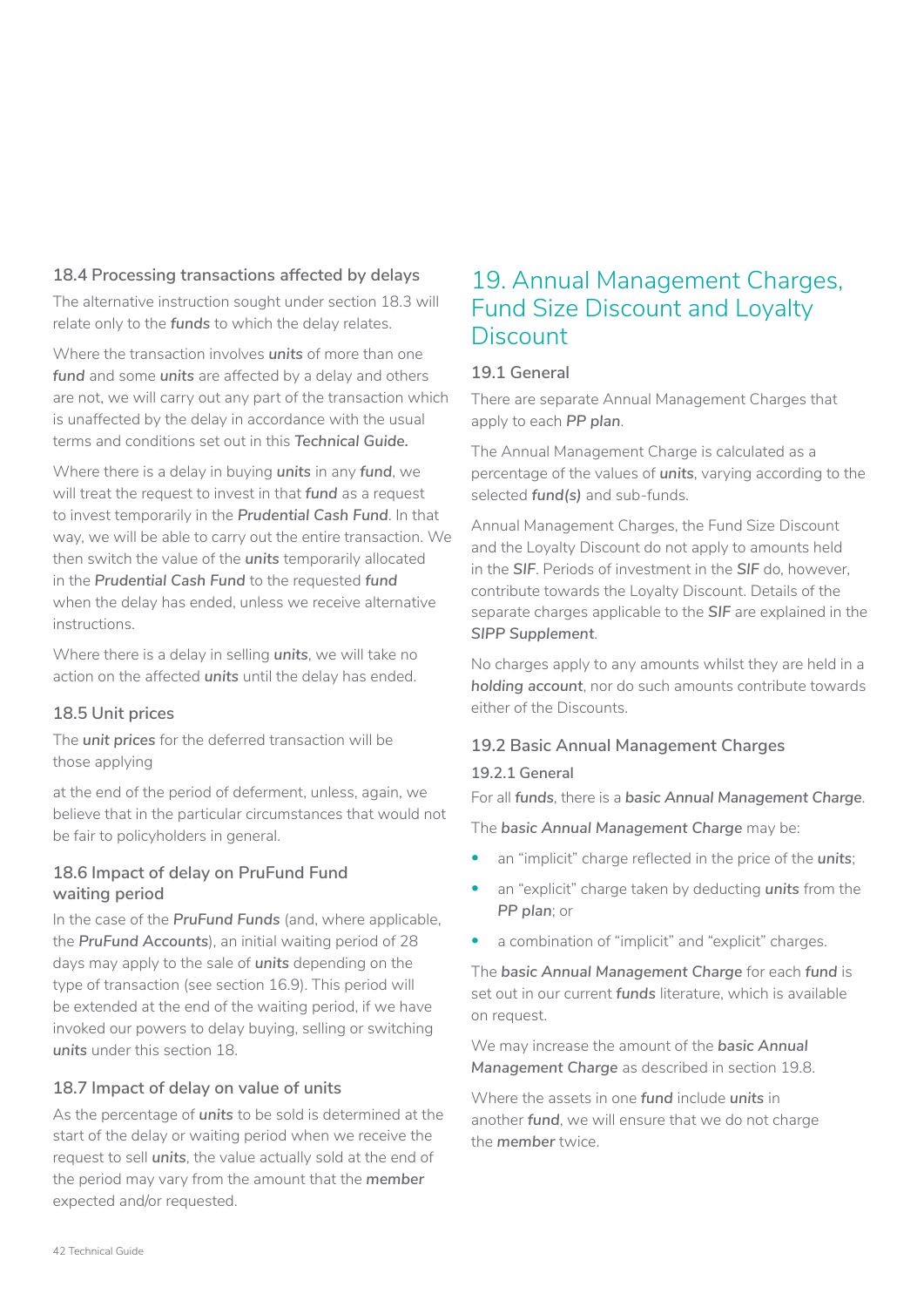## **19.2.2 Implicit charge reflected in the unit price** Where the *basic Annual Management Charge* is an implicit charge reflected in the *unit price*, it is deducted from the value of the relevant *fund* before calculating the *unit price* on each day as follows:

- For *Unit-Linked Funds* for each day, we deduct from the *fund* 1/365th of the *basic Annual Management Charge* under section 14.2.3.
- For the *With-Profits Fund*, the *basic Annual*  **Management Charge** is taken into account when setting the bonus levels reflected in the *unit prices*.

## **19.2.3 Explicit charge levied by deduction of units** Where the *basic Annual Management Charge* is an explicit charge, *unit* deductions to meet that charge are applied on the *monthly transaction date*. We deduct the charge monthly in arrears, selling *units* in the appropriate *fund* under the *PP plan*. The value deducted is a proportion of the *basic Annual Management Charge*, based on the number of days since the previous *monthly transaction date*.

No proportionate charge is made when *units* are sold between *monthly transaction dates* for the period between the previous *monthly transaction date* and the date of sale. See also section 19.7 which explains how this affects the *basic Annual Management Charge* on switching between *funds*.

The *basic Annual Management Charge* for the *PruFund Funds* and the *PruFund Accounts* is an explicit charge.

## **19.3 Actual Annual Management Charges**

The *actual Annual Management Charge* for a *PP plan* will not be identical to the *basic Annual Management Charge*.

An adjustment will apply to take account of any special or particular terms we have agreed with the *member's*  financial adviser, the Fund Size Discount and the Loyalty Discount.

Because the *actual Annual Management Charge* will then be less than the *basic Annual Management Charge*, a rebate will be given by allocating *units* to the *PP plan* (see section 19.4).

## Such *unit* allocations are applied on the *monthly transaction date*.

We will supply the *member* (on request) with a statement showing the value of *units* allocated under section 19.4. The percentage value of any adjustment may change during the term of the *PP plan*, to take account of (amongst other things) the Fund Size Discount, the Loyalty Discount, any changes in the special terms available and any other changes we may make under section 19.8.

## **19.4 Rebate of the basic Annual Management Charge**

The explicit rebate of the *basic Annual Management Charge* is credited on the *monthly transaction date*, by allocating *units* in the appropriate *fund* to the value of 1/12th of the annual rebate.

The annual rebate is the relevant *basic Annual Management Charge* less the *actual Annual Management Charge*. For the purposes of calculating the value to be rebated, the value of *units* is determined at the *monthly transaction date*.

## **19.5 Fund Size Discount**

The total *actual Annual Management Charge* will take account of a Fund Size Discount. The size of the percentage discount varies, depending on the value of the *units* under the relevant *PP plan(s)* at the *monthly transaction date*, as set out in the following table.

The monthly discount is 1/12th of the following percentages:

| Total Plan(s) Value<br>(gross before charges) | <b>AMC Fund Size</b><br><b>Discount</b> |
|-----------------------------------------------|-----------------------------------------|
| $0 - 249.999.99$                              | 0.25%                                   |
| 250,000 and over                              | 0.30%                                   |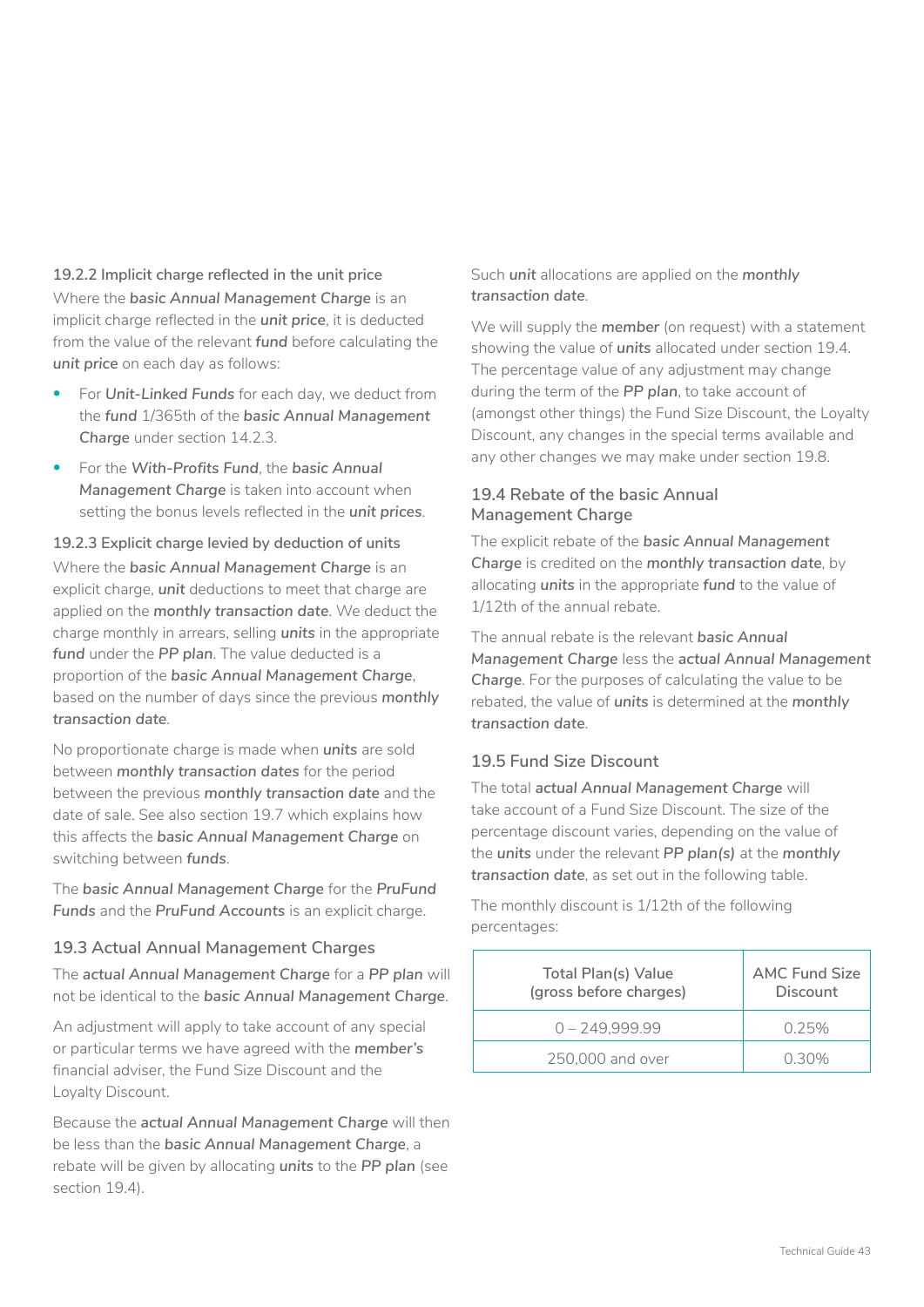Where the *member* has more than one *PP plan*, or has both a *PP plan(s)* and a *drawdown plan(s)*, the aggregate value of all *PP plans* and *drawdown plans* is taken into account in determining the Fund Size Discount, and the discount so determined applies to all of those *PP plans*  and *drawdown plans*.

The percentage discount depends on the total value of all *units* held under the *member's PP plan(s)* and *drawdown plan(s)* at each *monthly transaction date* before any other deductions are made to meet charges (and/or additional life cover costs under any other *PP plan(s)* that are *pre-RDR pension plans*). No account is taken of changes in the value of *units* between each *monthly transaction date*. The value of any *units* in the *With-Profits Fund* excludes any final bonus and any Market Value Reduction.

**Note**: The value of any investments in the *SIF* is not taken into account in determining the Fund Size Discount, and the Fund Size Discount does not apply to any of the charges payable in respect of the *SIF*. Likewise, the value of any amounts held in the *holding account* does not count towards the Fund Size Discount.

**Note**: If the *member* also has a *PCP plan(s)*, this will also be taken into account for the purposes of the Fund Size Discount and we can give him or her details of this if it applies.

## **19.6 Loyalty Discount**

The total *actual Annual Management Charge* will take account of a Loyalty Discount. The size of the percentage discount varies, depending on the elapsed time at the *monthly transaction date*, as set out in the following table.

The monthly discount is 1/12th of the following percentages:

| <b>Elapsed Time</b> | Loyalty<br>Discount |
|---------------------|---------------------|
| $0 - 9.99$ years    | 0.05%               |
| $10 - 14.99$ years  | 0.10%               |
| $15 - 19.99$ years  | 0.20%               |
| 20 years and over   | 0.25%               |

Where the *member* has:

- more than one in-force *PP plan*; and/or
- one or more in-force *drawdown plans*; and/or
- a *drawdown plan* that has been set up through converting an earlier *PP plan*,

and there has been continuous investment in one or more *Pru Flexible Retirement Plans* under the *Scheme*, the elapsed time is determined by reference to the *PP plan*  or *drawdown plan* with the earliest *start date*. Any time during which any plan was solely invested in the *SIF* will also count towards the elapsed time. Any time during which amounts were held in a *holding account* prior to the plan(s) being set up does not, however, count towards the elapsed time.

The Loyalty Discount in relation to the elapsed time for the *PP plan* (or *drawdown plan*) with the earliest *start date*  will apply to all of the *member's PP plans* (and *drawdown plans*), irrespective of their *start dates*. Entitlement to a Loyalty Discount ceases where no further *units* are held in respect of any *PP plan* or *drawdown plan*, for example, following the sale of all *units* to provide benefits or a transfer-out.

**Note**: If the *member* also has a *PCP plan(s)*, this will also be taken into account for the purposes of the Loyalty Discount and we can give him or her details of this if it applies.

## **19.7 Basic Annual Management Charge following a fund switch**

### **19.7.1 General**

This section 19.7 applies where *units* are switched under section 10 or 11. In this section 19.7, the *funds* from which *units* are to be switched are called "outgoing *funds*" and the *funds* in which the proceeds are to be reinvested are called "destination *funds*".

**19.7.2 Switches between funds with implicit charges** Where the outgoing *fund* and the destination *fund* both have implicit *basic Annual Management Charges* (see section 19.2), the *basic Annual Management Charge* for the outgoing *fund* will apply until those *units* are sold. The *basic Annual Management Charge* for the destination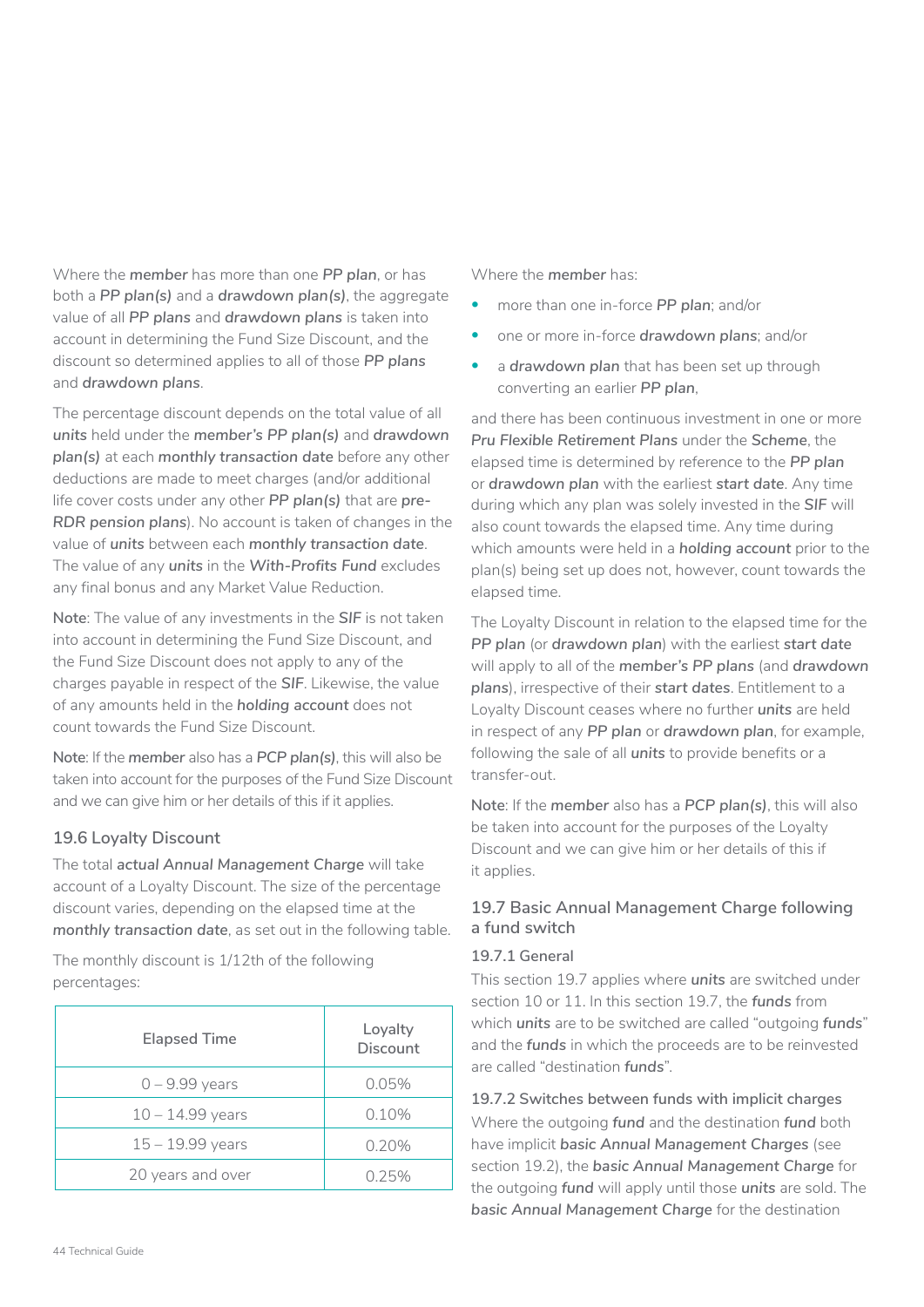*fund* will then apply automatically from the date that the switch is carried out and the new *units* are allocated in that destination *fund*.

**19.7.3 Switches between funds with explicit charges** Where the outgoing *fund* and the destination *fund* both have explicit *basic Annual Management Charges*, the *basic Annual Management Charge* will be set at the rate applying in the destination *fund* at the next *monthly transaction date*. The charge levied on that *monthly transaction date* will be the charge for a full month's investment in the destination *fund*. No charge will be levied in respect of the period from the previous *monthly transaction date* to the date of switch in respect of the outgoing *fund*.

#### **19.7.4 Switches from funds with implicit charges to funds with explicit charges**

Where the outgoing *fund* has an implicit *basic Annual Management Charge* and the destination *fund* has an explicit *basic Annual Management Charge*, the *basic Annual Management Charge* in the outgoing *fund*  will apply until those *units* are sold. The *basic Annual Management Charge* for the destination *fund* will then be set at the rate applying in that destination *fund* at the next *monthly transaction date*. The charge levied on that *monthly transaction date* will, however, be the charge for a full month's investment in that destination *fund*. No refund will be made in respect of the implicit charge already levied in the outgoing *fund* for the period from the previous *monthly transaction date* to the date of switch.

#### **19.7.5 Switches from funds with explicit charges to funds with implicit charges**

Where the outgoing *fund* has an explicit *basic Annual Management Charge* and the destination *fund* has an implicit *basic Annual Management Charge*, the *basic Annual Management Charge* for the destination *fund* will apply automatically from the date that the switch is carried out and the new *units* are allocated in that destination *fund*. No charge will be levied in respect of the period from the previous *monthly transaction date* to the date of switch in respect of the outgoing *fund*.

### **19.8 Changes to the Annual Management Charges and related discounts**

The Annual Management Charges that apply to a *PP plan*  may change because of:

- a change to the investment *fund* selection (see section 19.7);
- a change to special terms or due to the application of the Fund Size Discount and the Loyalty Discount (see sections 19.5 and 19.6).

This means that where a change to the Annual Management Charge is concerned, we may change both:

- the *basic Annual Management Charge* for a *fund* (see section 19.2); and
- the *actual Annual Management Charge* applicable to a *PP plan* (see section 19.3).

Each of these may be changed independently of the other.

In addition, we may increase Annual Management Charges under section 26.

We reserve the right to withdraw or change the terms of the Fund Size Discount and the Loyalty Discount under section 26.

We will only make changes to the Annual Management Charges and related Discounts for the reasons described in section 26.

We will write to the *member* if we make any changes to the charges described in this *Technical Guide*. See also section 26.

## 20. Adviser Charges

### **20.1 General**

The *member* and his or her financial adviser agree how much the *member* will pay the financial adviser for verifiable pensions advice. The payments that the *member*  agrees to make to the financial adviser can, if required by the *member*, be funded from the *PP plan* through one or more charges known as *Adviser Charges*. As stated in section 1.4, any *Adviser Charges* deducted from the *PP plan* (and therefore paid from the *Scheme*) must be in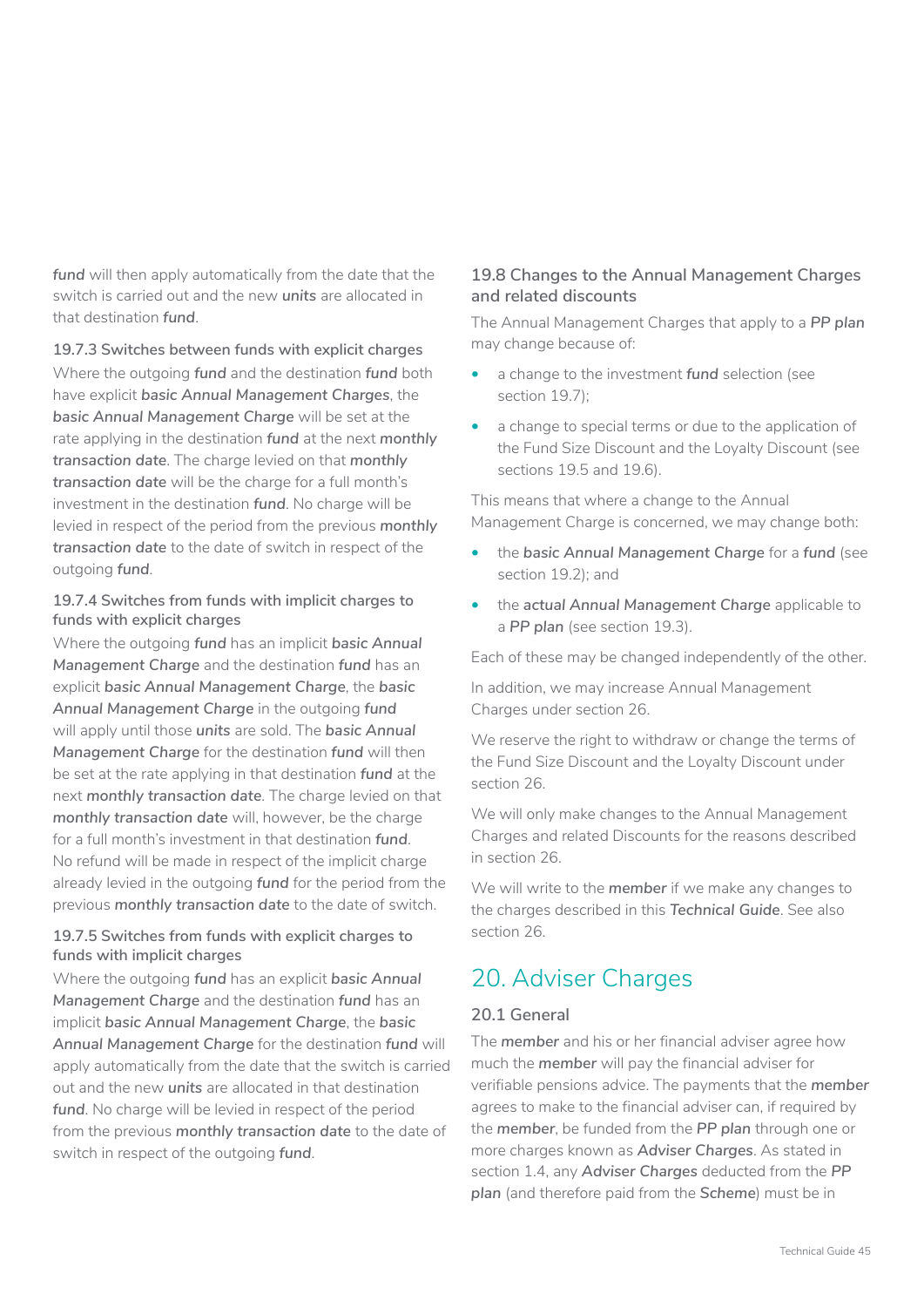accordance with *HMRC* rules to ensure that they are not considered to be "unauthorised payments" (see section 24.4).

Except where there is a change to the financial adviser (as described in section 20.12) or where there is an increase in Value Added Tax (where applicable, as described in section 20.10), we will not deduct *Adviser Charges* or make payment to any financial adviser unless we are instructed by the *member* to do so (see section 20.2).

*Adviser Charges* are tested to ensure they do not exceed certain limits, as explained in section 20.14.

The *member* can specify only one financial adviser at any given time, in relation to all of his or her *PP plans* and *drawdown plans*.

*Adviser Charges* cannot be deducted from transfer values held in a *holding account*.

*Note 1:* This section 20 explains only those *Adviser Charges* which are calculated and deducted in relation to investments held in *fund(s)* other than the *SIF*. In some specific cases, amounts waiting to be invested in the *SIF*  are, however, taken into account in calculating the *Adviser Charge* – see sections 20.4 and 20.5.

The only type of *Adviser Charge* that can be deducted from amounts held in the *SIF* is a "*SIF* Ad hoc *Adviser Charge*". A *SIF* Ad hoc *Adviser Charge* must be requested separately from any other *Adviser Charge*. *SIF* Ad hoc *Adviser Charges* are not subject to the terms and conditions set out in this section 20. Further details are set out in the *SIPP Supplement*.

*Note 2: Adviser Charges* are relevant only to *Pru FRP Personal Pension Plans* which are *post-RDR pension plans*. No *Adviser Charges* (other than *SIF* Ad hoc *Adviser Charges*) can be deducted from any *Pru FRP Personal Pension Plan* which is a *pre-RDR pension plan*. Section 1.3.6 explains the difference between *post-RDR pension plans* and *pre-RDR pension plans*.

### **20.2 Instructions to Prudential**

(a) The *member* must provide written instructions about deducting *Adviser Charges* in the application form or another form acceptable to us. The *member* must provide separate instructions in relation to each separate *PP plan* when it is to be set up.

**Note**: As explained in section 8.1, each separate agreement for regular contributions, each single contribution and transfer-in constitutes a separate *PP plan*. This means that a new *Adviser Charge*  instruction must be completed in relation to each of these when the corresponding *PP plan* is to be set up. Also, increases to regular contributions, apart from increases made through automatic indexation, are in most cases set up under a separate new *PP plan*.

This means that a new *Adviser Charge* instruction must be completed in relation to the amount of the increase.

- (b) Subject to (c) below, the *member's* or the financial adviser's instructions to make any of the changes described in sections 20.9, 20.10, 20.11 and/or 20.12 must be made in writing and sent to us by post.
- (c) The *member's* or the financial adviser's instructions to stop or reduce Ongoing *Adviser Charges*:
	- may be made in writing or by telephone; and
	- when made in writing, may be sent to us by post, fax or e-mail.

**Note**: An instruction to deduct a *SIF* Ad hoc *Adviser Charge* must be made separately from any other instruction to deduct an Ad hoc *Adviser Charge*. See the *SIPP Supplement* for further information.

#### **20.3 Types and combinations of Adviser Charges**

#### **20.3.1 Types of Adviser Charge, Adviser Charge basis and frequency of deduction**

The *member* chooses which type of *Adviser Charge(s)*  will apply and the basis on which the *Adviser Charge(s)*  will be deducted, matching the *Adviser Charge* and the basis to the payment(s) that he or she has agreed with the financial adviser.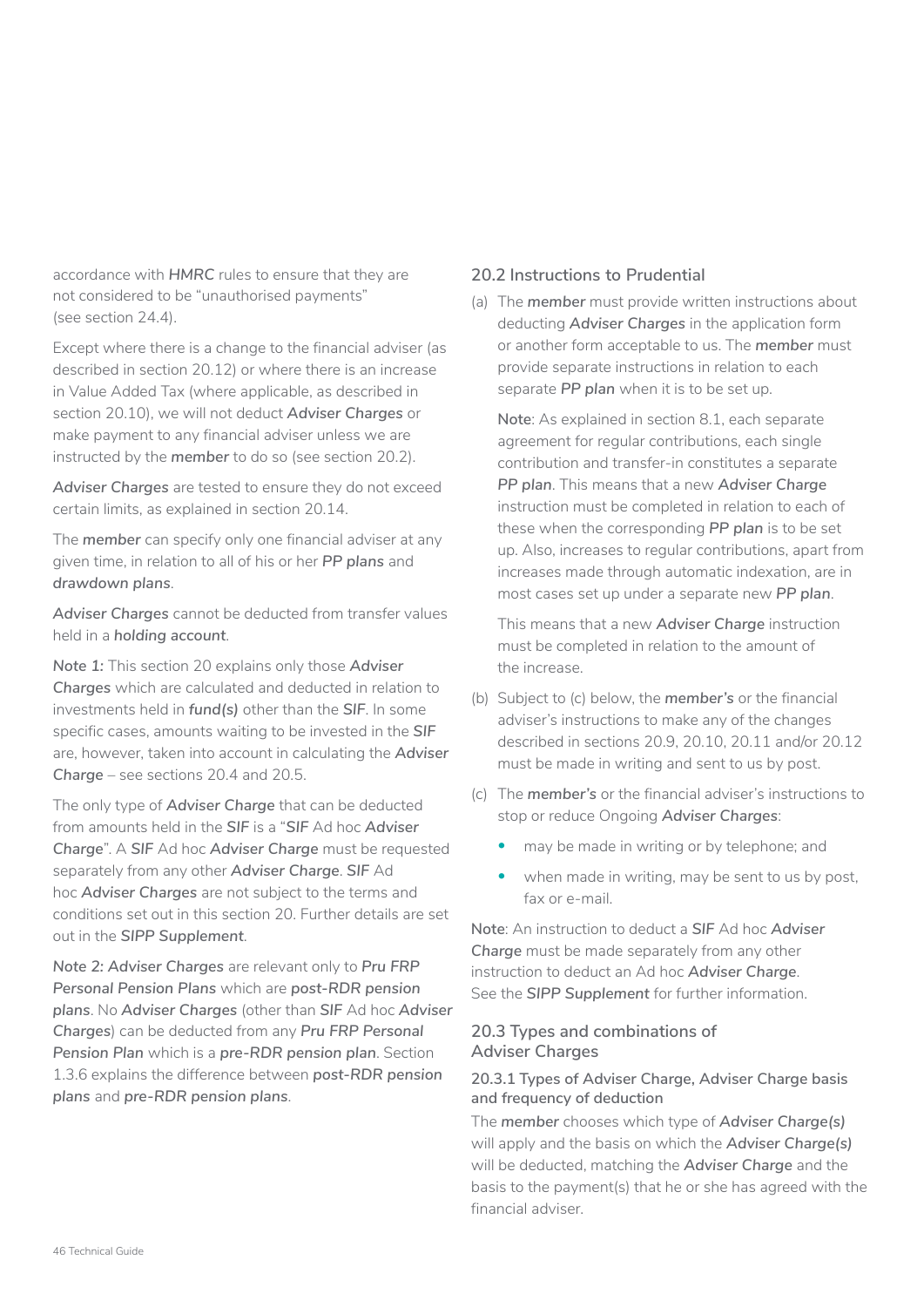There are three types of *Adviser Charge*:

- Set-up *Adviser Charge*;
- Ongoing *Adviser Charge*; and
- Ad hoc *Adviser Charge*.

Except in the case of Set-up *Adviser Charges* for regular contributions (see section 20.4), the *member* has a choice of two bases on which *Adviser Charges* can be deducted:

- a specified monetary amount; or
- a percentage amount.

Set-up *Adviser Charges* for regular contributions must always be for a percentage amount.

In the case of Ongoing *Adviser Charges*, the *member* has the choice of two deduction frequencies:

- monthly in arrears; or
- yearly in arrears.

#### **20.3.2 Combinations and choice of Adviser Charge**

(a) Subject to (b) below, the *member* can select any combination of *Adviser Charges* for each *PP plan*, including no *Adviser Charges*. For example, the *member* can decide that one *PP plan* will have both a Set-up *Adviser Charge* and an Ongoing *Adviser Charge*, and that another *PP plan* will have only an Ongoing *Adviser Charge*.

The *member* can also select a different deduction basis for each type of *Adviser Charge* selected for each *PP plan*. For example, the *member* can specify that a Set-up *Adviser Charge* is a specified monetary amount and an Ongoing *Adviser Charge* is a percentage amount under one particular *PP plan*, and vice versa under another *PP plan*.

(b) A Set-up *Adviser Charge* can be paid in relation to a payment which is going to be invested in the *SIF*  (see sections 20.4.1(c), 20.5 and 20.8.1); it cannot, however, be deducted from amounts once invested in the *SIF*. Ongoing *Adviser Charges* cannot be paid in relation to or deducted from investments in the *SIF*. The only type of *Adviser Charge* that can be deducted from the *SIF* is an Ad hoc *Adviser Charge*. See the *SIPP Supplement* for further information.

## **20.4 Set-up Adviser Charge – regular contributions 20.4.1 General**

(a) A Set-up *Adviser Charge* is a charge deducted in respect of each regular contribution when it is allocated to *units* under the relevant *PP plan*.

This includes arrears of regular contributions which are paid at a later date, for example, where the *start date* of the *PP plan* is backdated or where regular contributions have been missed for any reason.

- (b) A Set-up *Adviser Charge* is expressed as a percentage (to two decimal places) of each regular contribution which is due to be paid to the *PP plan*  during the term of that *PP plan* up to the *SRA*.
- (c) When calculating the amount to which the percentage is to be applied, we include:
	- any amount that is waiting to be invested in the *SIF*; and
	- any basic rate tax relief added to the contribution before allocation to the *PP plan*.

The agreed percentage rate is applied to the amount of regular contribution actually received by us, not the amount due under the contract. If the amount actually received is lower than the amount due, a correspondingly lower amount is likewise paid to the financial adviser. If the amount is higher, the increase will be treated as an increase to regular contributions under section 3.5.

- (d) For the purposes of Set-up *Adviser Charges*, the *member* can select for the term of a regular contribution *PP plan* to be either:
	- a single period (see section 20.4.2): or
	- divided into two periods: the initial period and the second period (see section 20.4.3).
- (e) A request for a Set-up *Adviser Charge* to apply to the *PP plan* must be received by us before the *PP plan* is set up. We cannot add Set-up *Adviser Charges* after the *PP plan* has been set up. Section 1.7 explains when we treat items as having been received. A *PP*  plan is treated as having been set up when we issue the Certificate of Membership for the *PP plan*.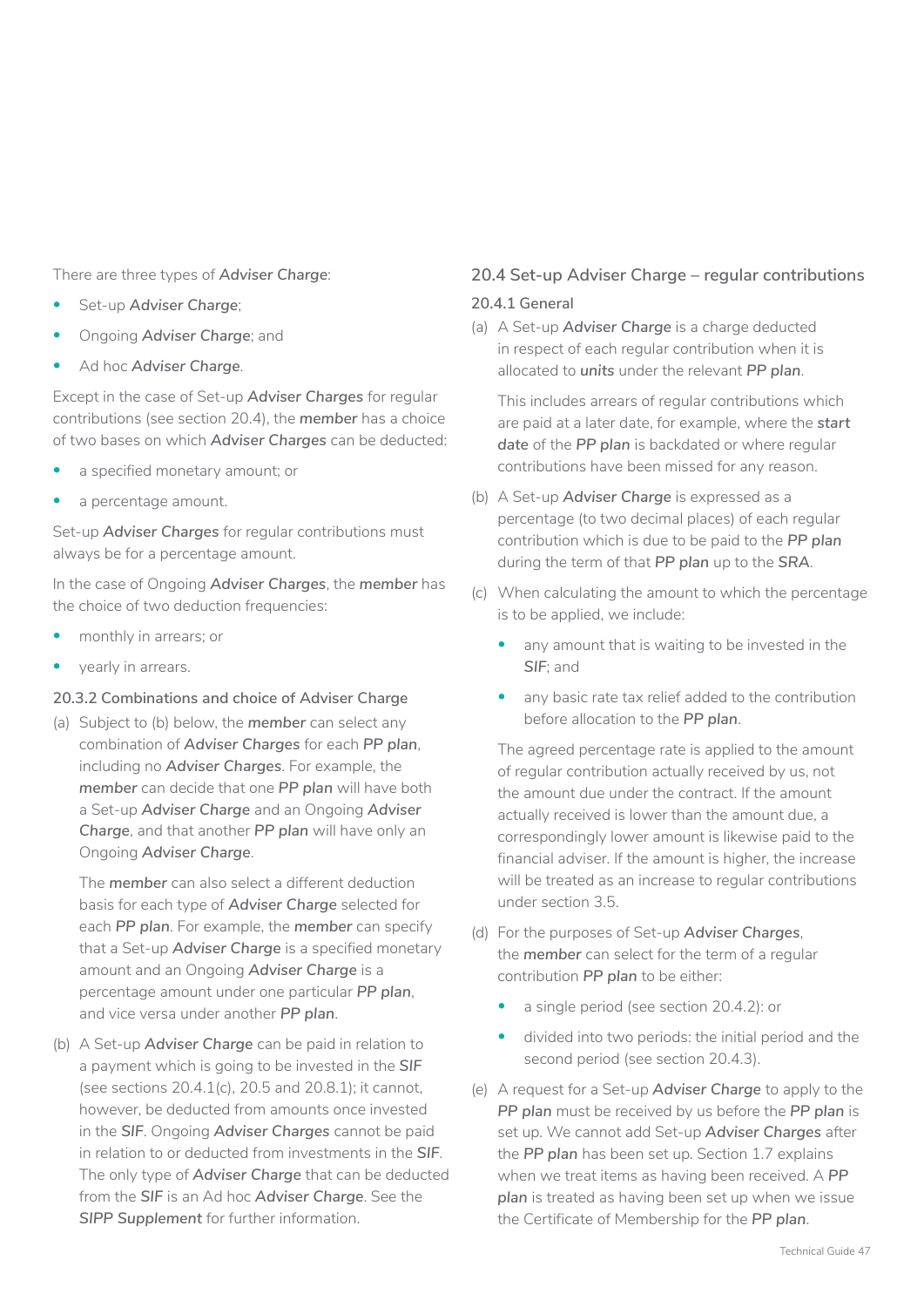#### **20.4.2 Single period for Set-up Adviser Charges**

For the purposes of regular contribution Set-up *Adviser Charges* the *member* may select for the term of the regular contribution *PP plan* to be treated as a single period.

In this case, the single period:

- starts on the *start date* of the *PP plan*; and
- ends on the *SRA* selected for the *PP plan* as at the *start date*.

Where a single period is selected, the percentage rate of the Set-up *Adviser Charge* must be specified as a single percentage rate which will apply for the entire period up to the *SRA* (subject to any changes under section 20.9).

**Note**: Where the *member* extends the *SRA* under section 21.1 or 21.4.3(c), the single period of any Set-up *Adviser Charges* remains unchanged: the period will end on the *SRA* which applied to the *PP plan* at the *start date*.

#### **20.4.3 Two periods for Set-up Adviser Charges: initial period and second period**

- (a) As an alternative to the single period described in section 20.4.2, the term of the regular contribution *PP plan* can be divided into two periods: the initial period and the second period.
- (b) The initial period:
	- is selected by the *member*;
	- must be a period of whole years or months;
	- starts on the *start date* of the *PP plan*; and
	- ends on a date selected by the *member*, which must not be later than the last day of the 60th month following the *start date*.

For example, if the *start date* is 15th January 2018, the initial period will start on that date. If the *member*  then selects a 60 month initial period, that period will end on 14th January 2023.

The duration of the initial period cannot be increased after the *PP plan* has been set up.

(c) The second period starts on the next *working day*  following the end of the initial period. It ends on the *SRA* selected for the *PP plan* at the start of the initial period.

**Note**: Where the *member* extends the *SRA* under section 21.1 or 21.4.3(c), the second period of any Set-up *Adviser Charges* remains unchanged: the second period will end on the *SRA* which applied to the *PP plan* at the start of the initial period.

(d) The percentage specified for the initial period must be greater than 0%. Subject to the limits on *Adviser Charges* described in section 20.14, the percentage specified for the second period can be the same as, or a higher or lower amount than the percentage specified for the initial period, or it can be 0%.

The percentages specified for Set-up *Adviser Charges*  cannot be increased after the *PP plan* has been set up. They can, however, be decreased as described in section 20.9.

(e) The percentage rate applied to the regular contribution will be the percentage rate for the period in which that regular contribution was due to be paid. This means, for example, that if the due date of a regular contribution falls in the initial period but the contribution is not actually received by us until the second period, the percentage rate for the initial period will apply to that contribution.

#### **20.4.4 Set-up Adviser Charges on increases made through automatic indexation**

Where the regular contribution *PP plan* has been set up with automatic indexation under section 3.6, the amounts of the automatic increases will be automatically subject to the Set-up *Adviser Charges* and any initial and second periods already set for that *PP plan*. Where the *PP plan*  term has been divided into two periods, the percentage rate applied to the increment will, as such, be the percentage rate for the period in which that increase is due to take effect.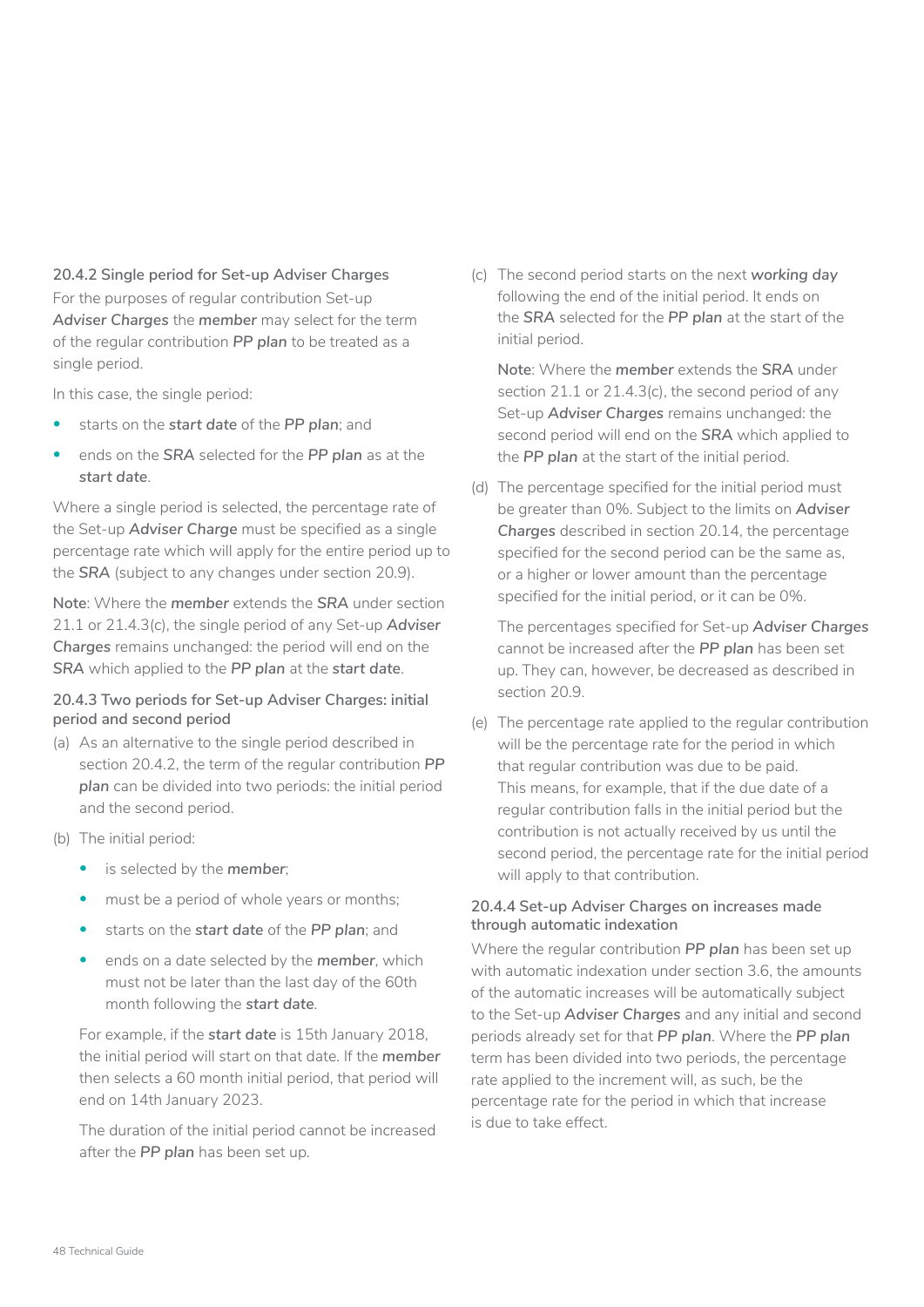#### **20.5 Set-up Adviser Charge – single contributions and transfer payments**

In the case of single contributions and transfer payments:

- (a) A Set-up *Adviser Charge* is a one-off *Adviser Charge*  deducted from the *PP plan* when the *PP plan* is first set up.
- (b) A Set-up *Adviser Charge* can be expressed either as a specified monetary amount or as a percentage (to two decimal places) of the payment made to set up the *PP plan*.
- (c) Where the Set-up *Adviser Charge* is expressed as a percentage of the payment, the percentage is applied to part or all of the payment.
- (d) We calculate the amount to which the percentage is to be applied, as follows:
	- In all cases, we start with the amount of the payment made to set up the *PP plan*.
	- We include any part of the payment that is waiting to be invested in the *SIF* (but not "in specie" transfers into the *SIF*).
	- Where the payment is a single contribution, we include any basic rate tax relief added to the contribution before allocation to the *PP plan*.
	- Where the payment is a transfer-in, we exclude any part that is an "in specie" transfer of an investment (including any cash sums) into the *SIF*.

## **20.6 Ongoing Adviser Charge**

#### **20.6.1 General**

- (a) An Ongoing *Adviser Charge* is an *Adviser Charge*  deducted from the *PP plan* at regular intervals throughout the term of the *PP plan*. Ongoing *Adviser Charges* are deducted either monthly or yearly in arrears, according to the *member's* choice.
- (b) An Ongoing *Adviser Charge* can be expressed either as a specified monetary amount or as a percentage (to two decimal places) of the value of all *units* held in *funds* under the *PP plan*, including any amounts held in the *PruFund Accounts* (but excluding any amounts held in the *SIF*).

**Note**: Any amounts held in the *SIF* are excluded from the calculation of Ongoing *Adviser Charges*. Likewise, Ongoing *Adviser Charges* cannot be deducted from the *SIF*.

(c) The *member* can request to start Ongoing *Adviser Charges* in the application form or he or she can request to start Ongoing *Adviser Charges* at any later time. A request to start Ongoing *Adviser Charges*  after the *start date* is treated as a change under section 20.9.

The *member* can request to change or stop Ongoing *Adviser Charges* as described in section 20.9. The financial adviser can also instruct us to stop or reduce Ongoing *Adviser Charges* under section 20.9 or section 20.12, or make changes in relation to changes in the rate of Value Added Tax under section 20.10.

(d) Ongoing **Adviser Charges** must stop if they cease to be in accordance with *HMRC* rules. This will be the case if, for example, the *member* ceases to receive ongoing pensions advice from the financial adviser, or if the *Adviser Charges* cease to represent genuinely commercial remuneration arrangements between the *member* and the financial adviser. In such a case, he or she should notify us immediately so that we can stop deducting Ongoing *Adviser Charges*. This action is very important and is necessary to ensure that the Ongoing *Adviser Charge* is not treated as an "unauthorised payment" (see section 24.4).

**20.6.2 "Effective start date" of Ongoing Adviser Charges**  Where we receive the *member's* instruction to deduct Ongoing *Adviser Charges* in the application form, the "effective start date" of those Ongoing *Adviser Charges* is the *start date* or, if later, the date on which we allocate the relevant contribution to *units* under the *PP plan*.

Where we receive the *member's* instruction to deduct Ongoing *Adviser Charges* after the *PP plan* has been set up, the "effective start date" of those Ongoing *Adviser Charges* is the "effective change date" described in section 20.13(a).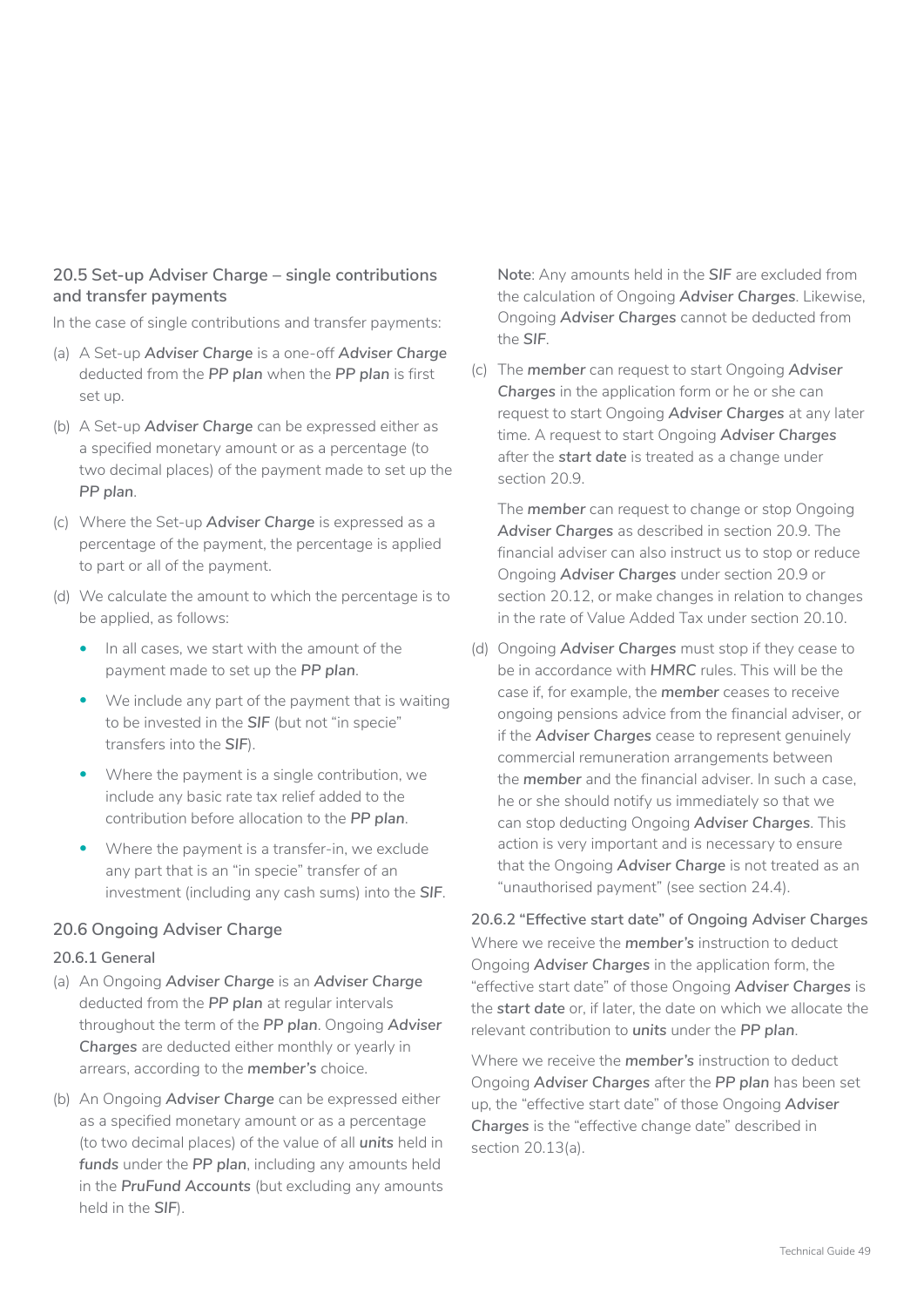**Note 1**: Where the *start date* of a regular contribution **PP plan** is backdated and arrears of monthly regular contributions are paid at the same time, the "effective start date" for any Ongoing *Adviser Charges* will fall on the date we allocate the first regular contribution to *units*. The Ongoing *Adviser Charges* are not backdated to the *start date*.

**Note 2**: If Ongoing *Adviser Charges* are stopped and then restarted (for example, as a result of a change to the financial adviser), a new "effective start date" will apply in accordance with this section 20.6. Deductions cannot be backdated to cover the period between stopping and restarting.

### **20.6.3 Date of deduction of Ongoing Adviser Charges**

- (a) Monthly Ongoing *Adviser Charges* are deducted each month in arrears on the *monthly transaction date*. The first deduction is made on the next *monthly transaction date* following the "effective start date" (or the "effective change date", in the case of a change from yearly to monthly Ongoing *Adviser Charges*).
- (b) Yearly Ongoing *Adviser Charges* are deducted each year in arrears on a *monthly transaction date*. The first deduction is made on the 12th *monthly transaction date* following the "effective start date" (or the "effective change date", in the case of a change from monthly to yearly Ongoing *Adviser Charges*). Subsequent deductions are made on each 12th *monthly transaction date* thereafter.
- (c) The deduction of Ongoing *Adviser Charges* is subject to our power to delay selling *units* under section 18.

# **20.6.4 Date when Ongoing Adviser Charges stop**

Ongoing *Adviser Charges* continue to be deducted until the earliest of:

- the date that there are insufficient *units* (see section 20.15);
- the date we stop deducting Ongoing *Adviser Charges*  as a result of an instruction from the *member* or the financial adviser (see sections 20.9 and 20.12);
- the date all *units* under the *PP plan* are sold to purchase an *annuity* or to pay a transfer-out or to convert the *PP plan* to a *drawdown plan*;
- the date of the *member's* death; and
- the *SRA*.

**Note**: Where the *member* extends the *SRA* under section 21.1 or 21.4.3(c), the last date for deduction of Ongoing *Adviser Charges* will be changed to the new *SRA*.

The last deduction is the deduction due immediately before the earliest of the above events, except where the reason for stopping Ongoing *Adviser Charges* is because we have been instructed to do so by the *member* or the financial adviser. In that case, the last deduction will be the deduction due immediately before the "effective change date" under section 20.13.

We will also stop deducting Ongoing *Adviser Charges*  if the financial adviser stops trading or ceases to be authorised by the relevant regulator. If this happens, the last deduction will be the last deduction immediately before we receive the relevant notification.

## **20.7 Ad hoc Adviser Charge**

An Ad hoc *Adviser Charge* is a one-off *Adviser Charge*  deducted from the *PP plan* at any time during the term of the *PP plan*. The date on which an Ad hoc *Adviser Charge*  is deducted is explained in section 20.8.3.

The *member* can instruct us at any time to pay an Ad hoc *Adviser Charge*.

An Ad hoc *Adviser Charge* can be expressed either as a specified monetary amount or as a percentage of the value of all *units* held in *funds* under the *PP plan*, including any amounts held in the *PruFund Accounts* (but excluding any amounts held in the *SIF*).

**Note**: *SIF* Ad hoc *Adviser Charges* can be deducted separately from the Ad hoc *Adviser Charges* described in this section 20. *SIF* Ad hoc *Adviser Charges* are not subject to the terms and conditions set out in this section 20. Further details are set out in the *SIPP Supplement*.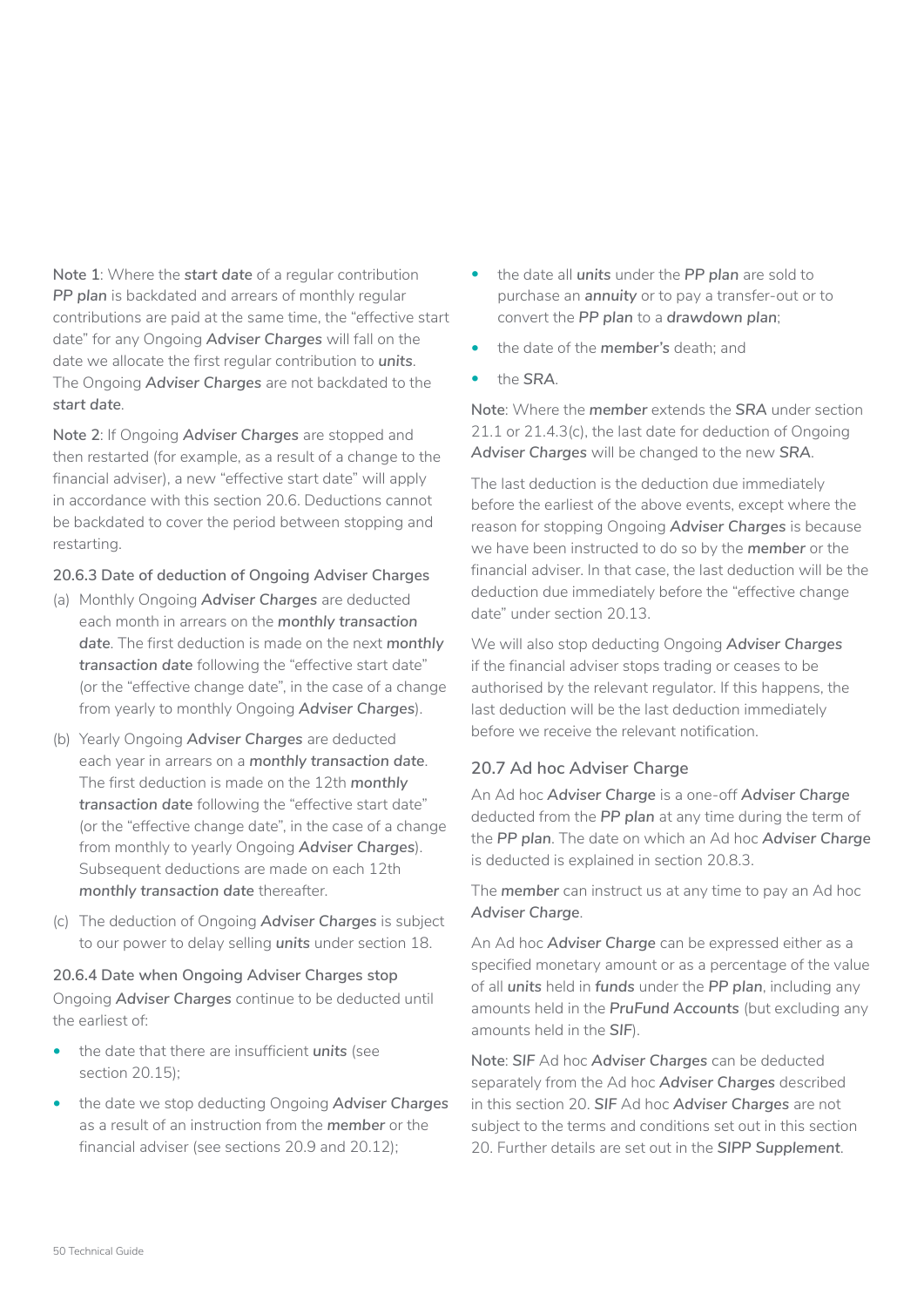#### **20.8 Sale of units to pay Adviser Charges**

#### **20.8.1 Set-up Adviser Charges**

- (a) Set-up *Adviser Charges* in respect of regular contributions are deducted proportionately across all *funds* in which the payment is invested, including the *PruFund Accounts* (and the *Prudential Cash*  **Fund** where the contribution is waiting to be invested in the *SIF*). We sell the *units* using the *unit price(s)*  which apply on the date when the relevant regular contribution is allocated to the *PP plan*.
- (b) Set-up *Adviser Charges* in respect of single contributions and transfer payments are deducted proportionately across all *funds* in which the payment is invested at the *start date*, including the *PruFund Accounts*. We sell the *units* using the *unit price(s)*  which apply on the *start date*.

**Note**: Any Set-up *Adviser Charge* relating to a single contribution or transfer payment waiting to be invested in the *SIF* is deducted from the payment before the balance is invested in the *SIF*.

#### **20.8.2 Ongoing Adviser Charges**

Subject to section 20.8.6, ongoing *Adviser Charges* are deducted proportionately across all *funds* in which *units*  are held under the *PP plan* at the date the deduction is made, including the *PruFund Accounts* (but excluding any amounts held in the *SIF*). Subject to any delays under section 18, we sell the *units* using the *unit price(s)* for the *monthly transaction date* on which the deduction is made.

#### **20.8.3 Ad hoc Adviser Charges**

Subject to section 20.8.6, Ad hoc *Adviser Charges* are deducted proportionately across all *funds* in which *units*  are held under the *PP plan* at the date the deduction is made, including the *PruFund Accounts* (but excluding any amounts held in the *SIF*).

Subject to any delays under section 18, we sell *units*  using the *unit price* for the *working day* that we treat the *member's* written instruction to deduct an Ad hoc *Adviser Charge* as having been received by us under section 1.7.

#### **20.8.4 Sale of units of the With-Profits Fund to pay Adviser Charges**

The sale of any *units* of the *With-Profits Fund* to pay any type of *Adviser Charge* is carried out in the way described in Basis (2) under section 15.6. Any final bonus will be added to the value of the *units* sold. As set out in section 15.4, a Market Value Reduction may be applied when selling *units* of the *With-Profits Fund* to pay an *Adviser Charge*, if the *minimum With-Profits investment period*  for the PP plan is 10 years.

#### **20.8.5 Sale of units of a PruFund Fund to pay Adviser Charges**

Where *units* of a *PruFund Fund* or *PruFund Account*  are sold to pay any type of *Adviser Charge*, the 28 day waiting period will not apply, as set out in section 16.9.4.

The sale of any *units* of a *PruFund Protected Fund* or *PruFund Protected Account* to pay any type of *Adviser Charge* will affect the *guaranteed value* as described in section 17.9.

#### **20.8.6 Ongoing Adviser Charges and Ad hoc Adviser Charges – excluding PruFund Protected Funds and/or the With-Profits Fund from unit deductions**

**Note**: The options described in this section 20.8.6 do not apply to Set-up *Adviser Charges*.

(a) Where there are *units* of a *PruFund Protected Fund*  under the *PP plan*, the *member* can request that those *units* are not deducted in order to pay Ongoing *Adviser Charges* and/or Ad hoc *Adviser Charges*.

Where this option is selected, it will also apply to any *units* held in the corresponding *PruFund Protected Account*.

(b) Where there are *units* of the *With-Profits Fund*  under the *PP plan* and the *minimum With-Profits investment period* for that *PP plan* is 10 years, the *member* can request that those *units* are not deducted in order to pay Ongoing *Adviser Charges* and/or Ad hoc *Adviser Charges*.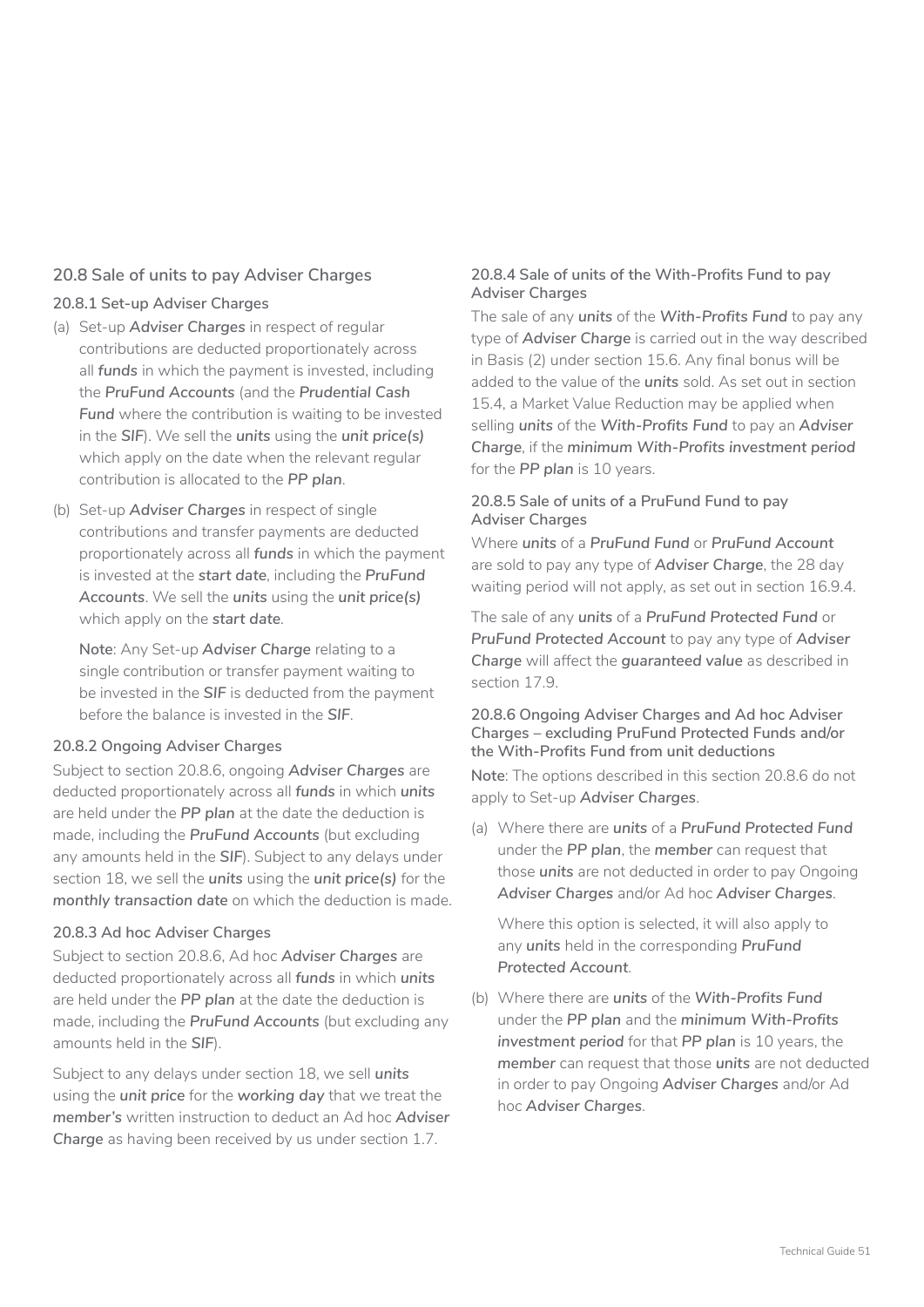(c) The options to exclude *units* of a *PruFund Protected Fund* and/or the *With-Profits Fund* from *unit*  deductions are available only where *units* of other *funds* (excluding the *SIF*) are also held under the *PP plan* and the value of those other *units* is sufficient to meet the agreed *Adviser Charge*.

If the value of *units* held in other *funds* later becomes insufficient to meet the relevant *Adviser Charges*, we will not make any deduction and section 20.15 will apply.

- (d) Where the *member* selects the option to exclude a *PruFund Protected Fund* and/or the *With-Profits*  **Fund** from **unit** deductions:
	- the relevant **Adviser Charge** is deducted proportionately across all other *funds* in which *units* are held under the *PP plan*, (but excluding the *SIF*).
	- where the *Adviser Charge* is based on a percentage of the value of *units* held in all *funds*  under the *PP plan*, the calculation of the *Adviser Charge* will still take account of the value of the *units* held in the excluded *fund* or *funds* (including the corresponding *PruFund Protected Account*, where relevant) even though *units* are not sold from those *funds*.

### **20.8.7 Rounding**

When *Adviser Charge*s are expressed as specified monetary amounts, we make deductions to the nearest whole penny.

When *Adviser Charges* are expressed as a percentage of the payment or a percentage of the value of *units* held under the *PP plan*, we round our calculations to two decimal places and make deductions to the nearest whole penny.

### **20.9 Changes to regular contribution Set-up Adviser Charges and to Ongoing Adviser Charges**

(a) The *member* can at any time instruct us to:

• reduce the percentage level(s) of Set-up *Adviser Charges* under any regular contribution *PP plan*;

- reduce the duration of the initial period (if any) for Set-up *Adviser Charges* under any regular contribution *PP plan*, so long as the percentage specified for the second period is less than the percentage for the initial period;
- stop paying Set-up *Adviser Charges* under any regular contribution *PP plan*;
- resume paying Set-up *Adviser Charges* under any regular contribution *PP plan* (up to the previously agreed percentage level);
- start Ongoing *Adviser Charges* after the *start date* (as described in section 20.6.1(c));
- increase or reduce either the specified monetary amount or the percentage level of Ongoing *Adviser Charges*;
- stop paying Ongoing *Adviser Charges*;
- change the basis of Ongoing *Adviser Charges*  from a specified monetary amount to a percentage level, and vice versa;
- change the frequency of Ongoing *Adviser Charges*  from monthly to yearly, and vice versa; and/or
- change the financial adviser to whom Ongoing *Adviser Charges* are payable (see also section 20.11).
- (b) Where there are *units* of a *PruFund Protected Fund*  (or *PruFund Protected Account*) under the *PP plan*, the *member* can at any time instruct us to:
	- start to exclude *units* of a *PruFund Protected Fund* (including the corresponding *PruFund Protected Account*) when deducting Ongoing *Adviser Charges* as described in section 20.8.6(a); or
	- start to include *units* of a *PruFund Protected Fund*  (including the corresponding *PruFund Protected Account*) when paying Ongoing *Adviser Charges*, if his or her existing instruction is for these *funds*  to be excluded as described in section 20.8.6(a)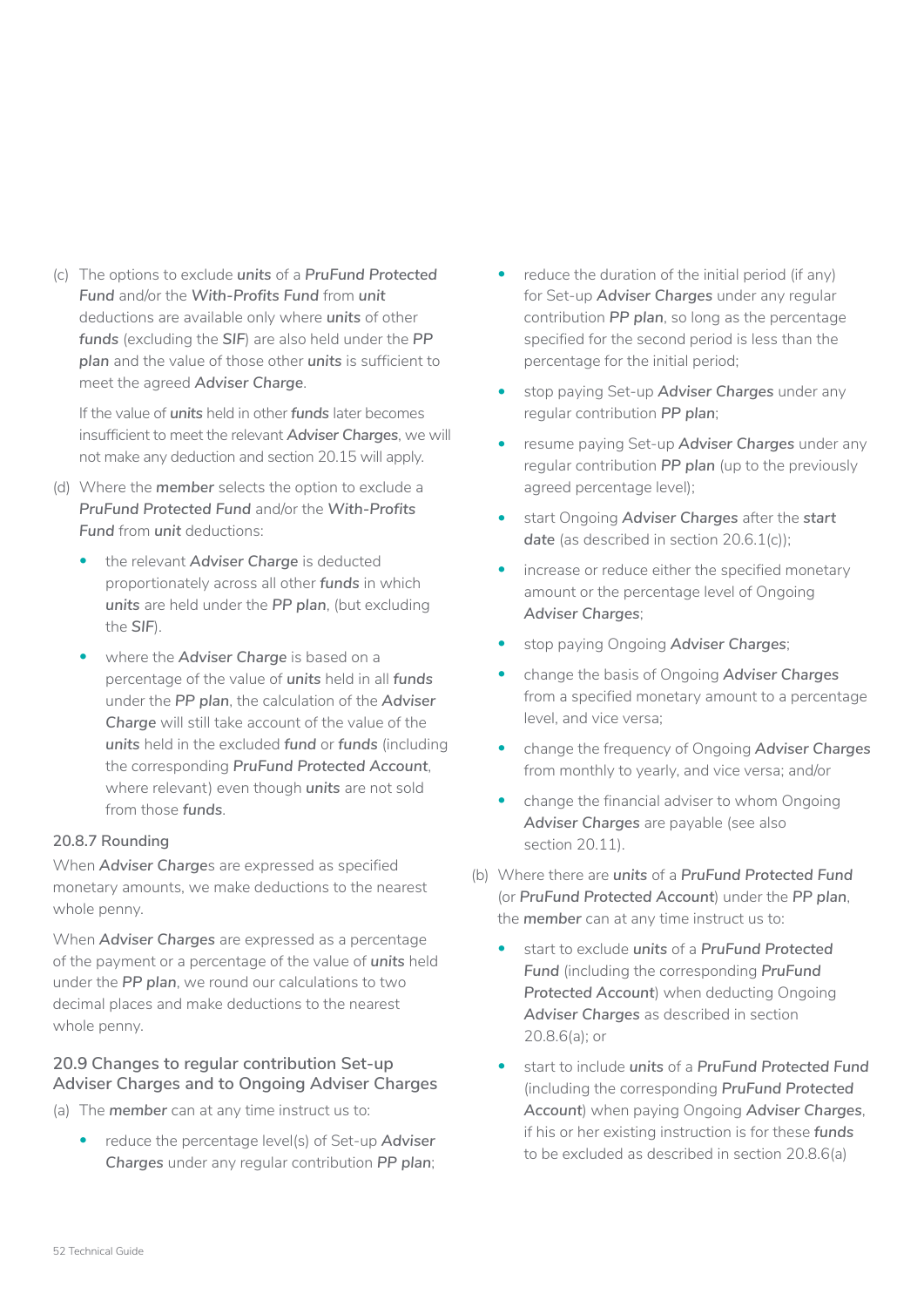- (c) Where there are *units* of the *With-Profits Fund*  under the *PP plan* and the *minimum With-Profits investment period* for that *PP plan* is 10 years, the *member* can at any time instruct us to:
	- start to exclude *units* of the *With-Profits Fund*  when deducting Ongoing *Adviser Charges* as described in section 20.8.6(b); or
	- start to include *units* of the *With-Profits Fund*  when paying Ongoing *Adviser Charges*, if his or her existing instruction is for these *funds* to be excluded as described in section 20.8.6(b).
- (d) The financial adviser can also instruct us to stop or reduce Set-up *Adviser Charges* (in relation to regular contribution *PP plans*) and/or Ongoing *Adviser Charges* without us having to obtain the *member's*  consent. We will, however, notify the *member* if this happens.
- (e) The "effective change date" of any changes requested under this this section 20.9 is determined in the way explained in section 20.13.

### **20.10 Change to Value Added Tax**

*Adviser Charges* may be subject to Value Added Tax (VAT), for which the financial adviser must account to *HMRC*.

In the application form, the *member* consents for us to change the amount of an *Adviser Charge* in the circumstance where there is a change in the rate of VAT (including where previously VAT free *Adviser Charges*  become subject to VAT), without the need for us to obtain further consent or instruction from him or her.

We will only make such a change:

- in the case of *Adviser Charges* which are a specified monetary amount (not a percentage level); and
- if so instructed in writing by the financial adviser.

The financial adviser's instruction must be received by us within timescales that will be agreed between us and the financial adviser. On receipt of the instruction, we will tell the financial adviser how long we will take to make the change. The "effective change date" of any changes made under this section 20.10 is determined in the way explained in section 20.13.

It should be noted that in this particular circumstance, the financial adviser can instruct us to make an increase as well as a reduction to an *Adviser Charge*.

The financial adviser should only make such an instruction if the agreement between the *member* and the financial adviser states that the agreed amount of *Adviser Charge*  will change in line with changes in the level of VAT. We are not able to check the terms of the agreement between the *member* and the financial adviser. If the financial adviser makes an instruction under this section 20.10, we are entitled to assume that he or she is authorised to do so.

Where we act upon an instruction from the financial adviser under this section, it will not be our responsibility to tell the *member* about the changes made. This responsibility lies with the financial adviser.

## **20.11 Change to financial adviser – notification from the member**

As stated in section 20.1, the *member* can specify only one financial adviser in relation to all of his or her *PP plans*  (and *drawdown plans*).

The *member* must tell us if he or she changes his or her financial adviser and must provide a new *Adviser Charge*  instruction under section 20.2. Unless the *member* gives new instructions regarding future *Adviser Charges*, we will stop deducting any Ongoing *Adviser Charges* (see also Note 2 to section 20.6.2). We must in any case stop deducting Set-up *Adviser Charges* in relation to any regular contribution *PP plans*: we cannot continue to pay these to the previous financial adviser, nor can we transfer these to the new financial adviser.

The "effective change date" of any new instruction regarding future *Adviser Charges* following the change of financial adviser, is determined in the way described in section 20.13.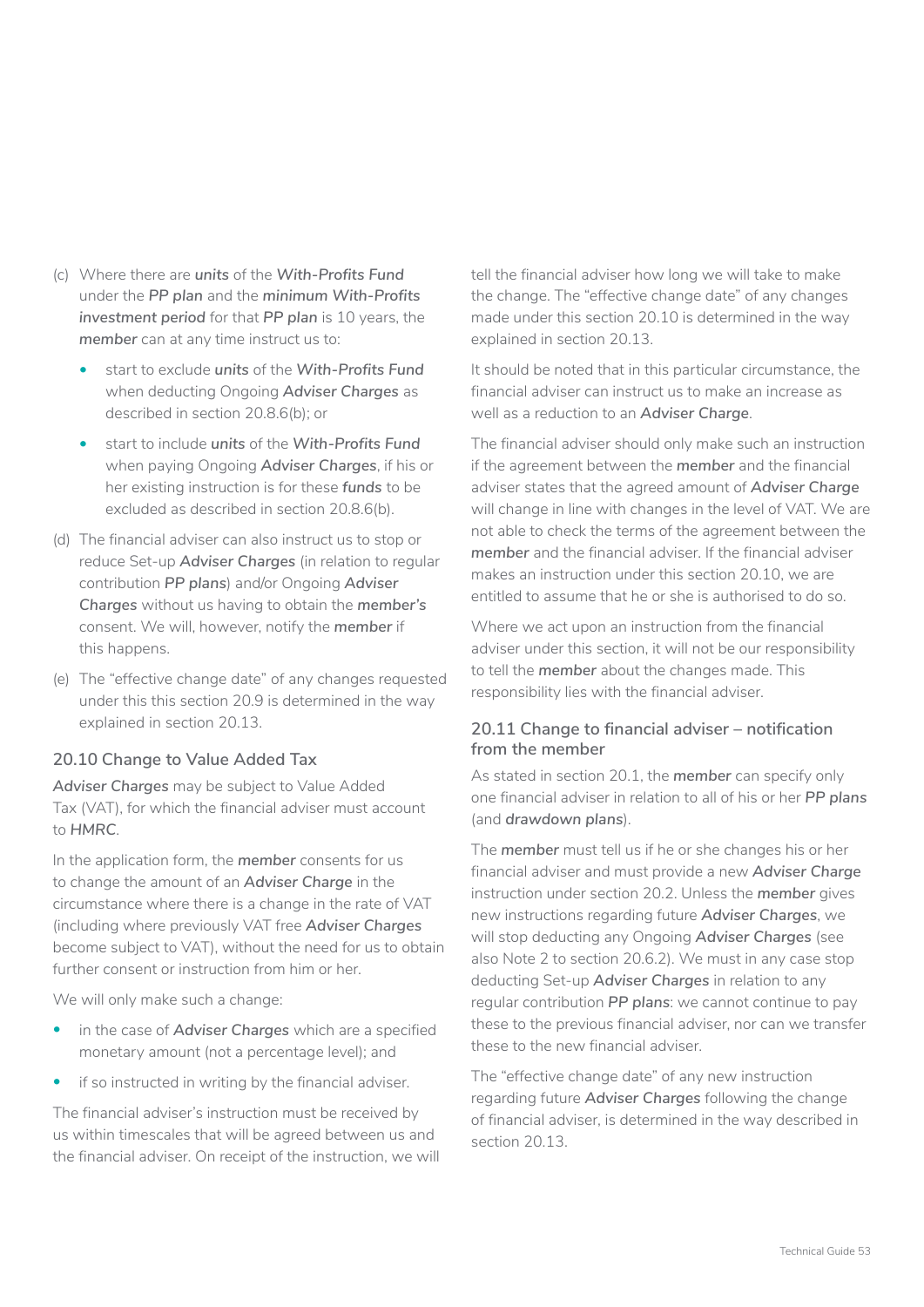Once a change to a financial adviser has been effected, all future *Adviser Charges* will be payable to that financial adviser. No further *Adviser Charges* will be payable to the previous financial adviser.

**Note**: Where Ongoing *Adviser Charges* are deducted from the *PP plan*, the *member* needs to time his or her notification to ensure that each Ongoing *Adviser Charge* is payable to the financial adviser who provided advice for the period to which the charge relates. This action is necessary to ensure that the Ongoing *Adviser Charge* is not treated as an "unauthorised payment" (see section 24.4).

#### **20.12 Change to financial adviser – notification from the financial adviser**

The declaration in the application form covers the situation where the *member's* adviser firm arranges for the services the *member* has agreed with them to be provided by another adviser firm. The *member* will have given **Prudential** authority, in this circumstance, to change his or her *Adviser Charge* instructions to pay *Adviser Charges*  at the existing agreed level to the new adviser firm, without obtaining the *member's* further agreement.

In this circumstance, the change of financial adviser must be notified to us in writing by both the current and the new financial advisers.

Where we act upon an instruction from the financial adviser(s) under this section, it will not be our responsibility to tell the *member* about the changes made. This responsibility lies with the financial adviser(s).

The change of financial adviser must be notified to the *member* by the financial adviser.

**Note**: The financial adviser cannot give us instructions under this section to increase the *Adviser Charges*, make additional *Adviser Charges* or change the basis or frequency of *Adviser Charges*. We can only act upon instructions to make such changes where these instructions have been given by the *member*. The financial adviser can, however, instruct us to stop or reduce *Adviser Charges* as described in section 20.9(d). See also Note 2 to section 20.6.2.

### **20.13 Effective date of changes to Adviser Charges**

**Note**: This section does not apply to the transfer of *Adviser Charges* to a new financial adviser under section 20.12.

(a) The "effective change date" of any changes made under section 20.9 and/or 20.10 is the 10th *working day* following the date we treat the *member's* or the financial adviser's instruction as having been received by us under section 1.7.

Any regular contribution Set-up *Adviser Charges*  and/or any Ongoing *Adviser Charges* due between the date we treat the instruction as received and the "effective change date" will be deducted in accordance with the current instruction.

- (b) The "effective change date" of any payment of Ongoing *Adviser Charges* to a new financial adviser following a change under section 20.11, is the 10th *working day* following the date we treat the *member's*  instruction as having been received by us under section 1.7.
- (c) We will not backdate or postpone the "effective change date" (unless we agree otherwise in exceptional circumstances, for example, to avoid a payment from being treated as an "unauthorised payment").
- (d) In the case of an instruction to:
	- change the amount, percentage level or basis of an Ongoing *Adviser Charge* (including stopping or starting Ongoing *Adviser Charges*); or
	- pay *Adviser Charges* to a new financial adviser,

where the "effective change date" falls on a *monthly transaction date*, Ongoing *Adviser Charges* will be deducted in accordance with the new instruction with effect from that date (subject to any delays under section 18). Otherwise, Ongoing *Adviser Charges* will be deducted in accordance with the new instruction with effect from the next *monthly transaction date*  following the "effective change date" (subject to any delays under section 18).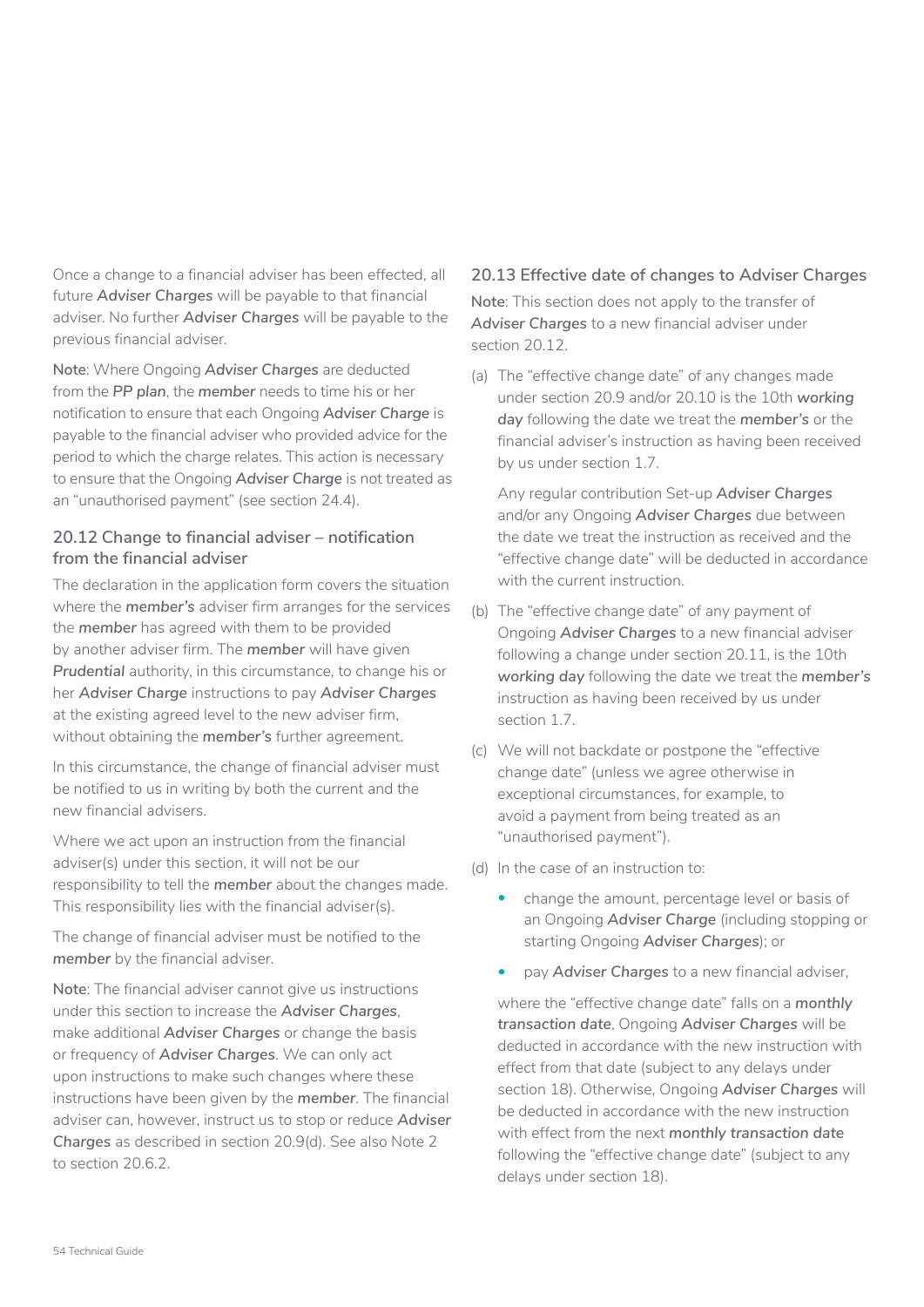(e) In the case of a change from yearly to monthly payment frequency, where the "effective change date" falls on a *monthly transaction date*, the monthly deduction of Ongoing *Adviser Charges* will start from that date. Otherwise, monthly deductions will (subject to any delays under section 18) start with effect from the next *monthly transaction date* following the "effective change date".

In the case of a change from monthly to yearly payment frequency, the final monthly deduction of Ongoing *Adviser Charges* will be made on the last *monthly transaction date* before the "effective change date", and the yearly deduction of Ongoing *Adviser Charges* will (subject to any delays under section 18) start with effect from the 11th *monthly transaction*  date following the "effective change date".

#### **20.14 Limit on Adviser Charges**

#### **20.14.1 General**

The limits set out in this section 20.14 apply and are calculated separately in relation to each *PP plan* which is a *post-RDR pension plan*.

Where the *member* has requested for Ongoing *Adviser Charges* in respect of other *post-RDR pension plans*  under the *Scheme(s)* to be deducted from the *PP plan*, the total Ongoing *Adviser Charges* must not, when first checked, exceed the limit for the *PP plan*.

Where the relevant *Adviser Charge* is expressed as a specified monetary amount, we convert that amount to a percentage of the payment or value of *units* as appropriate, subject to rounding. We then test this percentage against the relevant limit.

For the purposes of an *Adviser Charge* limit test, the first "Plan Year" starts on the *start date* and ends on the day before the first *anniversary date*. Subsequent "Plan Years" start on the *anniversary date* and end on the day before the next *anniversary date*.

#### **20.14.2 Limit on Set-up Adviser Charges**

(a) The maximum Set-up *Adviser Charge* that can be deducted from a regular contribution *PP plan* in each "Plan Year", is a percentage of the yearly regular

contribution payable. Different maximum percentages may apply in the initial and second periods described in section 20.4.3.

- (b) The maximum Set-up *Adviser Charge* that can be deducted from a single contribution or a transfer payment to a *PP plan* is a percentage of the payment.
- (c) Details of the maximum percentage that applies at any time can be obtained from the financial adviser.
- (d) The amount of the payment to which the maximum percentage is applied is determined in the way described in section 20.4 or 20.5.

We test the Set-up *Adviser Charge* to be deducted from the *PP plan* against the relevant limit when the **PP plan** is first set up.

### **20.14.3 Limit on Ongoing and Ad hoc Adviser Charges**

(a) The maximum total Ongoing *Adviser Charges* and Ad hoc *Adviser Charges* that can be deducted from the *PP plan* in each "Plan Year", is a percentage of the value of *units* held under the *PP plan*. The total Ongoing *Adviser Charges* and Ad hoc *Adviser Charges* are aggregated for the purposes of this test. In calculating the value of *units*, we include any amounts held in the *PruFund Accounts*. Details of the maximum percentage that applies at any time can be obtained from the financial adviser.

**Note**: The value of any amounts in the *SIF* is excluded from the value of the *PP plan*. Also, *SIF* Ad hoc *Adviser Charges* are not included in this test.

- (b) We test any proposed Ongoing *Adviser Charge* and/ or any proposed Ad hoc *Adviser Charge* against the relevant limit:
	- when each **PP plan** is set up;
	- when we receive the *member's* instructions to start paying Ongoing *Adviser Charges* or to pay an Ad hoc *Adviser Charge*;
	- when an increase to the level or amount of Ongoing *Adviser Charges* is carried out.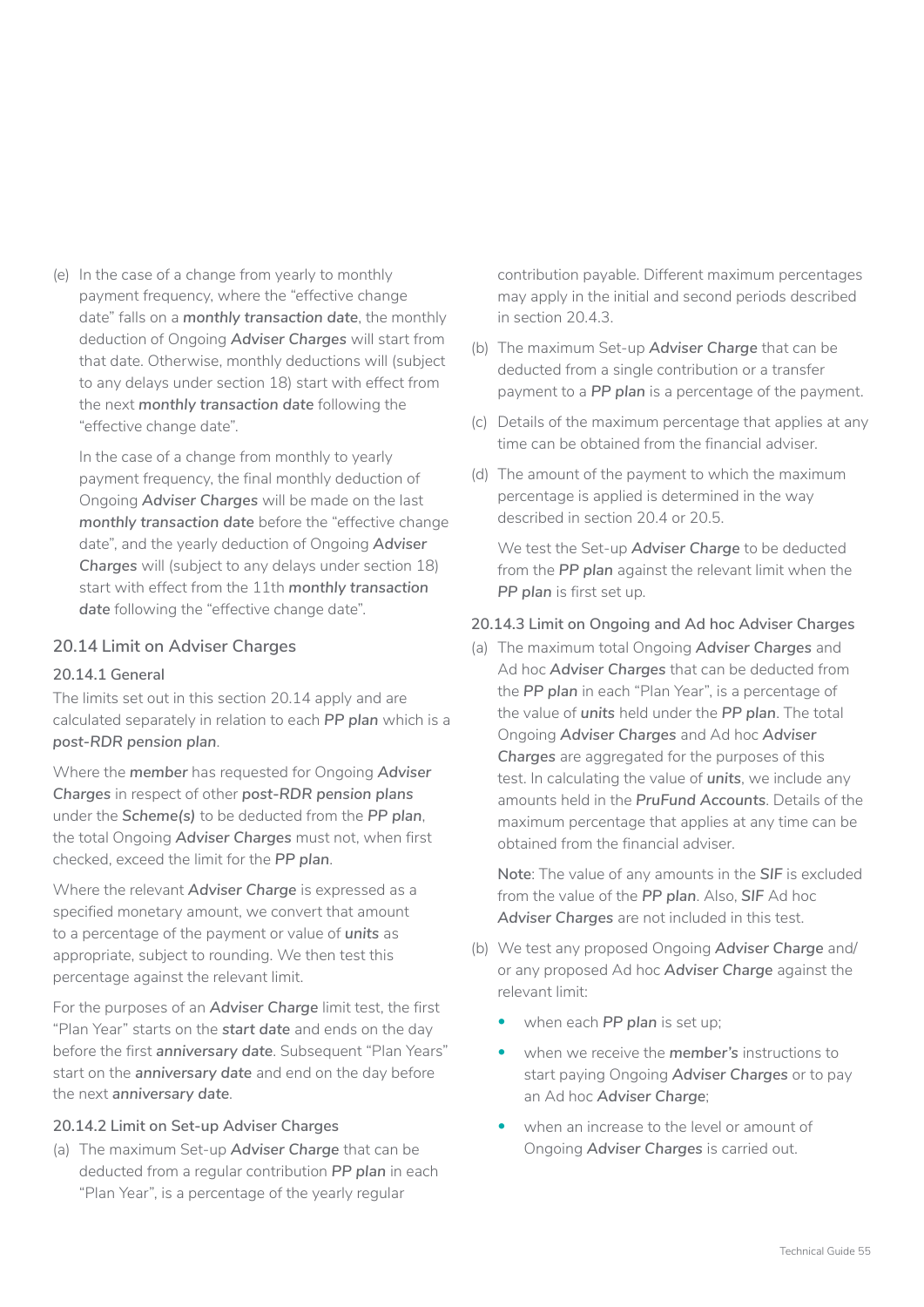When testing Ongoing *Adviser Charges* and/or an Ad hoc *Adviser Charge* against the limit, we take into account all such *Adviser Charges* already deducted from the *PP plan* in that "Plan Year" and all Ongoing *Adviser Charges* due to be deducted.

(c) Once the test has been carried out, Ongoing *Adviser Charges* are not retested against the limit until one of the circumstances in (b) above applies.

In addition, where any Ongoing *Adviser Charge* is expressed as a monetary amount, we will retest the amount against the limit in the circumstances where:

- some but not all *units* under the *PP plan* are sold to purchase an *annuity* or make a transfer-out; or
- *units* are sold or set aside to comply with a Pension Sharing Order.

#### **20.14.4 Adviser Charges exceeding the limit**

- (a) If the limit is exceeded when the *member* first instructs us to deduct an *Adviser Charge*, we will not deduct that charge or make any payment to the financial adviser in respect of the proposed *Adviser Charge*.
- (b) If the limit is exceeded when an Ongoing *Adviser Charge* is retested following a sale of some but not all of the *units* held under the *PP plan*, we will reduce future Ongoing *Adviser Charges* to the maximum amount or level with immediate effect.
- (c) If the limit is exceeded when the *member* instructs us to increase an Ongoing *Adviser Charge* or to pay an Ad hoc *Adviser Charge*, we will not make that increase or deduct the Ad hoc *Adviser Charge*. We will, however, continue to deduct the existing level of Ongoing *Adviser Charge*, irrespective of whether it exceeds the limit at the date of that test.
- (d) In any of the above cases, we will notify the *member*.

### **20.15 Insufficient units to deduct the agreed level of Ongoing Adviser Charge or proposed Ad hoc Adviser Charge**

If, when we come to make a deduction for an Ongoing *Adviser Charge*, the value of *units* in the *funds* from which that Ongoing *Adviser Charge* would be deducted is insufficient to meet the agreed Ongoing *Adviser* 

*Charge*, we will not make any deduction. We will notify the *member* that we have not been able to deduct the Ongoing *Adviser Charge* or pay the financial adviser. The same applies if, when we come to make a deduction for a proposed Ad hoc *Adviser Charge*, the value of *units* in the *funds* from which that Ad hoc *Adviser Charge* would be deducted is insufficient to meet the proposed Ad hoc *Adviser Charge*.

The *member* will need to complete a new instruction if Ongoing *Adviser Charges* are to be reinstated; in this case a new "effective start date" will apply in accordance with section 20.6. Deductions cannot be backdated to cover the period between stopping and restarting.

## 21. Member's pension and lump sum benefits

**Note**: The terms and conditions of the *Pru FRP Personal Pension Plan* require the *member* to take all his or her benefits before his or her 75th birthday. If the *member*  wishes to defer taking benefits beyond his or her 75th birthday, the *member* will need either to convert his or her *PP plan* to a *drawdown plan* or transfer to a *registered pension scheme* that offers that option. See also section 21.4.9.

**Note**: The Government has confirmed its intention to increase the minimum age from which a *member* can take his or her benefits from age 55 to 57 on 6th April 2028.

#### **21.1 Selected Retirement Age (SRA)**

(a) The *member* specifies the *SRA* in the *member*  application form.

The *SRA* must be a birthday and must normally be in the range 55–75.

The *SRA* is a date that the *member* picks as being the most likely time that he or she will wish to start benefits. It enables us to provide the *member* with relevant illustrations of benefits and to remind the *member* to claim his or her pension when that date approaches.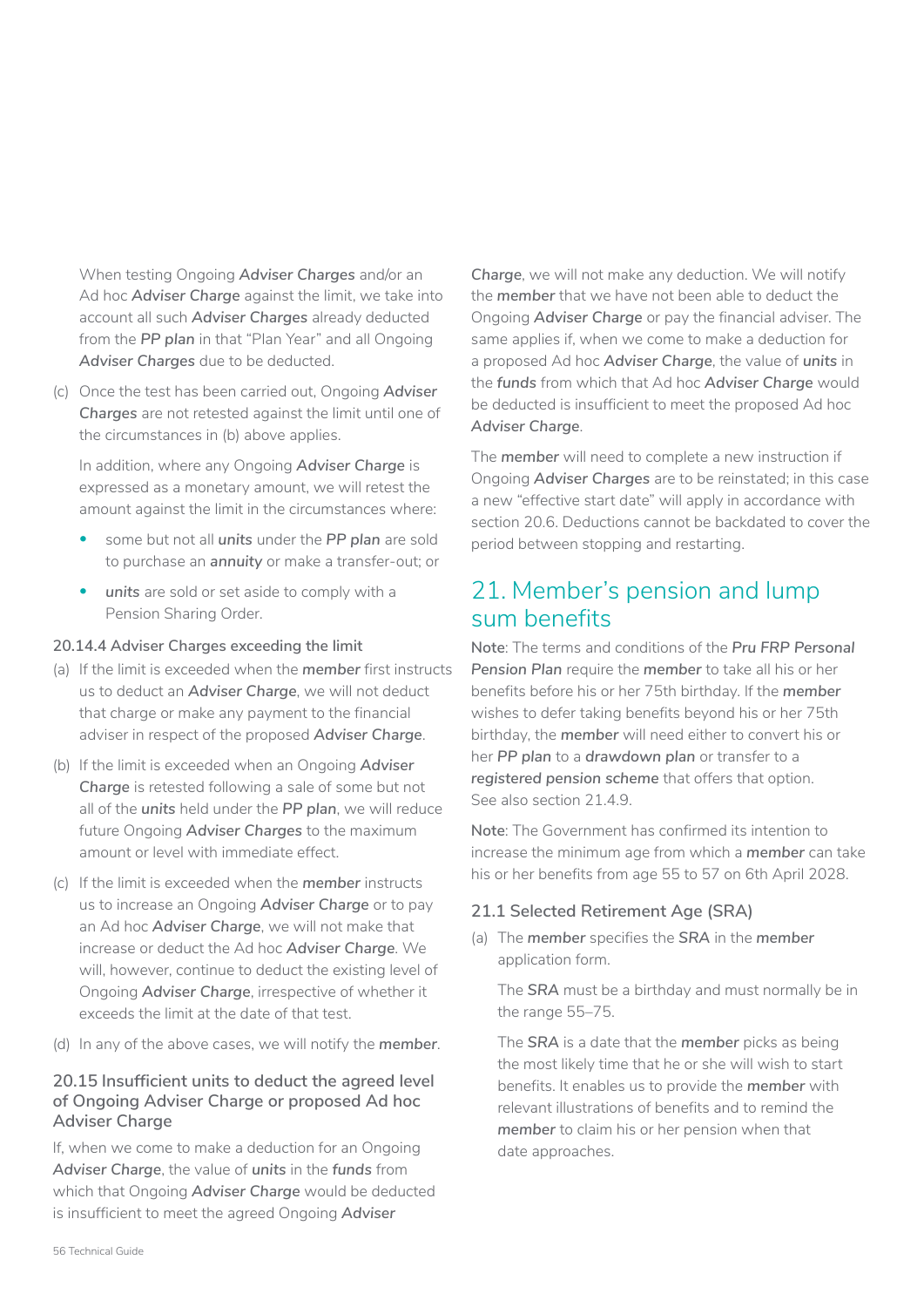- (b) If the *member* chooses to start benefits on a date other than the *SRA*, a Market Value Reduction may apply where *units* of the *With-Profits Fund* are sold (see section 15.4).
- (c) The *member* can ask us to change the *SRA* at any time before he or she starts to draw benefits. There must normally be at least one complete year between the date of change and the revised *SRA*. However, if there are any *units* of the *With-Profits Fund* under the *PP plan*:
	- there must be at least five complete years between the date of change and the revised *SRA*; and
	- where the *minimum With-Profits investment period* for that *PP plan* is 10 years and the *SRA* is being reduced, there must be at least 10 complete years between the date those *units* of the *With-Profits Fund* were bought and the revised *SRA*. In the case of a regular contributions *PP plan*, this requirement is met if there are at least 10 complete years between the *relevant date* of the first regular contribution allocated to *units* of the *With-Profits Fund* and the *SRA*.

When changing the *SRA*, the following applies in relation to any *units* of a *PruFund Protected Fund* and/or *PruFund Protected Account* under the *PP plan*:

- A change to the *SRA* does not affect the *guarantee date* of those *units*. For example, where the *SRA*  and the *guarantee date* had previously been set to coincide, a change to the *SRA* will not result in an automatic change to the *guarantee date*.
- The *SRA* cannot be changed to a date that falls before the *guarantee date* unless the *member* also instructs us at the same time, to switch those *units* to another *fund* in accordance with section 11.

### **21.2 Taking benefits before the SRA**

It is possible to take benefits before the chosen *SRA*, from age 55 for *SRAs* in the range 55-75. It is also possible to take benefits before age 55 if the *member* becomes permanently incapable of carrying out his or her current

occupation, or if the *member* is suffering from serious illhealth. If the *member* chooses to take benefits before the chosen *SRA*, a Market Value Reduction may apply where *units* of the *With-Profits Fund* are sold (see section 15.4).

### **21.3 Phased benefits**

As explained in section 8, each *PP plan* is automatically set up as a series of 10,000 *arrangements*, allowing the *member* to take benefits gradually, rather than all at the same time.

A Market Value Reduction may apply where *units* of the *With-Profits Fund* are sold (see section 15.4).

The sale of *units* of a *PruFund Protected Fund* (and, where applicable, the corresponding *PruFund Protected Account*) to pay a benefit under this section 21.3, will affect the *guaranteed value* as described in section 17.9.

Each *arrangement* can be cashed in at different times, both separately and in blocks, in order to phase benefits. When cashing in *arrangements* to phase benefits, the minimum encashment at any one time is £1,000. Whole *arrangements* must be cashed in. Where some but not all *arrangements* are encashed, there must be at least £1,000 remaining under the *member's PP plan(s)*. Where some but not all *arrangements* are encashed, *units*  are sold proportionately across all *funds* (including the *PruFund Accounts*).

The *member* must specifically request each encashment as and when it is required. There is no facility for automatic phasing of benefits.

It is also possible to phase the conversion of separate *arrangements* under a *PP plan* to a *Pru FRP Drawdown Plan*. In this case, the minimum requirements for exercising the drawdown option must be met.

Again the *member* must specifically request each conversion as and when it is required. As before, where some but not all *arrangements* are converted, there must be at least £1,000 remaining under the *member's PP plan(s)* (see also section 21.4.9). The minimum requirements for a *Pru FRP Drawdown Plan* are set out in the *Pru FRP Drawdown Technical Guide*.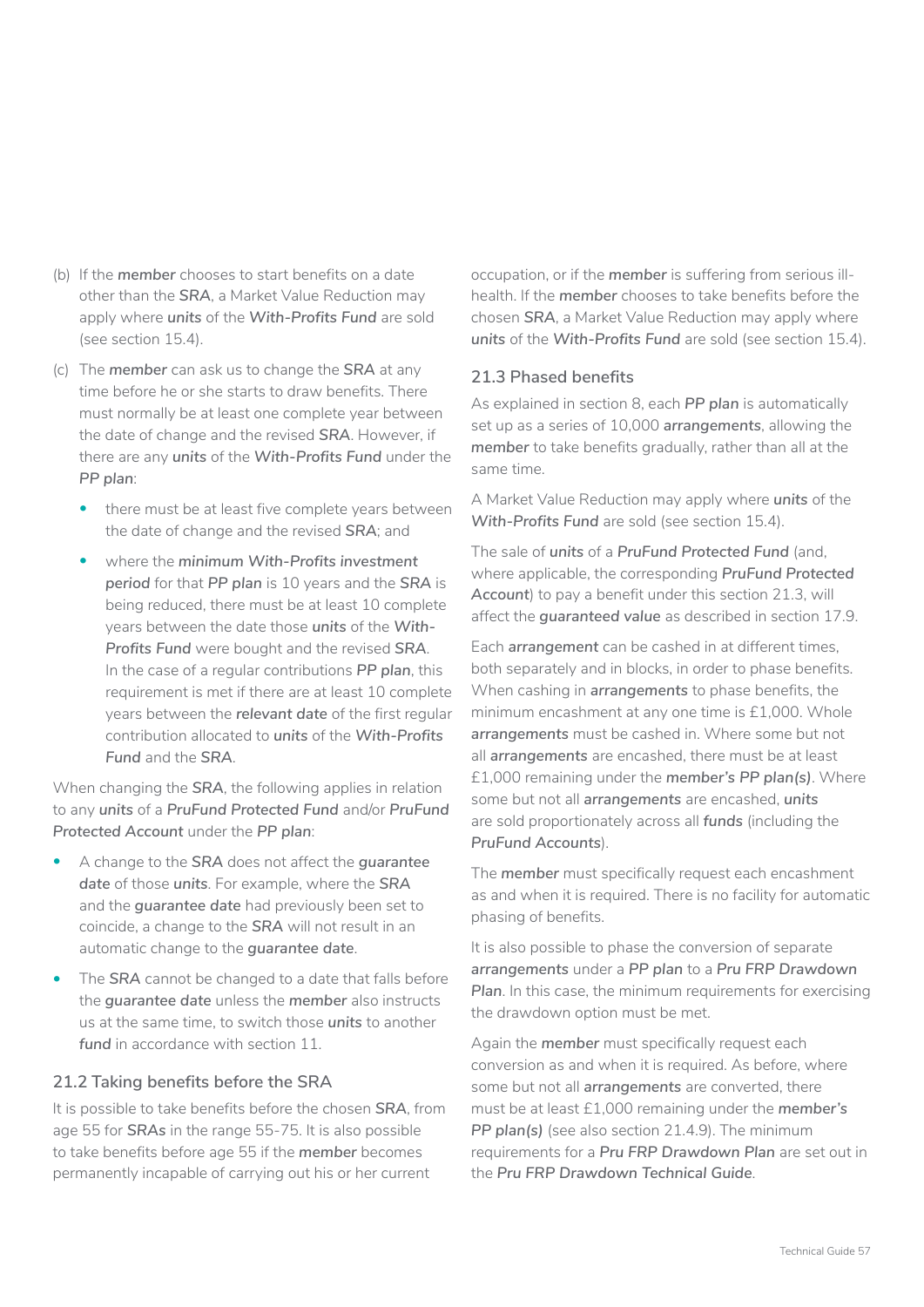#### **21.4 Choice of benefits**

#### **21.4.1 General**

When a *member* wants to take benefits (see section 21.4.2), we will calculate the value of the selected *arrangements* to be cashed in for those benefits. The *member* may choose that the value realised is used to buy an *annuity*. As an alternative, the *member* may choose to take some of the value realised as a pension commencement lump sum with the balance used to provide an *annuity*. In certain circumstances, the *member*  may be able to take the value realised as a lump sum.

Instead of using the value realised to buy an *annuity*  or provide a lump sum, the *member* may be able to convert *arrangements* under a *PP plan* to a *drawdown plan*. Special provisions and minimum criteria in the *Pru FRP Drawdown Technical Guide* apply. If this option is selected, sections 21.4.3 to 21.4.8 inclusive will not apply. See section 21.4.9 and the *Pru FRP Drawdown Technical Guide* for further details.

#### **21.4.2 Choosing a pension date**

The *member* can choose to take benefits (subject to *HMRC* rules) on a date other than the *SRA*. A *pension date* can usually be before, at or after the *SRA*, but not later than the 75th birthday.

The *member* does not have to retire from work to take benefits from a *PP plan*.

Taking benefits on a date that is not the *SRA* may result in:

- (a) a Market Value Reduction under section 15.4, where investments in the *With-Profits Fund* are concerned;
- (b) a waiting period under section 16.9, where investments in the *PruFund Funds* are concerned; and
- (c) the loss of the quarantee under section 17.10 where investments in the *PruFund Protected Funds* are concerned, if the *member* chooses to take benefits on a date other than the *guarantee date*.

#### **21.4.3 Selling units for benefits and switch to the Prudential Cash Fund**

(a) *Switch to Prudential Cash Fund before pension date*  When the *member* tells us to cash in *arrangements*  for benefits, we will (subject to any waiting period under section 16.9 and/or any delays under section

18) switch all *units* allocated to the *arrangements* into the *Prudential Cash Fund*, but no sooner than one month before the *pension date* chosen under section 21.4.2. If any more contributions are paid to these *arrangements* to be cashed in before the *pension date*, they will be invested in the *Prudential Cash Fund* (if the switch to the *Prudential Cash Fund* has already taken place). These additional contributions will also be allowed for in benefits quotes.

The *member* can instruct us not to make a switch to the *Prudential Cash Fund*. In order to prevent the switch, the *member's* instruction must be treated as received by us no later than one month before the *pension date*.

Where there is a waiting period under section 16.9 and/or a delay under section 18, we will switch the *units* of the *funds* that are not affected by the waiting period/delay. The *units* of the *funds* that are affected by the waiting period/delay will be switched to the *Prudential Cash Fund* when the waiting period/delay has ended.

If there are *units* of a *PruFund Protected Fund* under the *arrangements*, then before switching the *units* to the *Prudential Cash Fund*:

- If the switch to the *Prudential Cash Fund* takes place in the month leading up to the *guarantee date*, we will treat the switch date as though it was the *guarantee date*. We will then, if applicable, allocate *units* under section 17.10.
- We will deduct the *guarantee charge* that would have been payable under section 17.13, but which will now not be taken at the next *guarantee charge date* due to the switch to the *Prudential Cash Fund*.

If there are *units* of a *PruFund Protected Fund* under the *PP plan*, the *member* may request for the date at which all *units* are switched to the *Prudential Cash Fund* to be delayed until the *guarantee date*. In this case, the switch of any *units* of another *fund(s)* to the *Prudential Cash Fund* will be delayed to coincide with the sale of the *PruFund Protected Fund units*, using the *unit prices* then applicable.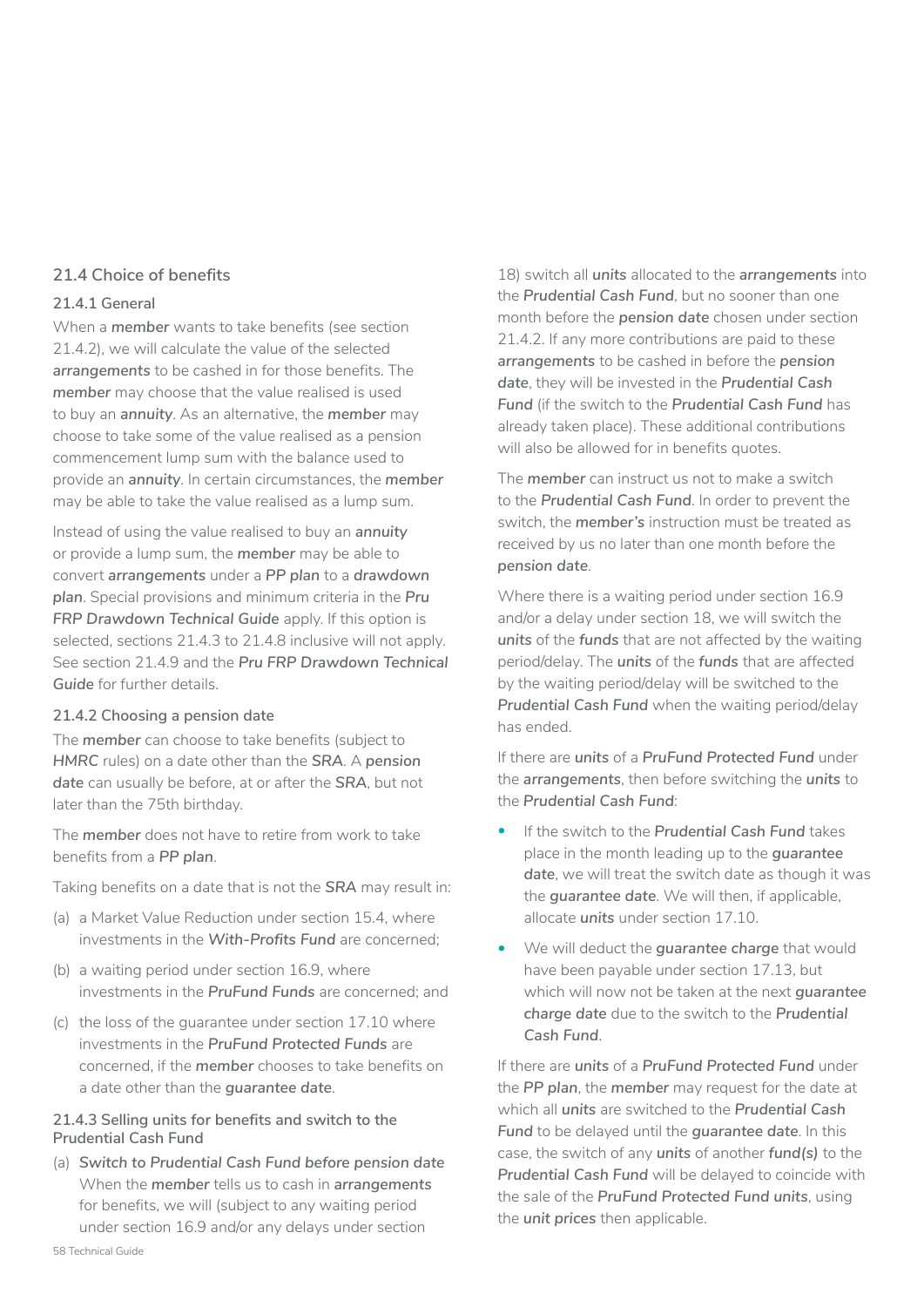Where *units* of a *PruFund Protected Fund* are sold on the *guarantee date* they will be valued in accordance with section 17.10.

If the *member* chooses to sell any *units* of a *PruFund Protected Fund* on a date other than the *guarantee date*, the guarantee under section 17.10 will be lost in relation to the *units* that are sold.

The sale of any *units* of a *PruFund Protected Fund*  (and, where applicable, the corresponding *PruFund Protected Account*) to provide benefits under this section 21.4.3 will affect the *guaranteed value*, as described in section 17.9.

#### (b) *Selling units to provide benefits*

On the date that we treat all of our requirements for paying the benefits as having been received by us, we sell the *units* in the *Prudential Cash Fund* (or other *fund(s)*, if the *member* asked us not to make the switch to the *Prudential Cash Fund*), and the total amount realised is used to pay the benefits. A later *unit price* date may apply if any *SIF* investments are to be sold and/or if there is a delay under section 18 and/ or section 21.4.3(d).

Section 1.7 explains when we treat instructions and other items as having been received by us.

The value of any amounts in a *holding account* under section 5.2 will be based on the value of the relevant transfers-in.

### (c) *Changing the SRA and switch to the Prudential Cash Fund*

- (i) If the *member* decides not to take benefits at the *SRA*, he or she can choose a new *SRA* in line with section 21.1.
- (ii) If the *member* reaches the *SRA*, but does not take benefits and does not ask us for a new *SRA*, the following will happen:
- If there are *units* of a *PruFund Protected Fund* under the *arrangements* and the *SRA*  is the *guarantee date*, we will, if applicable, allocate *units* under section 17.10 and deduct any *guarantee charge* payable under section 17.13. We will then automatically switch all *units* to the corresponding non-protected *PruFund Fund*.
- One month after the *SRA*, using the *unit prices*  for the *SRA*, we will automatically switch all *units* to the *Prudential Cash Fund*. Any further contributions paid will be invested in that *fund*. The *member* can subsequently switch investments from the *Prudential Cash Fund*  to *funds* of his or her choice (other than the *With-Profits Fund*) under section 11.
- We will automatically change the *SRA* to the *member's* 75th birthday.
- (d) *Cashing in PP plans and drawdown plans at the same time*

The *pension date*, the switch to the *Prudential Cash Fund* and the final encashment of *units* to provide benefits, may all be delayed where the *member* is cashing in one or more *drawdown plans* at the same time as a *PP plan(s)* in order to buy an *annuity*. This may apply if an income payment is due to be paid under the *drawdown plan*. In this case, the sale of *units* under all plans which are being cashed in will be delayed until the income payment has been made (subject to any further delay under section 18).

### **21.4.4 Pension**

The *member* may choose that all or some of the value realised is used to provide a pension. The pension is secured through buying an *annuity* and the *member* will have to choose the insurance company from which to buy the *annuity*. He or she will be able to choose various options when the *annuity* is being bought. The options will depend on the insurance company the *member* chooses to buy the *annuity* with. The choices the *member* makes will affect the amount of *annuity* he or she receives. The *member* should shop around and compare what each insurance company can offer.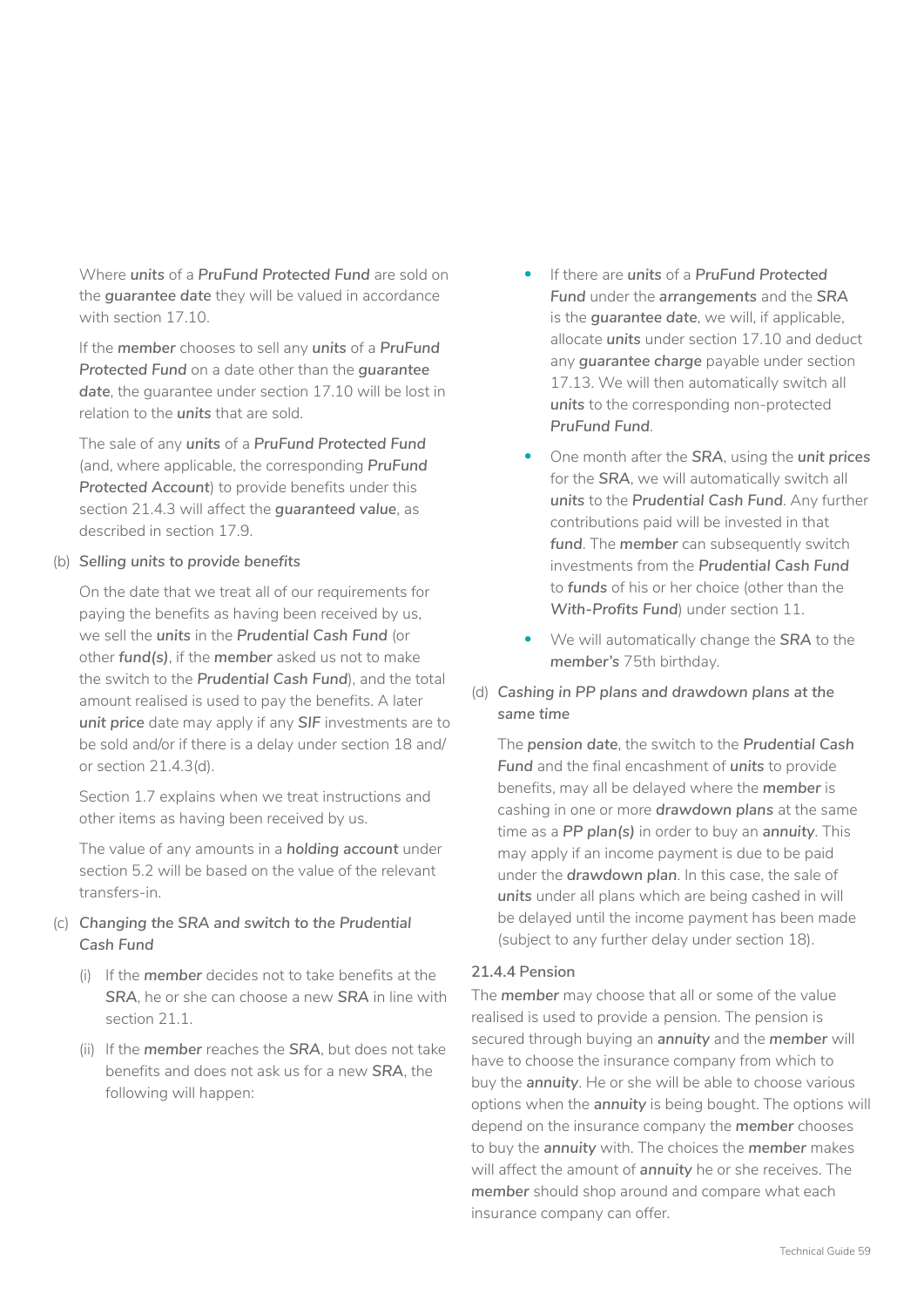#### **21.4.5 Pension commencement lump sum**

When applying for a pension under section 21.4.4, the *member* may also choose to receive part of his or her benefits as a pension commencement lump sum. The lump sum:

- must not be more than 25% of the value of the benefits to be taken;
- must not, when added to all pension commencement lump sums taken by the *member* from all *registered pension schemes* under which he or she has (or had) benefits, exceed 25% of the *standard lifetime allowance* applicable at the time the lump sum is paid;
- may only be paid if all or part of the *member's personal lifetime allowance* is available; and
- must be paid within the period ending 12 months after the date on which entitlement to the lump sum arose.

Entitlement to the lump sum arises on the date we have received all of our requirements to pay the benefits, as described in section 21.4.3(b).

The size of the *member's* lump sum will also depend on whether he or she has:

- *transitional protection*;
- transferred benefits from an occupational pension scheme, under which he or she was, at 5th April 2006, entitled to a lump sum of more than 25% of the value of his or her benefits;
- a *protected early pension age*.

No pension commencement lump sum can be paid under a *PP plan* set up in respect of a *disqualifying pension credit*.

#### **21.4.6 Uncrystallised funds pension lump sum**

It may be possible for the *member* to take an uncrystallised funds pension lump sum. Such a lump sum can only be paid if the *member* has all or part of his or her *personal lifetime allowance* available. If the lump sum is paid before the *member's* 75th birthday and the lump sum exceeds his or her available *personal lifetime allowance*, the excess will not be treated as an uncrystallised funds pension lump sum and will be subject to a *lifetime allowance charge*.

The *member* cannot have a pension commencement lump sum in connection with an uncrystallised funds pension lump sum.

No uncrystallised funds pension lump sum can be paid under a *PP plan* set up in respect of a *disqualifying pension credit*.

The *member* cannot be paid an uncrystallised funds pension lump sum if immediately before the lump sum is paid:

- the *member* has either "primary protection" and/or "enhanced protection" with protection of lump sum rights of more than £375,000; or
- the *member* has a lifetime allowance enhancement factor and the available portion of his or her lump sum allowance is less than 25% of the proposed uncrystallised funds pension lump sum.

If an uncrystallised funds pension lump sum is paid to the *member* under the *Scheme* or any other *registered pension scheme*, he or she will be subject to the MPAA from that date (see section 7.3.5).

#### **21.4.7 Small lump sum**

It may be possible for the *member* to take a small lump sum if:

- the payment does not exceed £10,000 (the Government may increase this amount from time to time);
- the payment represents the full value of the *member's*  **PP plan** and extinguishes his or her entitlement to all benefits under that *PP plan*; and
- the **member** has not previously received more than two small lump sums from all non-occupational pension schemes.

#### **21.4.8 Serious ill-health lump sum**

The value of the *member's* benefits may be paid as a serious ill-health lump sum where we have received written evidence from a registered medical practitioner that the *member* is expected to live for less than one year. The *member* must have all or part of his or her *personal lifetime allowance* available.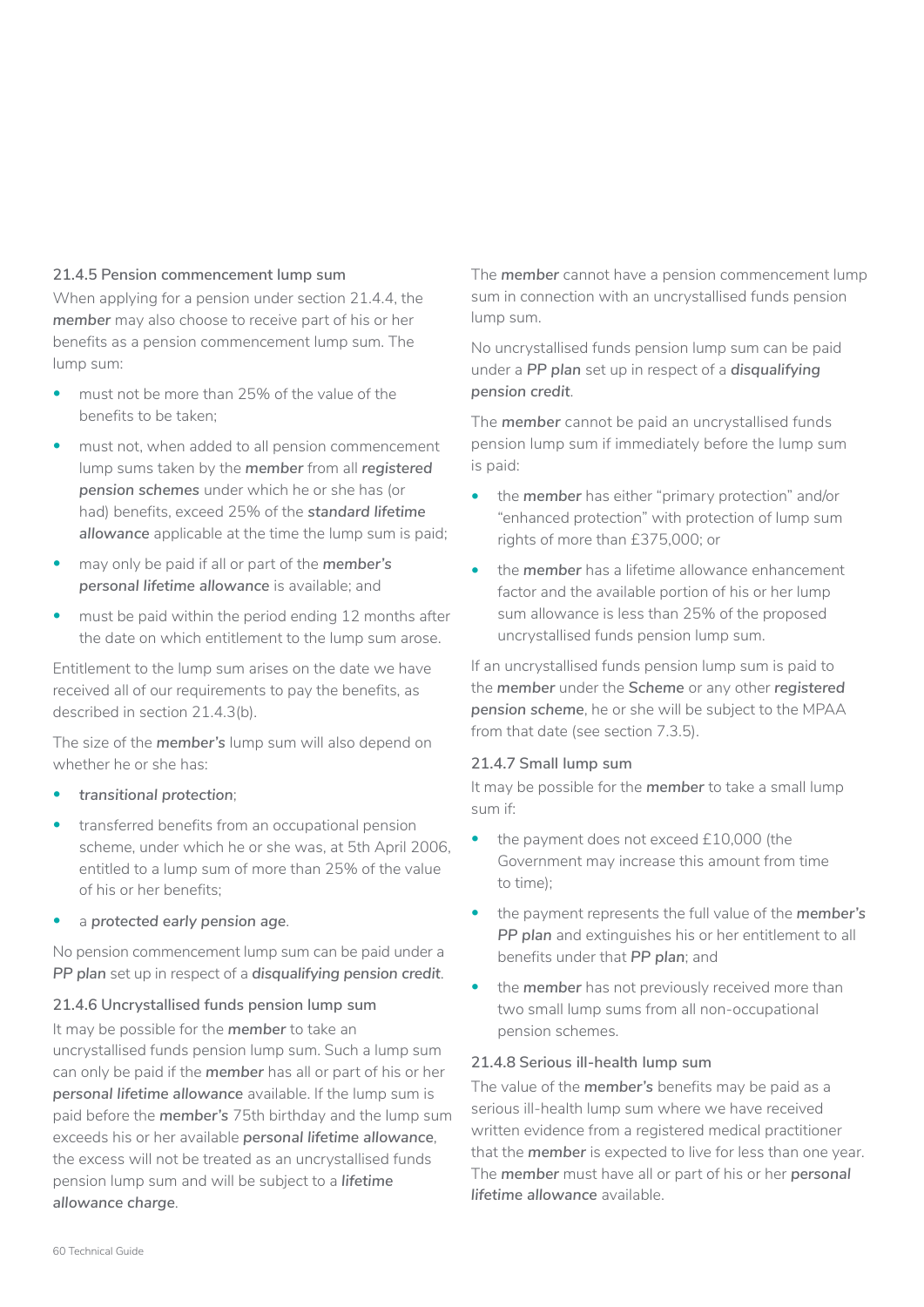#### **21.4.9 Drawdown**

#### (a) *General*

The entire value of the relevant *arrangement(s)* before payment of any pension commencement lump sum can be transferred to another *registered pension*  scheme for drawdown purposes.

#### (b) *Converting a PP plan to a Pru FRP Drawdown Plan*

(i) If the value of the *PP plan* or *arrangement* then being used to provide benefits meets our minimum requirements, the *PP plan* or *arrangement* may be converted to a *Pru FRP Drawdown Plan* under the *Scheme*. In this case, the pension can be paid until the *member's* 99th birthday as income payments. This option allows the *member* to retain control of the plan value and may be suitable for those who have a substantial plan value.

**Note**: From 6th April 2015, you can only convert *arrangements* under an existing *Pru FRP Personal Pension Plan* to a *flexi-access drawdown*  plan. Full details are contained in the *Pru FRP Drawdown Technical Guide*.

(ii) A *PP plan* (or one or more *arrangements* under a *PP plan*) is converted to a *drawdown plan* by reapplying the value of the relevant *units* under the *PP plan* to a *drawdown plan*.

*Units* are allocated under the *drawdown plan* in line with the *member's* investment instructions in the Drawdown Option application form and in accordance with the terms and conditions in the *Pru FRP Drawdown Technical Guide*.

The value of any amounts in a *holding account*  under section 5.2 or 5.3 will be based on the value of the relevant transfers-in or the terms and conditions of a *holding account* as set out in the *Pru FRP Drawdown Technical Guide*, as appropriate.

(iii) This section 21.4.9(b)(iii) applies in all cases where the *member* has requested to carry forward any investment in the *With-Profits Fund* and/ or a *PruFund Fund* from the *PP plan* into the *drawdown plan*.

Any *units* of the *With-Profits Fund* held under the relevant *PP plan arrangements* will be sold as part of the conversion process and new *units* will be bought under the *drawdown plan*. A Market Value Reduction may apply where *units* of the *With-Profits Fund* are sold (see section 15.4).

**Note**: Where the start date of the *drawdown plan*  is on or after 11th November 2013, the *minimum With-Profits investment period* must be met in the *drawdown plan* for continued investment in the *With-Profits Fund*. There is also an upper age limit on entry to the *With-Profits Fund* under a *drawdown plan*. Full details are given in the *Pru FRP Drawdown Technical Guide*.

Any *units* of a *PruFund Fund* held under the relevant *PP plan arrangements* will also be sold as part of the conversion process and new *units* will be bought in the relevant *PruFund Account* under the *drawdown plan*. Certain terms and conditions in respect of investments in a *PruFund Protected Fund* may, however, be carried forward into a *drawdown plan*. Full details are given in the *Pru FRP Drawdown Technical Guide*.

- (iv) If the conversion is requested as at the **SRA**, we will first switch the relevant *units* to the *Prudential Cash Fund*, but no sooner than one month before the *SRA*. We will then reapply the value of these *units* to a *drawdown plan(s)* at the date we have all of our requirements to set up the *drawdown plan* (or the date that we treat them as received under section 1.7). In any other case, we will reapply the value of the relevant *units* at the date we have all of our requirements to set up the drawdown plan (or the date that we treat them as received under section 1.7) without making a prior switch to the *Prudential Cash Fund*.
- (v) Special provisions and choices apply where any part of the *PP plan* was invested at the time of conversion in a *PruFund Protected Fund*. Full details are given in the *Pru FRP Drawdown Technical Guide*.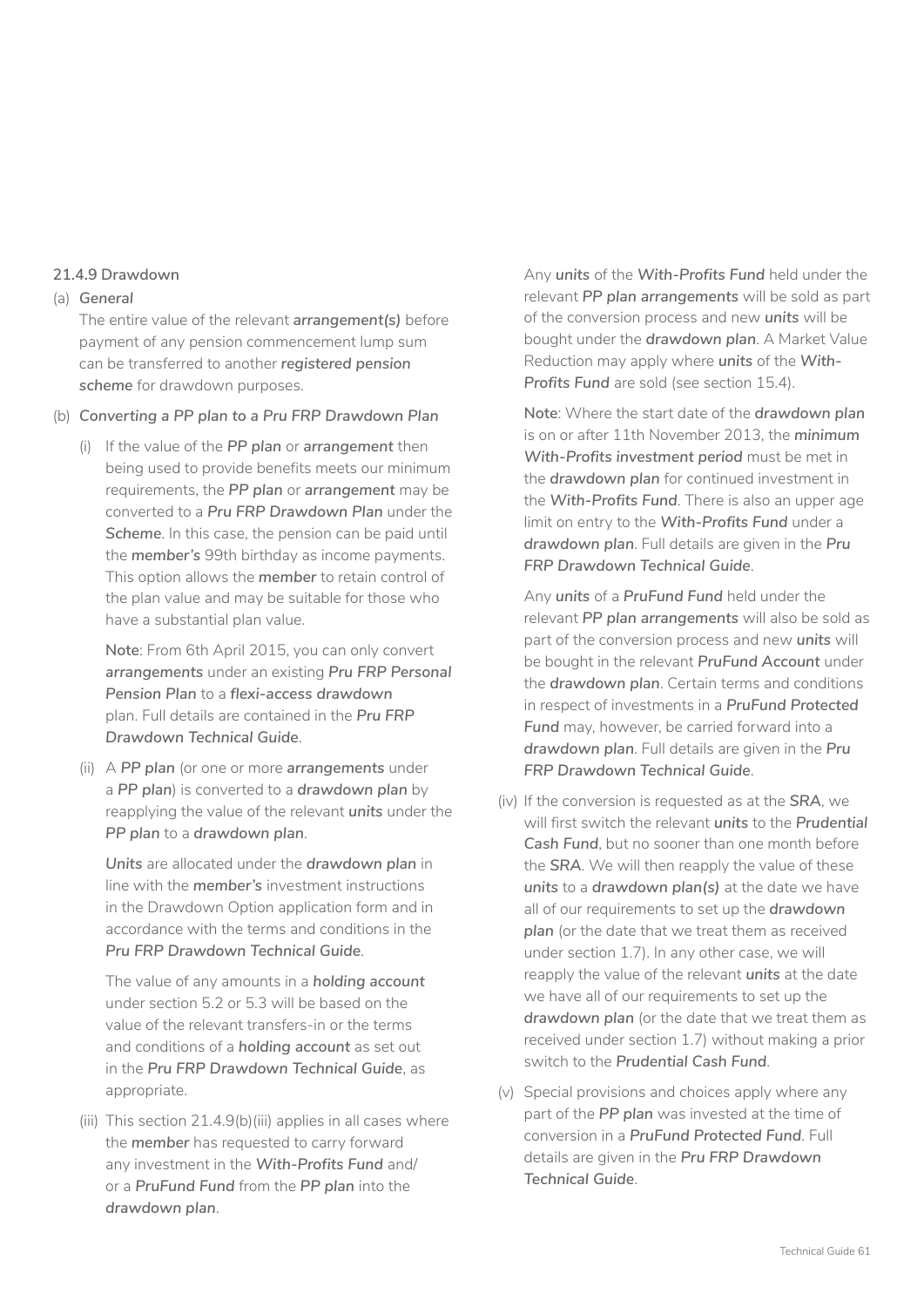(vi) Full details are set out in the *Pru FRP Drawdown Technical Guide* about converting a *PP plan* to a *Pru FRP Drawdown Plan*.

#### **21.4.10 Action at member's 75th birthday if not all benefits taken or transferred out**

- (a) If the *member* has not taken all of his or her benefits from a *PP plan(s)* or made a transfer-out by his or her 75th birthday, we may, subject to section 21.4.10(b), sell the *units* (and any investments in the *SIF*) as at that date and use the money to buy an *annuity* for the *member*.
- (b) We may leave the *PP plan(s)* intact after the *member's* 75th birthday, if at that time the *member*  has given us notice that he or she is in the process of taking benefits or arranging a transfer-out. In this case, the *PP plan(s)* will be treated according to *HMRC*  requirements. If there are any *units* (or amounts under the *SIF*) remaining under the *PP plan(s)* by the day before the *member's* 76th birthday, we may, subject to section 21.4.9(c), sell the *units* (and any investments in the *SIF*) and use the money to buy an *annuity* for the *member*.
- (c) If we buy an *annuity* under section 21.4.10(a) or section 21.4.10(b), we will choose the insurance company and the form of pension.

## 22. Benefits on the death of the member

### **22.1 General**

If the *member* dies before taking all of his or her benefits under section 21 or a transfer-out under section 23, we will pay out the value of the *PP plan* as one or more lump sum death benefits as described in section 22.3.

Alternatively, we will use the value of the *PP plan(s)*  to provide income payments through a dependant's or nominee's *drawdown plan* or, an *annuity* can be set up for a dependant or nominee. Details of the drawdown options available to a dependant or nominee are set out in the *Pru FRP Drawdown Technical Guide* coded FRPT10364.

Any *annuity* to be purchased for a dependant or nominee will be subject to the terms of the insurance company providing it at the time.

Any amounts held in a *holding account* as described in section 5 are also subject to the benefit requirements set out in this section 22.

Before we calculate the value of the *PP plan(s)*, sell *units*  (or *SIF* investments) and pay any death benefits, we must receive notification of the *member's* death in a form and from a source acceptable to us.

## **22.2 Death benefits from value of units**

(a) In the event of death before the *SRA*, the value of the *PP plan(s)* is calculated. Subject to sections 22.2(b) and 22.2(c) and also subject to any delays under section 18, we calculate the value of *units* using the *unit price(s)* for the date of the *member's* death (or the next *working day*).

No Market Value Reduction will apply under section 15.4 and no 28 day waiting period will apply under section 16.9.

- (b) If there are *units* of a *PruFund Protected Fund* under the *PP plan*, where the *member* dies within one month and one day leading up to the *guarantee date*, we will treat the date of death as if it was the *guarantee date*. We will then, if applicable, allocate *units* under section 17.10.
- (c) The value of any amounts in a *holding account* under section 5.2 or 5.3 will be based on the value of the relevant transfers-in or the terms and conditions of a *holding account* as set out in the *Pru FRP Drawdown Technical Guide*, as appropriate.
- (d) If there are any **SIF** investments, these are sold in accordance with the *SIPP Supplement*.
- (e) All lump sum death benefits, except any that are not paid within the time limit in sections 22.3.2 and 24.3(g), count towards the *member's personal lifetime allowance* and a *lifetime allowance charge* may be payable by the recipient(s).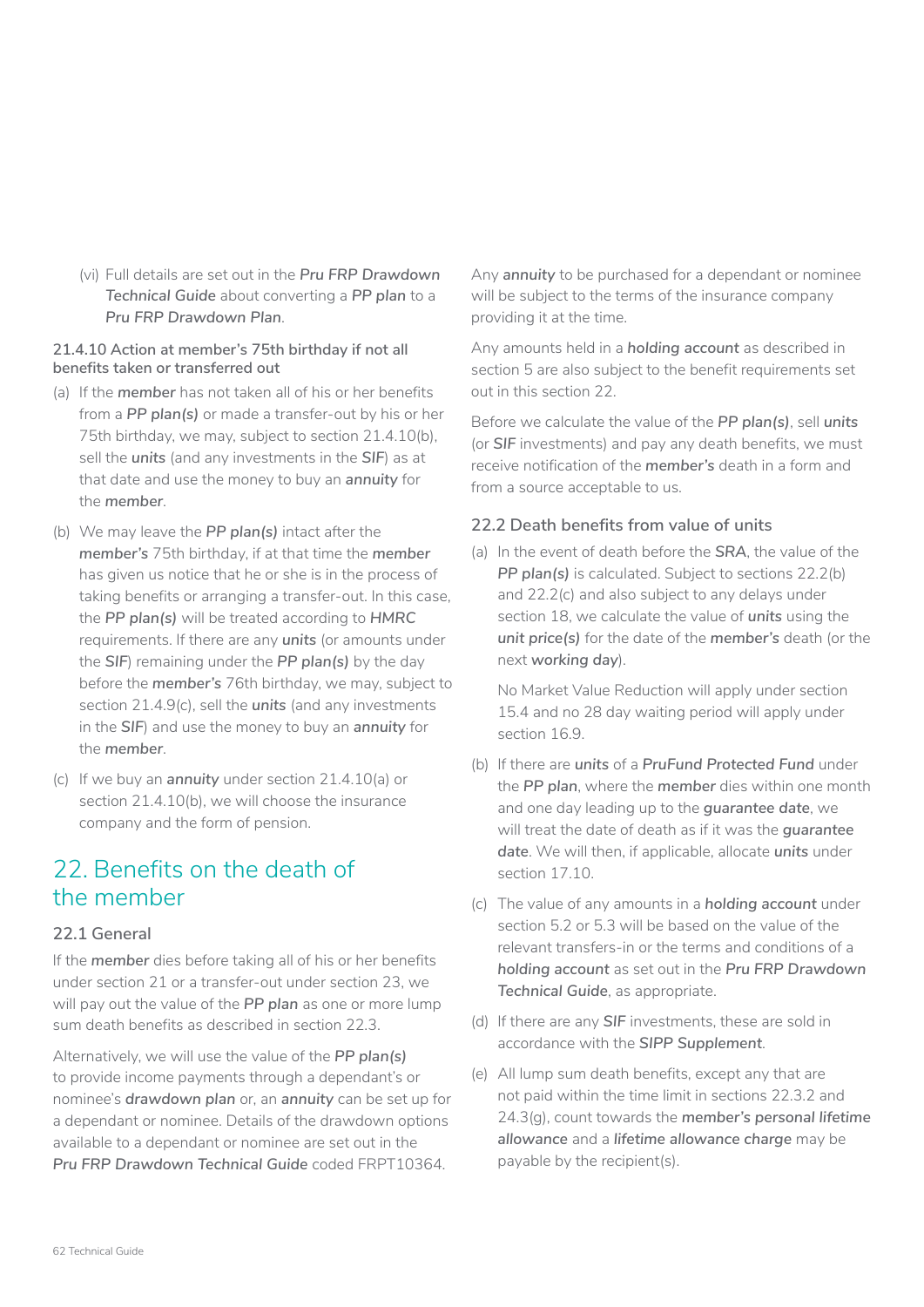## **22.3 Payment of lump sum death benefits**

#### **22.3.1 Discretionary powers**

Lump sum death benefits are payable to one or more of the potential beneficiaries listed in the trust documentation and/or *Rules* of the relevant *Scheme*.

The beneficiary or beneficiaries are selected by the *Scheme Administrator* of the relevant *Scheme*, exercising discretionary powers.

We ask the *member* to complete Nomination of Beneficiary details to give us guidance on preferred beneficiaries but this nomination is not binding on the *Scheme Administrator*.

The *member* should ensure that his or her nominations are updated as circumstances change.

#### **22.3.2 Time limit**

Any lump sum death benefit that is not paid within a period of two years beginning with the earlier of:

- the day on which we first knew of the *member's*  death; and
- the day on which we could first reasonably have been expected to have known of the *member's* death,

will be taxable. Where the lump sum death benefit is paid to a beneficiary who is an individual, the payment will be taxed at the beneficiary's highest marginal rate of income tax.

## **22.4 Drawdown death benefits**

Members with both *PP plans* and *drawdown plans* should note that the death benefit provisions for *PP plans* and *drawdown plans* are not the same.

## 23 Transfers-out

### **23.1 General**

At any time before the *member* takes benefits, he or she can have the value of one or more complete *arrangements*  under his or her *PP plan(s)* transferred out of the *Scheme*  to another *registered pension scheme* or a *qualifying recognised overseas pension scheme*.

The *member* will be required to sign certain forms to authorise the transfer-out.

In all cases:

- the money must be transferred to provide the *member*  with benefits under the receiving scheme;
- we will need to ensure that the receiving scheme is legally able to accept the transfer; and
- the transfer cannot take place until the requirements of both schemes have been satisfied.

Transferring is a very complex area and the *member* is strongly recommended to seek financial advice before making any transfers-out. We will not pay for the costs of any such advice.

## **23.2 Sale of units for a transfer-out**

(a) Unless:

- there is a waiting period under section 16.9;
- section 23.2(d) applies in relation to sales of *units*  in a *PruFund Protected Fund*; or
- there is a delay under section 18 or section 23.2(e),

*units* are sold at the *unit prices* available on the next *working day* following the day we treat a request for a transfer-out together with all necessary authorities and information as having been received by us.

Section 1.7 explains when we treat instructions and other items as having been received by us.

Where some but not all *arrangements* are encashed to make a transfer-out, there must be at least £1,000 remaining under the *member's PP plan(s)*.

Where selling *units* under some but not all *arrangements* under a *PP plan* to make a transferout, *units* are sold proportionately across all *funds*  (including the *PruFund Accounts*) in which *units* are then held under that *PP plan*.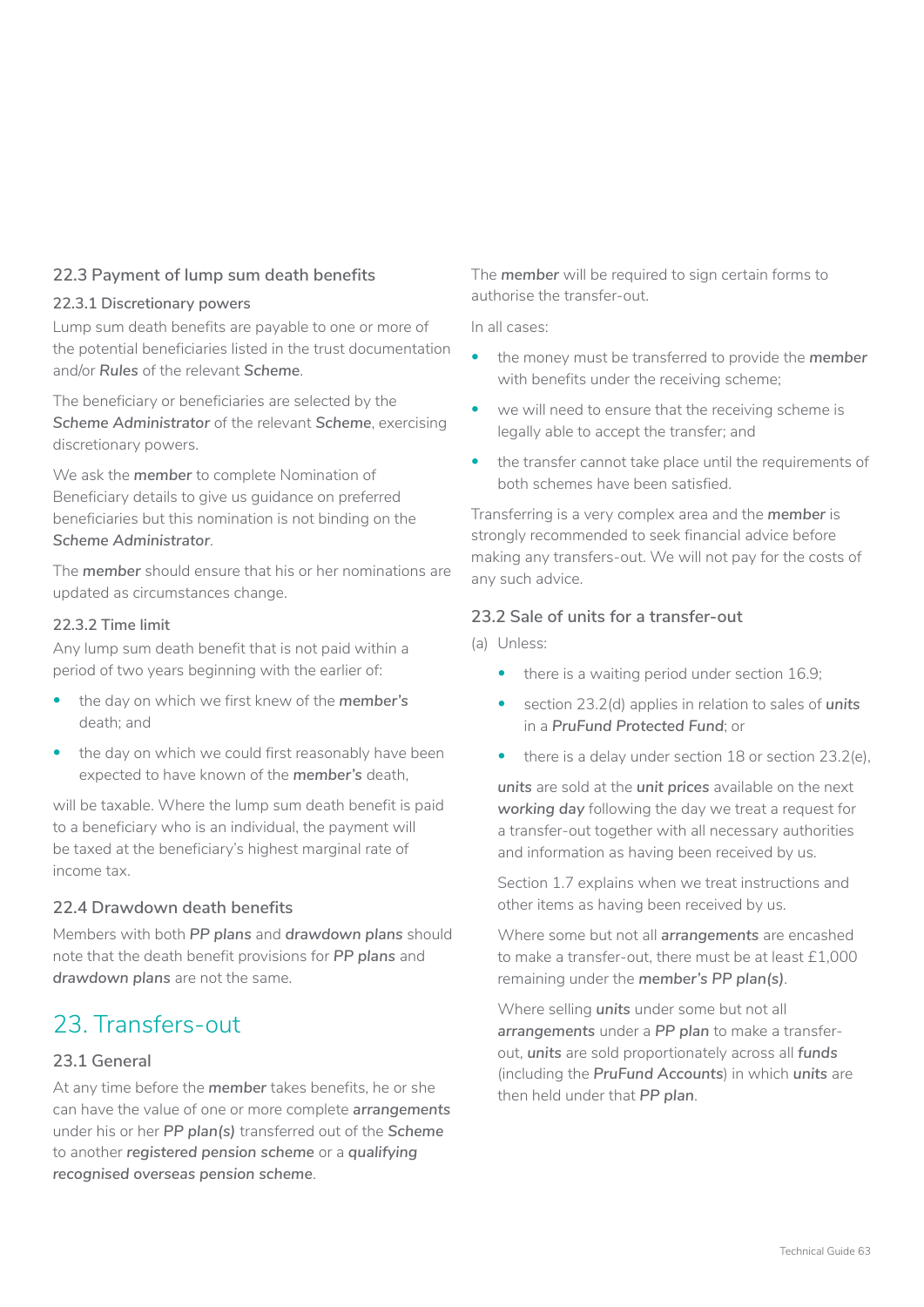- (b) The value realised must be paid direct to the receiving scheme or the provider of that scheme.
- (c) If the *member* chooses to transfer out on a date other than the *SRA*, a Market Value Reduction may apply where *units* of the *With-Profits Fund* are sold (see section 15.4).
- (d) If there are *units* of a *PruFund Protected Fund* under the *PP plan*, the *member* may request for the date at which all *units* are sold to make a transfer-out to be delayed until the *guarantee date*. In this case, the sale of any *units* of another *fund(s)* will also be delayed until this date, and the *units* sold using the relevant *unit price(s)* at that date.

Where *units* of a *PruFund Protected Fund* are sold to make a transfer-out on the *guarantee date*, they will be valued in accordance with section 17.10.

If the *member* chooses to transfer out on a date other than the *guarantee date*, the guarantee under section 17.10 will be lost in relation to the *units* that are sold.

The sale of *units* of a *PruFund Protected Fund*  (and, where applicable, the corresponding *PruFund Protected Account*) to pay a transfer-out, will affect the *guaranteed value*, as described in section 17.9.

- (e) A later *unit price* date may apply where the *member* is transferring out of one or more *drawdown plans* at the same time as cashing in a *PP plan* for a transfer-out. This may apply if an income payment is due to be paid under the *drawdown plan(s)*. In this case, the sale of *units* under all plans which are being cashed in for a transfer-out will be delayed until the *working day* after the date we make the income payment.
- (f) Where there is a waiting period under section 16.9 and/or a delay under section 18, the sale of all *units*  under the *PP plan(s)* which is being cashed in, will be delayed until the *working day* after the waiting period/ delay has ended.
- (g) The payment of the transfer-out may also be delayed where there are investments in the *SIF* to be sold. See the *SIPP Supplement* for further details.

(h) The value of any amounts in a *holding account*  under section 5.2 will be based on the value of the relevant transfers-in.

## 24. Taxation

## **24.1 Contributions**

Contributions paid by the *member* up to the limits set out in section 7.2, qualify for income tax relief at the *member's*  highest marginal rate.

The *member* should note that his or her application for membership of the *Scheme* constitutes an application for tax relief and it is an offence to make any false declarations about one's circumstances.

The *member's* personal contributions are made net of basic rate tax to us. We claim the basic rate tax relief from *HMRC*, for investment in the *member's PP plans*. Currently, we allocate *HMRC* tax relief payments to the *PP plan(s)* at the same time as the corresponding *member*  contributions, as if they had been received at the same time. We do, however, reserve the right to defer the investment date of *HMRC* tax relief payments to the actual date of receipt of those payments.

If the *member* is not liable to tax, his or her contributions – up to £3600 in a **tax year** - still get the basic rate tax relief payment from *HMRC*.

If the *member* pays tax at a rate higher than the basic rate, the additional tax relief must be claimed through personal tax returns.

Employer contributions (if any) are paid "gross" to us and normally qualify as a business expense for the employer's tax purposes. These contributions do not result in a taxable benefit-in-kind for employees; although an *annual allowance charge* will be payable if the *annual allowance*  is exceeded. As employer contributions are the full "gross" amount, there is no tax relief element to be invested in the *PP plan(s)* in respect of these contributions.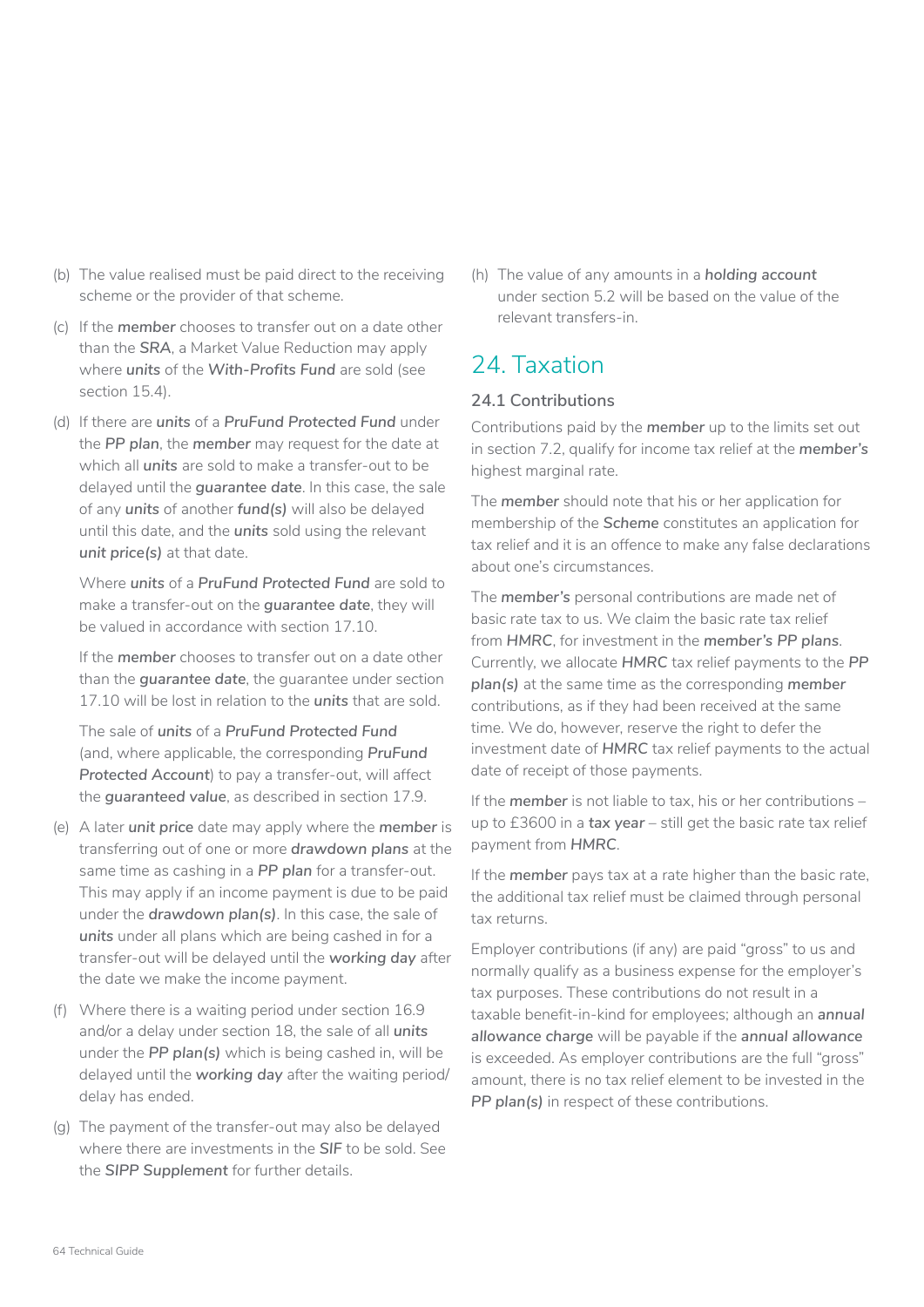### **24.2 Investment funds**

Investments in pension funds in which *registered pension schemes* are invested are given important tax benefits. They do not pay tax on investment income received or capital gains. Dividends from many overseas companies will be paid after deduction of an overseas withholding tax that the pension scheme cannot generally recover. Dividends from UK companies are exempt from tax in the pension scheme.

### **24.3 Benefits**

- (a) Pensions are normally taxable as earned income.
- (b) Pension commencement lump sums are tax-free.
- (c) 25% of the uncrystallised funds pension lump sum will normally be tax-free with the remainder taxable as earned income.
- (d) 25% of the small lump sum will be tax-free with the remainder taxable as earned income.
- (e) A serious ill-health lump sum will normally be tax-free.
- (f) Lump sum death benefits will normally be free of inheritance tax.
- (g) Any lump sum death benefit that is not paid within the time limit described in section 22.3.2, will be taxable. Where the lump sum death benefit is paid to a beneficiary who is an individual, the payment will be taxed at the beneficiary's highest marginal rate of income tax.
- (h) All benefits, except any lump sum death benefit that is not paid within the time limit in section 22.3.2, count towards the *member's personal lifetime allowance*  and a *lifetime allowance charge* may be payable by the recipient(s).

### **24.4 Unauthorised payments**

Payments made from the *PP plan(s)* (and therefore from the *Scheme(s)*) are considered to be unauthorised payments where they do not comply with legislation. Generally, the payments and benefits described in this *Technical Guide* will not be considered unauthorised payments so long as they are within *HMRC* rules and limits.

We make every effort to ensure that the benefits and payments made are not treated as unauthorised payments, but, in some circumstances beyond our control, **HMRC** may decide that certain payments are unauthorised and tax them accordingly. This may happen, for example, in the case where Ongoing *Adviser Charges* are deducted and paid to a financial adviser after he or she has ceased to provide advice to the *member* (see section 20.6). It should be noted that this is not the only instance when a payment may be treated as an unauthorised payment. Any payment that is not made in accordance with *HMRC* rules is an unauthorised payment.

Unauthorised payments are subject to a tax charge of 40% of the payment. Also, a surcharge of 15% is payable where unauthorised payments exceed a certain limit for more than a certain period of time (as determined by *HMRC*).

## 25. Changes to the PP plan and/or to the terms and conditions set out in this Technical Guide

### **25.1 Changes requested by the member**

The *member* can ask for his or her *PP plan(s)* to be amended. Any such change is subject to our agreement.

### **25.2 Changes by Prudential**

**Note**: This section 25.2 does not apply to our limits or charges. Our right to change our limits and charges is set out in section 26.

(a) Subject to (b) below, we can make changes to any *PP plan* and/or to the terms and conditions set out in this *Technical Guide*, providing we give *reasonable notice*  to the *member* and obtain his or her consent.

If, having given *reasonable notice*, we do not receive any response from the *member* by the date specified in our notice, we will be entitled to infer his or her consent to the change.

(b) We can add to, amend, modify or set aside any of the terms and conditions in this *Technical Guide*  without giving **reasonable notice** and/or obtaining the *member's* consent in the circumstances set out below.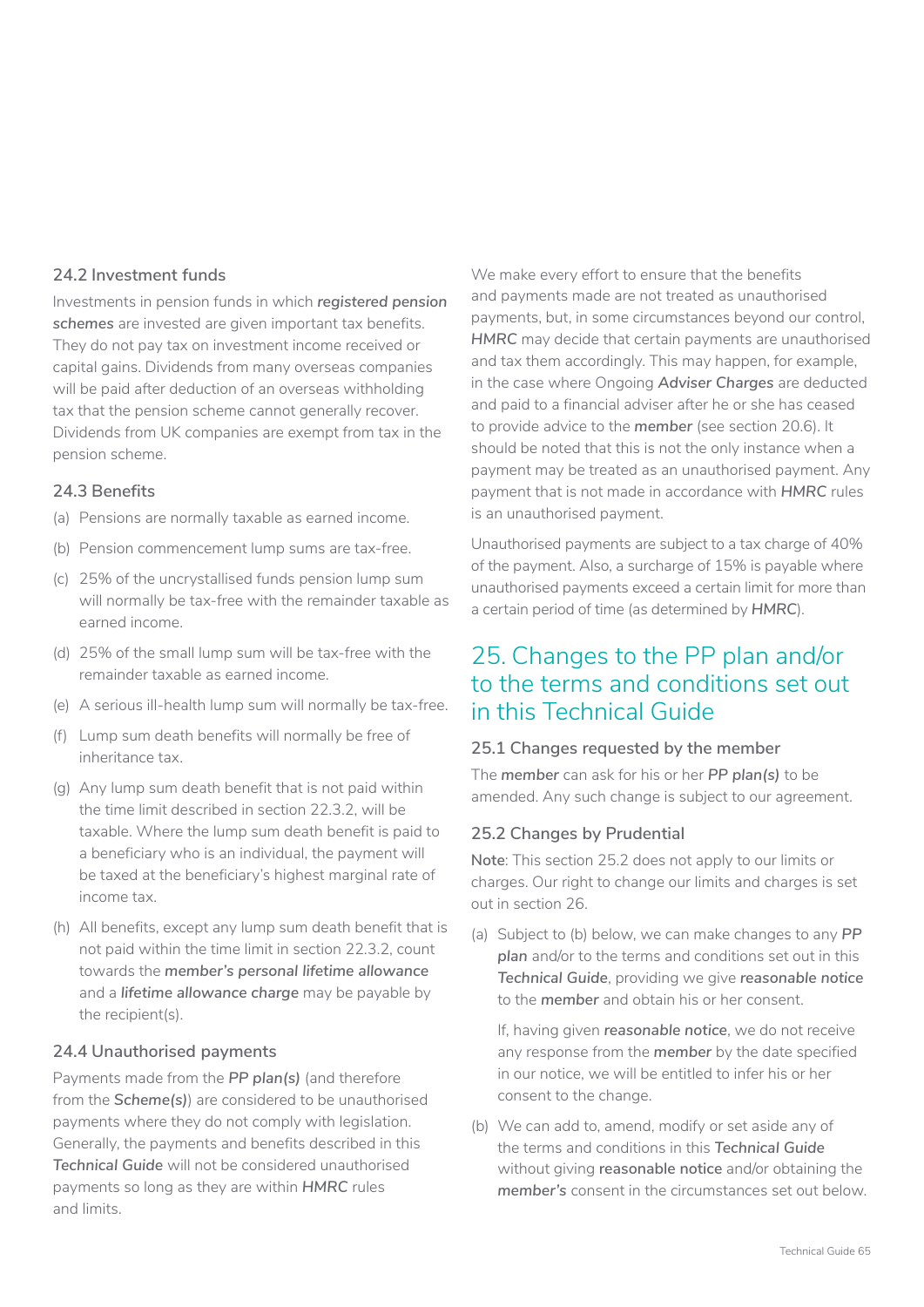We can make changes under this section 25.2(b) without giving *reasonable notice* to the *member*: for example, where we are required by law to take urgent action, or where the change is either to the *member's*  advantage or has little or no adverse financial effect on the *member's PP plan*. Except where it is impracticable to do so, we will, however, always notify the *member* of any changes made under this section 25.2(b) and such notification may be made after we have made the changes. In determining whether we must give the *member reasonable notice* or whether we may simply notify the *member* of a change, we will take into account all of the circumstances of the change and our duty to treat all of our customers fairly.

The circumstances in which we can make changes without the *member's* consent are as follows:

- (i) if it becomes impossible or unreasonable to follow the relevant terms and conditions because of a change in legislation, regulations or otherwise;
- (ii) if circumstances have changed in a way which could not have reasonably been predicted at the start of a *PP plan*;
- (iii) if the addition, amendment, modification or setting aside is reasonable (for example, the change must be justifiable and either be to the *member's*  advantage or have little or no adverse financial effect on the *PP plan*; or if the change does have an adverse effect, it must be justifiable in terms of our duty to treat all of our customers fairly; or the change must be due to circumstances entirely outside our control);
- (iv) if the basis on which any company from within *M&G plc* is taxed changes, and then we can only change a *PP plan* in such a way which ensures that the balance between the *member* and us is the same as it was before the change;
- (v) if we discover that any payments to the *PP plan*  do not relate to pension business in the way described in section 58 of the Finance Act 2012. See also section 28.7;

(vi) if we do not have a current address for the *member*, which will mean that we cannot contact the *member* to provide the written notification of a proposed amendment that we would otherwise have given in terms of this *Technical Guide*.

**Note**: The examples given in (iii) are not meant to be an exhaustive list, nor do we mean to limit the circumstances in which a change might be considered "reasonable" to circumstances specifically of this type.

- (c) If the *member* is unhappy with any changes, he or she should contact us in accordance with section 27.
- (d) Additional terms and conditions regarding changes to the *funds* and a *holding account* are set out in sections 10.6, 13.1, 13.4 and 17.5.

## 26. Changes to limits and charges

From time to time, we may change the limits and charges in this *Technical Guide*. We may also introduce charges for making switches between *funds* under sections 10 and 11, and we may introduce or increase charges if a charge is imposed on us under the Financial Services Compensation Scheme (FSCS) (or any other investor compensation scheme) as described below and in section 28.8.

A change to the charges payable under the *PP plan* may also be effected through the withdrawal of, or a change to the terms and conditions of, the Fund Size Discount and/or the Loyalty Discount described in sections 19.5 and 19.6.

Changes to limits may be necessary to take account of inflation or other factors which affect the running of our business.

We will keep any increases to charges or new charges to reasonable amounts, reflecting any increases in our reasonable costs for operating the *PP plan(s)*, the *Pru Flexible Retirement Plan* and/or the *Scheme(s)*. This may happen, for example:

• if any *external company* or other company that performs any administrative or investment function on our behalf, increase the charges that we pay them; or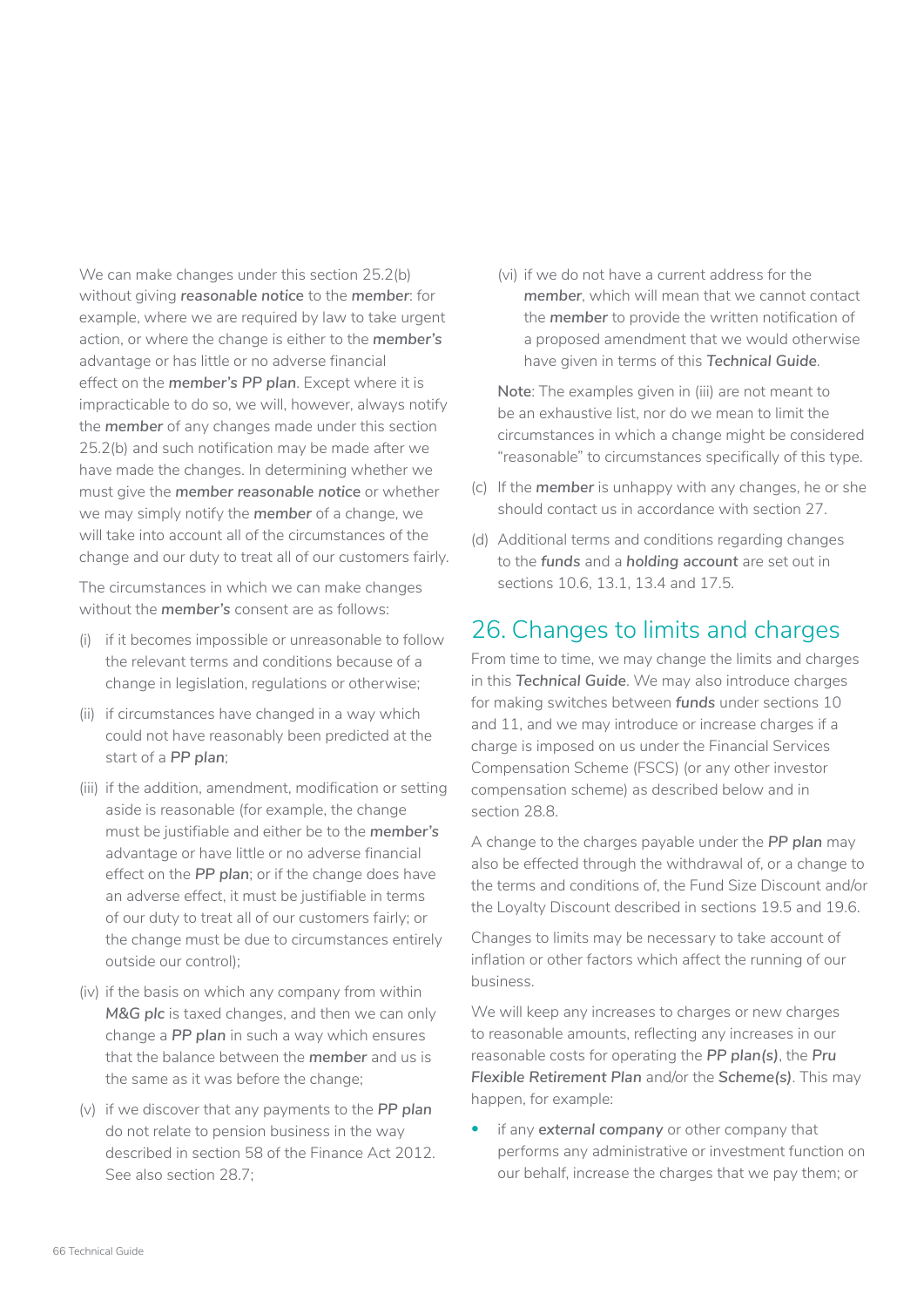- if we experience an increase in the general administrative costs that we incur in operating the *PP plan(s)*, the *Pru Flexible Retirement Plan* and/or the *Scheme(s)*; or
- if the basis on which any company from within *M&G plc* is taxed changes; or
- if a charge is imposed on us under the FSCS (or any other investor compensation scheme); or
- if we discover that payments to the *PP plan* do not relate to pension business in the way described in section 58 of the Finance Act 2012.See also section 28.7.

See also section 19.8 which explains in detail how changes may affect the Annual Management Charges.

We will give the *member reasonable notice* if we make any change to limits or charges described in this *Technical*  Guide or if we introduce any new charges.

If the *member* is unhappy with any changes, he or she should contact us in accordance with section 27.

# 27. Complaints

We want to know about any disputes or complaints as soon as possible. If the *member* or beneficiary (as appropriate) has any disputes or complaints, he or she should contact us in the first instance at the address shown in section 1.10.

In the unlikely event that we are unable to resolve any disputes or complaints, the *member* or beneficiary (as appropriate) can contact the organisations mentioned below. These organisations provide their services free of charge.

• Financial Ombudsman Service (FOS) Its address is:

Exchange Tower London E14 9SR

Telephone: 0800 023 4567

Website address: [www.financial-ombudsman.org.uk](http://www.financial-ombudsman.org.uk/) The Financial Ombudsman Service investigates disputes or complaints about the sale and marketing of pension plans.

The Pensions Ombudsman (TPO) Its address is:

10 South Colonnade Canary Wharf London E14 4PU

Telephone: 0800 917 4487

Website address: [www.pensions-ombudsman.org.uk](http://www.pensions-ombudsman.org.uk/)

The Pensions Ombudsman investigates disputes or complaints about how pension plans are run.

We can give guidance as to which is the appropriate organisation for the *member* or his or her beneficiary (as appropriate) to contact in the event of a particular dispute or complaint.

# 28. Other information

## **28.1 Yearly statements**

There are legal requirements – the "disclosure regulations" – on the provision of information about pension plans. We meet these requirements and give additional information automatically. This helps the *member* to track the progress of his or her investment.

We provide yearly benefit statements. These statements show total contributions paid in the last year (or, if less, since the start of the *PP plan*), the current value(s) and projected value(s) of the *PP plan(s)*.

### **28.2 Divorce and dissolution**

(a) Legislation requires that pension plans are taken into account in divorce settlements and settlements made on the dissolution of civil partnerships.

The pension plan can be "set-off" against other matrimonial and civil partnership assets – the pension plan is left intact, but the split is allowed for by adjusting the shares in other assets.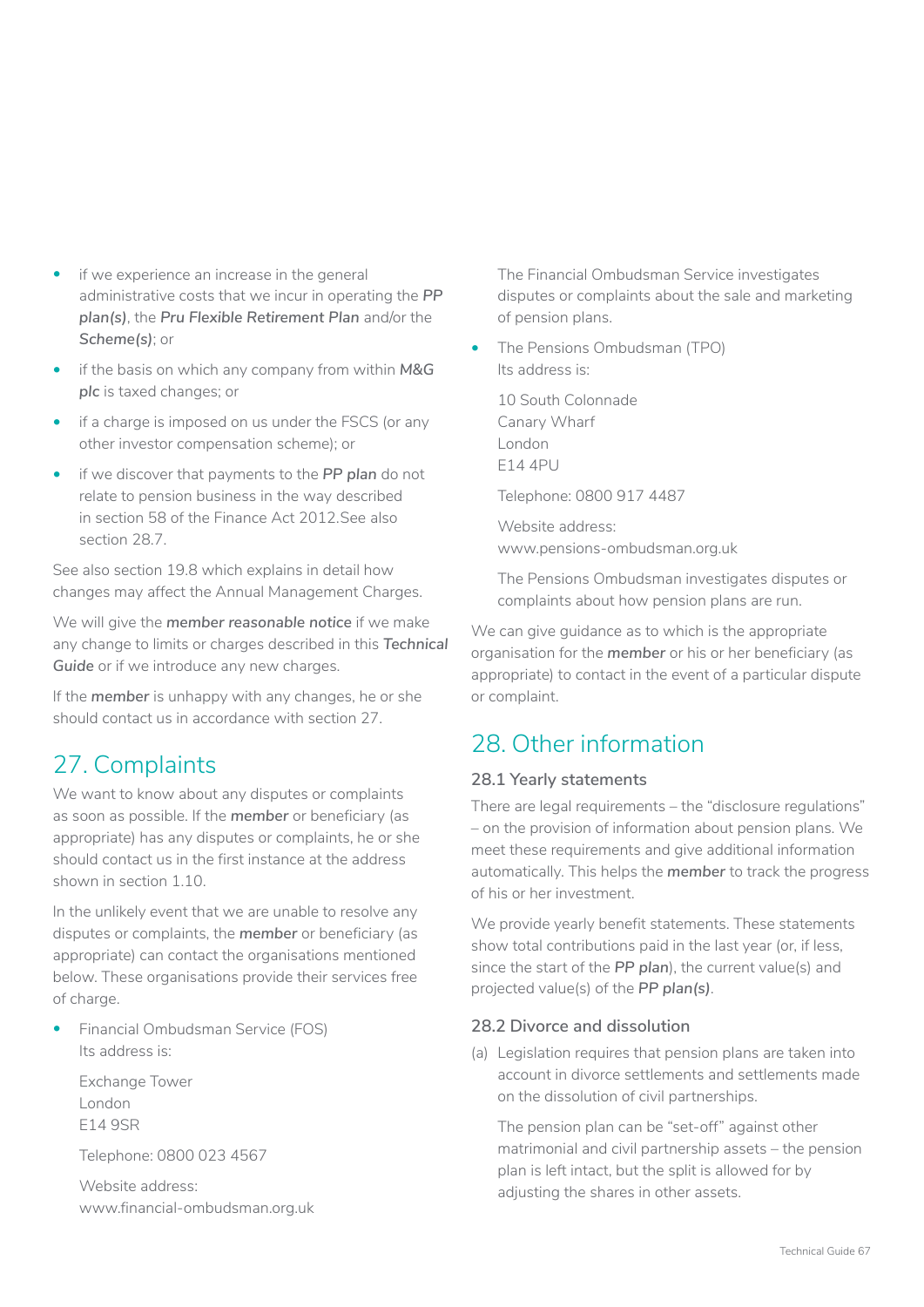Alternatively, particularly where the pension value is disproportionately high in relation to other matrimonial and civil partnership assets, the Court can instruct that:

- part of a pension plan is "earmarked" for payment to a former spouse or civil partner at retirement or on earlier death; or
- the pension is "split" under a pension sharing order – with a transfer being made to a plan in the ex-spouse's or ex-civil partner's name.
- (b) There are rules on compliance with Court earmarking and pension sharing orders, to ensure that the terms specified in the order are met. In addition, a copy of an earmarking order must be passed on if the pension plan covered by the order is surrendered and transferred to another pension plan.
- (c) We may charge for providing information needed in the discussions leading to earmarking and pension sharing orders, to comply with implementation of the orders. We will tell the *member* (and/or his or her representatives) if any such charge is to be applied, before we take any action on a request for information in relation to a divorce/dissolution settlement or when we get an order. Any such charge would normally be payable separately by cheque from one of the parties to the divorce/dissolution.
- (d) When considering his or her options, the *member*  should seek financial advice. A financial adviser can assess the *member's* personal circumstances, talk him or her through his or her options and make a recommendation based on this information.

### **28.3 Assignment and forfeiture**

The benefits under a *PP plan* should not be assigned or forfeited, except that:

- annuity payments which continue to be paid during a guaranteed period to an annuitant's estate after his or her death, may be assigned in the annuitant's will, or as part of the distribution of the annuitant's estate;
- pension sharing on divorce or dissolution as described in section 28.2 is permitted; and

• benefits may be forfeited to the extent permitted by sections 273 to 278 of the Proceeds of Crime Act 2002.

## **28.4 Bankruptcy**

Legislation has been passed on the effect of bankruptcy on pensions. In broad terms, pensions from *registered pension schemes* will not form part of the assets to be taken into account in bankruptcy, if the bankruptcy petition is presented to the Court on or after 29th May 2000, and the benefits are not at that time in payment.

However, where the benefits are in payment, a Court has the right to order that part or all of a pension in payment to the bankrupt, and/or a lump sum, from a pension scheme or arrangement, be included in a bankrupt's estate (and, therefore, be available to the trustee in bankruptcy) for a specified period, if it finds that the bankrupt's total income is in excess of what the bankrupt and his or her family reasonably need to live on.

Legislation also limits the scope for pension contributions where the money should, instead, have been available to creditors.

## **28.5 Governing law**

The *member's PP plan(s)* will be governed by the law of England and Wales and any disputes connected with the *PP plan(s)* will be settled in the Courts of England and Wales. The parties agree irrevocably to submit to the jurisdiction of the Courts of England and Wales.

### **28.6 Contract of long-term insurance**

The benefits arising under the *member's PP plan(s)* relate to a "contract of long-term insurance" within the meaning of the Financial Services and Markets Act 2000 (Regulated Activities) Order 2001.

### **28.7 Pension business**

All payments made to any *PP plan(s)* must relate to pension business in the way described in section 58 of the Finance Act 2012. If we discover that any payments do not meet this requirement, we may modify the terms of the *PP plan(s)* under sections 25 and/or 26 in whatever way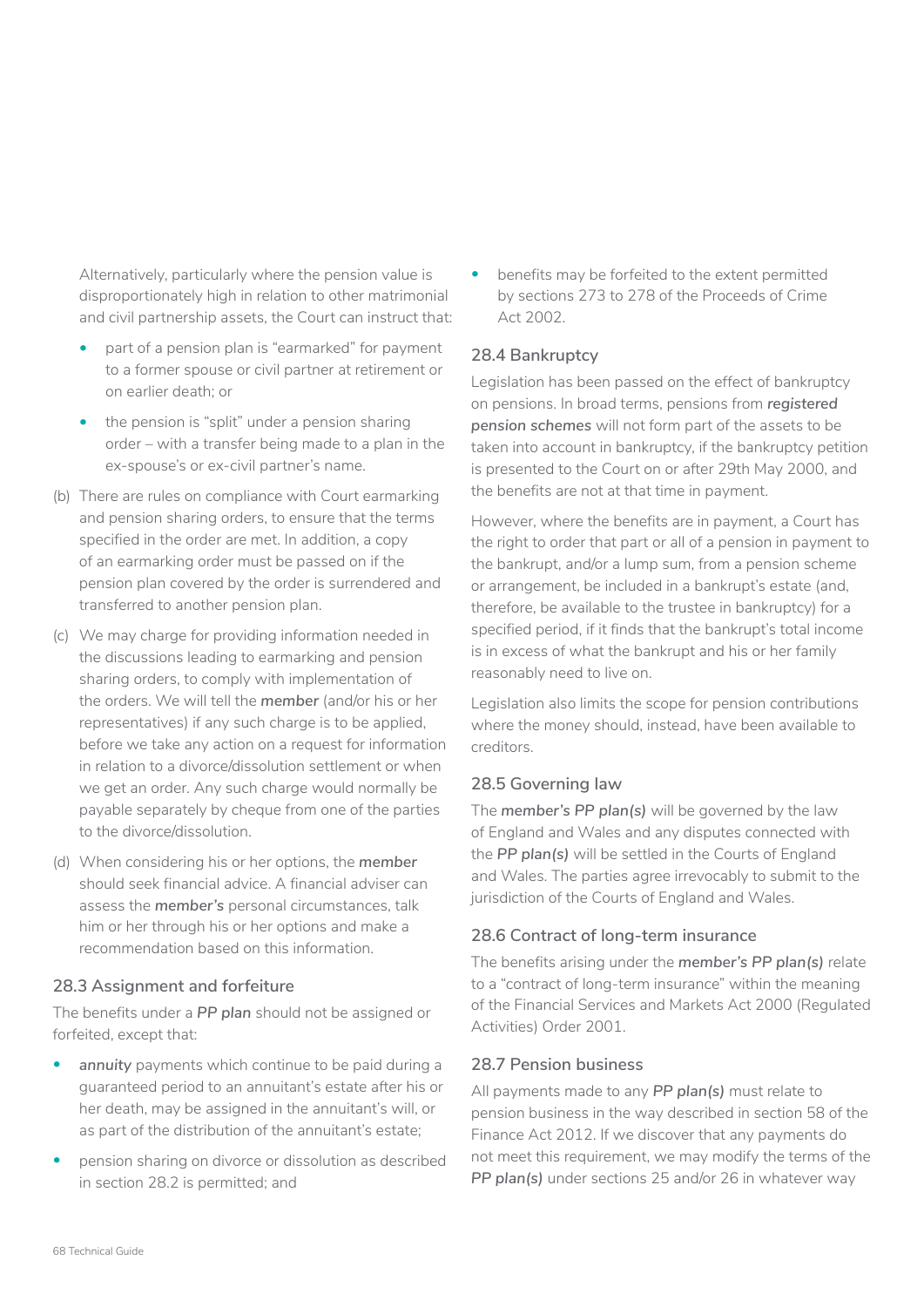is necessary to ensure that *HMRC* does not tax any of the funds or does not impose any other penalty on us. If such modification is necessary, we will notify the *member* and provide full details of the changes.

## **28.8 The Financial Services Compensation Scheme**

If we get into financial difficulties which affect our ability to pay the *member's* claim, he or she may be eligible to receive compensation under the Financial Services Compensation Scheme (FSCS).

The FSCS is an independent body set up under the Financial Services & Markets Act 2000 to provide compensation to individuals if their authorised financial services provider gets into financial difficulties and is unable, or likely to be unable, to pay claims against it. This circumstance is widely referred to as being "in default".

It is important for the *member* to be aware that he or she may not always be able to make a claim under the FSCS and that there are limitations in the amount of compensation he or she may receive.

Any compensation available will depend on the *member's*  eligibility, the type of financial product or service involved, the funds selected and the circumstances of the claim.

The *member* can find out more information on the FSCS and examples of limits in the scope of FSCS cover by visiting our website at [pru.co.uk/about/financial-services](https://www.pru.co.uk/about/financial-services- compensation-scheme)[compensation-scheme](https://www.pru.co.uk/about/financial-services- compensation-scheme) or he or she can call our Customer Services team on 0345 075 2244.

Information is also available from the FSCS. The *member*  can contact the FSCS by:

- writing to: Financial Services Compensation Scheme PO Box 300 Mitcheldean GL17 1DY
- telephoning: 0800 678 1100;
- visiting its website at: [fscs.org.uk](https://www.fscs.org.uk)

Policyholders, including the *member*, are not protected by the FSCS against the insolvency of other companies within *M&G plc* or an *external company*. This means that the FSCS does not provide protection:

- for *Prudential Unit-Linked Funds* which are invested solely in funds operated by another company within *M&G plc* (for example, unit trusts or *OEICs* operated by another company within *M&G plc*);
- for *Prudential Unit-Linked Funds* which are provided through another company within *M&G plc*;
- for *Externally-Linked Funds* (including the *SIF*); or
- for a *holding account*.

If another company from within *M&G plc* or an *external company* becomes insolvent and we cannot recover the full value of the *units*, *SIF* investments or amounts in a *holding account*, *Prudential* will not be liable for the shortfall.

As reflected in section 26, if a charge is imposed on us under the FSCS (or any investor compensation scheme), we may pay it by imposing on our policyholders whatever additional charges are necessary and reasonable.

### **28.9 The Pension Tracing Service**

The Pension Tracing Service is a free Government service that helps individuals who have lost touch with their previous pension arrangements trace their pension rights. You can contact the Pension Tracing Service by:

- writing to: The Pension Service 9 Mail Handling Site A Wolverhampton WV98 1LU
- telephoning: 0800 731 0193
- visiting its website at: [gov.uk/find-pension-contact-details](https://www.gov.uk/find-pension-contact-details).

## **28.10 Contracts (Rights of Third Parties) Act 1999**

Although the *Trustee* is the policyholder (as explained in section 1.5), the *member* has directly enforceable rights against us in respect of the benefits under this *Technical Guide* to which he or she is or becomes entitled. Subject to this, nothing in this *Technical Guide* confers or purports to confer on any third party any benefits or any right to enforce any term or condition set out in this *Technical Guide* pursuant to the Contracts (Rights of Third Parties) Act 1999.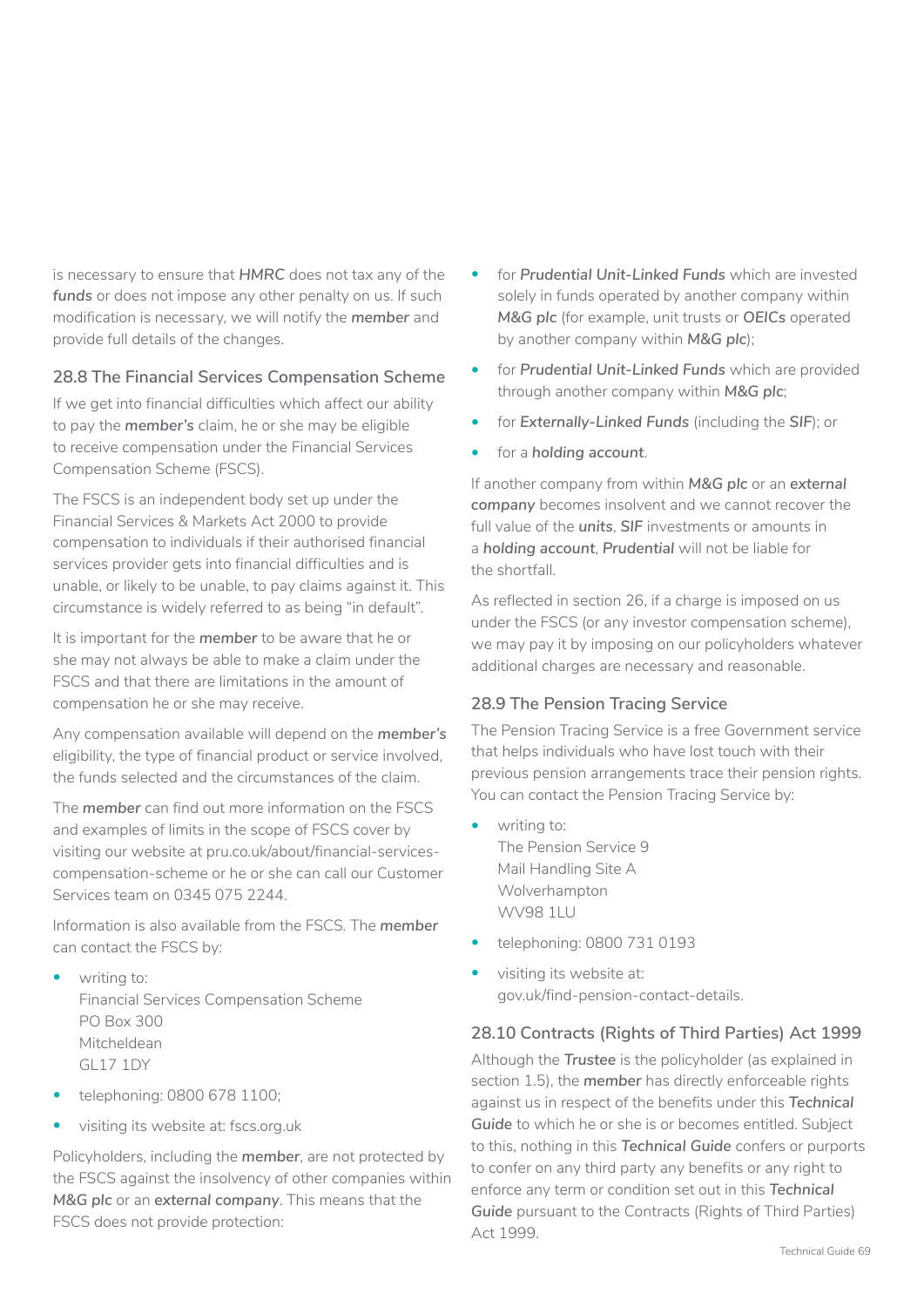#### **28.11 MoneyHelper**

The member can get independent and impartial information and guidance on pensions matters from MoneyHelper. MoneyHelper provides its services free of charge. The member can contact MoneyHelper by:

- writing to: MoneyHelper Pensions Guidance Money and Pensions Service 120 Holborn London EC1N 2TD
- telephoning: 0800 011 3797
- visiting its website at: [moneyhelper.org.uk/en/pensions-and-retirement](http://www.moneyhelper.org.uk/en/pensions-and-retirement)

## 29. Meanings of special words and expressions

The words and expressions explained in this section 29 are shown in *bold italic* throughout this *Technical Guide*.

*actual Annual Management Charge*: This is the main charge that we make for operating the *PP plan*. It is expressed in terms of the *basic Annual Management Charge* plus or minus a percentage adjustment which takes account of any discounts available (see section 19.3).

*Adviser Charge*: An amount deducted from the *PP plan*  and paid to the *member's* financial adviser as his or her agreed payment for advice (see section 20.1). There are three types of Adviser Charge available under the *Pru FRP Personal Pension Plan*:

- Set-up Adviser Charge (see sections 20.4 and 20.5);
- Ongoing Adviser Charge (see section 20.6); and
- Ad hoc Adviser Charge (see section 20.7).

There is also a type of Adviser Charge known as a "*SIF*  Ad hoc Adviser Charge". This type of Adviser Charge is relevant only where the *PP plan* is invested in the *SIF*. See the *SIPP Supplement* for further information.

*anniversary date*: The anniversary each year of the *start date* of each *PP plan*.

*annual allowance*: Under legislation, there is a limit for each *tax year* on the total contributions that can be made by or in respect of the *member* to the *Scheme* and to all other *registered pension schemes*. This limit is called the annual allowance. The annual allowance will also take into account the increase in value of any defined benefits that the *member* may have under any other *registered pension scheme*. If the annual allowance is exceeded, the *member*  will be liable to an *annual allowance charge*. The annual allowance is explained in more detail in section 7.3.

*annual allowance charge*: This is a tax charge for which the *member* is liable if the *annual allowance* is exceeded. The annual allowance charge is based on the *member's*  highest marginal rate of income tax in respect of the amount in excess of the *annual allowance*.

Neither we nor the *Trustee* can be held liable if the *member* suffers any loss due to our acceptance of a payment that results in an annual allowance charge.

*annuity*: A pension contract that is purchased from an insurance company using the proceeds of cashing in a pension arrangement. In exchange, pension payments are made to the person entitled to benefit from the annuity.

*arrangement*: One of the segments into which each *PP*  plan is automatically divided, as described in section 8.2.

*automatic enrolment legislatio*n: The legislation in Part 1 of the Pensions Act 2008 and regulations made under that Part, which provides for pension scheme membership for jobholders.

*Average Weekly Earnings index*: A monthly measure of the average weekly earnings per job in Great Britain, published by the Government Executive Agency known as the Office for National Statistics. If this index is no longer published or if, in our opinion, the index is no longer suitable, we will use another index which we consider suitable, including an index we calculate for this purpose.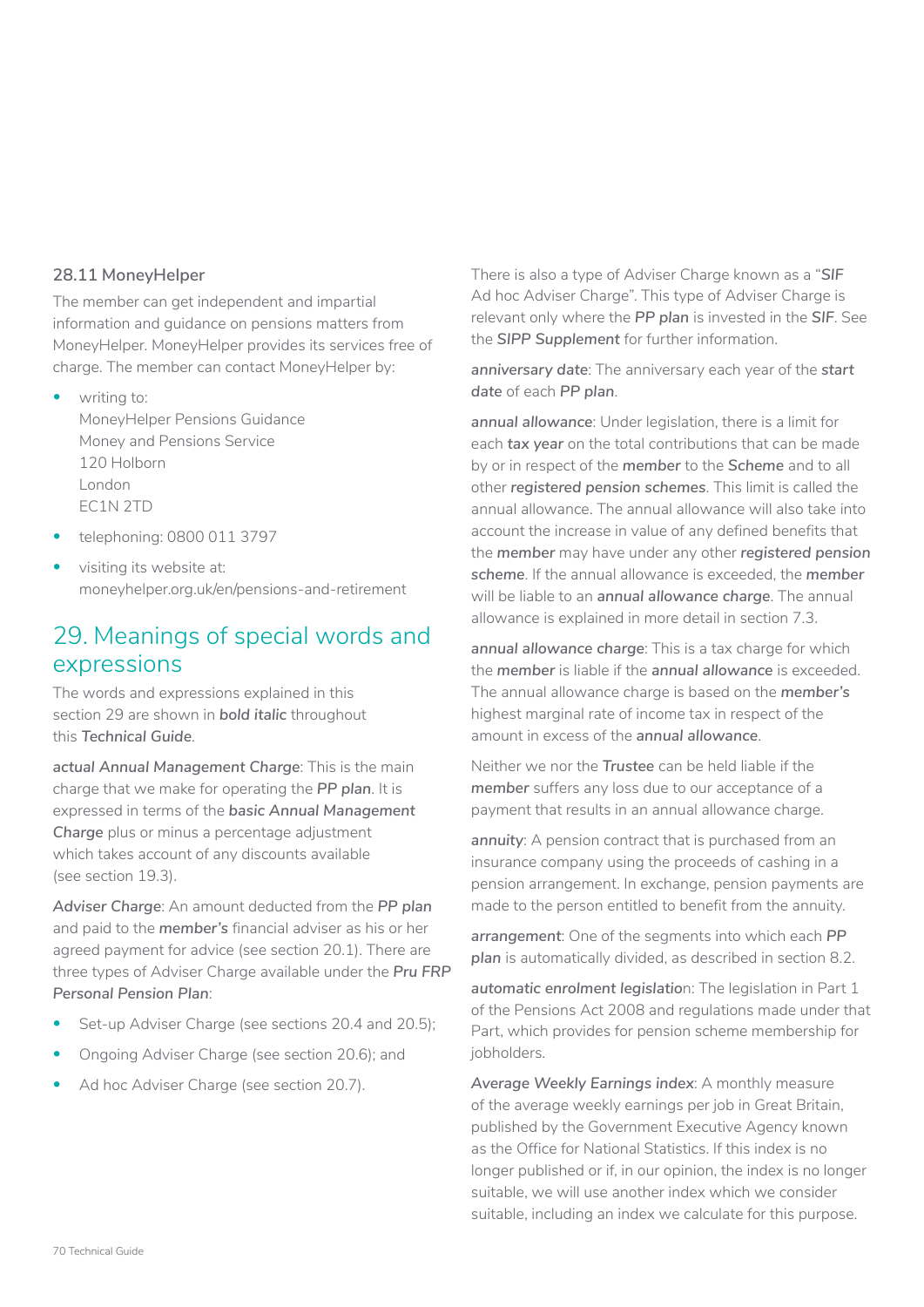*basic Annual Management Charge*: This is the charge that we make for managing a *fund*. The charge may vary from *fund* to *fund*. The current basic Annual Management Charges for all of our *funds* are published in our current funds literature. The basic Annual Management Charge is sometimes known as the Fund Management Charge.

*capped drawdown*: Where income payments from a *drawdown plan* are limited to a percentage of the GAD annuity rates which are the annuity rates supplied by the Government Actuary Department for the purpose of *drawdown pension arrangements*.

As mentioned in section 1.2, on and from 6th April 2015, new money can only be paid for a *member* to a *drawdown plan* which is a *flexi-access drawdown* plan (although a new capped drawdown plan can still be set up as a result of a transfer from an existing capped drawdown plan).

Details of the capped drawdown plan are contained in the *Pru FRP Drawdown Technical Guide* coded FRPT10364.

*daily smoothing limit*: This is a specified limit, expressed as a percentage of the *unit price*, that we may choose to vary from time to time and that may differ across the range of *PruFund Funds*. For further information, please see our guide on how the PruFund range of funds is managed at: [pru.co.uk/pdf/WPGB0031.pdf](https://www.pru.co.uk/pdf/WPGB0031.pdf)

*default fund*: This is the investment fund to which payments will be automatically applied in the event that the *member* does not state his or her own choice from among the *funds* available. Details of the default fund are available from *Prudential* on request.

The default fund does not represent a recommendation by *Prudential* and the *member* should consider and choose funds to suit his or her needs. When considering his or her options, the *member* should seek financial advice. A financial adviser can assess the *member's* personal circumstances, talk him or her through his or her options and make a recommendation based on this information.

*disqualifying pension credit*: This is a *pension credit*  that has been received by an individual on divorce or dissolution where his or her ex-spouse's or ex-civil partner's benefits were already in payment at the time the *pension credit* was awarded.

As the benefits being awarded are already in payment, no further pension commencement lump sum can be paid to the *member* when the *drawdown plan* is set up.

*drawdown pension arrangement*: A pension arrangement under which, instead of buying an *annuity*, the individual can opt to withdraw income from his or her pension savings. The *Pru FRP Drawdown Plan* is a drawdown pension arrangement.

*drawdown plan*: A *Pru FRP Drawdown Plan* set up for the *member* for the purpose of drawing income payments under the *Pru Flexible Retirement Plan's* "drawdown" option. It can also mean a drawdown plan set up for a dependant or a nominee.

*expected growth rate*: This is the annual rate of increase, which may be zero but will never be negative, applied on a daily basis to increase *unit prices* in each *PruFund Fund*  (except when the smoothing process has been suspended under section 16.8.5) and each *PruFund Account*. The same expected growth rate applies to each *PruFund Fund* and its corresponding *PruFund Account*. Different expected growth rates apply to each separate *PruFund*  Fund (and the corresponding PruFund Account), except in the case of a *PruFund pair* or a *PruFund Account pair*. In the case of a *PruFund pair*, the same expected growth rate applies to both *PruFund Funds* within that *PruFund pair*. The same applies to *PruFund Accounts* within a *PruFund Account pair*. See sections 16.7 and 16.8.

*external companies and Externally-Linked Funds:* External companies are companies or other entities that are either:

- (a) managers of collective investment schemes (such as unit trusts and *OEICs*) operating outside *M&G plc*; or
- (b) life assurance companies outside *M&G plc*.

**Prudential** (or other companies within M&G plc) has entered into agreements with certain external companies so that *funds* that invest in externally-managed collective investment schemes and *funds* with investment performance linked to funds of external life assurance companies may be offered under the *Pru Flexible Retirement Plan*. These *funds* are called Externally-Linked Funds. The Externally-Linked Funds are *Unit-Linked Funds*.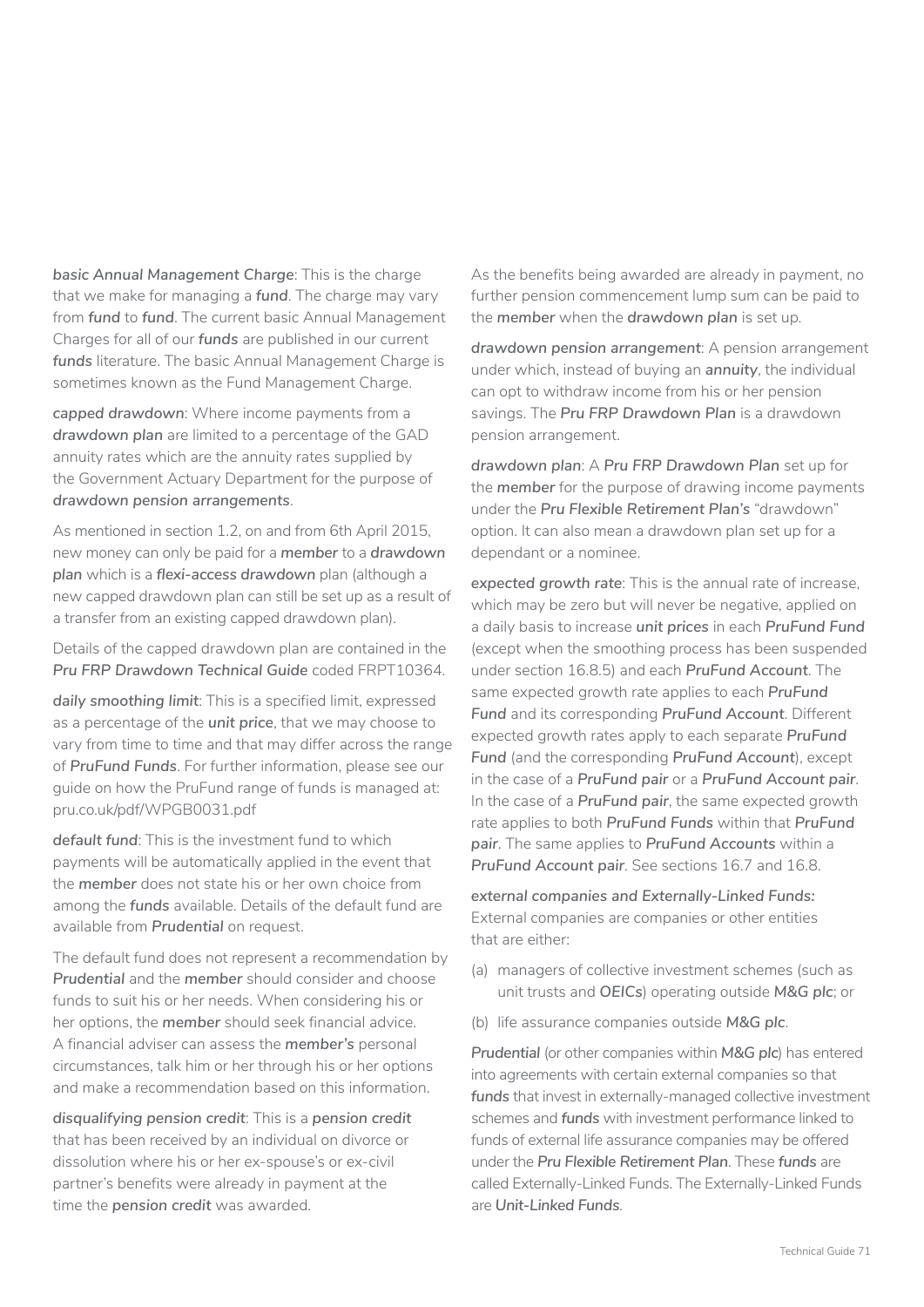*flexi-access drawdown*: An option introduced by the Taxation of Pensions Act 2014 which is available under the *Pru FRP Drawdown Plan* on and after 6th April 2015. There is no maximum income payment and also no minimum income requirement that needs to be satisfied under a flexi-access drawdown plan.

As mentioned in section 1.2, on and from 6th April 2015, new money can only be paid for a *member* to a *drawdown plan* which is a flexi-access drawdown plan (although a new *capped drawdown* plan can still be set up as a result of a transfer from an existing *capped drawdown* plan).

Details of the flexi-access drawdown option are contained in the *Pru FRP Drawdown Technical Guide* coded FRPT10364.

*FTSE*: Financial Times and the London Stock Exchange.

*fund*: This means one of the pension funds we make available for investing payments. The funds consist of the *Prudential Unit-Linked Funds*, the *With-Profits Fund*, the *PruFund Funds* and a number of *Externally-Linked Funds* (including the *SIF*). Whilst the *PruFund Accounts*  are also funds within the terms of this *Technical Guide*, they cannot be selected as investment choices: their function is to facilitate investment in the *PruFund Funds*. The funds available as investment choices under the *Pru Flexible Retirement Plan* are set out in our funds literature (available on request) and are subject to change from time to time (see section 13.4).

*gap after adjustment*: This is the specified gap, expressed as a percentage of the *net asset value per unit*, between the *unit price* and the *net asset value per unit*  immediately after the *unit price* has been adjusted as a result of the *daily smoothing limit* being met or exceeded as set out in section 16.8.3(b). We may choose to vary this percentage from time to time and it may differ across the range of *PruFund funds*. For further information, please see our guide on how the PruFund range of funds is managed at: pru.co.uk/pdf/WPGB0031.pdf

*guarantee charge*: This is the charge that we make in respect of any *units* of a *PruFund Protected Fund* and a *PruFund Protected Account* held under a *PP plan*.

*guarantee charge date*: This is the date each calendar month on which we deduct the *guarantee charge*. The guarantee charge date will normally fall on the same day of the month as the *guarantee start date*. If the guarantee charge date would fall on the 29th, 30th or 31st day of any month, we may substitute the 28th day of that month for that day. The first quarantee charge date falls in the first calendar month next following the *guarantee start date*, and subsequent ones then fall monthly thereafter.

*guarantee date*: This is the single date on which we test the value of any *units* of a *PruFund Protected Fund*  that are held under a *PP plan*. The guarantee date of an investment in a *PruFund Protected Fund* is determined in accordance with section 17.6.

*guaranteed value*: This is the minimum value, determined in accordance with sections 17.7 to 17.10, that an investment in a *PruFund Protected Fund* is guaranteed to meet on the *guarantee date*.

*guarantee period*: This is a pre-selected period under a *PruFund Protected Fund* at the end of which a guarantee applies in accordance with section 17. The guarantee period is chosen by the *member* from the range of guarantee periods which we offer under that *PruFund Protected Fund* at the *guarantee start date*. The range of guarantee periods and the minimum and maximum guarantee periods that we offer may change from time to time, as described in section 17.5. In some of our literature, the expression "guarantee term" may be used in place of "guarantee period".

*guarantee start date*: This means the date on which *units* of a *PruFund Protected Account* (or a *PruFund Protected Fund*, in the case of a switch from the nonprotected *PruFund Fund* in the same *PruFund pair*) are first allocated to the *PP plan*.

*HMRC*: Her Majesty's Revenue & Customs.

*holding account*: A cash deposit account which may be held under the *Scheme* but which is not part of a *PP plan*  or a *drawdown plan*. A holding account may be used for the consolidation of multiple transfers-in under section 5, before the payments are allocated to a *PP plan(s)* and, if appropriate, to a *drawdown plans(s)*.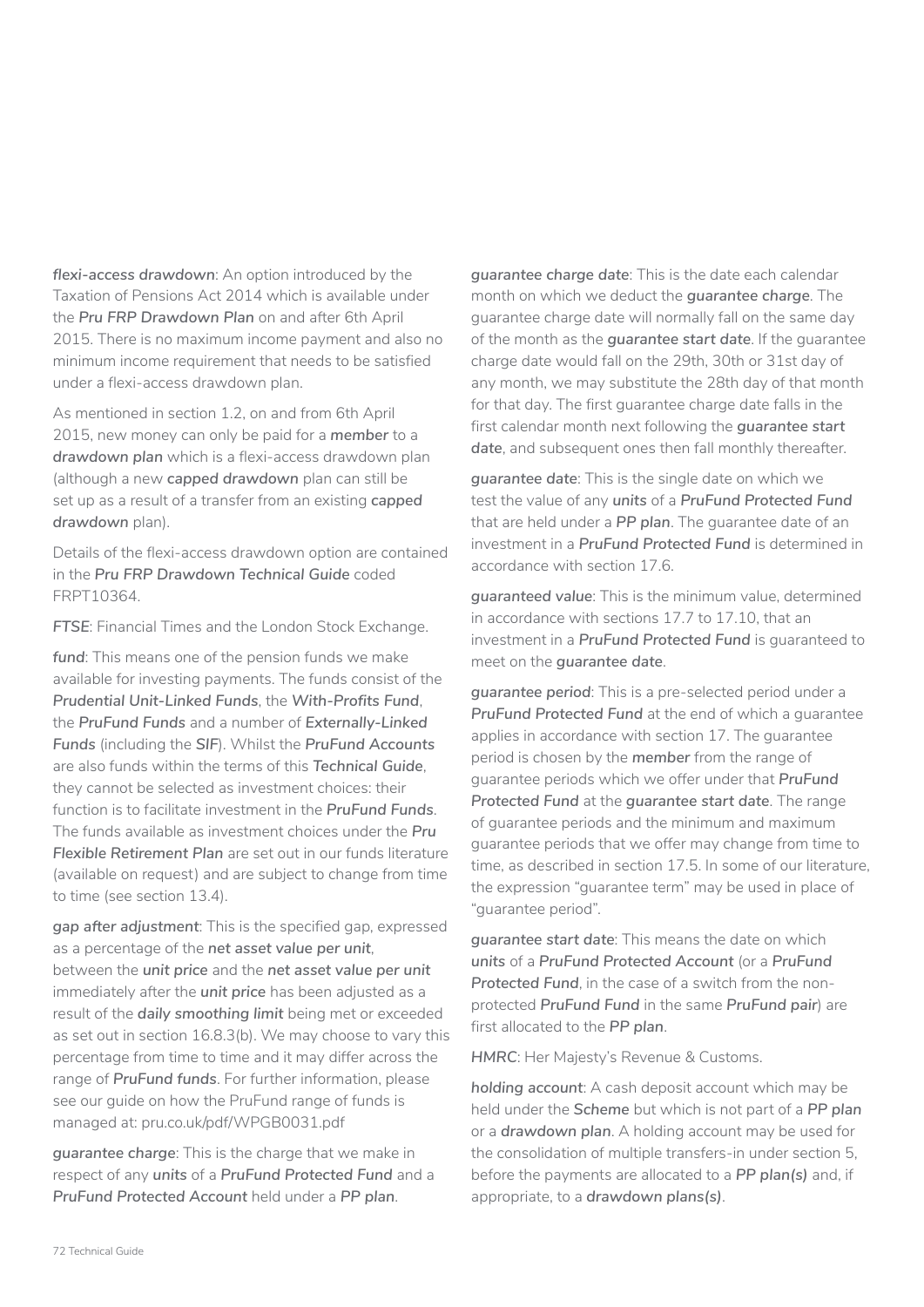*lifetime allowance charge*: This is a tax charge that applies if, when the *member* takes benefits from the *Scheme*, the value of those benefits exceeds the *member's* available *personal lifetime allowance*. If the excess is used to provide a pension it will be taxed at 25%. If the excess is taken as a lump sum it will be taxed at 55%. When testing the benefits against the *member's personal lifetime allowance*, the value of benefits previously taken from the *Scheme* and/or from any other *registered pension scheme*, will be taken into account.

Neither we nor the *Trustee* can be held liable if payment of a benefit from the *Scheme* results in a lifetime allowance charge.

*M&G plc*: M&G plc and its subsidiaries as defined in the Companies Act 2006.

*member*: The person identified in the Certificate of Membership, who has been accepted by us as a member of the *Scheme* and whose *PP plan* falls under the terms and conditions set out in this *Technical Guide*. An individual whose transfers-in are held in a *holding account*  is also a member of the *Scheme*, even though we may not have issued a Certificate of Membership.

*minimum With-Profits investment period*: Where the *member* proposes to invest in the *With-Profits Fund*, the period from the date of investment (or the date when *units*  are first allocated in that *fund* under a series of regular contributions – see section 9.5(d)) to the *SRA* must meet or exceed the minimum With-Profits investment period. The length of the minimum With-Profits investment period is determined as follows:

- (a) Where the *start date* was before 11th November 2013, the minimum With-Profits investment period is five years.
- (b) Where the *start date* is on or after 11th November 2013, the minimum With-Profits investment period is 10 years, unless (c) or (d) below applies.
- (c) Where:
	- the *PP plan* is for regular contributions; and
	- all requirements to set up that *PP plan* have been treated as received by us before 11th November 2013; and

• the *start date* of that *PP plan* was before 1st January 2014,

the minimum With-Profits investment period for that PP plan is five years.

- (d) Where:
	- the *PP plan* is for one or more transfers-in; and
	- the initial application and all other information required to set up that *PP plan* have been treated as received by us before 11th November 2013; and
	- the *start date* of that *PP plan* was before 25th November 2013

the minimum With-Profits investment period for that PP plan is five years.

Full details of how the minimum With-Profits investment period works are set out in section 9.5. The *member*  should contact us if he or she is in any doubt as to whether the minimum With-Profits investment period for his or her PP plan is five or ten years.

*monthly transaction date*: This is the date each calendar month on which:

- any *units* are sold to meet the *basic Annual Management Charge*, if this is an explicit charge (see section 19.2);
- we allocate *units* for the explicit rebate required under section 19.4 to meet the *actual Annual Management Charge*; and/or
- we deduct *units* to meet any Ongoing *Adviser Charges* under section 20.

The monthly transaction date will normally fall on the same day of the month as the *relevant date*. If the monthly transaction date would fall on the 29th, 30th or 31st day of any month, we may substitute the 28th day of that month for that day. The first monthly transaction date falls in the first calendar month next following the *relevant date*, and subsequent ones then fall monthly thereafter.

*net asset value per unit*: This definition is used in respect of the *PruFund Funds* (see section 16.8). It is the *fund*  value (as determined by us) of the relevant *PruFund Fund*, divided by the total number of *units* in that *PruFund*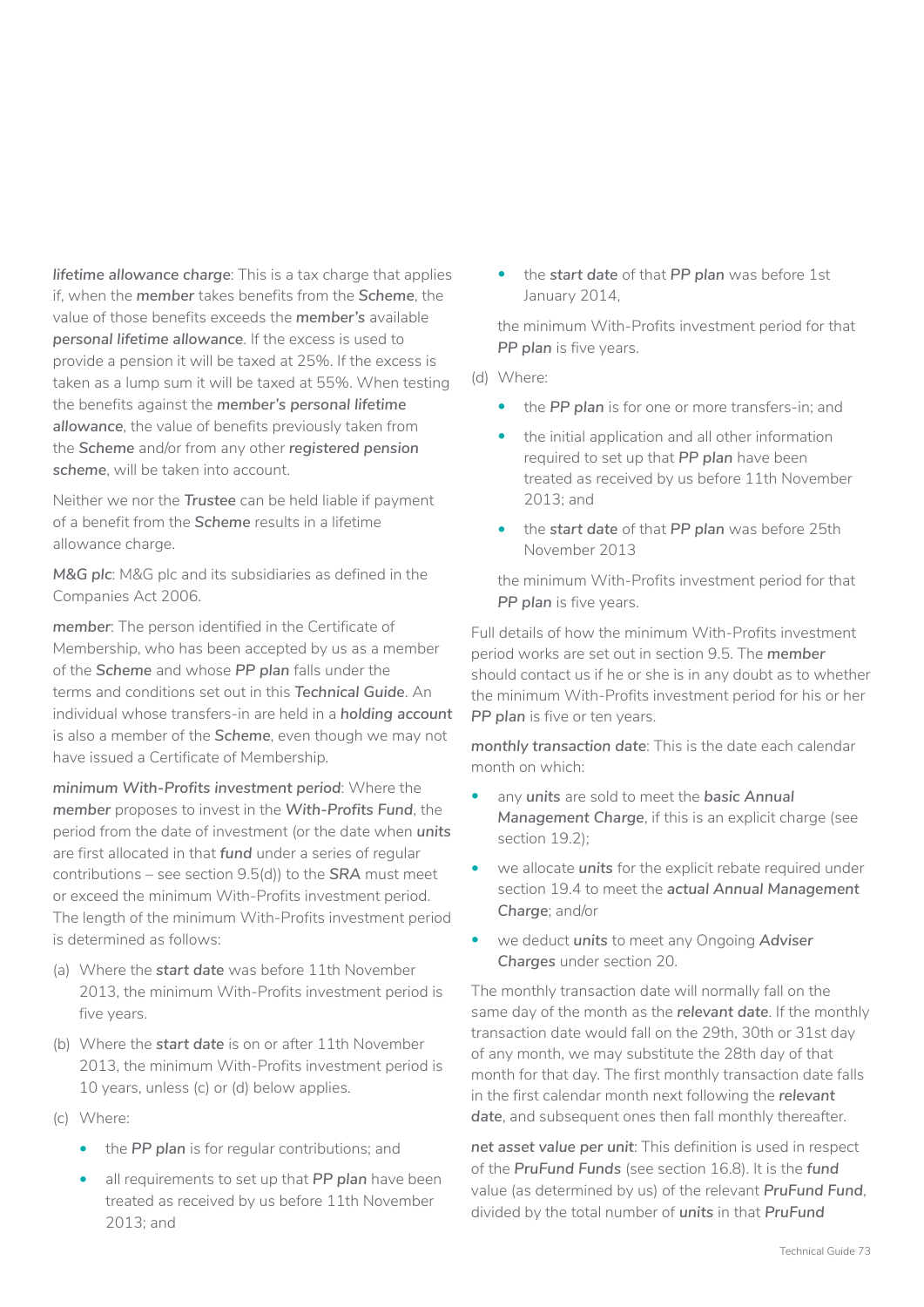**Fund** in respect of all pension and non-pension policies. which are invested in that *PruFund Fund*. In the case of a *PruFund pair*, the two *funds* in that *PruFund pair* are taken together when carrying out this calculation. See section 16.8.

*occupational pension scheme*: An employer-sponsored *registered pension scheme* (i.e. not a grouped personal pension arrangement).

*OEIC*: An open-ended investment company. Some of the *funds* available under the *Pru Flexible Retirement Plan*  invest in OEICs.

*PCP plan*: A Prudential Pension Choices Personal Pension or Drawdown plan, as applicable.

*pension credits and pension credit rights*: Pension credits and pension credit rights may arise in two situations, as follows:

- (a) an individual who has become divorced or whose civil partnership has been dissolved, may be awarded a pension credit in respect of his or her ex-spouse's or ex-civil partner's benefits under a *registered pension scheme*. Such pension credits can be transferred to the *Scheme*; and
- (b) if on divorce or dissolution the *member's* ex-spouse or ex-civil partner is awarded a pension credit in respect of the *member's* benefits under the *Scheme*, the exspouse or ex-civil partner may become a member of the *Scheme* in order to benefit from the pension credit.

In either of these two situations, moneys representing the relevant pension credits are invested under a *PP plan* for the individual and he or she will then have pension credit rights under the *Scheme*.

**Note**: In the context of this definition, pension credit also includes *disqualifying pension credits*.

*pension date*: This is the date that the *member* selects under section 21.4.2 as being the date when he or she actually wants to start benefits under section 21. It may, but does not have to be, the same as the *SRA*, as explained in section 21.4.

*personal lifetime allowance*: This will normally be the *standard lifetime allowance*. However, a higher or lower amount may apply in certain circumstances. For example, the personal lifetime allowance may be a higher amount where the *member* has *transitional protection* in relation to his or her benefits. Conversely, the personal lifetime allowance may be a lower amount where the *member* had a *protected early pension age* at 6th April 2006.

The value of the *member's* benefits is tested against his or her available personal lifetime allowance when he or she takes his or her benefits. If the *member* has not taken his or her benefits by age 75, those benefits will be tested against his or her available personal lifetime allowance at age 75. Before we pay any benefits, the *member*  will need to confirm in writing that the value of those benefits together with the value of benefits previously taken from the *Scheme* and/or from any other *registered pension scheme*, does not exceed his or her personal lifetime allowance. If, at that time, the *member's* personal lifetime allowance is different from the *standard lifetime allowance*, we will also need evidence of the actual personal lifetime allowance.

If the *member's* personal lifetime allowance is exceeded, the excess benefits will be subject to a *lifetime allowance charge*.

It is the *member's* responsibility to keep a record of the percentage of the *standard lifetime allowance* that has been used in providing benefits.

*post-RDR pension plan*: A pension plan which is subject to our regulator's rules on advice and adviser charging, effective from 31st December 2012. A *PP plan* or drawdown plan is treated as a post-RDR pension plan in the circumstances described in section 1.3.6(a).

*PP plan*: A *Pru FRP Personal Pension Plan* set up for the *member* in order to provide benefits under the *Scheme*. As explained in section 8, each different contribution type and benefit type is normally set up as a separate PP plan under the *Pru FRP Personal Pension Plan*.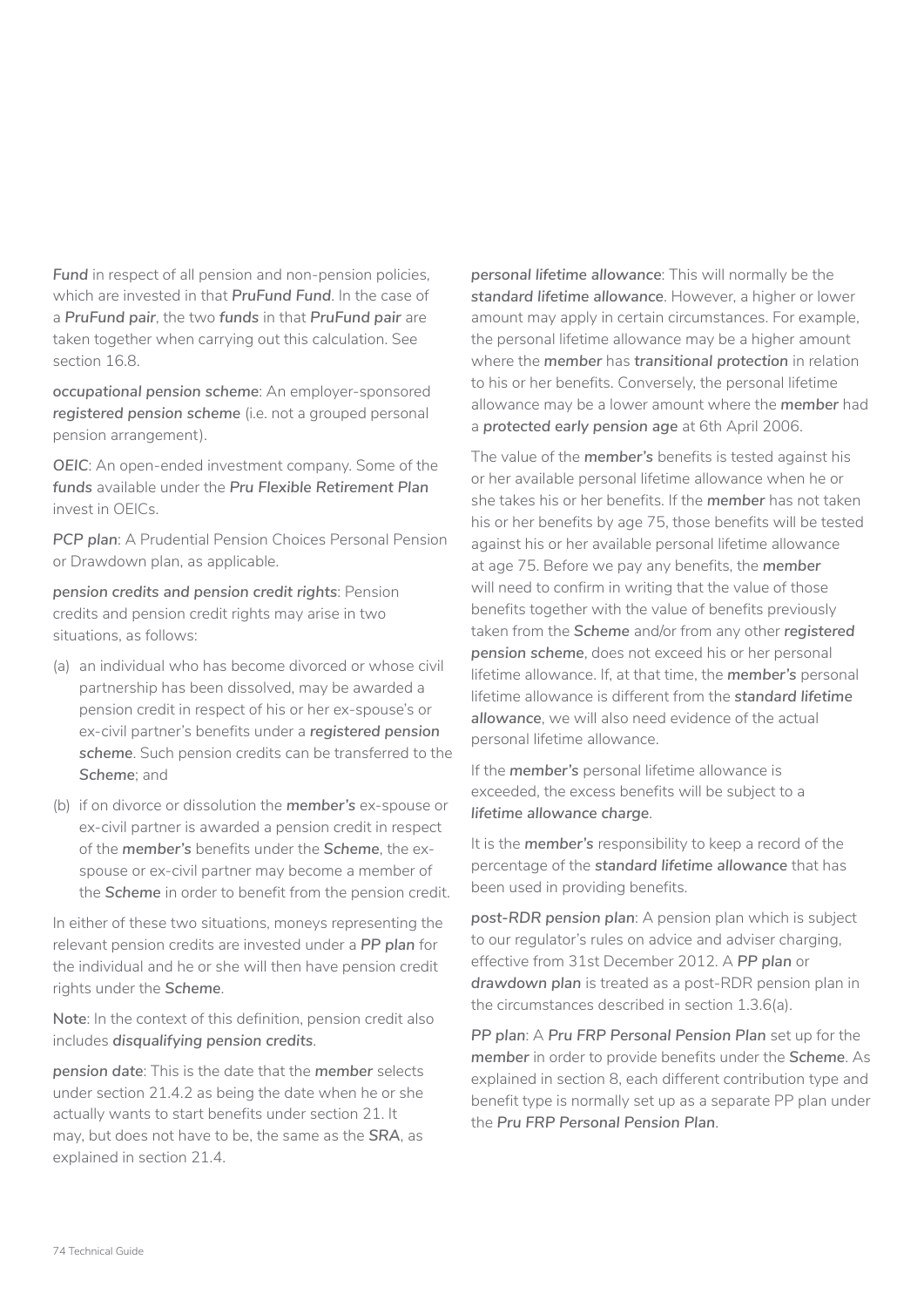*pre-RDR pension plan*: A pension plan which is subject to our regulator's rules on advice and adviser charging which applied before 31st December 2012. A *PP plan* or *drawdown plan* is treated as a pre-RDR pension plan in the circumstances described in section 1.3.6(b).

*protected early pension age*: Certain individuals are permitted to start benefits under a *registered pension scheme* before age 55. A protected early pension age applies if an individual:

- has an unqualified right to take benefits prior to age 55; or
- was entitled on 6th April 2006 to an early pension age because his or her occupation was recognised by *HMRC* as one for which an early pension age was acceptable.

*Prudential*: The Prudential Assurance Company Limited, which is a member of *M&G plc*.

*Prudential Cash Fund*: The unit-linked cash fund from the Prudential fund range offered under the *Pru Flexible Retirement Plan* (including any successor fund).

*Prudential Fixed Interest Fund*: The unit-linked fixed interest fund from the Prudential fund range offered under the *Pru Flexible Retirement Plan* (including any successor fund).

*Prudential Managed Fund*: The unit-linked managed fund from the Prudential fund range offered under the *Pru Flexible Retirement Plan* (including any successor fund).

*Prudential Unit-Linked Fund(s)*: These are *Unit-Linked Funds* that are managed by companies within *M&G plc*. The Prudential Unit-Linked Funds include the M&G funds.

*Prudential With-Profits Fund*: The With-Profits Fund operated by *Prudential* as a whole.

The Prudential With-Profits Fund is divided into parts, or sub-funds. A sub-fund may be divided into *units*. We may combine or divide the sub-funds or *units* of a sub-fund at any time. Only one type of *unit* applies to the *PP plan(s)*.

The *With-Profits Fund*, the *PruFund Funds* and the *PruFund Accounts* are pension sub-funds (or part of sub-funds) of the Prudential With-Profits Fund. The *With-Profits Fund*, the *PruFund Funds* and the *PruFund Accounts* are invested within, and subject to the profitsharing rules of, the Prudential With-Profits Fund. The profits of the Prudential With-Profits Fund are shared between eligible policyholders and our shareholders. The proportions in which distributed profits are divided between policyholders and shareholders are regulated by our Articles of Association, which can be changed in accordance with company law. *Units* in the *With-Profits Fund*, the *PruFund Funds* and the *PruFund Accounts*  participate in the profits of the relevant sub-fund in the manner described in *Prudential's* Principles and Practices of Financial Management which may be changed from time to time in accordance with regulatory requirements.

Although they are part of the Prudential With-Profits Fund, the *With-Profits Fund*, the *PruFund Funds* and the *PruFund Accounts* are operated in different ways. See sections 15 and 16.

**Pru Flexible Retirement Plan: A Prudential pension** arrangement which offers:

- a "personal pension" option, under which individuals can save for benefits; and
- a "drawdown" option, under which individuals can draw an income from existing pension savings.

A *member* may have one or more separate plans under each of these options. Under both of these options, there is a further "SIPP" option, which enables the individual to invest his or her pension savings outside the other *funds*  available under the Pru Flexible Retirement Plan.

*Pru FRP Drawdown Plan*: The pension arrangement that constitutes the "drawdown" option under the *Pru Flexible Retirement Plan*.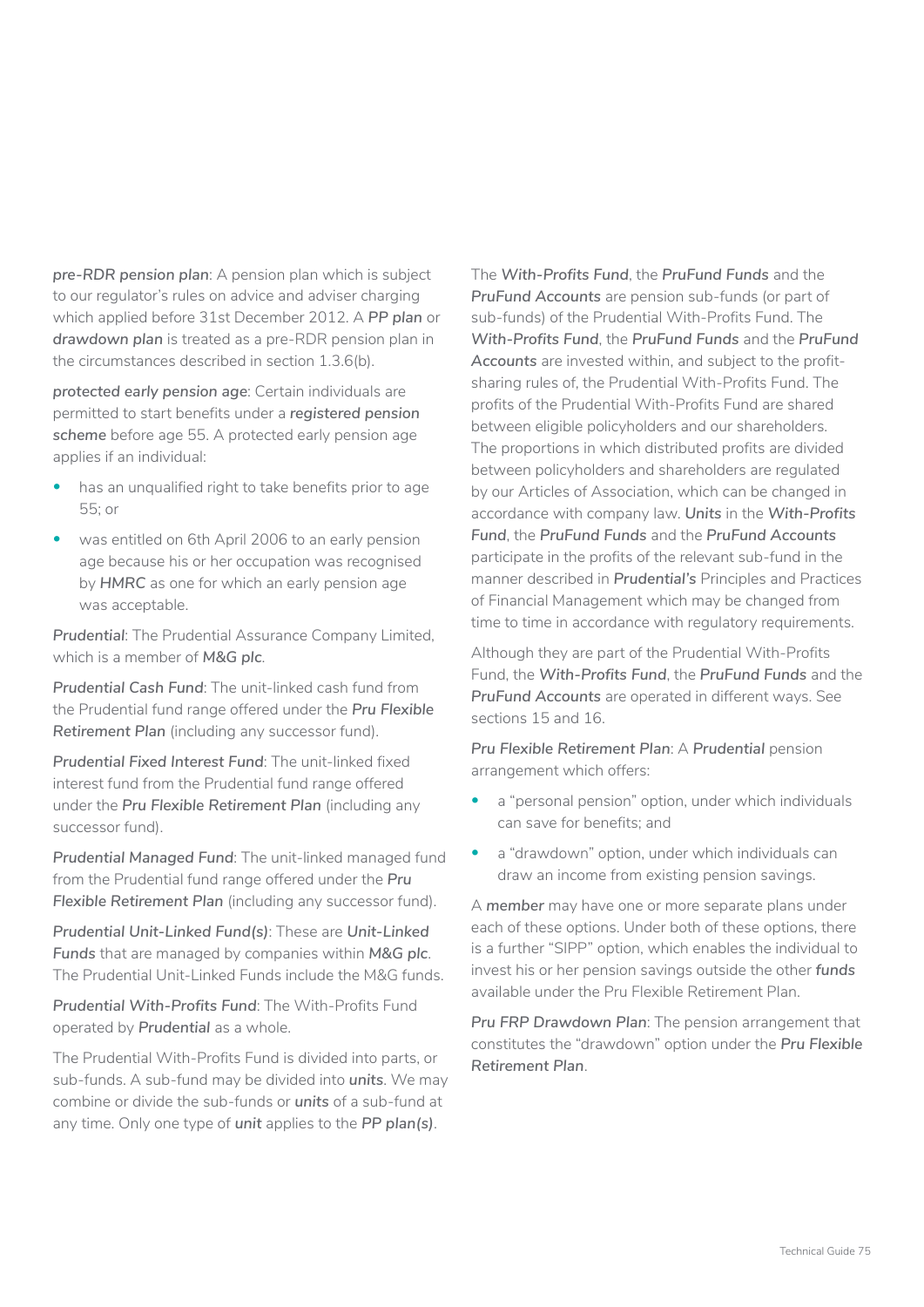*Pru FRP Drawdown Technical Guide*: This is the booklet which sets out the terms and conditions of the *Pru FRP Drawdown Plan*.

The Pru FRP Drawdown Technical Guide FRPT10364 sets out the terms and conditions of the *Pru FRP Drawdown Plan* for *post-RDR pension plans*. The Pru FRP Drawdown Technical Guide IPPB6373 sets out the terms and conditions of the *Pru FRP Drawdown Plan* for *pre-RDR pension plans*. The Pru FRP Drawdown Technical Guides may be subject to associated addendums or customer letters – see also section 1.3.

*Pru FRP Personal Pension Plan*: The pension arrangement that constitutes the "personal pension" option under the *Pru Flexible Retirement Plan*.

*PruFund Account(s)*: These are pension sub-funds of the *Prudential With-Profits Fund*. They are used in conjunction with their corresponding *PruFund Funds*. See sections 16.3 to 16.7 for details about the PruFund Accounts.

*PruFund Account pair*: This is a pair of *PruFund Accounts*  which are linked by description and which correspond to the *PruFund pair* of the same description. For example, the PruFund Cautious Account and the PruFund Protected Cautious Account (both of which are currently available under the *Pru FRP Personal Pension Plan*), constitute a PruFund Account pair.

*PruFund Fund(s)*: These are pension sub-funds of the *Prudential With-Profits Fund*. The full range of PruFund Fund(s) available at any time is set out in our current *funds*  literature which is available on request.

*PruFund pair*: This is a pair of *PruFund Funds* consisting of one *PruFund Protected Fund* and one non-protected *PruFund Fund* which are linked by description. For example, the PruFund Cautious Fund and the PruFund Protected Cautious Fund (both of which are currently available under the *Pru FRP Personal Pension Plan*), constitute a PruFund pair.

*PruFund Protected Account(s)*: These are the *PruFund Accounts* which correspond to the *PruFund Protected Funds*.

*PruFund Protected Fund(s)*: These are the *PruFund Funds* which offer guarantee options described in section 17. The full range of PruFund Protected Fund(s) available at any time is set out in our funds literature which is available on request.

*qualifying recognised overseas pension scheme*: An overseas pension scheme that meets certain *HMRC*  requirements.

*quarter date(s)*: These are relevant to the *PruFund Funds*  and are 25th February, 25th May, 25th August and 25th November or the following *working day* if the date falls on a day that is not a *working day*. If the *FTSE* is not open for business on the date so determined, the quarter date will instead fall on the next *working day* that the *FTSE* is open for business.

*quarterly smoothing limit:* This is a specified limit, expressed as a percentage of the *unit price*, that we may choose to vary from time to time and that may differ across the range of *PruFund Funds*. For further information, please see our guide on how the PruFund range of funds is managed at: pru.co.uk/pdf/WPGB0031.pdf

*reasonable notice*: This means that we must tell the *member* before we make a change and we must give him or her a reasonable amount of time, given all of the circumstances, to take any action or make any decisions which are needed, or which he or she may wish to take, on account of the proposed change. When giving reasonable notice, we will take account of all of the circumstances of the change: for example, the length of notice that we can give may be influenced by legislative or regulatory requirements, or by an external entity such as an *external company*.

*registered pension scheme*: A pension scheme registered in accordance with section 153 of the Finance Act 2004, or deemed registered in accordance with paragraph 1 of Schedule 36 to the Finance Act 2004.

*relevant date*: For a new contribution or an increase in an existing contribution rate, the date we have a fully completed application form providing all the information we need to meet our contractual and legal requirements – together with a fully completed cheque or direct debit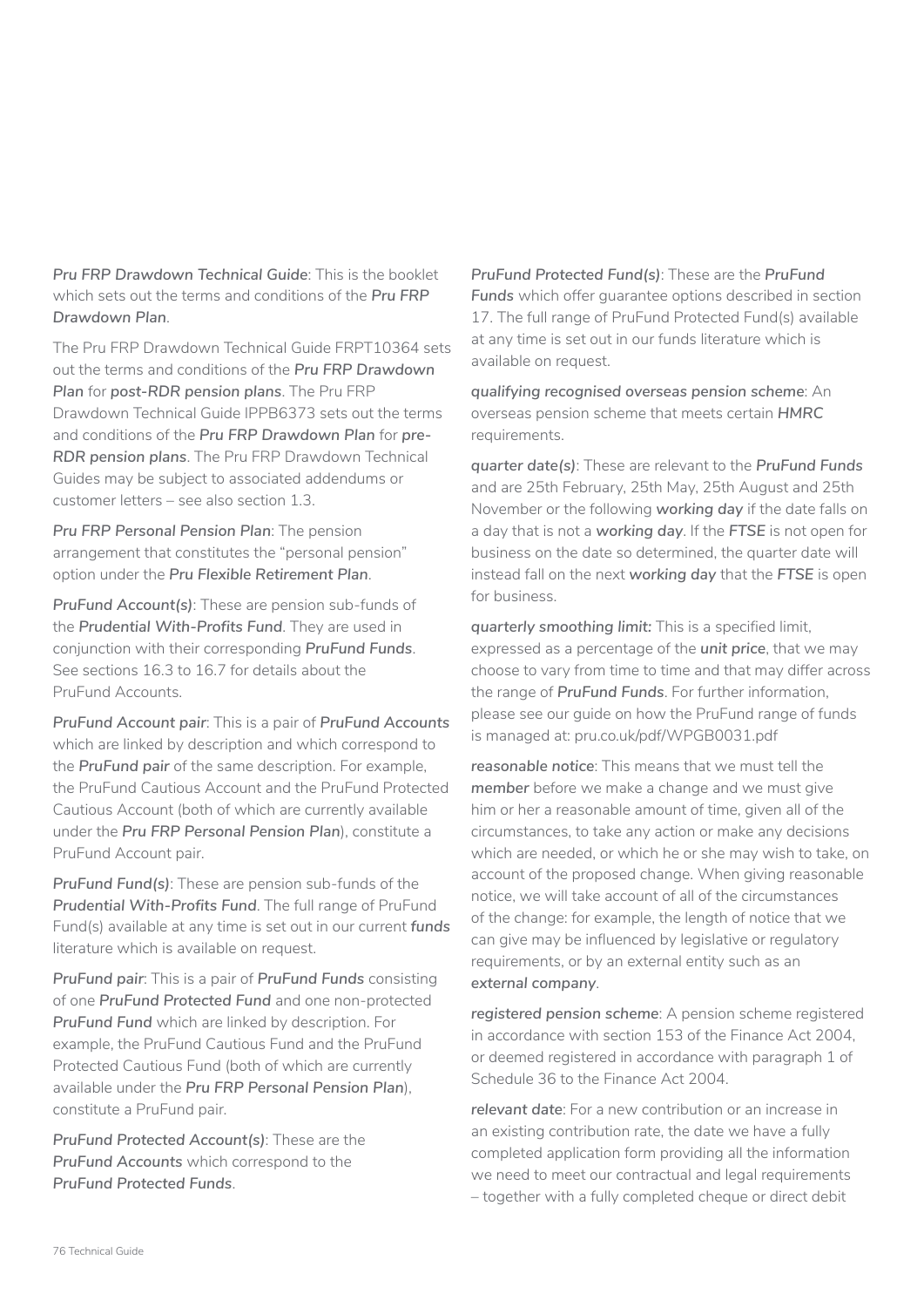mandate covering payment of the contributions (or such other contribution payment method as we specifically agree as acceptable).

In the case where a transfer payment is held in a *holding account* under section 5.2 or 5.3, the relevant date will, however, be determined when we have received (or treat as received under section 1.7) the last transfer payment together with all the information, authorities and instructions that we require.

The relevant date of each regular contribution after the first regular contribution will normally be the due date. If, however, some or all of a regular contribution is paid after the due date, the relevant date of the contribution will be decided by us, but will be no later than the date on which we receive the contribution (or the final part of the contribution).

If we are not open for business on the day determined in the way described above, the relevant date will be the next *working day* following that day.

*Rules*: The legal document which, together with the trust documentation for the relevant *Scheme*, sets out the way in which the *Scheme* is operated by the *Trustee* and the *Scheme Administrator* for the benefit of individuals who have been accepted to membership of the *Scheme*. The Rules may be amended or replaced from time to time.

*Scheme(s)*: The Prudential (SAL) Personal Pension Scheme and/or the Prudential (M&G) Personal Pension Scheme, as appropriate (see sections 1.5, 2.3 and 6.4).

*Scheme Administrator*: The Prudential Assurance Company Limited. The Scheme Administrator is responsible for the administration of the relevant *Scheme*  under the terms of the *Rules*.

*SIF*: This is the Self-Invested Fund (if any) set up for the *member* under the *SIPP Supplement*.

*SIPP Supplement*: This is the Booklet coded FRPT10379, which is a supplement to both this *Technical Guide* and the *Pru FRP Drawdown Technical Guide* and which sets out the terms and conditions of the SIPP option and the *SIF*.

*SRA*: Selected Retirement Age. This is the date selected by the *member* at the start of a *PP plan*, as the date that he or she expects to start benefits. Its importance is explained in section 21.

*standard lifetime allowance*: There is a limit on the total value of the benefits that can be taken from all *registered pension schemes* (including this *PP plan(s)*) of which an individual has been, or is currently, a member. This limit is called the standard lifetime allowance. If the standard lifetime allowance is exceeded, the excess benefits may be subject to a *lifetime allowance charge*. See sections 2.1, 21.4.10, 22.2.1(e) and 24.3 for information about the lifetime allowance check.

The standard lifetime allowance for the *tax year*  2022/2023 is £1,073,100.

The Government may change the amount of the standard lifetime allowance from time to time.

*start date*: The date confirmed as such in the Certificate of Membership or in any other document issued by us to confirm the terms of a *PP plan* (or to confirm the terms of an increase to an existing regular contribution *PP plan*).

In the case where a transfer payment is held in a *holding account*, the start date will be determined when we have received (or treat as received under section 1.7) the last transfer payment together with all the information, authorities and instructions that we require.

*tax year*: The period starting on 6th April each year and ending on 5th April the following year.

*Technical Guide*: This Booklet coded FRPT10363, which sets out the terms and conditions of the *Pru FRP Personal Pension Plan*. The Technical Guide may be subject to associated addendums or customer letters – see also section 1.3.

**Note**: Where the *member* has a *PP plan* which is a *pre-RDR pension plan* (see section 1.3.6(b)), the terms and conditions in the Pru Flexible Retirement Plan – Personal Pension Option Technical Guide coded IPPB6369 (and any associated addendums or customer letters) apply to that *PP plan*.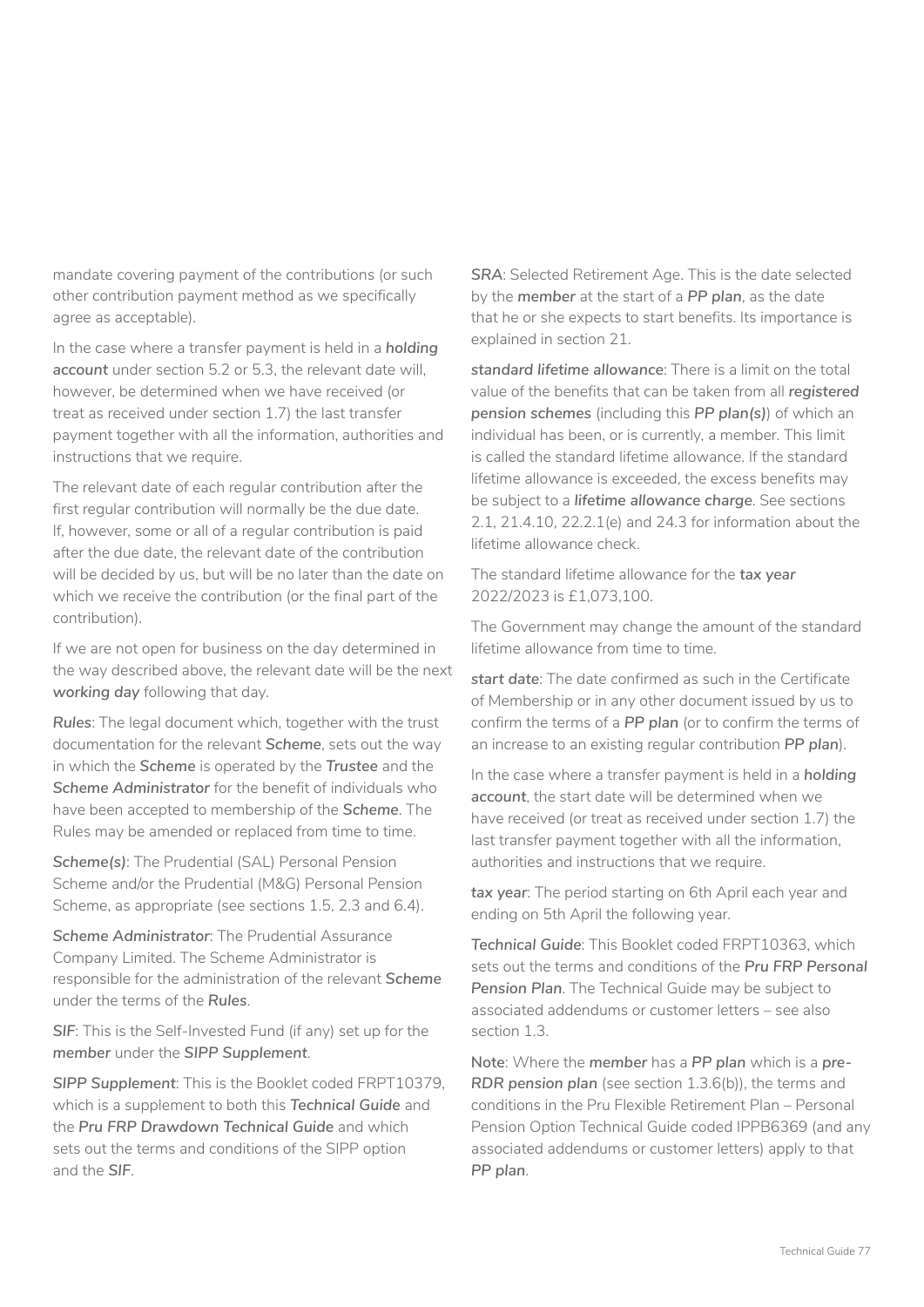*transitional protection*: Transitional protection allows an individual to protect existing pensions savings from the *lifetime allowance charge*, as follows:

- If the *member* has pension savings built up before 6th April 2006 when the *standard lifetime allowance*  was first introduced, he or she may have "primary protection" and/or "enhanced protection". The *member*  needed to apply to *HMRC* for this protection by 5th April 2009.
- If the *member* has pension savings built up before 6th April 2012 when the *standard lifetime allowance* was reduced from £1.8 million to £1.5 million, he or she may have "fixed protection". The *member* needed to apply to *HMRC* for this protection by 5th April 2012.
- If the *member* has pension savings built up before 6th April 2014 when the *standard lifetime allowance*  was reduced from £1.5 million to £1.25 million, he or she may have "fixed protection 2014". The *member*  needed to apply to *HMRC* for this protection by 5th April 2014.
- If the *member* has pension savings built up before 6th April 2014 when the *standard lifetime allowance* was reduced from £1.5 million to £1.25 million, he or she may have "individual protection 2014". The *member*  needed to apply to *HMRC* for this protection by 5th April 2017.

If the *member* has pension savings built up before 6th April 2016 when the *standard lifetime allowance* was reduced from £1.25 million to £1 million, he or she may apply for "fixed protection 2016" or "individual protection 2016". The *member* needs to apply to *HMRC* for these protections. The *member* is able to apply on-line by visiting its website at gov.uk/guidance/pension-schemesprotect-your-lifetime-allowance. The *member* should seek financial advice regarding these protections if they could be relevant to him or her.

*Trustee*: The Trustee of the relevant *Scheme*, namely Prudential Corporate Pensions Trustee Limited, or any new or replacement trustee(s) that may be appointed from time to time.

*unit*: This has a different meaning within different types of *fund*. In particular:

- The value of each *Unit-Linked Fund*, each *PruFund*  Fund and each PruFund Account is divided into equal parts, and each part is called a unit.
- A unit of the *With-Profits Fund* is a record of a payment made into that *fund* together with any element of regular bonus subsequently added to that payment.

*Unit-Linked Fund(s)*: These pension funds are the *Prudential Unit-Linked Funds* and the *externally-Linked Funds*. For the avoidance of doubt, the *With-Profits Fund*, the *PruFund Funds*, the *PruFund Accounts* and the *SIF*  are not Unit-Linked Funds.

*unit price*: *Units* in the *funds* are bought and sold at the unit price. The way we calculate the unit prices for each type of *fund* is described in section 14 (for the *Unit-Linked Funds*), section 15 (for the *With-Profits Fund*) and section 16 (for the *PruFund Funds* and the *PruFund Accounts*).

*With-Profits Fund*: This is a pension sub-fund of the *Prudential With-Profits Fund* relevant to the *Pru Flexible Retirement Plan* (see section 15).

*working day:* In relation to setting the *quarter dates* and in relation to the operation of the smoothing process relevant to the *PruFund Funds* under section 16.8, working day means any day that the *FTSE* is open for dealings, and, where practicable, any day on which it would normally be open but for a temporary closure.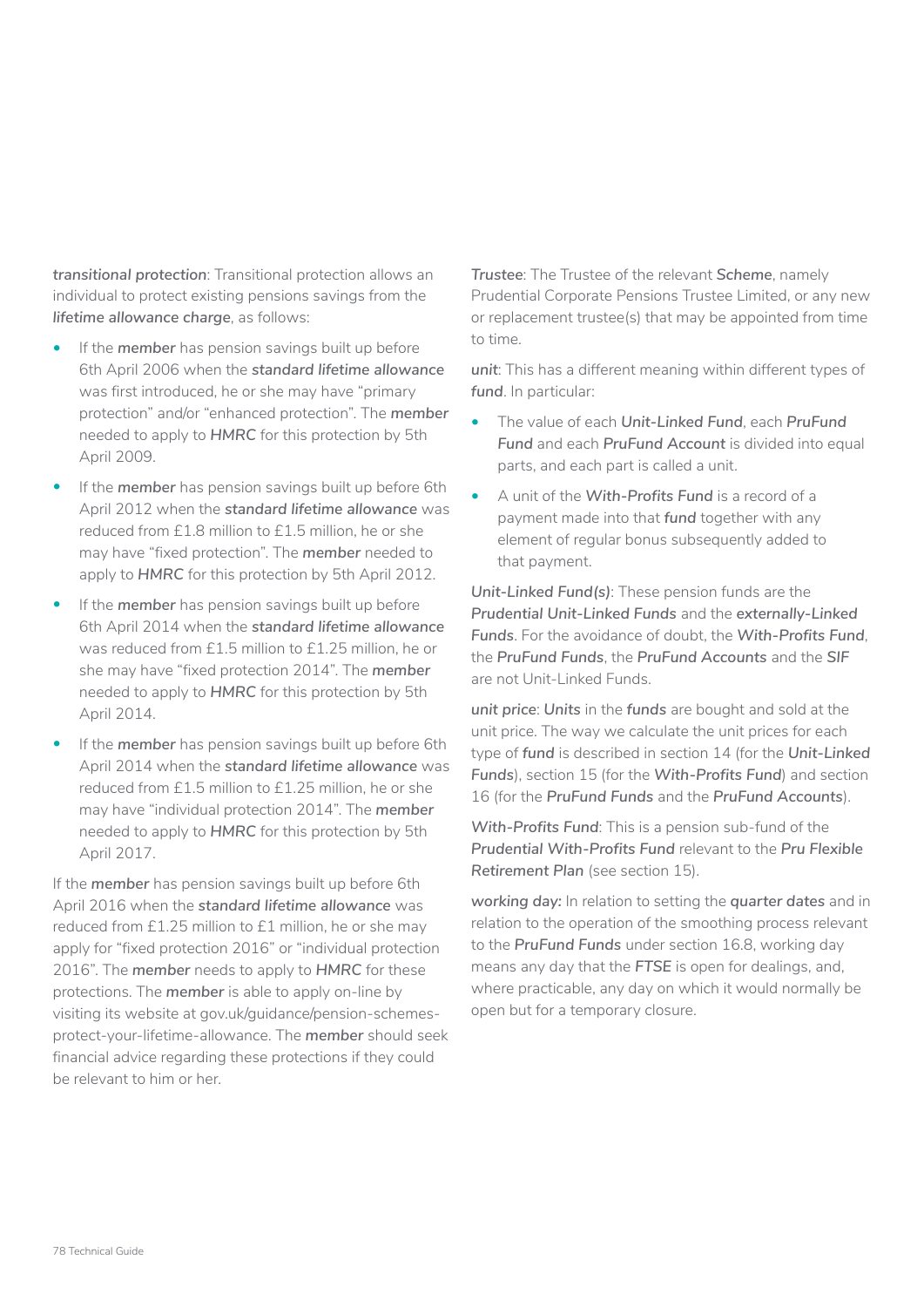In all other cases, working day means any day that *Prudential* is open for business. It does not include:

- Saturdays;
- Sundays;
- Bank Holidays; and
- any other public holiday and days that we, or any other organisation that performs any administrative or investment function on our behalf, are not open for business (for example, around public holidays).

*yearly indexation date:* This is the date agreed between us and the *member* as the date when regular contributions will be automatically increased each year under section 3.6. This expression is relevant only where the *member*  has selected automatic indexation under section 3.6.

The value of your investment may go down as well as up, and may in the future be less than the payment(s) made to your Plan. Information in this Technical Guide is based on Prudential's understanding of legislation as at March 2022. Legislation, particularly relating to taxation, may be subject to change in the future. Any tax reliefs referred to are those currently available and the value of tax reliefs depends on individual circumstances. If an investment is in the With-Profits Fund, there are various circumstances in which a Market Value Reduction may apply on the sale of units in that fund, as explained in section 15.4 of this Technical Guide.